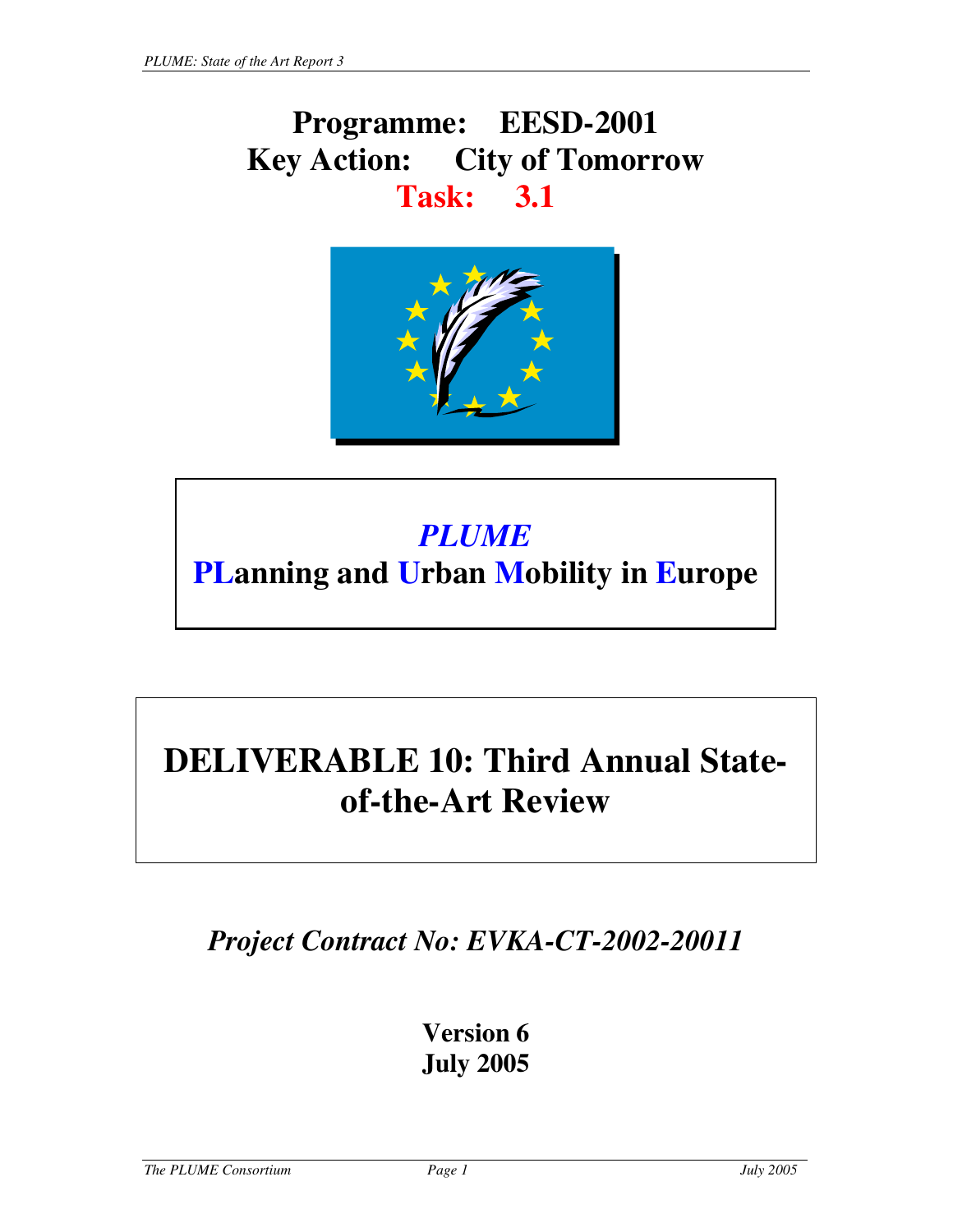## **Programme: EESD-2001 Key Action: City of Tomorrow Task: 3.1**



## *PLUME*

## **PLanning and Urban Mobility in Europe**

## **DELIVERABLE 10: Third Annual Stateof-the-Art Review**

## **Project Contract No: EVK4-CT-2002-20011**

### **Authors:**

Ann Jopson, Tony May & Bryan Matthews (ITS) Stephen Marshall (UCL) Emanuele Negrenti (ENEA) Michael Wegener (S&W) With contribution of synthesis report summaries by report authors, and critical comment from the project and advisory groups. **Version 6 Provided by Ann Jopson 29th July 2005 Status: Final Draft Circulation Status: Confine to Project**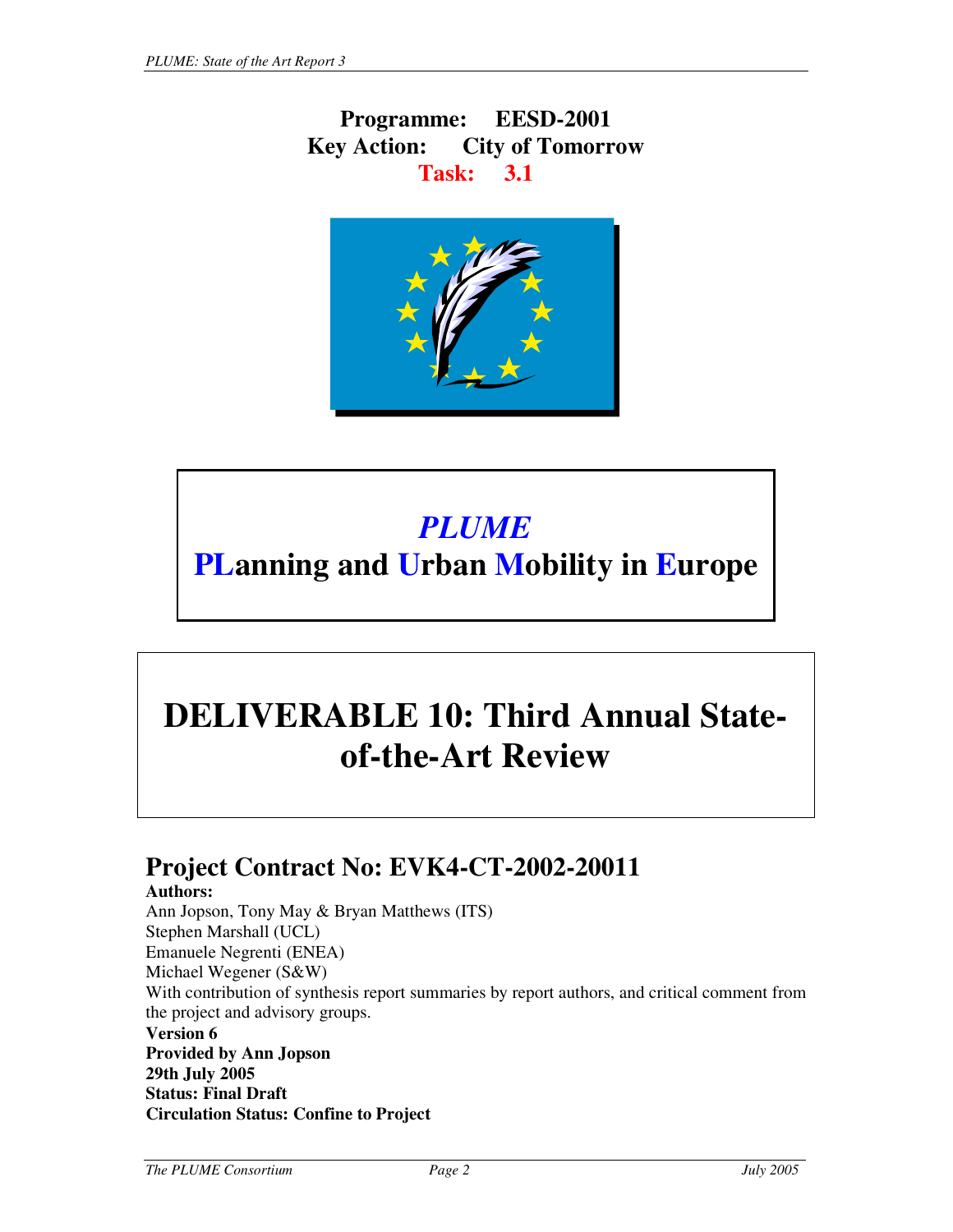## **TABLE OF CONTENTS**

| $\mathbf 1$      |        |                                                                       |  |
|------------------|--------|-----------------------------------------------------------------------|--|
|                  | 1.1    |                                                                       |  |
|                  | 1.2    | SCIENTIFIC OBJECTIVES OF PLUME AND APPROACH TAKEN IN THIS REVIEW  12  |  |
|                  |        |                                                                       |  |
| $\mathbf{2}$     |        |                                                                       |  |
|                  | 2.1    |                                                                       |  |
| $\mathbf{3}$     |        |                                                                       |  |
|                  | 3.1    | LAND-USE AND TRANSPORT RESEARCH PROJECT THEMES ADDRESSED IN SYNTHESIS |  |
|                  |        |                                                                       |  |
| $\boldsymbol{4}$ |        |                                                                       |  |
|                  |        |                                                                       |  |
|                  | 4.1    |                                                                       |  |
|                  | 4.1.1  |                                                                       |  |
|                  | 4.1.2  |                                                                       |  |
|                  | 4.1.3  |                                                                       |  |
|                  | 4.2    |                                                                       |  |
|                  | 4.2.1  |                                                                       |  |
|                  | 4.2.2  |                                                                       |  |
|                  | 4.2.3  | Infrastructure Management: reallocation and design of road space 33   |  |
|                  | 4.2.4  |                                                                       |  |
|                  | 4.2.5  | Travel Demand Management: Attitudinal and Behavioural Measures 35     |  |
|                  | 4.2.6  |                                                                       |  |
|                  | 4.2.7  |                                                                       |  |
|                  | 4.2.8  |                                                                       |  |
|                  | 4.2.9  |                                                                       |  |
|                  | 4.2.10 |                                                                       |  |
|                  | 4.2.11 |                                                                       |  |
|                  | 4.2.12 |                                                                       |  |
|                  | 4.3    |                                                                       |  |
|                  | 4.3.1  |                                                                       |  |
|                  | 4.3.2  |                                                                       |  |
|                  | 4.3.3  |                                                                       |  |
|                  | 4.3.4  |                                                                       |  |
|                  | 4.3.5  |                                                                       |  |
|                  | 4.3.6  |                                                                       |  |
|                  | 4.3.7  |                                                                       |  |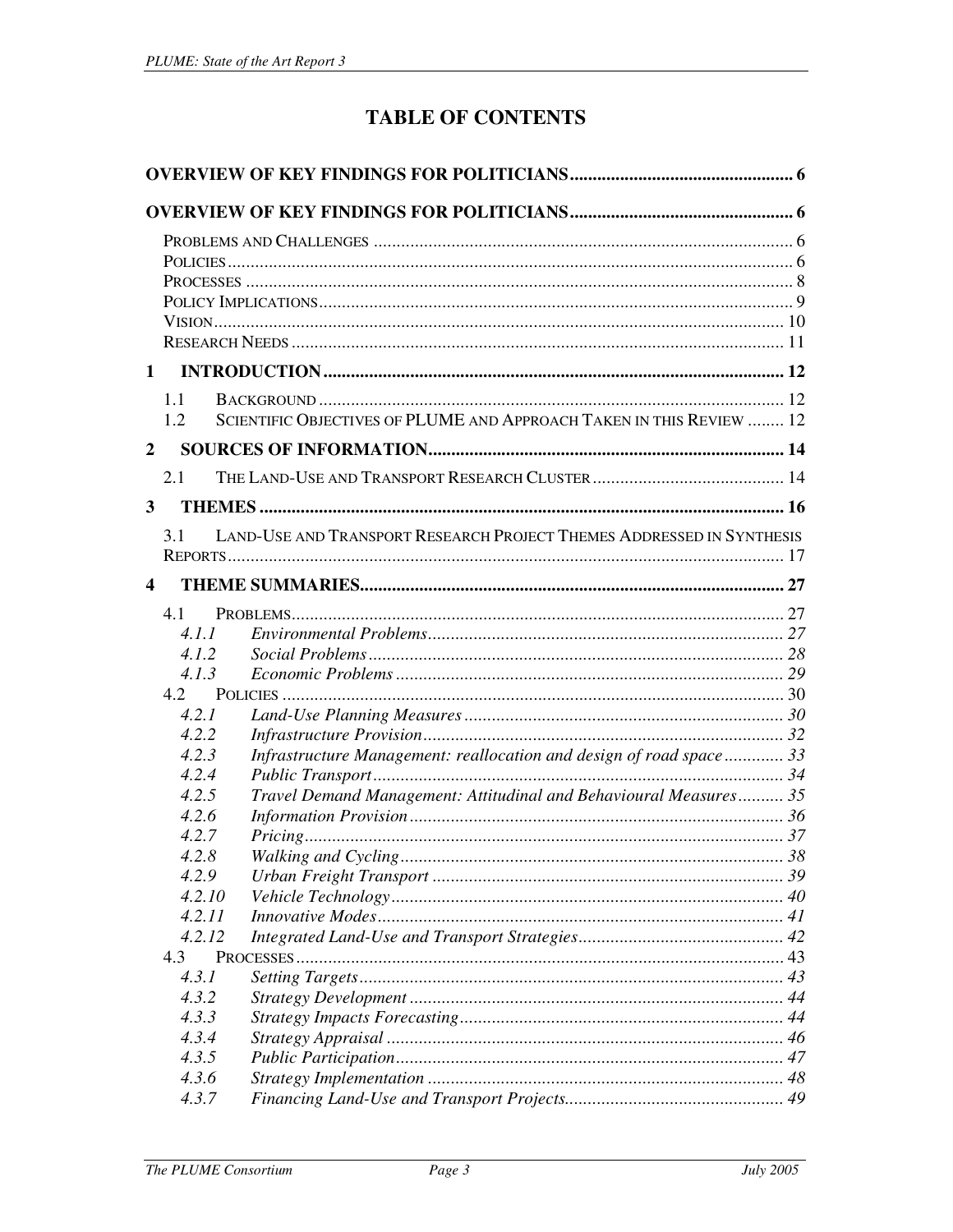|                                                                             | 4.3.8                                                               |  |
|-----------------------------------------------------------------------------|---------------------------------------------------------------------|--|
| 5                                                                           | POLICY CONCLUSIONS FROM LAND-USE AND TRANSPORT RESEARCH             |  |
| 5.1<br>5.2<br>5.3                                                           |                                                                     |  |
| 6                                                                           |                                                                     |  |
| 6                                                                           |                                                                     |  |
| 6.1<br>6.2                                                                  | 6.1.1                                                               |  |
| 7                                                                           |                                                                     |  |
| 7.1<br>7.2<br>7.3<br>7.4<br>7.5<br>7.6<br>7.7<br>7.8<br>7.9<br>7.10<br>7.11 | POPULATION AND RESIDENTIAL LOCATION TRENDS AND TRANSPORT IMPACTS 68 |  |
| 8                                                                           |                                                                     |  |
| 8.1<br>8.2<br>8.3<br>9                                                      |                                                                     |  |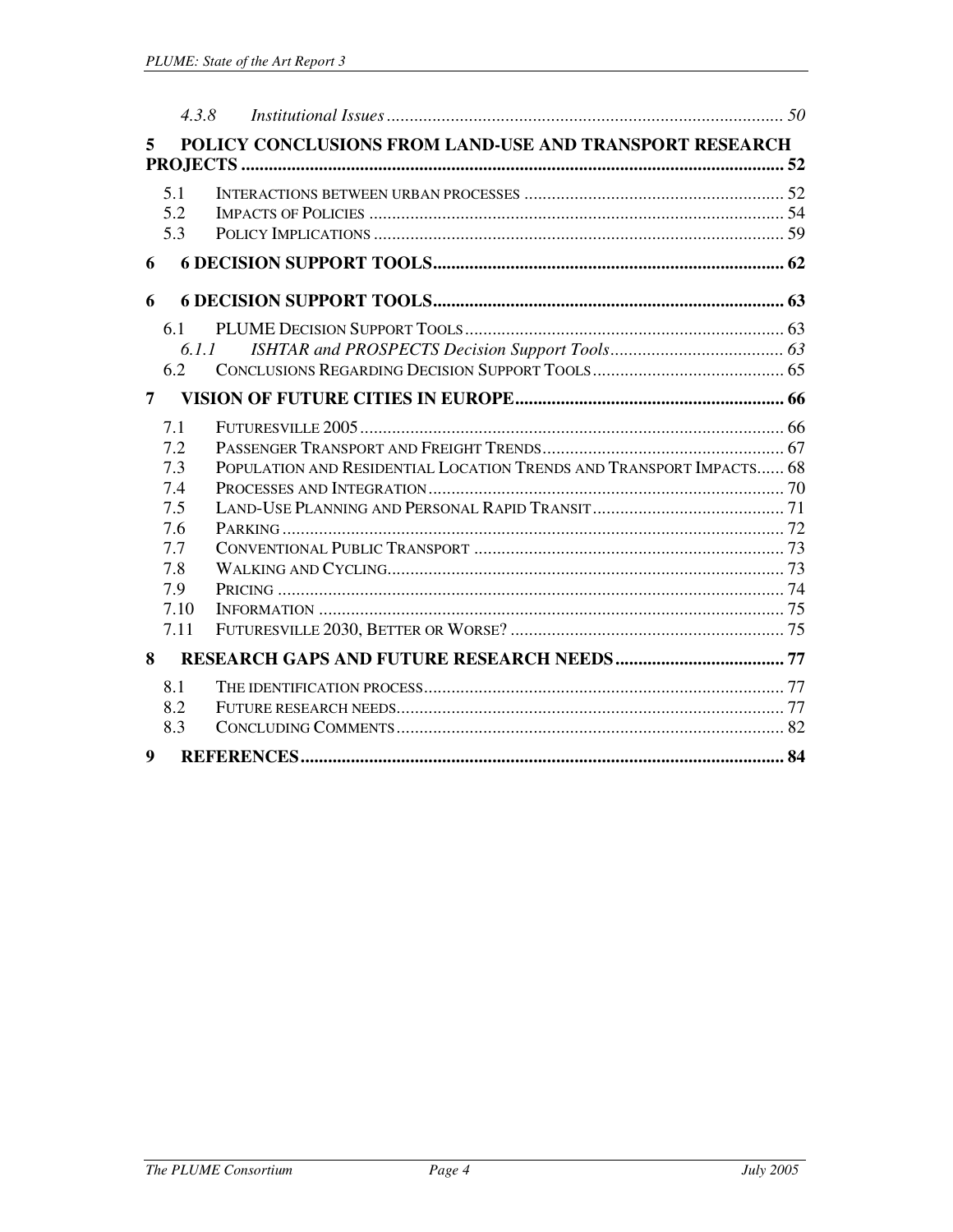## **TABLES**

| Table 5.2 Impacts of Policies on Problems should we allocate health to a specific sector – |  |
|--------------------------------------------------------------------------------------------|--|
|                                                                                            |  |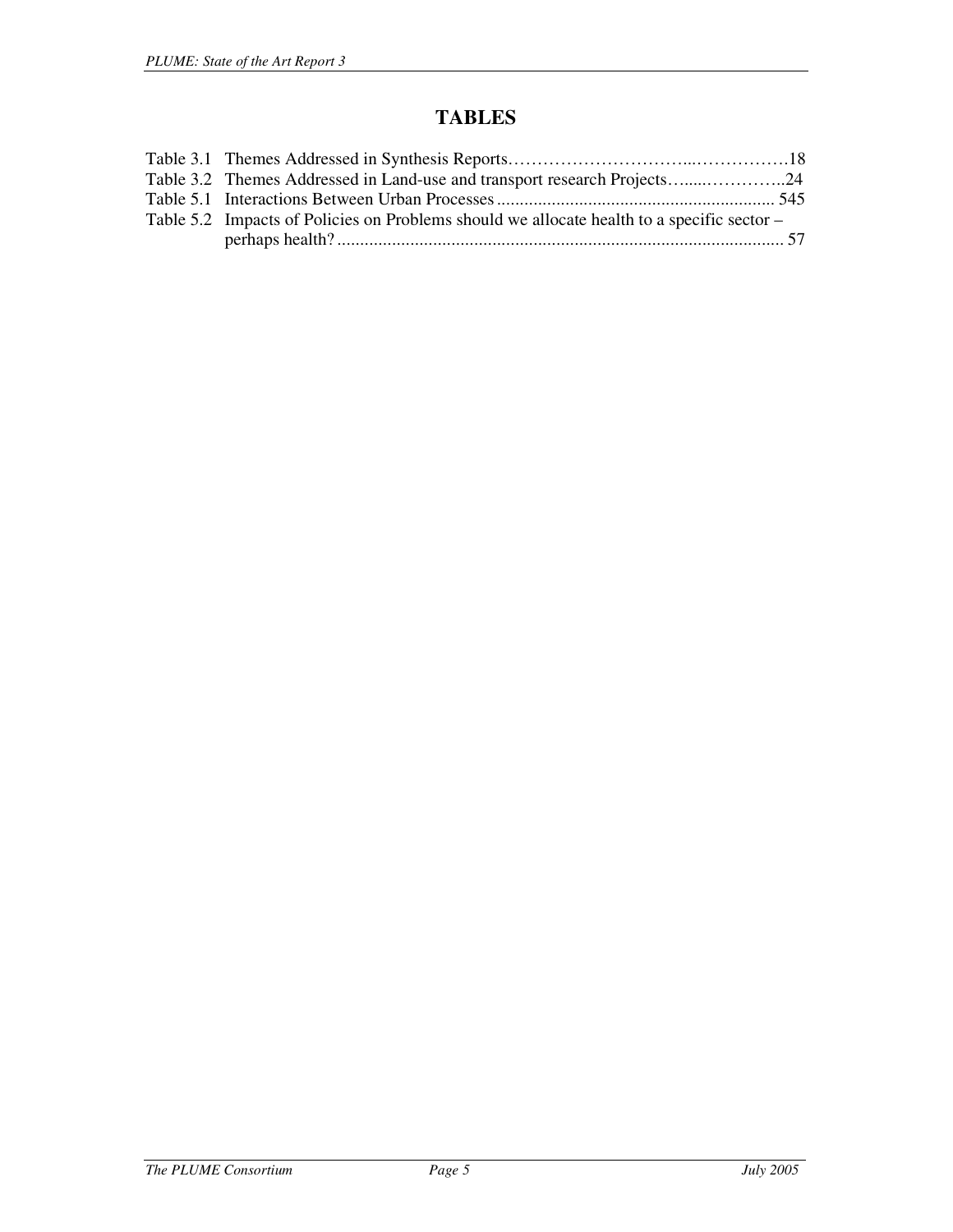## **Overview of Key Findings for Politicians**

This State of the Art Report has reviewed the implications of recent research for the pursuit of sustainability through urban transport and land-use strategies in European cities. It has considered the challenges of sustainability in the widest sense, including considerations of environmental, economic and social sustainability.

## **Problems and Challenges**

While vehicle technology improvements have led to a reduction in many local pollutants, cities still face serious environmental challenges. Local air pollution remains a problem, and its health impacts are now more widely understood. Noise has been overlooked as a problem in many European countries, but is likely to attract increasing emphasis as its implications for health and quality of life are more fully appreciated. Other local environmental impacts on visual amenity and historical monuments are less well understood, though research in ISH-TAR has documented the scale of the risk to monuments. Transport in cities is also a major contributor to global warming, and needs to be fully integrated into strategies for achieving targets for reducing greenhouse gases.

Congestion is a major challenge to economic sustainability, and is expected to continue to increase rapidly unless remedial action is taken. The costs of congestion, and the direct costs of provision and use of the transport system, are well understood. Considerable work has also been undertaken in connection with the external costs of travel on the environment, but the implementation of solutions to internalise such costs as a mechanism to manage travel demand has been limited. Behavioural solutions offer an alternative to fiscal policies but are equally complex to implement.

Social sustainability challenges include the impacts of accessibility, congestion and the environment on quality of life; the social costs of accidents and lack of personal security; and the distribution of costs and benefits across society. Of these, the costs of accidents are best understood and quantified. Accident rates are falling in most cities, but further action is needed to reduce their impact further, particularly on the most vulnerable users of the road system. Most cities are giving greater emphasis to distributional issues and the reduction of social exclusion, but the scale of the problem remains less well understood and policy is largely driven at a political level rather than by transport issues. Quality of life remains a relatively illdefined concept in urban planning.

### **Policies**

In tackling the problems outlined here, cities have an increasingly wide range of policy instruments available to them. This range offers the potential for a much richer policy mix, but at the same time presents a challenge, in that cities need to understand better the contribution of each policy instrument. Several Land-Use and Transport Research projects have contributed to this improved understanding.

A key message from several projects is that an integrated strategy will be more effective than one which focuses on a limited set of measures. Successful integrated strategies use combinations of policy instruments to achieve synergy and to reduce the barriers to their implementation. The five principal elements of a successful integrated strategy are enhancements to public transport, walking, cycling, pricing of car use, and land-use policies designed to reinforce these measures.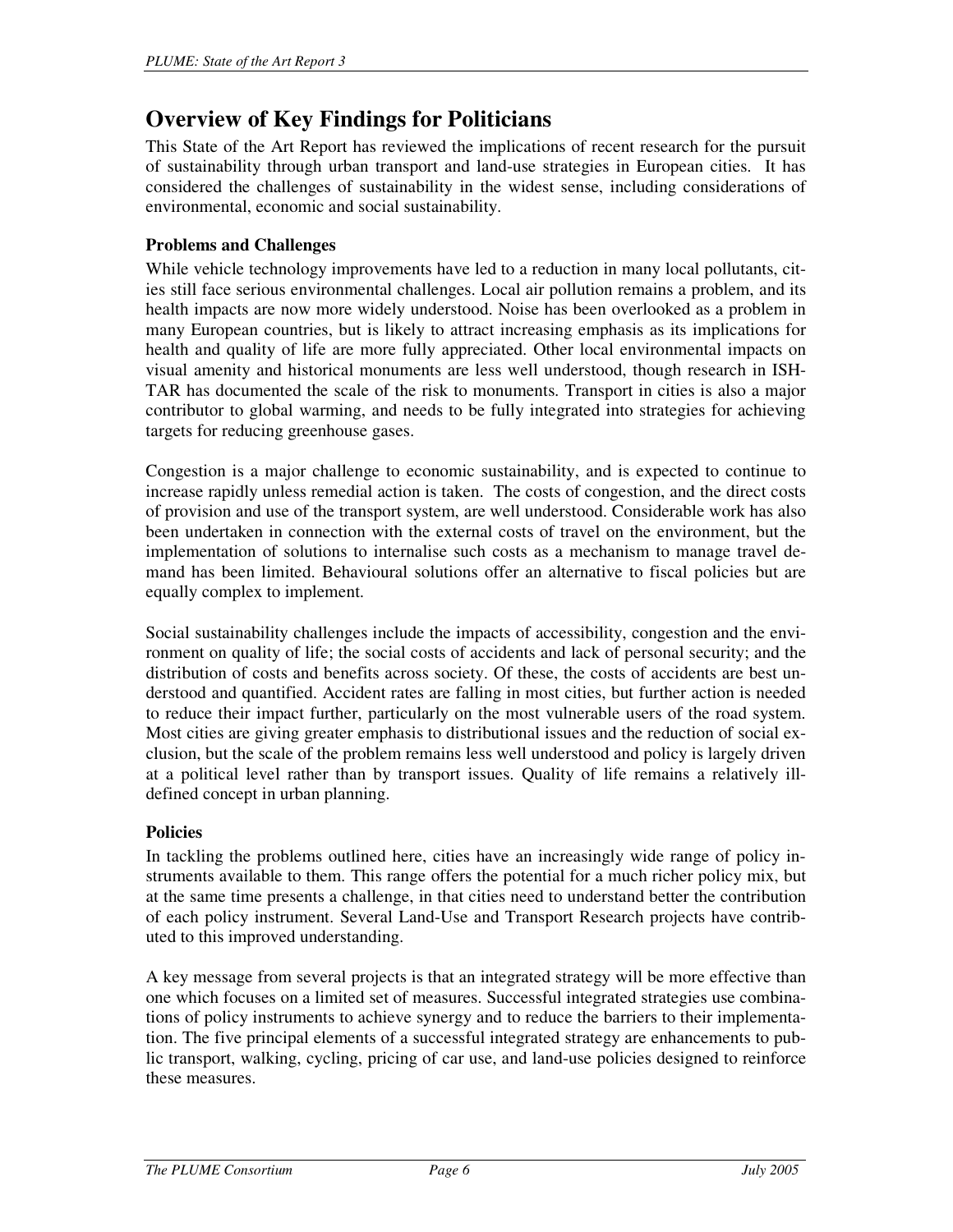Public transport services can be improved most effectively by increasing service levels, improving reliability and operating speeds, reducing and simplifying fares, and enhancing the quality of the vehicles, supporting infrastructure, interchange options and information systems. Such moves must be underpinned by marketing initiatives to ensure that habitual car users are aware of improvements in service quality.

Controlling the growth of car use is essential if sustainability is to be increased. While some success can be gained through regulatory measures, and controls on vehicle speeds, pricing is likely to be the most effective means of control. Ideally this should be through a form of road pricing, though parking charges imposed on all forms of parking can provide an effective alternative. Such pricing policies remain politically unpopular, but public antipathy can be reduced by packaging of pricing with public transport improvements in an integrated strategy.

While land-use measures on their own may have a limited impact on current travel patterns, they do enable public transport improvements to be more effective, and can avoid relocation in response to road pricing. The principal elements in an effective land-use strategy are to focus development in centres and on public transport corridors, to maintain sufficiently high densities to support public transport, walking and cycling, and to reduce the provision of parking space. Where transport investment leads to an increase in land value, notably in urban metro investment corridors, land value taxation may provide a mechanism by which transport costs can be recouped.

Road space needs to be managed more effectively, by allocating appropriate priority between general traffic, public transport, walking and cycling, frontage access and public space. While most urban streets will be multi-functional, a balance should be determined for each street between its link status and its place status. A range of cost effective measures is available to enhance link and place status as appropriate.

Walking and cycling are important modes in most European cities, and can provide for a significant proportion of journeys. They offer an effective alternative for many car journeys, provide access to public transport, and may also help relieve congestion on more heavily used public transport corridors. They need to be fully integrated into the overall strategy by providing for them effectively in land-use plans and in the reallocation of road space.

Attitudinal and behavioural measures, including individualised marketing and company travel plans, are attracting increasing interest. They can prompt individuals to consider alternatives to car use, promote specific public transport services, and stimulate walking and cycling. They have the added attraction of being a positive, rather than negative, means of controlling car use. However, the scale of their impact remains uncertain, and it is unlikely that they will ever remove the need for effective pricing of car use.

With this range of lower cost policy measures available, infrastructure investment, in roads or in public transport, will often prove to be a less cost-effective solution. Moreover, it can stimulate growth in journey lengths, which may jeopardise the pursuit of sustainability. Any such investment should be designed to be fully integrated into an overall strategy, so that it can focus on bottlenecks and gaps in the network, while avoiding the generation of additional travel.

New technology will have a continuing role in making vehicles safer and less polluting, and in reducing the emission of greenhouse gases. New modes such as personalised rapid transit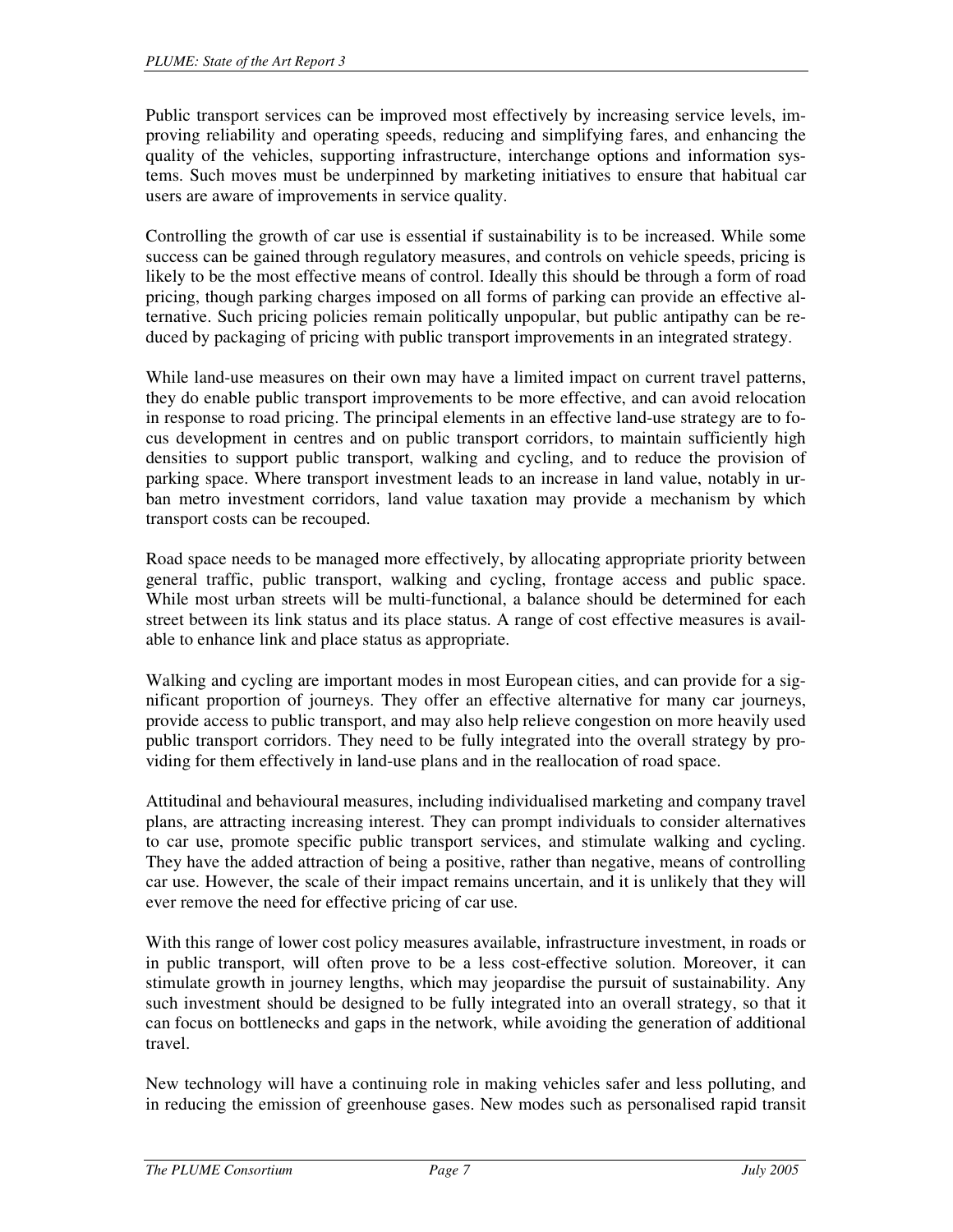and cybercars may offer effective alternatives to the car and conventional public transport in the longer term, but their potential remains to be demonstrated.

While most of the above conclusions relate principally to passenger travel, freight movements are a significant element in urban travel, and are predominantly road based. Freight is often overlooked in urban transport planning, but has important contributions to both environmental and economic sustainability. An integrated strategy of the kind outlined above can assist in more efficient freight movement. Within that context, freight planning needs to focus on the promotion of efficient access, removal of heavy vehicles from sensitive areas, and transhipment facilities to support more environmentally sensitive modes.

#### **Processes**

The essential starting point for an effective land-use and transport strategy is a clear set of policy objectives. Such objectives are specified through a series of processes, including, setting targets, strategy development, strategy impacts forecasting, strategy appraisal, public participation, and strategy implementation. Additionally, there are a range of processes, regulations, and issues associated with financing, and institutional issues that affect all of the processes outlined here.

Policy objectives can be identified in the context of the three elements of sustainability: environmental, economic and social, but need also to address the impact of transport on other areas of public policy, such as health and social inclusion. Once the objectives have been identified, outcome indicators should be specified, which measure performance against these objectives. These in turn can be used to identify problems, to suggest solutions, and to monitor progress in overcoming those problems. Targets can be a valuable stimulus to strategy development and implementation, but need to relate to the agreed outcome indicators, and to be internally consistent. They may best be specified once the overall strategy has been agreed, and then used to monitor the achievement of the strategy.

Strategy development should be based on the agreed objectives and focus on the identified problems. Option generation remains an art rather than a science, and has become more challenging as the range of policy instruments has widened. Several Land-Use and Transport Research projects have identified good practice in strategy development, including the importance of considering the full range of policy instruments, and formulating integrated strategies based on them. Such integrated strategies need to focus on achieving synergy, or at least complementarity, between the measures, and in helping to overcome the barriers of acceptability and finance. Optimisation techniques are now available to help in the design of such strategies.

A wide range of techniques is available for strategy forecasting. However, urban transport systems are complex, and for most applications predictive models are essential in understanding the impacts of proposed strategies. Several Land-Use and Transport Research projects have demonstrated the application of such models, and provided advice on modelling practice. The main barriers to progress are the availability of skilled staff in cities; cities' own unfamiliarity with models, and the availability of good databases for model construction, calibration and validation.

Strategy appraisal needs to be based on the agreed set of objectives. The principal methods are cost-benefit analysis and multi-criteria appraisal. The former relies on the ability to place money values on all objectives and impacts. As the range of objectives widens, this becomes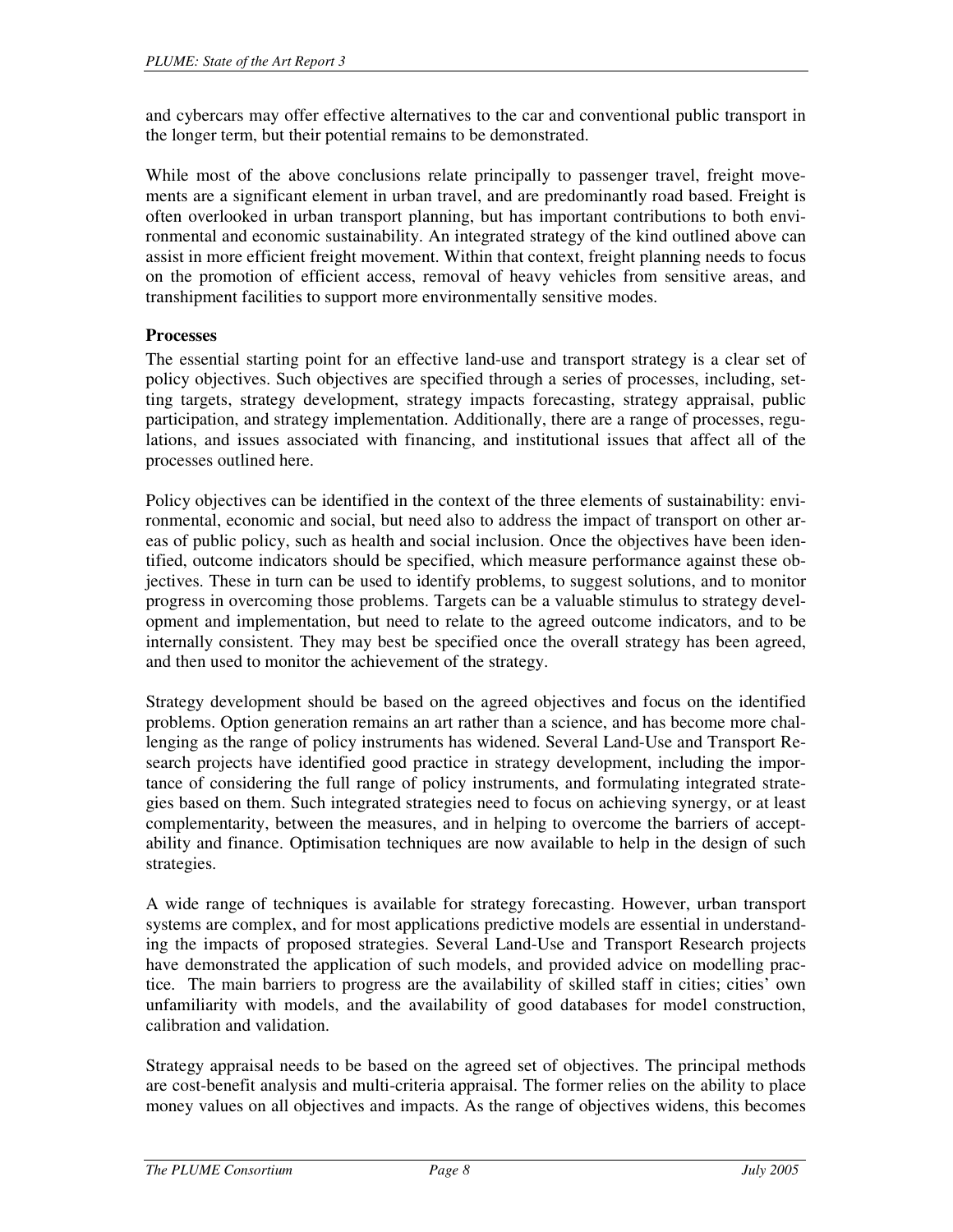more difficult. Multi-criteria appraisal is more flexible, in that it can use money values, quantified impacts or qualitative impacts as appropriate, and can reflect differing weights between objectives. Neither method is particularly well designed to reflect distributional impacts or to appraise aspects of social justice.

Public participation can contribute positively to all the above elements of strategy development, including agreement on objectives, problems, indicators and targets; input to option generation; checking forecasts; and appraising options. A range of methods is available; those which promote more active involvement are more expensive but more effective. While such participation may add to the time taken for strategy development, it is likely to simplify the subsequent process of implementation.

Good practice in implementation is less well understood, and has attracted less research, than other elements of the strategy development process. However, research in TRANSPLUS has demonstrated that pursuit of integrated strategies, effective collaboration between disciplines, agencies and tiers of government, and active public participation all help to streamline implementation. A staged implementation process may also help, provided that a balance is maintained between pull and push measures, and between infrastructure management, pricing and public transport measures, and attitudinal and behavioural policies.

Urban transport systems are often subject to operational financial deficits and lack of capital to finance investment. Public budgets are the traditional sources of funding, but are under increasing pressure. For operational costs the other sources are user charges and cross-subsidy. Two broad approaches to obtaining capital for investment may be identified: outright privatisation, and public-private partnership.

For some time there has been a division of responsibilities between local, regional, national and multi-national authorities in relation to transport policy in urban areas, with different levels of authorities having different responsibilities in different countries. Industry reforms have sought to increase competition and promote greater involvement of the private sector in service delivery. Different areas of government have recognised the need to work more closely with one another, leading interest groups from related spheres of public policy to seek a greater input into transport policy. The assessment of good practice in these increasingly complex institutional arrangements is still in its early stages.

## **Policy Implications**

Integrated land-use and transport strategies are more successful than isolated individual policies in either field. The following findings are important to the design of such strategies:

- Land-use and transport policies are only successful in reducing travel distances, travel time and the share of car travel if they make car travel less attractive (i.e., more expensive or slower) and provide attractive land-use alternatives to suburban living.
- Land-use policies to increase urban density or mixed land-use without accompanying measures to make car travel more expensive or slower have little effect as people will continue to make long trips to maximise opportunities within their travel cost and travel time budgets. However, these policies are important in the long run as they provide the preconditions for less car-dependent lifestyles in the future.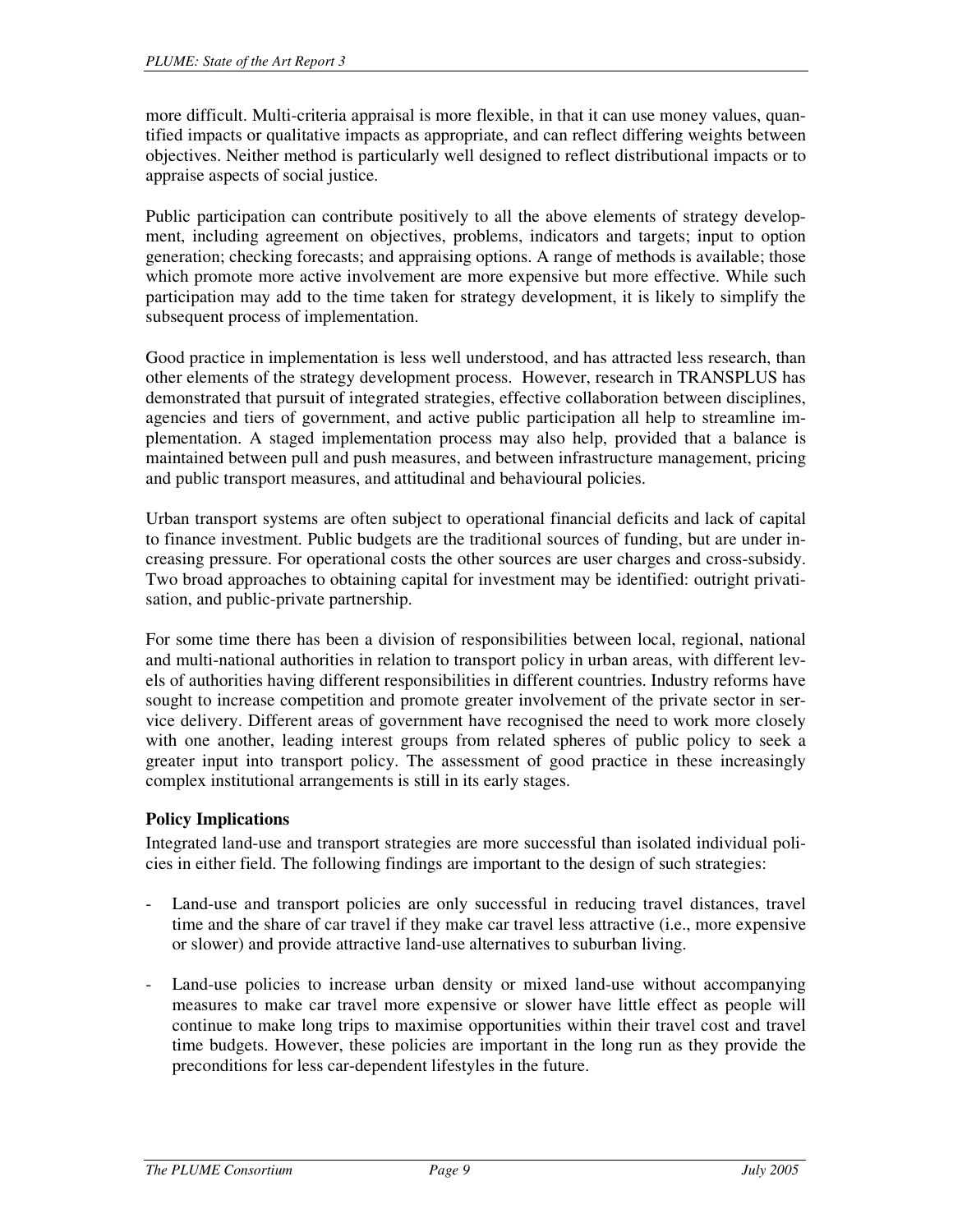- Transport policies making car travel less attractive are very effective in achieving the goal of reducing travel distances and the share of car travel. However, they depend on a spatial organisation that is not too dispersed. In addition, highly diversified labour markets and different work places of workers in multiple-worker households set limits to an optimum coordination of work places and residences.
- Large retail and leisure facilities that are not spatially integrated increase the distances travelled by car and the share of car travel. Land-use policies to prevent the development of such facilities ('push') are more effective than land-use policies aimed to promote high-density, mixed-use development ('pull').
- Transport policies to improve the attractiveness of public transport have in general not led to a major reduction of car travel, attracted only limited development at public transport stations, but contributed to further suburbanisation of the population.

In general, the impacts of 'pull'measures, e.g., of land-use measures, or of improvements in public transport, are much weaker than the impacts of 'push'measures, i.e., of increases in travel time, or travel cost, or other constraints on mobility. In summary, if land-use and transport policies are compared, transport policies are far more direct and efficient in achieving sustainable urban transport. However, accompanying and supporting land-use policies are essential for creating less car-dependent cities in the long run.

### **Vision**

We have illustrated many of these findings, and their possible impacts, through a sketch of a typical European city, Futuresville, as it might appear in 2030. The city's transport strategy has focused on improvements to the light rail network, gradual replacement of the bus service by automated personal transport, charging for car use based on distance travelled, and redevelopment of Brownfield sites and of the low density late  $20<sup>th</sup>$  century developments. This core strategy has been reinforced by rejuvenated support for walking and cycling, and the development of freight distribution and transhipment centres on the old out-of-town superstore sites.

Car use continues to rise, but at a lower rate, and urban sprawl remains a problem, with people and freight making longer journeys. However, local pollution and noise are far less serious than they were, thanks to the improvement of public transport and the reuse of roads as public space. Congestion is also a much less severe problem, as a result of the change in the costs of car use and the improvements in public transport.

This successful strategy has been developed through a process of deciding together, in which residents, businesses and interest groups have all contributed to an understanding of the problems and possible solutions. They in turn have been aided by a clear and consistent approach to setting agreed targets and monitoring performance against them; Futuresville knows precisely how it performs by comparison with similar cities across Europe. The transport planners, who now work in close cooperation with land-use planners and architects, have provided interactive forecasting tools, which enable everyone to see the likely impacts of new strategies before they are approved. This has helped considerably to increase acceptability of controls on car use, because they are seen as directly benefiting the city and helping meet its targets. All policies are appraised in a consistent way, with money values on all impacts reflecting public concerns, and helping to ensure that the city obtains value for money from all that it does.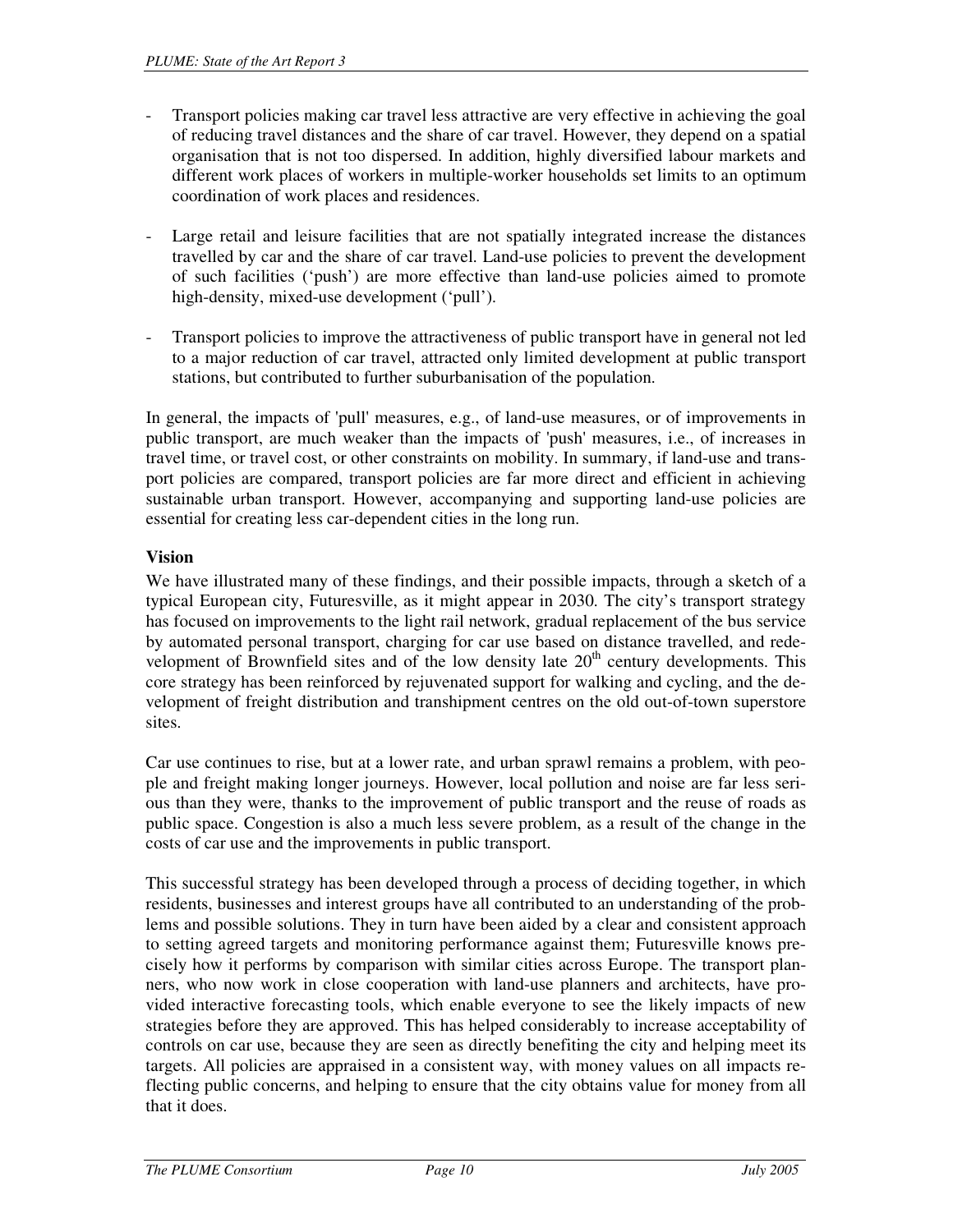## **Research Needs**

While the Land-Use and Transport Research programme has substantially increased our understanding of the requirements for sustainable urban land-use and transport strategies, several research needs remain. These have been categorised into seven domains. The first three: human behaviour, technical performance and new trends, all help to increase our understanding of the fourth: land-use – transport relationships. The last three deal with ways of conducting, disseminating and applying that research: research methods, political aspirations and professional applications. All of these seven domains are interdependent, and each draws on a distinct set of disciplinary approaches. Any future research programme needs to integrate the contributions of these different disciplines into a truly interdisciplinary approach if it is to be successful.

Better communication of key findings from researchers to professionals, politicians and the public will be essential if the lessons for sustainable mobility are to be learnt. Equally importantly, cities need to learn from one another both by example and by testing the transferability of successful initiatives. The sustainability paradigm may serve not just as a basis for evaluating the success of different policy options, but as a means of airing societal aspirations for the future of cities. To this end, the public needs to be more fully engaged, by adopting a clearer and more tangible expression of the concept of sustainability.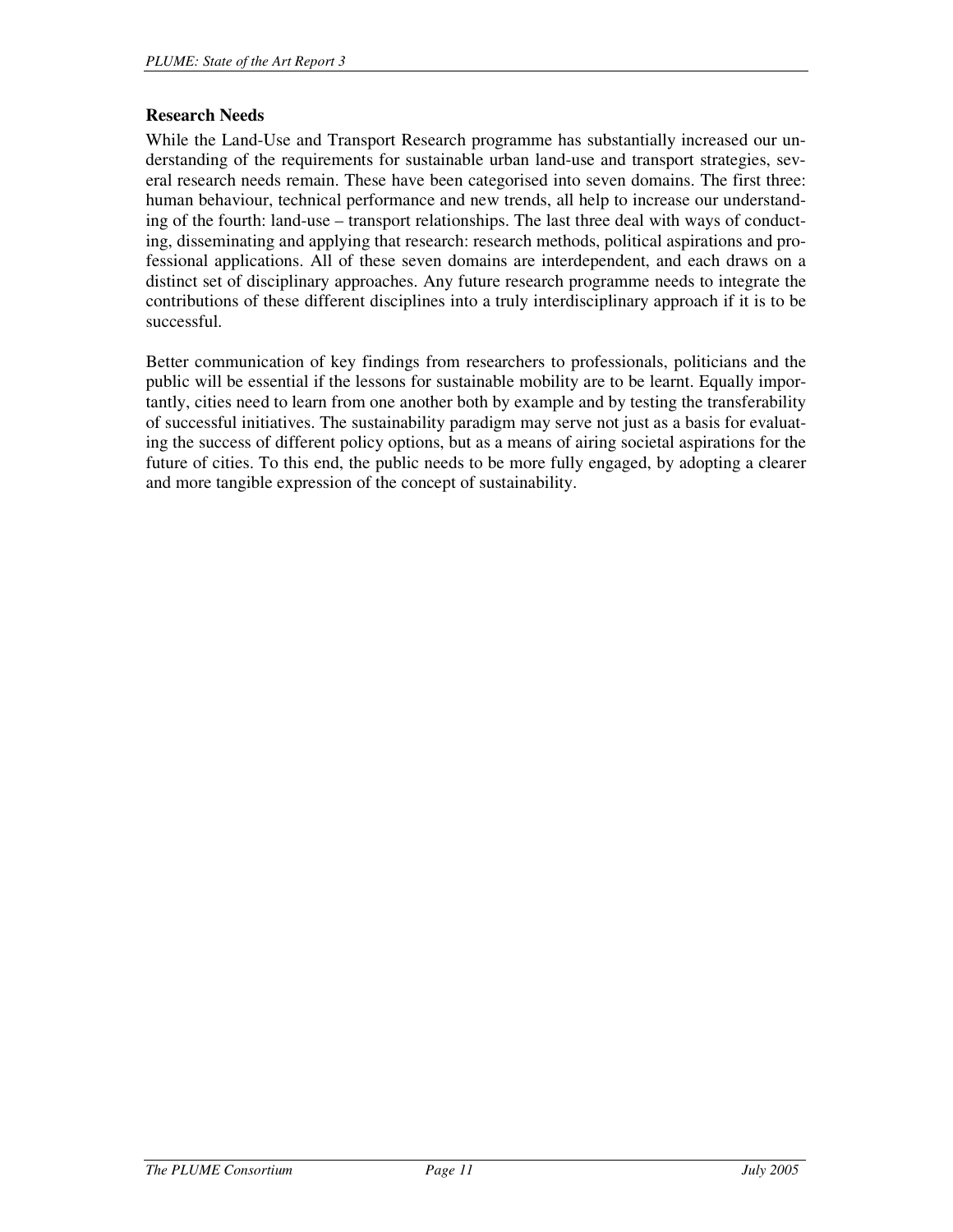## **1 Introduction**

## **1.1 Background**

Across Europe there is a common challenge to improve the quality of life in urban communities, and to ensure the competitiveness of cities, whilst promoting sustainable development. All cities face common challenges relating to air quality, noise, urban sprawl, traffic congestion, waste, economic competitiveness, job creation, security, social inclusion, and maintaining the built environment, cultural heritage, and a deteriorating infrastructure. At the heart of these issues is the fundamental question of how to improve urban planning, in particular the planning of land-use linked to more sustainable urban transport. The question for urban policy-makers and planners is how to integrate these distinct disciplines at the policy level and operationally, given the different actors involved. The discussion has been ongoing for many years, but the question has remained unsolved, mainly due to inadequate channels of communication between researchers, planning officials and policy-makers.

A number of national and international research activities exist that deal with the question of how to implement integrated land-use and transport strategies for sustainable development and sustainable urban mobility. There is now a major challenge to ensure that the results of these projects are exploited to the full in the next few years by matching research outputs to user needs, enabling the means of information exchange, seeking agreement on best practice, and promoting the early introduction of new policies, measures and tools into urban and regional planning.

## **1.2 Scientific Objectives of PLUME and Approach Taken in this Review**

The objective of PLUME, which began in 2003, is to facilitate the transfer of innovation in the field of planning and urban mobility from the research community to end-users. PLUME itself does not generate its own new results; it instead conveys novel research findings previously dispersed around multiple Land-Use and Transport Research projects through a single outlet. A central mechanism for achieving this objective is the provision of three annual State of the Art Reviews, of which this review is the final one.

Each State of The Art Report is intended to provide a synthesis of European research findings from the FP5 Land-Use and Transport Research cluster<sup>1</sup> of projects supplemented by pertinent information from other national and international research. However, it is worth emphasising here, that the content of this State of The Art report is primarily constrained to match the content of the Land-Use and Transport Research cluster projects. In turn the content of these projects was dictated by briefs including specific research questions from the European Commission; thus, there may well be issues that readers feel are relevant that by definition, it has not been possible to include in this State of The Art Report. The State of The Art Reports make recommendations as to which policies, measures and tools are best able to meet the need for sustainable development, taking account of user needs and barriers to implementation. This work was undertaken by a group of experts involved in many of the projects under consideration.

A State of The Art Report is structured according to a number of "themes" as listed in Section 3. Each theme is addressed in a separate document called a "Synthesis Report", which

 $1$  The Land-Use and Transport Research cluster and PLUME website is: http://www.lutr.net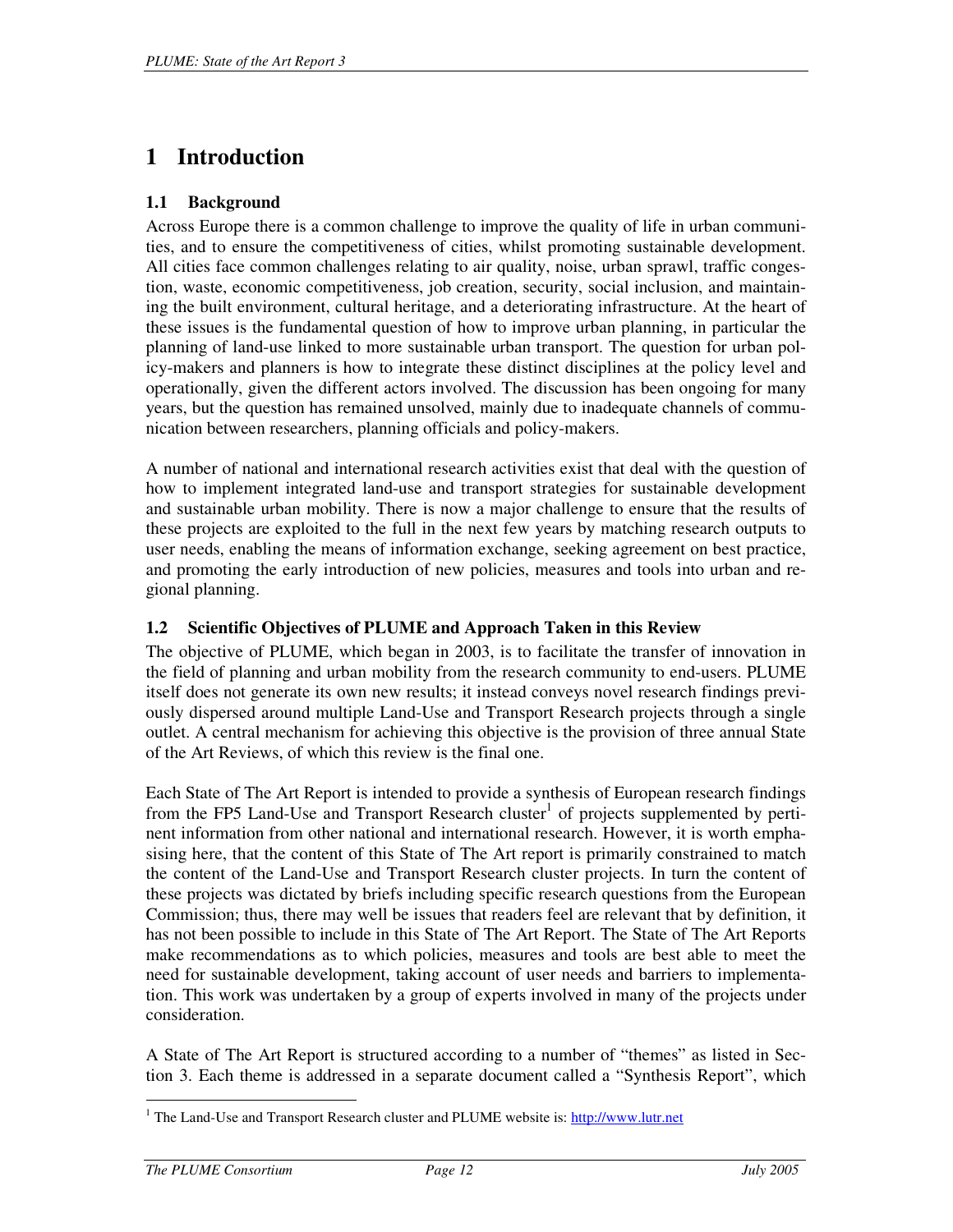summarises relevant research from the projects described in Section 2. In order to spread resources efficiently over the lifetime of the project, some Synthesis Reports were prepared for the 2003 State of The Art Report, some for the 2004 Report, and some for the first time for this final report. All Synthesis Reports have been peer-reviewed, including an international review, and the early reports have been updated. Summaries for all of the Synthesis Reports can be found in this final State of The Art Report.

Section 2 of this State of The Art Report identifies the information sources (Land-Use and Transport Research cluster projects) used in compiling the material reported here, and the associated Synthesis Reports. Section 3 goes on to provide an introduction to the themes addressed in the Synthesis Reports, and relates these themes to the relevant Land-Use and Transport Research projects. Overlaps and synergies between themes are considered in this section. Section 4 presents more detailed summaries of the themes, which are categorised by problems, policies and processes, as they are throughout this report. Section 5 considers the policy conclusions from the PLUME work, particularly interactions between urban processes, impacts of policies and measures, and policy conclusions. The report then concludes with a vision of the future for European cities if themes are addressed as the research reported here suggests they should be (Section 6), a summary of research gaps, and future research needs (Section 7), and overall conclusions (Section 8).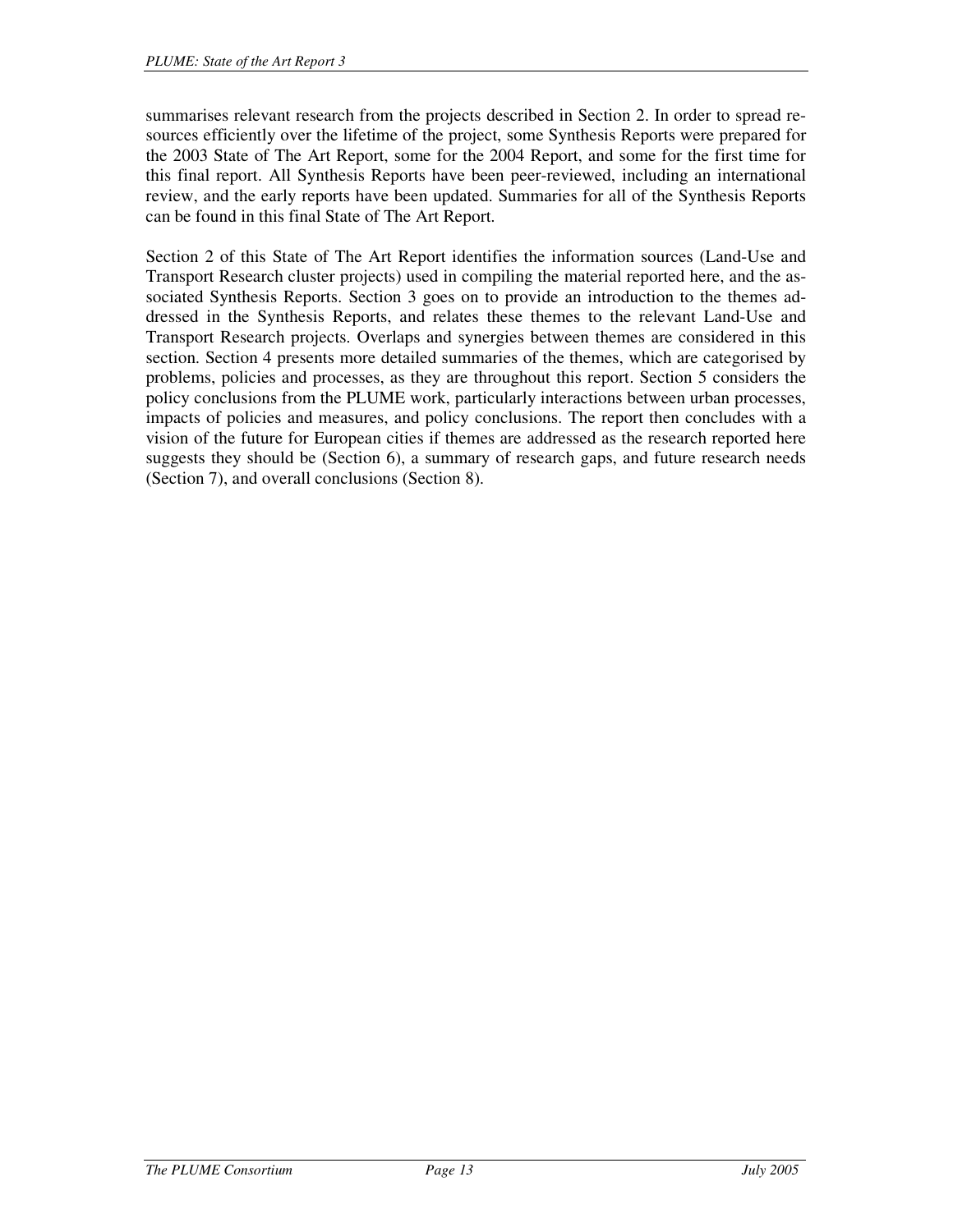## **2 Sources of Information**

The principal source for PLUME has been the Land-Use and Transport cluster of research projects commissioned by DG Research within FP5. The research activities of this cluster focused on land-transport, and its interaction with land-use, as per the common brief that the projects responded to. Consequently, air and water transport receive little attention in this report; but this is not a criticism, it is merely the focus of the research reviewed. The projects were all undertaken and completed between January 2000 and December 2004. In addition, we have drawn on other international and European research as appropriate. For example, ASTRAL (Matthews, 2003) identified a large number of national projects and international networks, which were potentially relevant to PLUME. Another source has been KonSULT<sup>2</sup>, a web-based knowledgebase maintained by ITS Leeds. It is regularly updated and covers a broad range of transport related topics and forms an important information source for PLUME, as well as a means of disseminating PLUME outputs, as new material identified through PLUME can be used to keep KonSULT up to date.

## **2.1 The Land-Use and Transport Research Cluster**

The objectives of the Land-Use and Transport Research projects were to develop strategic approaches and methodologies in urban planning that contribute to the promotion of sustainable urban development. These included issues of transport demand and related land-use planning, the design and provision of efficient and innovative transport services including alternative means of transport, and the minimisation of negative environmental and socioeconomic impacts.

The cluster includes 12 research projects and covers a wide range of different topics. Short summaries of the objectives of these projects are as follows:

<sup>2</sup> The KonSULT website is currently: http://www.env.leeds.ac.uk/its transferring to http://www.konsult.leeds.ac.uk in the near future.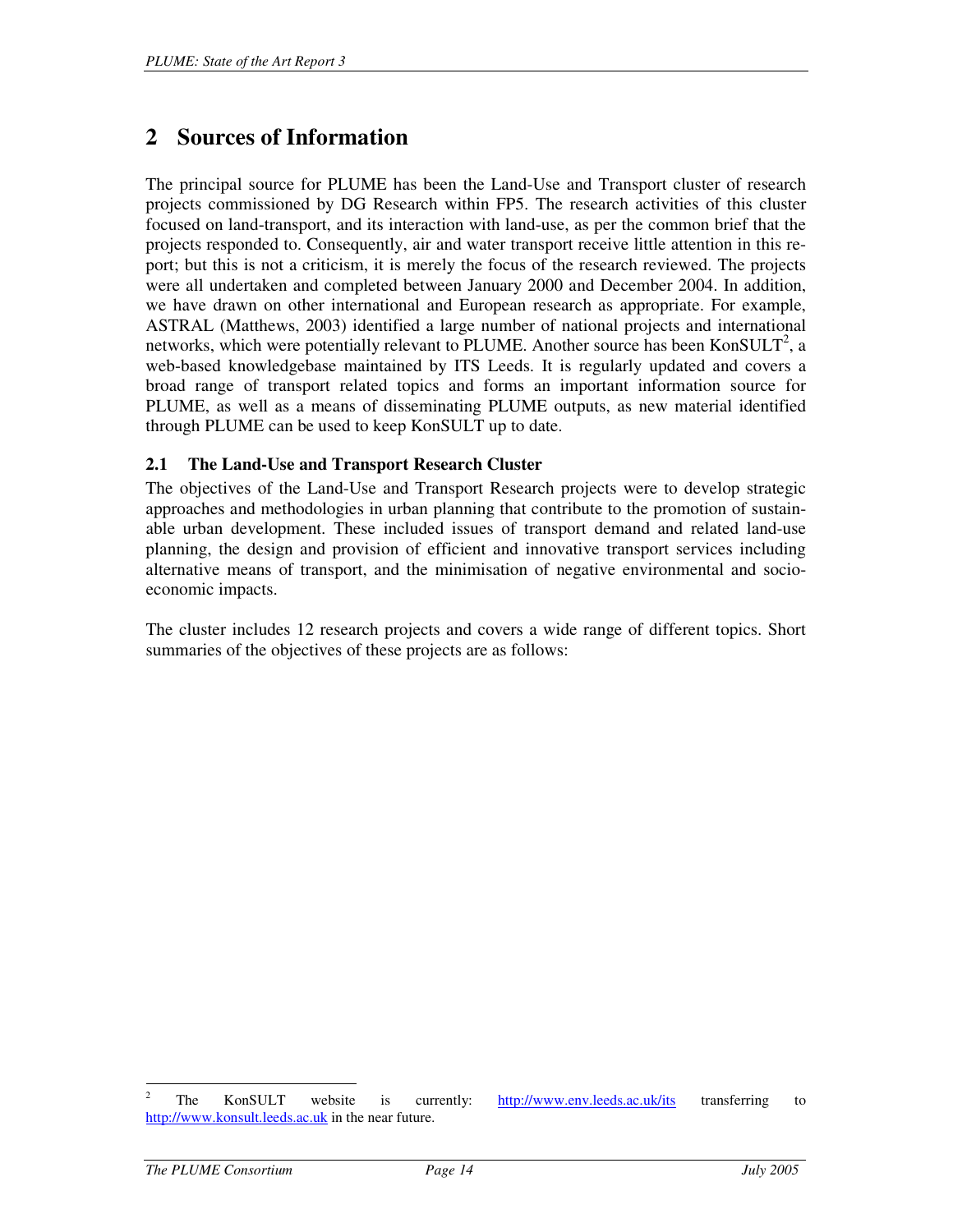| <b>ARTISTS</b><br>(Arterial Streets<br>Towards<br>Sustainability)                                                                        | To improve decision-making regarding the re-construction of arterial<br>streets, taking into account a broad set of social, economic and environ-<br>mental factors. This should enable European city authorities to re-design<br>arterial streets in to improve the physical environment of corridors while<br>contributing to the implementation of more sustainable transport systems. |
|------------------------------------------------------------------------------------------------------------------------------------------|-------------------------------------------------------------------------------------------------------------------------------------------------------------------------------------------------------------------------------------------------------------------------------------------------------------------------------------------------------------------------------------------|
| <b>ASI</b><br>(Assess Implementations in<br>the frame of the Cities-of-<br>tomorrow Programme)                                           | To improve assessment of quality of life and to make appropriate consid-<br>eration of, quality of life assessment results in connection with urban<br>transport and mobility policies. The focus of the project is on the subjec-<br>tive part of quality of life.                                                                                                                       |
| <b>CITYFREIGHT</b><br>(Inter $-$ and Intra $-$ City<br>Freight Distribution Net-<br>works)                                               | To identify innovations in freight transport that could contribute to a more<br>sustainable development in European cities; to set up assessment methods;<br>to build sustainable freight transport options for seven cities, assess these<br>options with the proposed assessment tools, and finally propose best prac-<br>tices and initiate implementation in the seven cities.        |
| <b>ECOCITY</b><br>(Urban Development<br>To-<br>wards Appropriate Struc-<br>tures for Sustainable Trans-<br>port)                         | To develop settlement patterns giving priority to the requirements of sus-<br>tainable transport. Necessary conditions are compactness and a balanced<br>mix of land-uses at suitable sites. The aim is to design model settlements<br>in seven participating countries and to derive general guidelines for plan-<br>ning.                                                               |
| <b>ISHTAR</b><br>Software<br>for<br>(Integrated)<br>Health, Transport Efficiency<br>and Artistic Heritage Re-<br>covery)                 | To build an advanced software suite for the analysis of the effects of<br>short-term actions and long-term policies to improve the quality of the<br>environment, citizens' health, conservation of monuments.                                                                                                                                                                            |
| <b>PROMPT</b><br>(New Means to Promote<br>Pedestrian Traffic in Cities)                                                                  | To promote non-motorised transport in cities with particular focus on pe-<br>destrian traffic. The project seeks to identify, discover and disseminate<br>innovative new tools and solutions for problem identification, problem<br>solving, and implementation of measures in order to promote walking in<br>cities.                                                                     |
| <b>PROPOLIS</b><br>(Planning and Research for<br>Land-Use and Transport for<br>Increasing Urban Sustain-<br>ability)                     | To research, develop and test integrated land-use and transport policies,<br>tools and comprehensive assessment methodologies in order to define<br>sustainable long-term urban strategies and to demonstrate their effects in<br>European cities.                                                                                                                                        |
| <b>PROSPECTS</b><br>Procedures for Recommend-<br>Optimal<br>Sustainable<br>ing<br>Planning of European City<br><b>Transport Systems)</b> | To provide cities with guidance to generate optimal land-use and transport<br>strategies to meet the challenge of sustainability in their particular circum-<br>stances.                                                                                                                                                                                                                  |
| <b>SCATTER</b><br>(Sprawling)<br>Cities<br>and<br>Transport: from Evaluation<br>to Recommendations)                                      | To study the causes and consequences of urban sprawl in order to design<br>and to assess the efficiency of measures aiming to prevent, mitigate or<br>control this trend that threatens most European cities.                                                                                                                                                                             |
| <b>SUTRA</b><br>(Sustainable Urban Trans-<br>portation)                                                                                  | To develop a consistent and comprehensive approach and planning meth-<br>odology for the analysis of urban transportation problems, that helps to<br>design strategies for sustainable cities.                                                                                                                                                                                            |
| <b>TRANSPLUS</b><br>(Transport Planning, Land-<br>Use and Transport Planning,<br>Land-Use and Sustainabil-<br>ity)                       | To identify best practice in the organisation of land-use and transport<br>measures in order to reduce car dependency in European cities and re-<br>gions and promote economic, social and environmental improvement.                                                                                                                                                                     |
| <b>VELOINFO</b><br>(The European Network for<br>Cycling Expertise)                                                                       | To support local authorities and sustainable urban planning experts by<br>establishing a web-based expertise centre on bicycle planning policies and<br>bicycle use. European cities and transport planners represent sup-<br>ply/demand for expertise; VeloInfo is sustained by these users, ensuring<br>optimal distribution of expertise.                                              |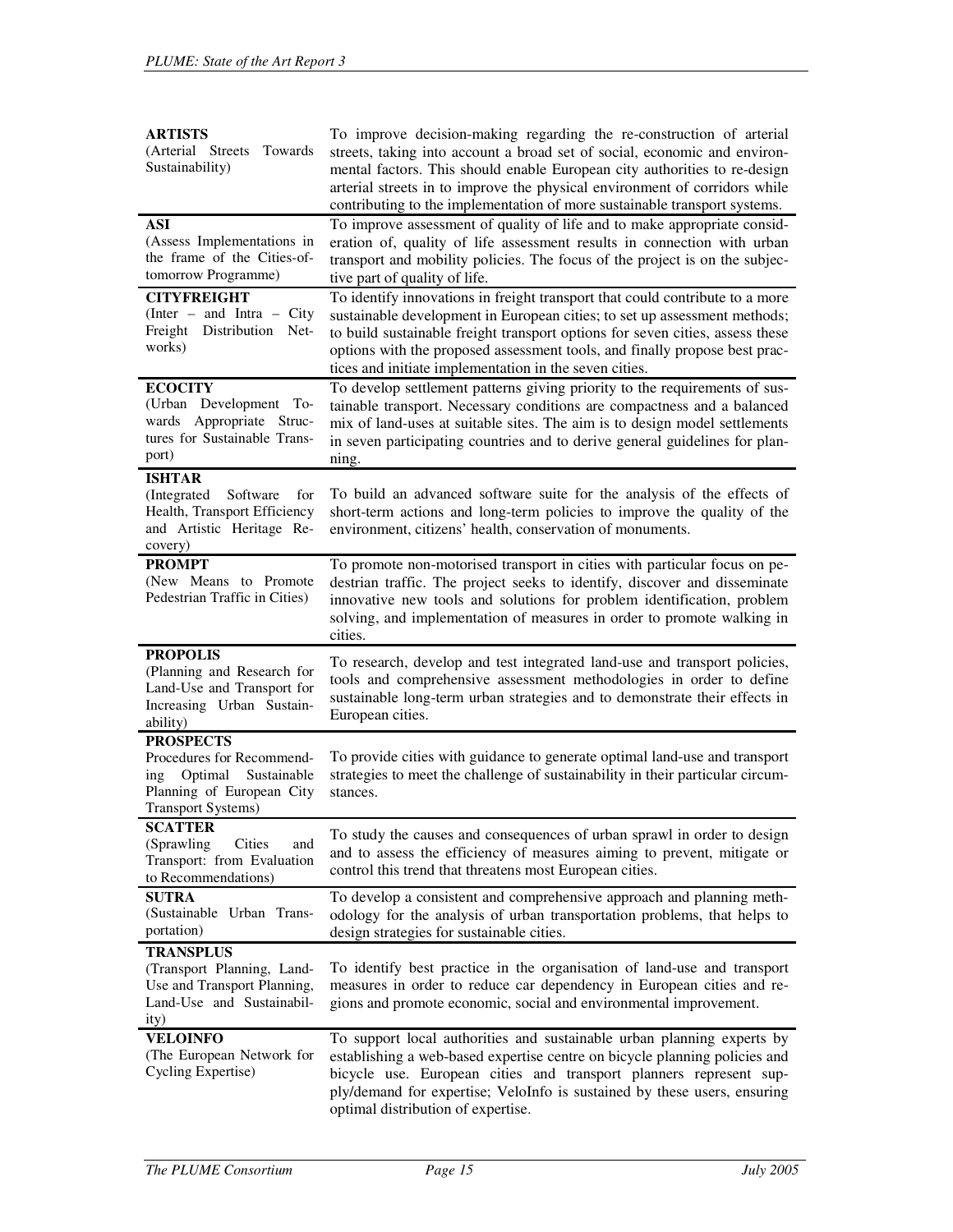## **3 Themes**

The 23 themes covered in this State of The Art Report were identified through discussions at the first PLUME end user workshop held in Brussels in early 2003, and were checked again in the second workshop in March 2004. In addition to this, user requirements as identified in PLUME Deliverable 5 were also taken into account. The themes are structured hierarchically into three main groups - Problems, Policies, and Processes - which reflect typical decisionmaking processes in practice. The current problems with integrated land-use and transport planning and practice identified by the Land-Use and Transport Research cluster of projects create the challenges that land-use and transport professionals are currently grappling with. It is intended that the policies and processes identified and disseminated through PLUME will spread good practice that will help land-use and transport professionals to successfully tackle the challenges they face. Within the structure set out here, the themes are presented in a logical order that also reflects decision-making processes:

A) Problems

- 1. Environmental Problems
- 2. Social Problems
- 3. Economic Problems

#### B) Policies

- 4. Land-Use Planning Measures
- 5. Infrastructure Provision
- 6. Infrastructure Management
- 7. Public Transport
- 8. Travel Demand Management
- 9. Information Measures
- 10. Pricing Measures
- 11. Walking and Cycling Measures
- 12. Urban Freight Transport Measures
- 13. Vehicle Technology Measures
- 14. Innovative Modes
- 15. Integrated Strategies
- C) Processes
	- 16. Setting Targets
	- 17. Strategy Development
	- 18. Strategy Impacts Forecasting
	- 19. Strategy Appraisal
	- 20. Public Participation
	- 21. Strategy Implementation
	- 22. Financing
	- 23. Institutional Issues

All topics are included in this report.

As noted previously, each theme is addressed specifically in a Synthesis Report that follows a common structure: introduction; overview of key findings for politicians; what the theory tells us; what modelling results tell us; what empirical evidence and case studies tell us; tech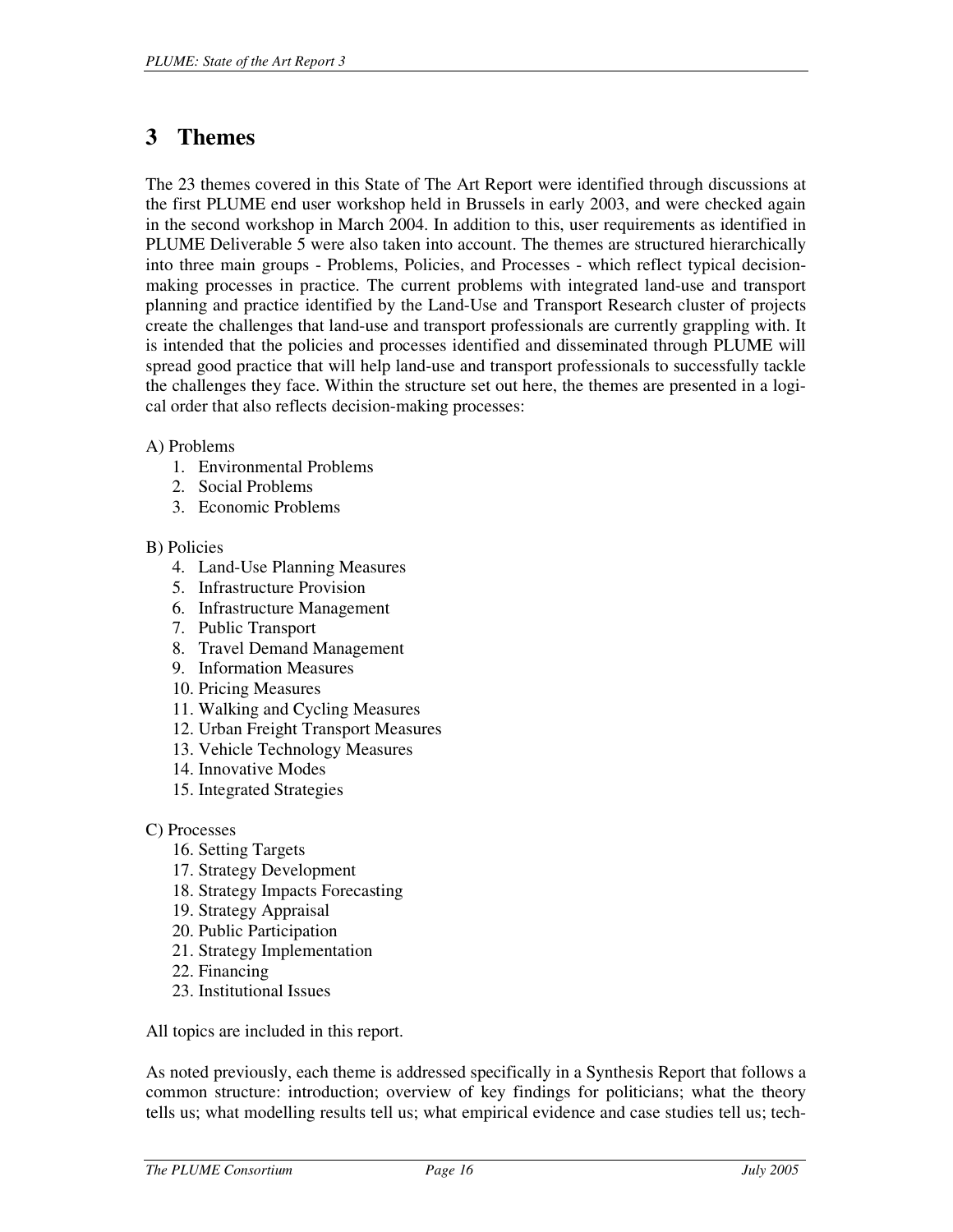nical summary and implications, and references for further reading. However, because the themes are strongly interlinked, all Synthesis Reports also cover related topics belonging to other themes. In this section the 23 Synthesis Reports of PLUME are introduced in greater detail, and reviewed with respect to overlaps among them. Overlaps highlight the interconnectedness of the themes addressed in the Land-Use and Transport Research cluster, as well as revealing any differences in the perception of problems and the assessment of solutions.

## **3.1 Land-Use and Transport Research Project Themes Addressed in Synthesis Reports**

Table 3.1 identifies the coverage of themes, and indicates where a theme is addressed in more than one Synthesis Report. Table 3.1 can be used to check the consistency with which specific issues are treated in different Synthesis Reports. It might of course be the case that inconsistencies reflect a real divergence of views about particular topics (such as the relative superiority of cost-benefit analysis compared to multi-criteria analysis).

An assessment of how far the projects of the Land-Use and Transport Research cluster cover the range of themes deemed relevant for the analysis of urban land-use and transport, as well as the urban environment is also considered. It should be stressed that the twelve projects were generated independently to a common brief. The omission or limited coverage of certain topics is a result of this process rather than a criticism of the projects themselves.

Table 3.2 indicates which themes are addressed in the twelve Land-Use and Transport Research projects. In Table 3.2 the 23 themes presented previously are further subdivided into sub-themes based on the content of respective Synthesis Reports. The most useful of these sub-themes are picked up in the summaries in Section 4. An inspection of the table shows that the 12 Land-Use and Transport Research projects cover the field of urban land-use, transport and environment quite thoroughly, although there are, different levels of emphasis. Environmental, social and economic problems are not evenly covered:

### **Problems**

A look at the list above shows that the three Synthesis Reports on *problems* are very coherent, although environmental, social and economic problems are not evenly covered by the Land-Use and Transport Research projects. As expected, all three Synthesis Reports emphasise the interconnectedness of environmental, social and economic aspects as the three dimensions of sustainability:

- *Environmental problems*. Virtually all Land-Use and Transport Research projects mention central environmental problems, such as atmospheric pollution, noise, land capture and greenhouse gas emission, as principal targets of their research. ISHTAR and PRO-POLIS have paid some of the most detailed attention to environmental issues. Adverse visual impacts, loss of cultural heritage and negative health impacts are addressed less frequently. Environmental problems of cities are the consequence of the increase in economic activity and mobility caused by economic growth and therefore cannot be discussed without addressing the goal conflict between economic growth and environmental sustainability. However, there are also links between environmental and social problems because many solutions to environmental problems have equity implications.
- *Social problems*. The social dimension of urban sustainability is less frequently addressed by the Land-Use and Transport Research projects. Only, ARTISTS, PROMPT, PROPO-LIS, PROSPECTS, TRANSPLUS, indicate that equal access, social exclusion and equity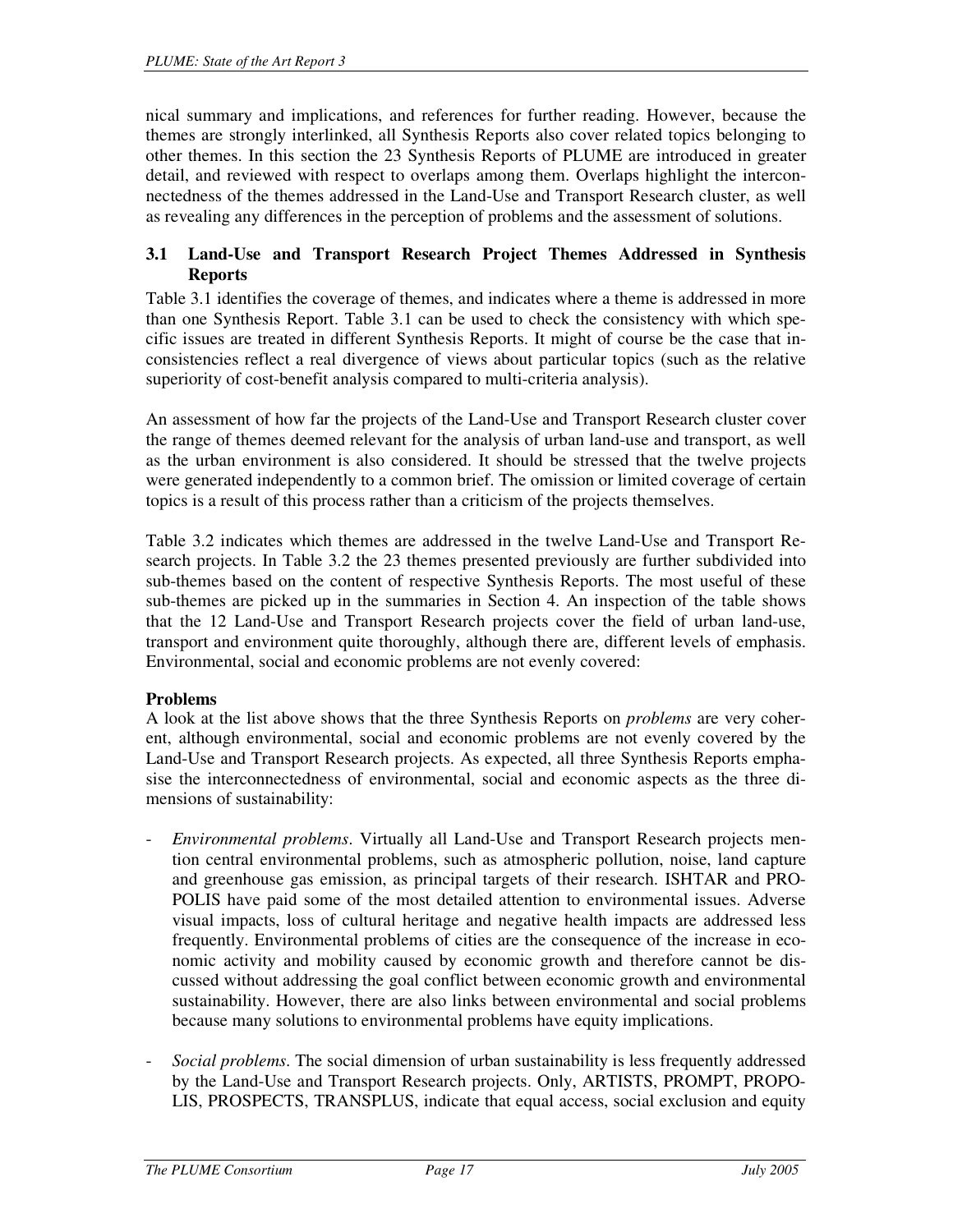are important items on their agenda. The close relationship between social and economic problems is obvious. However, there are also relationships between social and environmental problems as in many cities environmental problems are highest in low-income neighbourhoods.

|           | addresses issues of theme<br>Problems<br>Policies |                        |                 |                   |                   |                          |                           |                  |                          |                      |                  |                          | Processes              |                             |                  |                       |                 |                      |                             |                    |                         |                      |                |                      |
|-----------|---------------------------------------------------|------------------------|-----------------|-------------------|-------------------|--------------------------|---------------------------|------------------|--------------------------|----------------------|------------------|--------------------------|------------------------|-----------------------------|------------------|-----------------------|-----------------|----------------------|-----------------------------|--------------------|-------------------------|----------------------|----------------|----------------------|
|           | Synthesis Report                                  | Environmental problems | Social problems | Economic problems | Land-use planning | Infrastructure provision | Infrastructure management | Public transport | Travel demand management | Information measures | Pricing measures | Walking/cycling measures | Urban freight measures | Vehicle technology measures | Innovative modes | Integrated strategies | Setting targets | Strategy development | Strategy impact forecasting | Strategy appraisal | Strategy implementation | Public participation | Financing      | Institutional issues |
| Problems  | Environmental problems                            |                        | $\circ$         | $\circ$           |                   |                          |                           |                  |                          |                      |                  |                          |                        |                             |                  |                       |                 |                      |                             |                    |                         |                      |                |                      |
|           | Social problems                                   | $\circ$                |                 | $\circ$           |                   |                          |                           |                  |                          |                      |                  |                          |                        |                             |                  |                       |                 |                      |                             |                    |                         |                      |                |                      |
|           | Economic problems                                 | $\circ$                | $\bigcirc$      |                   |                   |                          |                           |                  |                          |                      |                  |                          |                        |                             |                  |                       |                 |                      |                             |                    |                         |                      | $\circ$        |                      |
|           | Land-use planning                                 | $\circ$                | $\circ$         | O                 |                   | $\circ$                  |                           |                  | $\circ$                  |                      |                  | $\circ$                  |                        |                             |                  |                       |                 |                      |                             |                    |                         |                      | $\circ$        |                      |
|           | Infrastructure provision                          | $\circ$                | $\circ$         | $\circ$           | $\circ$           |                          |                           |                  | О                        |                      | $\circ$          | $\circ$                  | $\circ$                |                             |                  |                       |                 |                      |                             |                    |                         |                      | $\circ$        |                      |
|           | Infrastructure management                         |                        |                 |                   |                   | О                        |                           | $\circ$          |                          |                      |                  | $\circ$                  |                        |                             |                  |                       | О               |                      |                             |                    |                         |                      | $\circ$        |                      |
|           | Public transport                                  | $\circ$                |                 |                   |                   | $\circ$                  | $\circ$                   |                  | $\circ$                  | $\circ$              | $\circ$          |                          |                        |                             | $\circ$          |                       |                 |                      |                             |                    |                         |                      | Ο              |                      |
|           | Travel demand management                          | $\bigcirc$             | Ω               | $\circ$           | $\circ$           |                          |                           |                  |                          |                      | $\circ$          | $\circ$                  |                        |                             |                  |                       |                 |                      |                             |                    |                         |                      |                |                      |
|           | Information measures                              |                        |                 |                   |                   |                          |                           |                  |                          |                      |                  |                          |                        |                             |                  |                       |                 |                      |                             |                    |                         |                      |                |                      |
| Policies  | Pricing measures                                  | $\circ$                | $\bigcirc$      | $\bigcirc$        | $\circ$           | $\circ$                  |                           |                  | О                        |                      |                  | $\circ$                  | $\circ$                |                             |                  |                       |                 |                      |                             |                    |                         |                      | Ο              |                      |
|           | Walking/cycling measures                          | $\circ$                | $\circ$         | $\bigcirc$        | $\circ$           | $\circ$                  |                           |                  | $\bigcirc$               |                      | $\circ$          |                          |                        |                             |                  |                       |                 |                      |                             |                    |                         |                      |                |                      |
|           | Urban freight measures                            | $\circ$                | $\circ$         | $\circ$           | $\circ$           | $\circ$                  |                           |                  |                          |                      |                  |                          |                        |                             |                  |                       |                 |                      |                             |                    |                         |                      |                |                      |
|           | Vehicle technology measures                       | $\circ$                |                 | $\circ$           |                   |                          |                           |                  |                          |                      | $\circ$          |                          |                        |                             |                  |                       |                 |                      |                             |                    |                         |                      |                |                      |
|           | Innovative modes                                  | $\circ$                |                 |                   |                   | $\circ$                  | $\circ$                   | $\circ$          | O                        | $\circ$              | $\circ$          |                          |                        | О                           |                  |                       |                 |                      |                             |                    |                         |                      | $\circ$        |                      |
|           | Integrated strategies                             | $\circ$                | $\circ$         | $\circ$           | $\circ$           | $\circ$                  | $\overline{O}$            | $\overline{O}$   | $\circ$                  | $\circ$              | $\circ$          | $\circ$                  | $\circ$                | $\circ$                     | $\circ$          |                       | $\circ$         | $\circ$              | $\circ$                     | $\bigcirc$         | $\bigcirc$              | $\circ$              | $\overline{O}$ | $\circ$              |
|           | Setting targets                                   |                        |                 |                   |                   |                          |                           |                  |                          |                      |                  |                          |                        |                             |                  |                       |                 | $\circ$              | $\circ$                     | $\circ$            | $\circ$                 |                      |                |                      |
|           | Strategy development                              | $\circ$                | $\circ$         | $\circ$           |                   |                          |                           |                  |                          |                      |                  |                          |                        |                             |                  |                       |                 |                      |                             | $\circ$            |                         | $\circ$              |                |                      |
|           | Strategy impact forecasting                       |                        |                 |                   |                   |                          |                           |                  |                          |                      |                  |                          |                        |                             |                  |                       |                 |                      |                             |                    |                         |                      |                |                      |
| Processes | Strategy appraisal                                | О                      | O               | $\circ$           |                   |                          |                           |                  |                          |                      |                  |                          |                        |                             |                  |                       |                 | О                    |                             |                    |                         | O                    |                |                      |
|           | Strategy implementation                           | $\circ$                | $\circ$         | $\circ$           |                   |                          |                           |                  |                          |                      |                  |                          |                        |                             |                  |                       |                 | $\circ$              |                             |                    |                         | $\circ$              |                |                      |
|           | Public participation                              | $\circ$                | $\circ$         | $\circ$           | $\circ$           | $\bigcirc$               | $\bigcirc$                | $\circ$          | $\bigcirc$               | $\circ$              | $\bigcirc$       | $\circ$                  | $\circ$                | $\circ$                     | $\circ$          | $\circ$               | $\circ$         | $\circ$              | $\circ$                     | $\circ$            | $\bigcirc$              |                      |                |                      |
|           | Financing                                         |                        |                 | O                 | $\circ$           | $\circ$                  |                           |                  |                          |                      | $\circ$          |                          |                        |                             |                  |                       |                 | $\circ$              |                             | $\circ$            | $\circ$                 | $\circ$              |                |                      |
|           | <b>Institutional</b> issues                       |                        |                 | $\circ$           | $\circ$           |                          |                           | $\circ$          |                          |                      | $\circ$          |                          |                        |                             |                  | O                     |                 | $\circ$              |                             |                    |                         | $\circ$              | $\circ$        |                      |

**Table 3.1 Themes Addressed in Synthesis Reports**

**Full overlap**  $\Box$  **Partial overlap**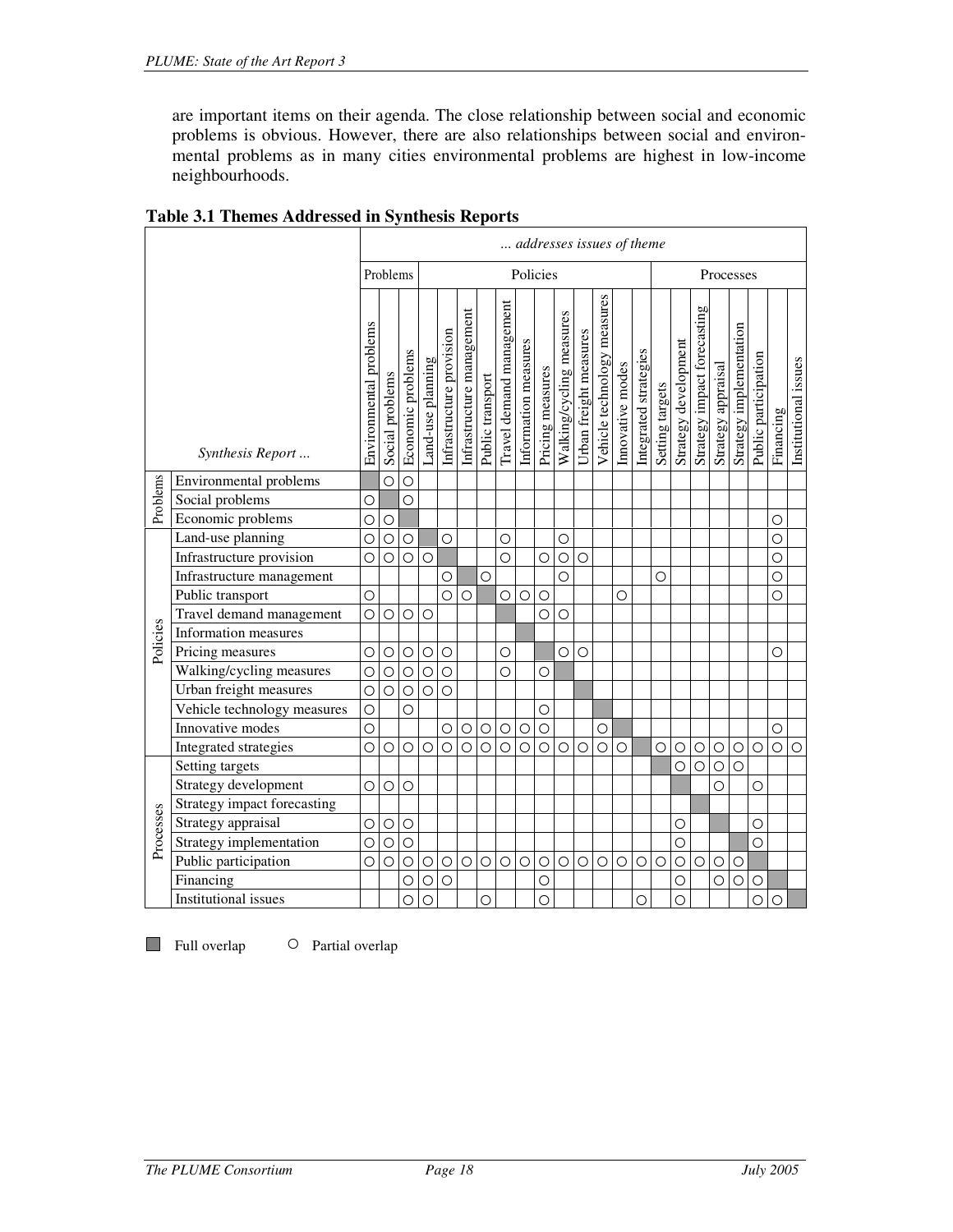- *Economic problems*. Traffic congestion and traffic accidents are the most frequently addressed economic problems in the Land-Use and Transport Research projects. Economic problems in general have a strong social or distributional (equity) component. In many cases solutions to economic problems are in conflict with the achievement of social and environmental objectives.

#### **Policies**

Among the policies identified in the Land-Use and Transport Research cluster, the individual projects are more specialised. Each of them addresses a certain group of policies. The Synthesis Reports dealing with policies are equally coherent among each other and, in addition, tend to refer to all three dimensions of sustainability:

- *Land-use planning measure*s. Land-use measures are addressed mainly in ECOCITY, PROPOLIS, SCATTER and TRANSPLUS. It is recognised that land-use measures strongly interact with the provision of transport infrastructure, such as roads or public transport lines as well as with travel demand management policies.
- *Infrastructure provision*. Infrastructure provision measures are dealt with in ARTISTS, ECOCITY, PROMPT, PROPOLIS, PROSPECTS, SUTRA and TRANSPLUS. With respect to transport policies, PROSPECTS is similarly comprehensive as TRANSPLUS. VELOINFO, not surprisingly focuses on measures related to cycling. The Synthesis Report on infrastructure provision emphasises the need to co-ordinate infrastructure provision with appropriate land-use planning measures and also refers to travel demand management, transport pricing and urban freight measures, as necessary accompanying measures.
- *Infrastructure management*. Issues of road and public transport infrastructure management were considered in ARTISTS, ECOCITY, PROPOLIS, PROSPECTS and TRANS-PLUS. For reasons explained in Section 4.2.3, the Synthesis Report on infrastructure management focuses on road space management, but relates to other management measures, including public transport service provision, walking and cycling facilities, and travel demand management.
- *Public transport*. Public transport was addressed in virtually all Land-Use and Transport Research cluster projects. However, public transport strategies are explicitly addressed in ISHTAR, PROPOLIS, PROSPECTS, SCATTER and TRANSPLUS. SCATTER in particular analyses the effects of implementing regional public transport (e.g., regional railways) on the spatial structure of urban areas, and spatial distribution of population (sprawl) and economic activities. Improving public transport is one of the main policy fields of sustainable urban planning and is to become even more important with the prospect of rising energy prices and increasing car costs. Such measures are closely linked to infrastructure provision, pricing and travel demand management.
- *Travel demand management - attitudinal and behavioural measures*. Only a few projects looked into the potential of attitudinal and behavioural transport measures. PROSPECTS and TRANSPLUS are the most comprehensive in this respect; VELOINFO suggests marketing as a means to promote cycling. It is stressed that successful travel demand management depends on a not too dispersed land-use system and needs to be accompanied by appropriate transport pricing policies, and a well developed network of public transport, walkways and cycling lanes.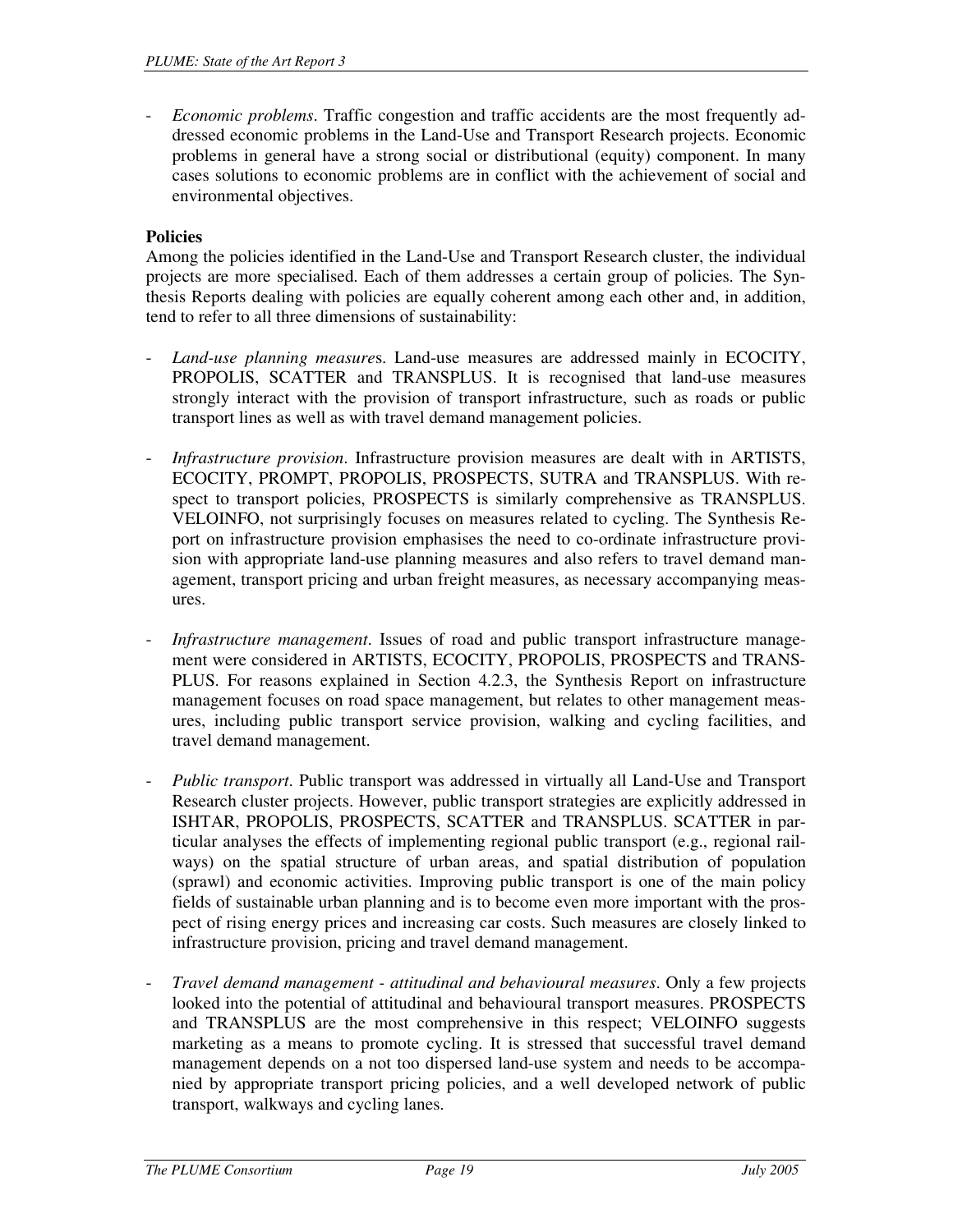- *Information measures*. Information measures, such as traffic information systems or public transport passenger information systems were treated in ARTISTS, ECOCITY, ISH-TAR, PROSPECTS and TRANSPLUS. Providing relevant and timely information on travel opportunities to travellers before starting a trip and en-route is important for mitigating road congestion and attracting new passengers to public transport.
- *Pricing measures*. Only PROPOLIS, PROSPECTS, SCATTER, SUTRA and TRANS-PLUS looked into the impacts of pricing polices, such as fuel or car taxes, different schemes of road pricing, parking charges or changing public transport fares, impacts on mobility and environment, and in some cases, impacts on land-use, and the spatial distribution of the population and economic activities. This is surprising as these policies have been found to be by far the most effective in reducing car travel and the related environmental impacts. More than other policies, pricing measures depend on supporting measures in the field of land-use planning, infrastructure provision, travel demand, walking and cycling and urban freight.
- *Walking and cycling measures*. Walking and cycling measures were dealt with in infrastructure provision and in this separate group of policies. Measures promoting walking were considered in ARTISTS, ECOCITY, PROSPECTS and TRANSPLUS. Cycling was dealt with in PROPOLIS, PROSPECTS, TRANSPLUS and of course, in VELOINFO. Successful promotion of the slow modes walking and cycling cannot be done in isolation but requires a high-density mixed-used land-use system, supporting travel demand measures, taxation of car travel and a well developed network of walkways and cycling lanes.
- *Urban freight measures*. Only four projects explicitly dealt with urban freight transport. CITYFREIGHT dealt exclusively with urban freight transport. In ARTISTS loading and unloading was considered as a function to be accommodated in the street space. ECOC-ITY considers city logistics, and PROSPECTS discussed various freight-related policies. Sustainable urban freight transport is connected to land-use planning, as well as infrastructure provision and management.
- *Vehicle technology measures*. ECOCITY, PROPOLIS, SUTRA and TRANSPLUS took account of the impact of cleaner cars on air quality or of more energy-efficient cars on greenhouse gas emissions and air quality. However, as these developments cannot be influenced by local government decisions, they were not generally considered in the projects. More energy-efficient cars become economically feasible only if fuel becomes more expensive.
- *Innovative modes*. Innovative modes were addressed in the NETMOBIL cluster which is a sister-cluster to the Land-Use and Transport Research cluster. The EDICT, CYBER-CARS, CYBERMOVE and STARDUST projects were devoted to these themes although they addressed some of the issues of interaction of new modes and land-use planning. New forms of using and combining travel modes are becoming more and more important to achieve synergies between modes and to maintain quality of access in low-density areas.
- *Integrated strategies.* Only a few projects studied integrated land-use and transport policies: ECOCITY, PROPOLIS, PROSPECTS and SCATTER. However, in PROPOLIS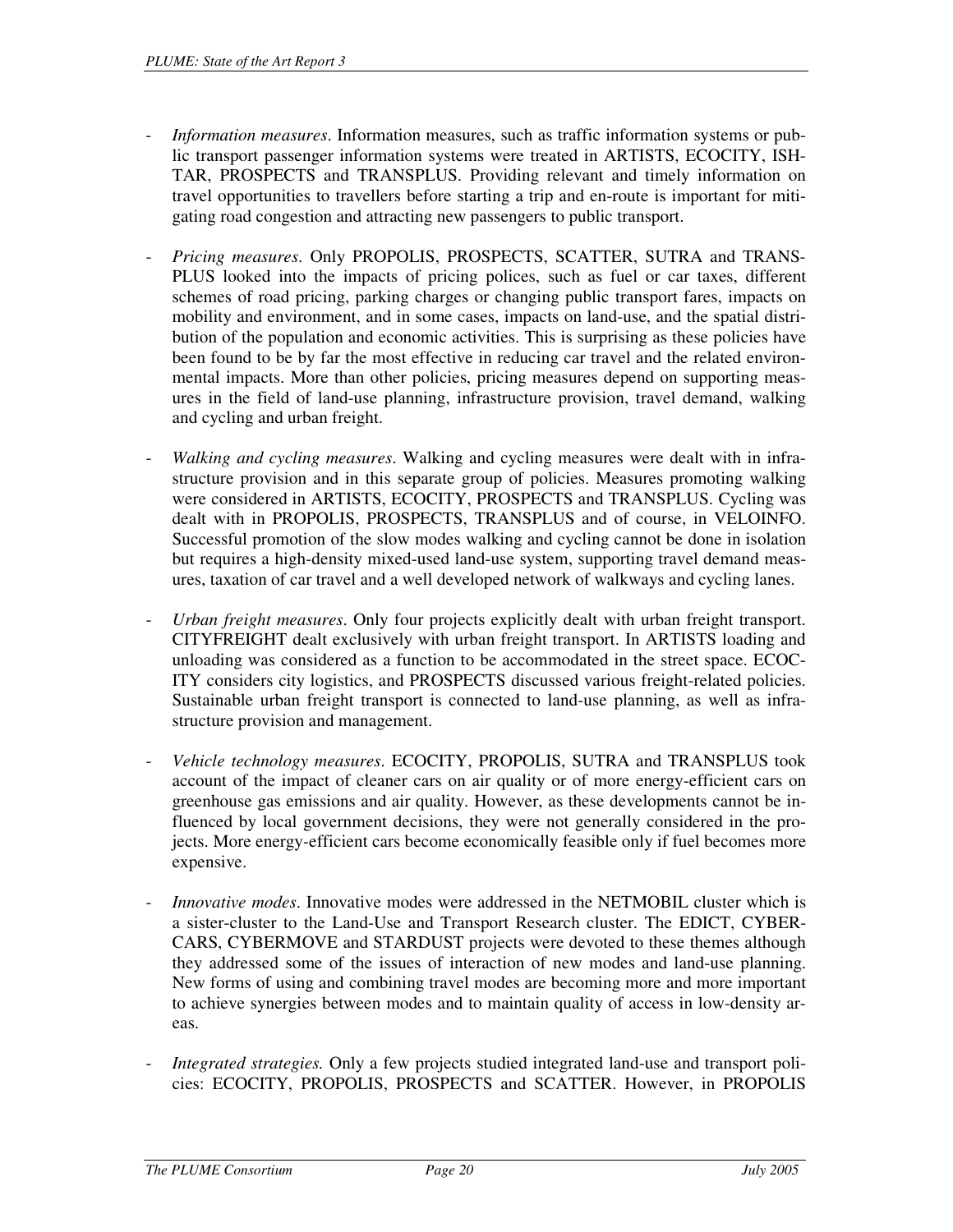and PROSPECTS integrated strategies were a major concern. Not surprisingly, the Synthesis Report on integrated strategies addresses all themes addressed in PLUME.

#### **Processes**

The last part of Table 3.2 showing processes clearly reveals the distinction between 'What' projects and 'How' projects. 'What' projects are mainly interested in finding solutions to problems, i.e., to find out 'what' should be done. 'How' projects, on the other hand, are predominantly interested in 'how'policies can be implemented. In this respect, ARTISTS, CITY-FREIGHT and ISHTAR are clearly 'What' projects, whereas ASI and TRANSPLUS are clearly 'How'projects, with the other projects somewhere in between. It is also apparent that the different phases in the planning process have received different attention.

The Synthesis Reports dealing with planning processes start from the problems representing the three dimensions of urban sustainability. These Synthesis Reports discuss how policies are developed, assessed and implemented and applied to all sorts of problems. Therefore these Synthesis Reports mostly cross-reference each other:

- *Setting targets*. Little attention was paid to the process of goal setting as a political and participatory process. However, PROPOLIS and PROSPECTS developed their own goal systems, partly in co-operation with their client partners in their case study cities. Setting targets is closely linked to the subsequent steps of strategy development, strategy impact forecasting and strategy appraisal.
- *Strategy development*. In a certain sense all twelve projects developed strategies. But only ASI, ECOCITY, PROMPT, PROPOLIS, PROSPECTS, TRANSPLUS and SCATTER have paid attention to the process and methodology of how strategies are developed. Only PROMPT, PROPOLIS and PROSPECTS explicitly addressed the potential of combinations of policies, or policy packages. Strategy development is intrinsically linked to strategy appraisal and in many cases involves public participation.
- *Strategy impact forecasting*. It is surprising that only a few projects addressed issues of forecasting the impacts of land-use and transport policies, as this is a task of extreme complexity and, because of the many factors and interactions to be considered, great methodological difficulty. ECOCITY, PROPOLIS, PROSPECTS, TRANSPLUS and SCATTER reviewed the state of the art and developed innovative methods in this field, whilst ISHTAR developed a tool for forecasting strategy impacts. With the prospect of imminent energy shortages and climate change, long-range forecasting of economic, social and environmental impacts of planning policies becomes more important, in particular for integrated strategies.
- *Strategy appraisal*. ASI, ECOCITY, PROPOLIS, PROSPECTS, ISHTAR, SCATTER and SUTRA explored different types of strategy appraisal, such as cost-benefit analysis or multi-criteria analysis or, as in ISHTAR and PROPOLIS, combinations of both. Only ASI, PROPOLIS and PROSPECTS addressed issues of measuring social and/or spatial equity. Strategy appraisal is intrinsically linked to strategy development.
- *Strategy implementation*. Implementation issues were clearly underrepresented in the projects of the Land-Use and Transport Research cluster. Barriers to implementation were addressed in SCATTER and TRANSPLUS. The presentation of planning alternatives was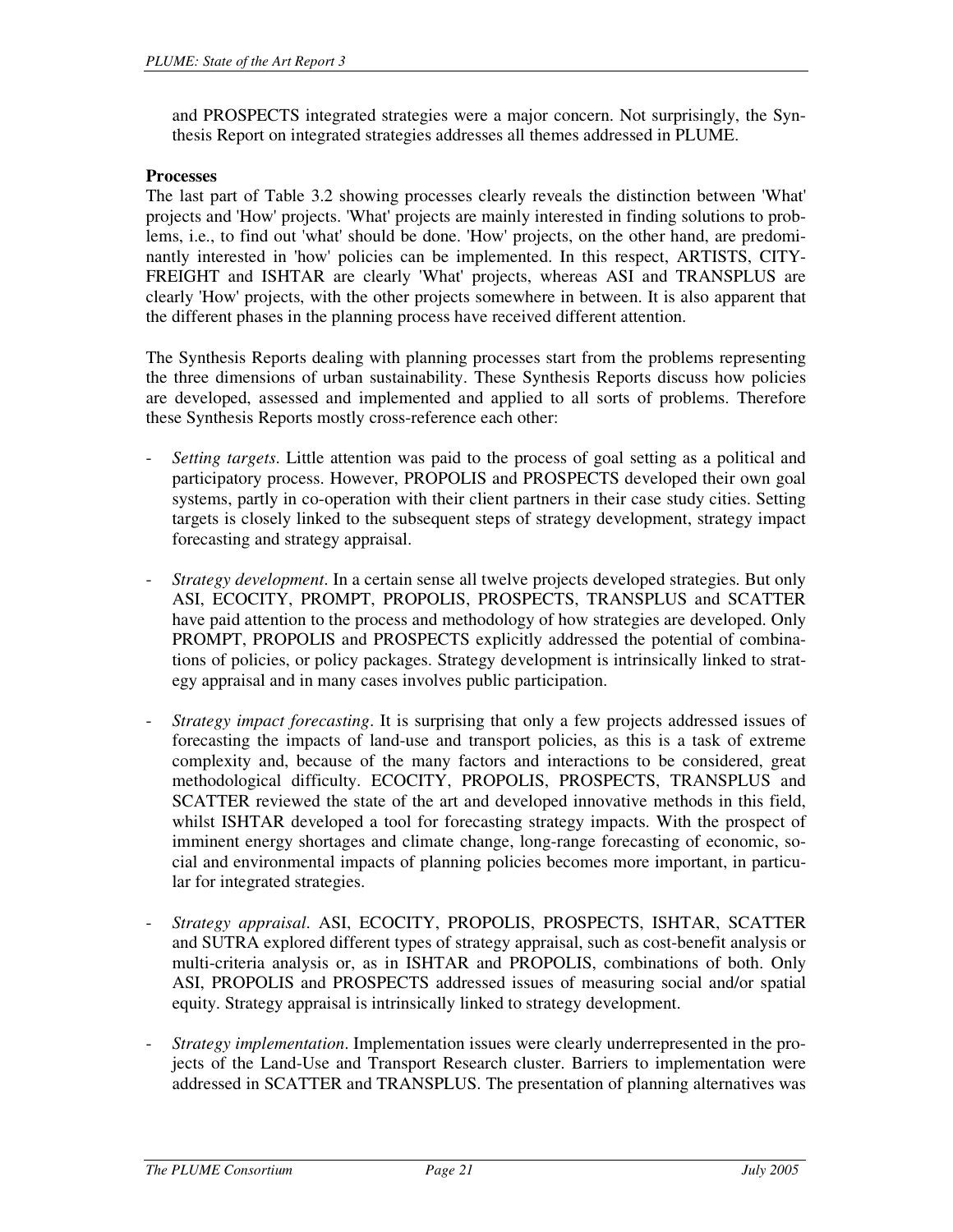considered in PROSPECTS and SCATTER. There is a strong link between strategy implementation and public participation.

- *Public participation*. Similarly, public participation was treated by only a few projects. Only ASI, ECOCITY, PROSPECTS and TRANSPLUS dealt extensively with public participation. Public participation addresses all aspects of urban planning. Because strategy implementation is strongly linked with public participation, it is also treated in this Synthesis Reports.
- *Financing*. Financing problems and methods were addressed only in a few of the projects. PPOPOLIS and PROSPECTS addressed methods of cost analysis and TRANSPLUS looked into different financing methods. Financing of policies applies equally to land-use planning and infrastructure provision, and pervades all phases of the planning process.
- *Institutional issues*. Institutional issues of policy implementation were addressed in many Land-Use and Transport Research projects, most notably in PROSPECTS and TRANS-PLUS. Urban problems have long exceeded the jurisdictions of individual local governments. Therefore issues of centralisation/decentralisation and the role of public and private actors have to be reviewed.

In summary, the projects of the Land-Use and Transport Research cluster addressed an impressive range of themes related to land-use and transport planning. The coverage of planning problems was quite comprehensive. Among the policies, more conventional engineering, regulatory and management policies, such as infrastructure and pricing, received more attention than attitudinal and behavioural policies, or information. Integrated strategies were analysed in only a few projects. Among the different phases in the planning process, the early stages, such as strategy development and appraisal, were treated more extensively than the latter phases, such as implementation, public participation and financing.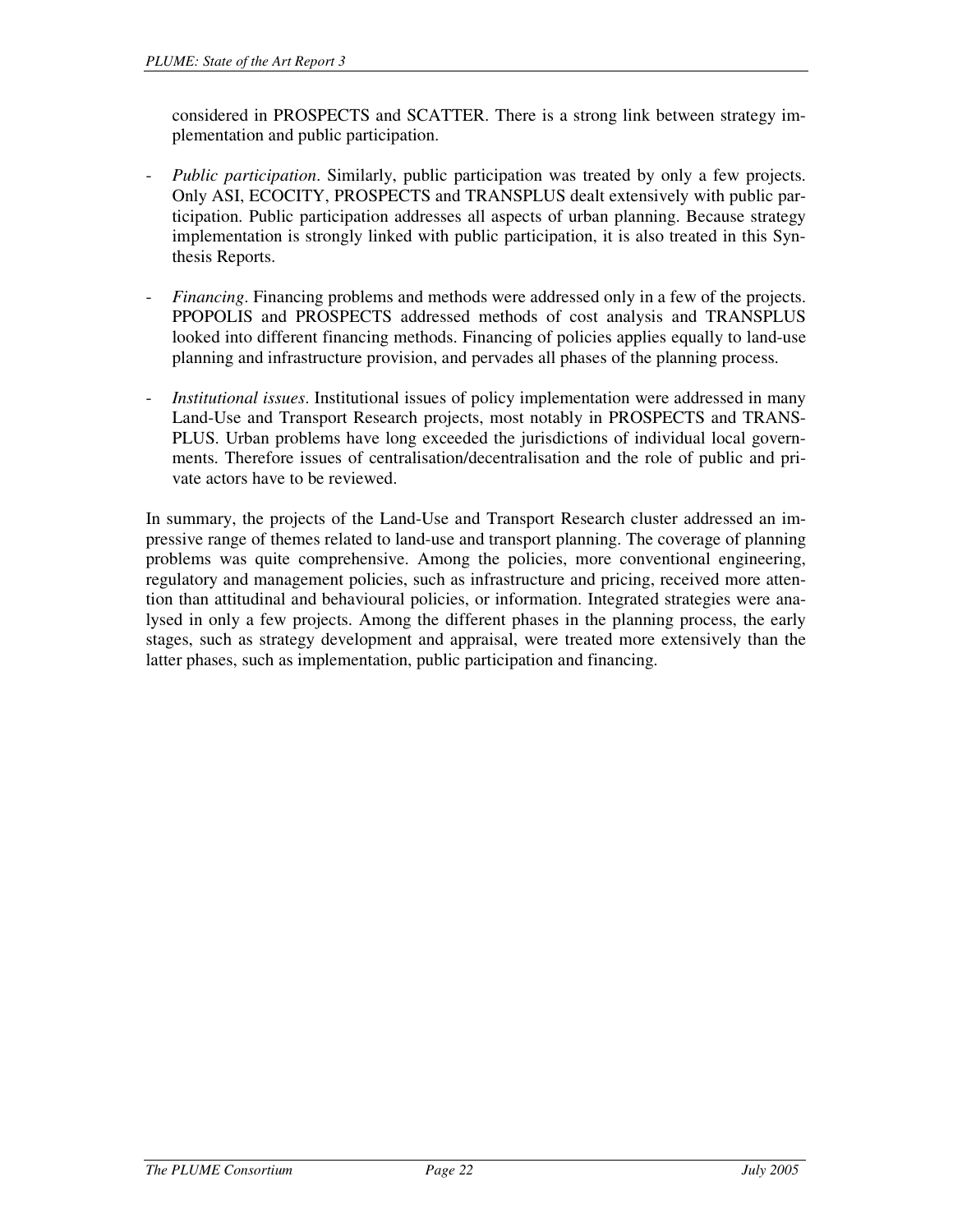|          |               |                    |           |                |             |           |               |            |                 | is addressed in project |           |           |           |           |
|----------|---------------|--------------------|-----------|----------------|-------------|-----------|---------------|------------|-----------------|-------------------------|-----------|-----------|-----------|-----------|
|          |               | Theme/sub-theme    | ARTISTS   | $\mathsf{ASI}$ | CITYFREIGHT | ECOCITY   | <b>ISHTAR</b> | PROMPT     | <b>PROPOLIS</b> | PROSPECTS               | SCATTER   | SUTRA     | TRANSPLUS | VELOINFO  |
|          |               | Air pollution      | $\bullet$ | $\bullet$      | $\bullet$   | $\bullet$ | $\bullet$     |            | $\bullet$       | $\bullet$               | $\bullet$ | $\bullet$ | $\bullet$ | $\bullet$ |
|          |               | Noise              | ●         |                | $\circ$     | $\circ$   |               |            | $\bullet$       | $\bullet$               |           |           | ●         |           |
|          | Environmental | Land               |           |                |             | D         |               |            | $\bullet$       | $\bullet$               |           |           | $\circ$   |           |
|          |               | Greenhouse gases   |           |                |             | $\bullet$ | $\bullet$     |            | $\bullet$       | $\bullet$               | $\bullet$ |           | $\bullet$ |           |
|          |               | Visual impact      |           |                |             |           |               |            |                 |                         |           |           |           |           |
|          |               | Cultural heritage  |           | $\circ$        |             | $\circ$   | $\bigcirc$    |            |                 |                         |           |           |           |           |
|          |               | Health             |           | $\bullet$      |             | $\circ$   | $\bullet$     | $\circ$    | $\circ$         |                         |           |           | $\circ$   |           |
|          |               | Access             |           | $\circ$        | $\circ$     | $\circ$   |               | $\circ$    | $\bullet$       | $\bullet$               | $\bullet$ |           | $\bullet$ | $\circ$   |
|          |               | Social exclusion   |           |                |             |           |               |            | $\circ$         | $\bullet$               | $\bullet$ |           |           | $\circ$   |
| Problems | Social        | Mobility handicaps |           |                |             |           |               | $\circ$    |                 |                         |           |           |           |           |
|          |               | Equity             |           | $\bigcirc$     |             |           |               | $\bigcirc$ | $\bullet$       | $\bullet$               | $\bullet$ |           | $\circ$   |           |
|          |               | Health             |           | $\bullet$      |             | $\circ$   | $\bullet$     | $\circ$    | $\bullet$       |                         |           |           | $\circ$   | $\circ$   |
|          |               | Congestion         | ●         |                | ●           | ●         |               |            | $\bullet$       | $\bullet$               |           |           | $\circ$   |           |
|          |               | Accidents          | $\bullet$ |                |             |           |               | $\bullet$  | $\bullet$       | $\bullet$               | $\bullet$ |           | $\circ$   | $\circ$   |
|          |               | Financial barriers |           |                |             |           |               |            |                 | $\circ$                 |           |           | $\circ$   |           |
|          | Economic      | Economic activity  |           |                | $\circ$     | $\circ$   |               |            | ●               |                         |           |           |           |           |
|          |               | External costs     |           |                |             |           | $\bullet$     |            | $\bigcirc$      | $\circ$                 | $\circ$   |           |           |           |
|          |               | Equity             |           |                |             |           |               |            | $\bullet$       | $\bullet$               | $\bullet$ |           | $\circ$   |           |
|          |               | Health             |           |                |             | $\circ$   |               |            |                 |                         |           |           | $\circ$   | $\circ$   |

**Table 3.2 Themes Addressed in the Land-Use and Transport Research Projects**

• Major theme  $\circ$  Minor theme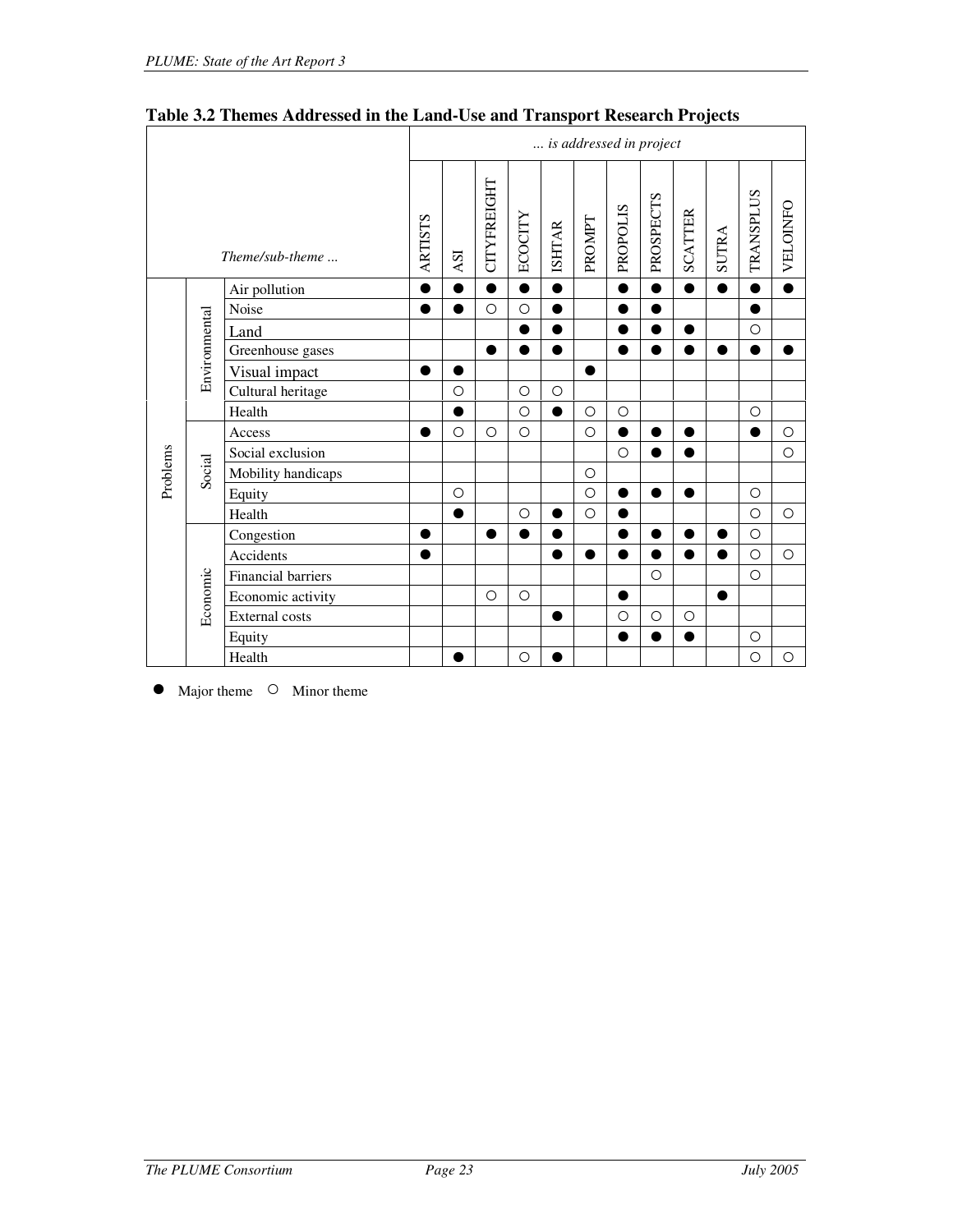|          |                              |                             |                |     |             |            |               | is addressed in project |                 |            |           |           |                  |          |
|----------|------------------------------|-----------------------------|----------------|-----|-------------|------------|---------------|-------------------------|-----------------|------------|-----------|-----------|------------------|----------|
|          |                              | Theme/sub-theme             | <b>ARTISTS</b> | ASI | CITYFREIGHT | ECOCITY    | <b>ISHTAR</b> | PROMPT                  | <b>PROPOLIS</b> | PROSPECTS  | SCATTER   | SUTRA     | <b>TRANSPLUS</b> | VELOINFO |
|          |                              | Settlement planning         |                |     |             | $\bullet$  |               |                         | $\bullet$       |            |           |           | $\circ$          |          |
|          |                              | Settlement size/containment |                |     |             | $\bullet$  |               |                         | $\bullet$       |            |           |           |                  |          |
|          |                              | Concentration/densification |                |     |             | $\bullet$  |               |                         |                 | $\circ$    |           |           |                  |          |
|          | Land-use planning            | Urban structure             |                |     | $\circ$     | $\bullet$  |               |                         |                 |            | $\bullet$ |           | $\bullet$        |          |
|          |                              | Location by accessibility   |                |     | $\bullet$   | $\bigcirc$ |               |                         |                 | $\circ$    | ●         |           |                  |          |
|          |                              | PT-oriented development     |                |     |             | $\bullet$  |               |                         |                 | $\circ$    | $\bullet$ |           |                  |          |
|          |                              | Car-free development        |                |     |             | 0          |               |                         | $\circ$         |            |           |           |                  |          |
|          |                              | Urban design                |                |     |             |            |               |                         | $\circ$         |            |           |           | $\circ$          |          |
|          |                              | Motorways                   |                |     |             |            | $\bullet$     |                         | $\bullet$       | $\circ$    |           | $\bullet$ | $\circ$          |          |
|          |                              | Local roads                 | ●              |     |             |            |               |                         | $\bullet$       | O          |           |           | $\bigcirc$       |          |
|          |                              | Walkways                    | $\circ$        |     |             | ●          |               | ●                       |                 | $\circ$    |           |           |                  |          |
|          | Infrastructure provision     | Cycling lanes               | $\circ$        |     |             | C          |               |                         | О               | $\circ$    |           |           |                  |          |
|          |                              | Public transport            |                |     |             |            |               |                         |                 | $\circ$    |           |           |                  |          |
|          |                              | Freight infrastructure      |                |     | $\bullet$   | $\bigcirc$ |               |                         |                 |            |           |           |                  |          |
|          |                              | Parking                     |                |     |             | $\bullet$  | e             |                         |                 | O          |           |           | $\circ$          |          |
|          |                              | Better public transport     |                |     |             | $\circ$    |               |                         |                 | $\circ$    |           |           | $\circ$          |          |
|          |                              | Park and ride               |                |     |             |            |               |                         |                 |            |           |           |                  |          |
|          |                              | Parking management          |                |     |             | $\circ$    |               |                         |                 | O          |           |           |                  |          |
| Policies | Infrastructure<br>management | Road space management       |                |     |             | $\circ$    |               |                         |                 | $\bigcirc$ |           |           | $\circ$          |          |
|          |                              | Traffic control systems     |                |     |             |            |               |                         |                 | $\bigcirc$ |           |           | $\bigcirc$       |          |
|          |                              | New infrastructure          |                |     |             |            |               |                         |                 | $\circ$    | $\circ$   |           | O                |          |
|          |                              | Better service              |                |     |             |            |               |                         |                 | $\circ$    | $\circ$   |           | $\circ$          |          |
|          | transport<br>Public          | Fares                       |                |     |             |            |               |                         |                 | O          | $\circ$   |           | $\bigcirc$       |          |
|          |                              | Travel information          |                |     |             |            |               |                         |                 | $\circ$    |           |           | $\circ$          |          |
|          |                              | Mixed-mode travel           |                |     |             |            |               | $\circ$                 |                 | $\bigcirc$ |           |           | $\bigcirc$       | ●        |
|          |                              | Marketing                   |                |     |             | О          |               |                         |                 | $\bigcirc$ |           |           | О                |          |
|          |                              | Company travel plans        |                |     |             |            |               |                         |                 | $\bigcirc$ |           |           | $\circ$          |          |
|          | Travel demand<br>management  | Ride sharing                |                |     |             |            |               |                         | О               | $\bigcirc$ |           |           | $\bigcirc$       |          |
|          |                              | Car sharing                 |                |     |             |            |               |                         | $\circ$         | $\bigcirc$ |           |           | $\circ$          |          |
|          |                              | Flexible work hours         |                |     |             |            |               |                         | $\circ$         | $\bigcirc$ |           |           | $\circ$          |          |
|          |                              | Teleworking                 |                |     |             |            |               |                         | $\bullet$       | $\bigcirc$ |           |           |                  |          |
|          |                              | Teleshopping                |                |     | $\circ$     |            |               |                         |                 |            |           |           |                  |          |
|          |                              | Radio/TV. based services    | ●              |     |             |            |               |                         |                 | $\bigcirc$ |           |           |                  |          |
|          | Information                  | Internet-based services     |                |     |             |            |               |                         |                 | $\bigcirc$ |           |           |                  |          |
|          |                              | PT passenger information    |                |     |             |            |               |                         |                 | $\bigcirc$ |           |           |                  |          |
|          |                              | Navigation systems          |                |     |             |            |               |                         |                 | $\circ$    |           |           |                  |          |
|          |                              | Mobility centres            | 0              |     |             | $\bullet$  |               |                         |                 |            |           |           | $\bullet$        |          |

## **Table 3.2 Themes Addressed in the Land-Use and Transport Research Projects (cont)**

• Major theme  $\circ$  Minor theme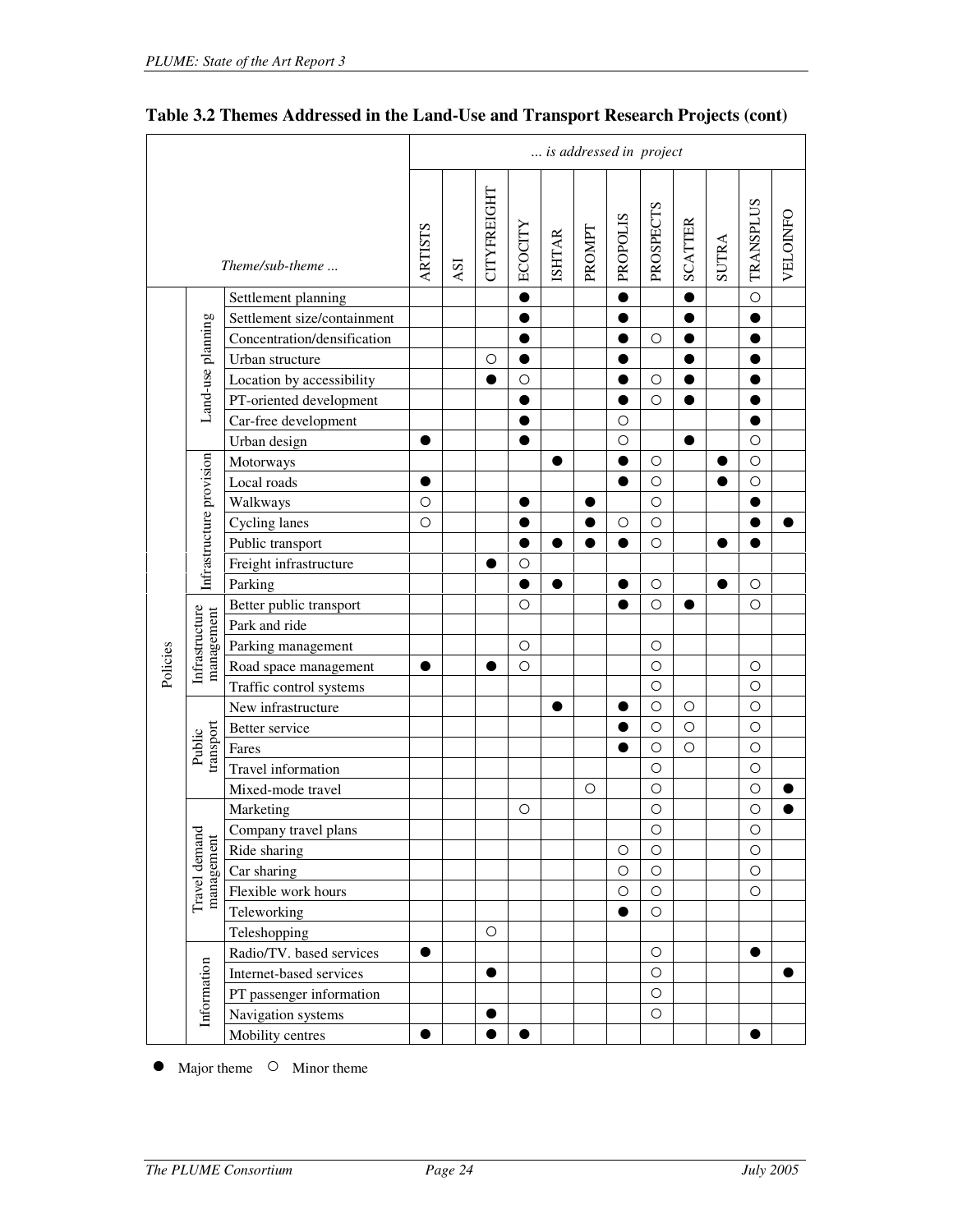|          |                            |                             |         |     |             |           |               | is addressed in project |                 |            |                |            |            |          |
|----------|----------------------------|-----------------------------|---------|-----|-------------|-----------|---------------|-------------------------|-----------------|------------|----------------|------------|------------|----------|
|          |                            | Theme/sub-theme             | ARTISTS | ASI | CITYFREIGHT | ECOCITY   | <b>ISHTAR</b> | PROMPT                  | <b>PROPOLIS</b> | PROSPECTS  | <b>SCATTER</b> | SUTRA      | TRANSPLUS  | VELOINFO |
|          |                            | Fuel taxes                  |         |     |             |           |               |                         |                 | $\circ$    |                | $\circ$    | $\circ$    |          |
|          |                            | Car taxes                   |         |     |             |           |               |                         | $\circ$         |            |                |            | $\bigcirc$ |          |
|          |                            | Road pricing, motorways     |         |     |             |           |               |                         |                 |            |                |            | $\circ$    |          |
|          | Pricing                    | Road pricing, all roads     |         |     |             |           |               |                         |                 | 0          | O              | $\circ$    | $\bigcirc$ |          |
|          |                            | Parking charges             |         |     |             |           |               |                         |                 |            |                | $\bigcirc$ | $\bigcirc$ |          |
|          |                            | Rail network charges        |         |     |             |           |               |                         |                 |            |                |            |            |          |
|          |                            | Public transport fares      |         |     |             |           |               |                         |                 |            |                | O          | $\circ$    |          |
|          |                            | Walkways                    | $\circ$ |     |             | ●         |               |                         |                 | О          |                |            | $\circ$    |          |
|          |                            | Pedestrianisation           | $\circ$ |     |             | $\circ$   |               |                         |                 |            |                |            | O          |          |
|          |                            | Safe crossings              | O       |     |             | $\circ$   |               |                         |                 |            |                |            |            |          |
|          | Walking<br>cycling         | Cycling lanes               |         |     |             |           |               |                         | О               | $\circ$    |                |            | $\circ$    |          |
|          |                            | Bicycle service stations    |         |     |             |           |               |                         |                 |            |                |            |            |          |
|          | Urban freight<br>transport | Access constraints          |         |     |             | $\circ$   |               |                         |                 |            |                |            |            |          |
|          |                            | Loading zones               |         |     |             |           |               |                         |                 |            |                |            |            |          |
|          |                            | Freight terminals           |         |     |             |           |               |                         |                 |            |                |            |            |          |
|          |                            | City logistics              |         |     |             | $\bullet$ |               |                         |                 |            |                |            |            |          |
|          |                            | Parcel delivery points      |         |     |             | $\circ$   |               |                         |                 |            |                |            |            |          |
| Policies |                            | Cleaner cars                |         |     |             | $\circ$   |               |                         |                 |            |                | O          | $\circ$    |          |
|          |                            | More energy-efficient cars  |         |     |             | $\circ$   |               |                         |                 |            |                | $\circ$    | $\bigcirc$ |          |
|          | technology<br>Vehicle      | Safer cars                  |         |     |             |           |               |                         |                 |            |                |            |            |          |
|          |                            | Hybrid cars                 |         |     |             |           |               |                         |                 |            |                |            |            |          |
|          |                            | Natural gas vehicles        |         |     |             |           |               |                         |                 |            |                |            |            |          |
|          |                            | Alternative fuels           |         |     |             |           |               |                         |                 |            |                |            |            |          |
|          |                            | Personal rapid transit      |         |     |             |           |               |                         |                 |            |                |            |            |          |
|          | Innovative                 | Advanced driver assistance  |         |     |             |           |               |                         |                 |            |                |            |            |          |
|          | modes                      | Automated vehicle guidance  |         |     |             |           |               |                         |                 |            |                |            |            |          |
|          |                            | Bus/taxi on demand          |         |     |             |           |               |                         |                 | $\bigcirc$ |                |            | $\bigcirc$ |          |
|          |                            | Car/bike sharing            |         |     |             |           |               |                         | O               | $\circ$    |                |            | О          | O        |
|          |                            | Infrastructure              |         |     | $\circ$     |           |               |                         |                 |            |                |            |            |          |
|          | Integrated strategies      | Infrastructure and pricing  |         |     |             |           |               |                         | 0               | $\circ$    | $\bullet$      |            |            |          |
|          |                            | Infrastructure and land-use |         |     |             | $\circ$   |               |                         |                 |            |                |            |            |          |
|          |                            | Pricing and land use        |         |     |             |           |               |                         |                 | $\bigcirc$ |                |            |            |          |
|          |                            | Infrastructure and TDM      |         |     |             |           |               |                         |                 | $\circ$    |                |            |            |          |
|          |                            | TDM and information         |         |     |             |           |               |                         |                 |            |                |            |            |          |
|          |                            | Integrated programmes       |         |     |             | O         |               |                         |                 | $\bullet$  | $\bullet$      |            |            |          |

## **Table 3.2 Themes Addressed in the Land-Use and Transport Research Projects (cont)**

• Major theme  $\circ$  Minor theme TDM Travel Demand Management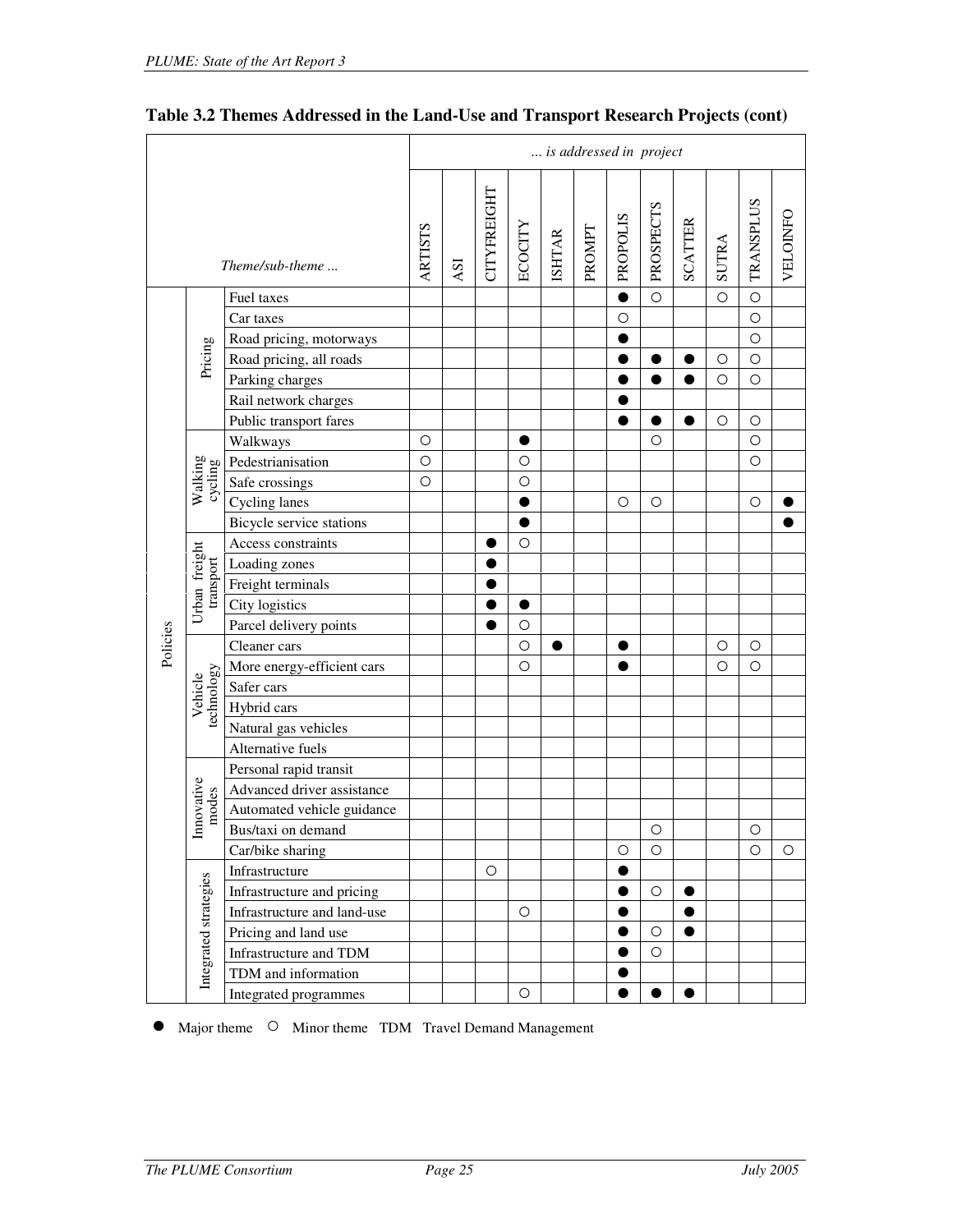|           |                                |                                                                                                                                |                |                |             |                        |               | is addressed in project |                                            |                                                   |                          |       |                                             |          |
|-----------|--------------------------------|--------------------------------------------------------------------------------------------------------------------------------|----------------|----------------|-------------|------------------------|---------------|-------------------------|--------------------------------------------|---------------------------------------------------|--------------------------|-------|---------------------------------------------|----------|
|           |                                | Theme/sub-theme                                                                                                                | <b>ARTISTS</b> | ASI            | CITYFREIGHT | ECOCITY                | <b>ISHTAR</b> | PROMPT                  | <b>PROPOLIS</b>                            | PROSPECTS                                         | SCATTER                  | SUTRA | TRANSPLUS                                   | VELOINFO |
|           | Setting<br>targets             | Defining objectives<br>Defining indicators<br>Soliciting preferences<br><b>Updating targets</b>                                |                |                | $\circ$     | $\bullet$<br>$\bullet$ |               |                         | $\circ$<br>$\bullet$<br>$\circ$<br>$\circ$ | $\bullet$<br>$\bullet$<br>$\circ$<br>$\circ$      |                          |       |                                             |          |
|           | development<br>Strategy        | Decision making<br>Public participation<br>Specification of objectives<br>Defining indicators<br><b>Understanding barriers</b> |                | ●<br>$\bullet$ | 0<br>O      | $\bullet$<br>$\bullet$ |               |                         |                                            | $\bullet$<br>$\circ$<br>0<br>0                    |                          |       | $\bigcirc$<br>$\bigcirc$<br>$\bullet$       |          |
|           | Strategy impact<br>forecasting | Combining policies<br>Theoretical foundations<br>Forecasting techniques<br>Scenario building                                   |                |                |             | Œ                      |               | 0                       |                                            | 0<br>$\circ$                                      | 0                        |       | ●<br>$\circ$                                |          |
|           | Strategy<br>appraisal          | Simulation<br>Policy optimisation<br>Definition of sustainability<br>Cost benefit analysis<br>Multicriteria analysis           |                |                |             | ●                      | 0<br>0        |                         | $\bullet$<br>$\circ$                       | $\bigcirc$<br>0<br>$\bullet$<br>$\bullet$         | $\bullet$                |       | $\circ$<br>$\circ$                          |          |
| Processes | implementation<br>Strategy     | Equity<br>Presentation of strategies<br>Barriers to implementation<br>Overcoming barriers                                      |                |                | ●           |                        |               |                         | $\bullet$                                  | $\circ$<br>$\circ$<br>$\circ$                     |                          |       |                                             |          |
|           | ipation                        | Implementation<br>Monitoring<br>Stages of participation<br>Levels of participation                                             | O              | 0              | $\circ$     | $\circ$                |               |                         |                                            | $\circ$<br>$\circ$<br>$\circ$<br>$\circ$          |                          |       | $\bullet$                                   |          |
|           | Public<br>participati          | Organisational aspects<br>Participants<br>Current practice<br>Cost analysis                                                    |                |                | $\bullet$   |                        |               |                         | $\bullet$                                  | $\bullet$                                         |                          |       |                                             |          |
|           | Financing                      | Sources of funding<br>Financing techniques<br>Overcoming barriers<br>Levels of government                                      |                |                | $\bigcirc$  |                        |               |                         |                                            | $\bigcirc$<br>$\circ$                             | $\bigcirc$               |       | O<br>$\bigcirc$                             |          |
|           | Institutional<br>issues        | Vertical co-operation<br>Horizontal co-operation<br>Public-private partnerships<br>Privatisation                               |                |                |             |                        |               |                         |                                            | $\bigcirc$<br>$\bigcirc$<br>$\circ$<br>$\bigcirc$ | $\bigcirc$<br>$\bigcirc$ |       | $\bigcirc$<br>O<br>$\bigcirc$<br>$\bigcirc$ |          |

| Table 3.2 Themes Addressed in the Land-Use and Transport Research Projects (cont) |  |  |
|-----------------------------------------------------------------------------------|--|--|
|-----------------------------------------------------------------------------------|--|--|

• Major theme  $\circ$  Minor theme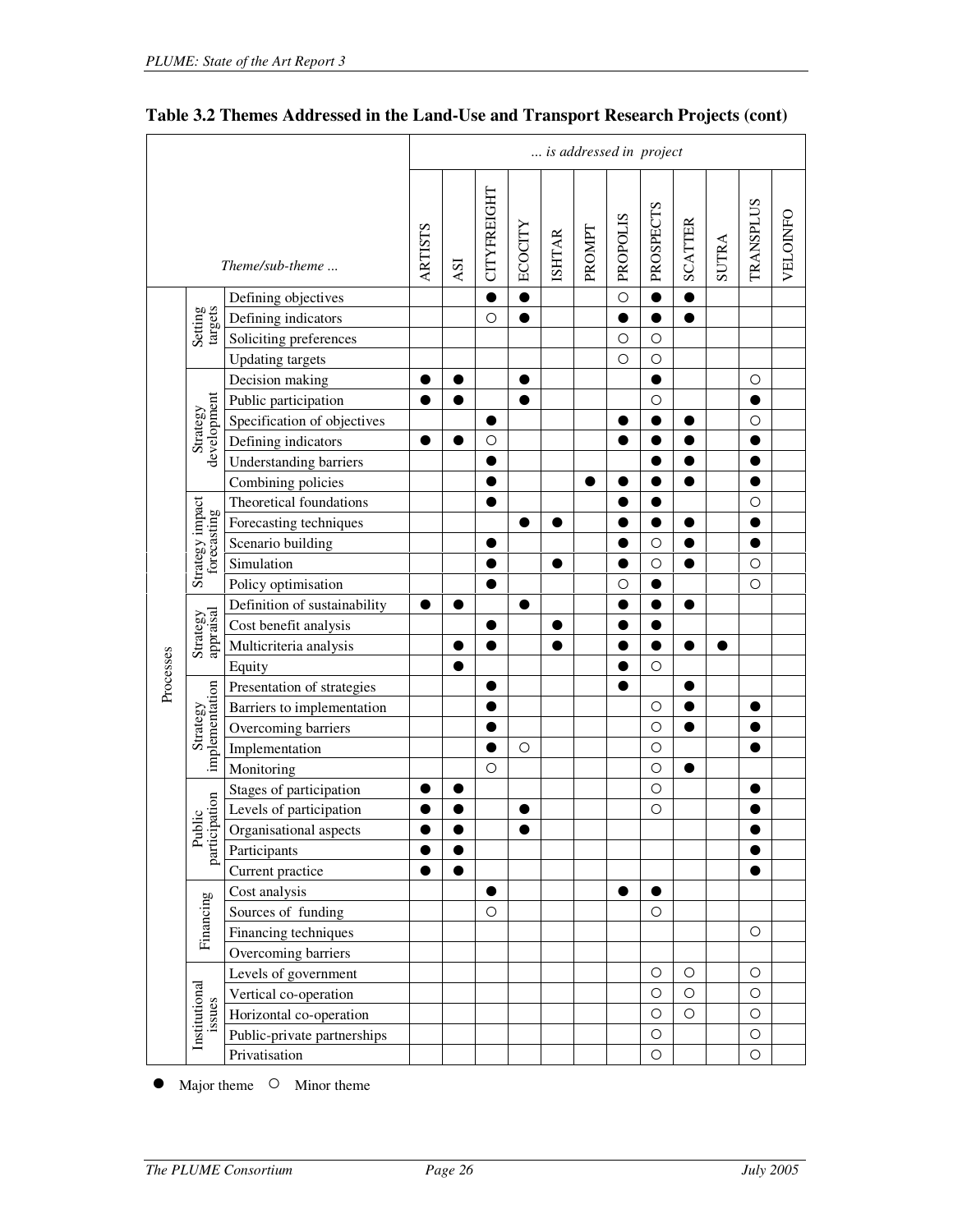## **4 Theme Summaries**

This section of the State of The Art Report provides more detailed summaries of themes set out above. Each synopsis is taken from the political summaries included in the individual Synthesis Reports. For examples of the issues and solutions outlined in the following summaries, readers should turn to the individual Synthesis Reports, which can be found on the PLUME website (http://www.lutr.net)<sup>3</sup>.

## **4.1 Problems**

### **4.1.1 Environmental Problems**

The principal environmental impacts of transport and land-use considered here are atmospheric pollutants, including greenhouse gases, and noise. Visual amenity, severance and intimidation are also negatively affected by land-use and transport activities, but are less easily quantified, and thus less frequently studied.

There is a clear causal link between traffic and environmental problems. However, the link with urban sprawl, though theoretically realistic, is much more difficult to establish because of the lack of available data. In principle, increased sprawl will affect land consumption, energy consumption, pollution, noise and visual amenity. The net impacts on energy consumption and pollution are particularly difficult to estimate.

Transport emits a range of local pollutants, including Oxides of Nitrogen, Carbon Monoxide, Volatile Organic Compounds and Particulates. Many of these have been dramatically reduced by improvements in vehicle technology, triggered by European and international regulations. However, Oxides of Nitrogen and Particulates remain serious problems. There is no threshold under which air pollution is harmless. Following the Directive 1999/30/EC, the concentration of  $PM_{10}$  in the air in 2005 should not exceed  $40\mu g/m^3$  (annual average). Overall, each  $10\mu g/m^3$  of PM<sub>10</sub> increases the risks of mortality by around 3%, illness linked to respiratory ailments including asthma and respiratory diseases by 1% to 3%, and illness related to acute bronchitis in children by as much as 30%.

Air pollution has an impact on cultural heritage too. Pollution accelerates the natural ageing of stone. In the most polluted cities, pollution can cause the loss of more than one millimetre of stone thickness in 10 years. The nature of the stone is of course an important factor, as is local climate. Reduction of sulphur oxides emissions has improved in the past, but nitrogen oxides can also be a source of corrosion.

The principal regional pollutant is Ozone, which results from the photochemical reactions of primary pollutants such as Oxides of Nitrogen and Volatile Organic Compounds. Ozone is distributed widely in certain meteorological conditions, and can have serious ecological impacts.

Global warming is generated by the excess production of certain "greenhouse" gases, of which Carbon Dioxide is the most prevalent. Transport accounts for around a quarter of all Carbon Dioxide emissions, and its share is growing. Transport and land-use also contribute to

<sup>&</sup>lt;sup>3</sup> Please note that as with all EU research project reports, the synthesis reports (and this state-of-the-art report) must be approved by the Commission before they are released into the public domain, thus, there may be a small delay in uploading this and the most recent synthesis reports to the website.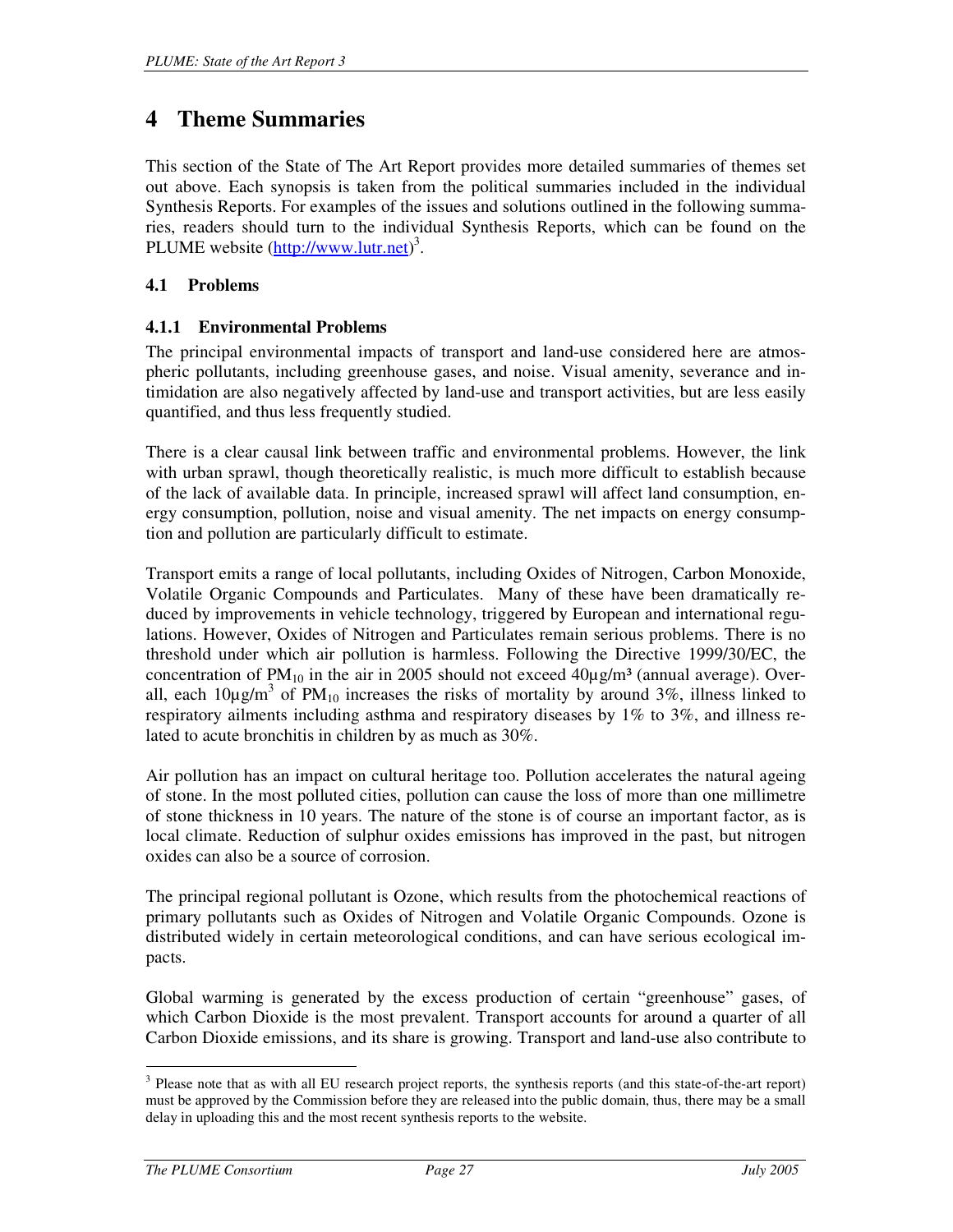other greenhouse gases, including Methane which, while produced in much smaller quantities, have a proportionally greater impact on climate change.

There are a number of potential effects of noise on health, in domains such as annoyance, speech interference, concentration on tasks, mental health, hearing loss, stress or sleep disturbance. However, according to ISHTAR, there is no evidence of effects other than those based on sleep disturbance and annoyance. For noise, scientific evidence suggests thresholds below which it is unlikely that there is an impact on health, though this is not yet firmly established. Uncertainties remain large in this field.

European Directives have been introduced to limit the emission of most pollutants and of noise, and these have a significant influence on the development of transport policies to protect the environment. Several studies have assigned values to the emission of a unit of local pollutants, noise and, more recently, greenhouse gases. As these valuations become more robust, they will enable policies designed to reduce such emissions to be more effectively appraised.

## **4.1.2 Social Problems**

It is stated in the "European Transport Policy for 2010: time to decide" White Paper (European Commission, 2001, p6) that "a modern transport system must be sustainable from an economic and social as well as an environmental viewpoint". Currently, there are a range of transport and land-use related social sustainability problems resulting in social exclusion for certain groups (i.e., the inability to participate fully in society, in this case primarily due to the location of activities and the nature of transport supply, although factors such as income are also important in many cases), and inequitable distribution of benefits and disbenefits arising from land-use and transport decisions. These problems include:

- Urban land-use planning resulting in increased need for mobility as a result of urban sprawl, at the same time as inequitable transport supply, e.g., lack of provision of public transport, or facilities for pedestrians and cyclists resulting in exclusion for those without a car.
- Social, education and health policies having little regard for wider transport and mobility consequences of decisions in the context of inequitable transport supply, an example from the UK is, parental choice of schools resulting in increased school escort trips by private car.
- National and regional transport policies that do not tackle, and potentially create, local problems especially severance, loss of community cohesion, and distortion/disruption of social networks, and therefore supply of social capital.
- Fiscal reforms to internalise external costs, and allocation of budgets to complete trans-European networks raise a range of equity questions concerned with; who benefits, who does not, and how those who do not are compensated.
- Moves to open up the transport market, especially in rail, being negated by almost monopolistic positions of some operators, resulting in uncompetitive pricing, higher costs for consumers, gaps in provision, and thus inequitable opportunity to travel.

It is also worth observing here, that many of the social sustainability problems are directly linked to environmental and economic sustainability problems outlined elsewhere in Section 4.1. For example, decisions and systems that generate demand for mobility, but do not supply public transport will have negative environmental consequences, whilst monopolies in an open market are economically inefficient.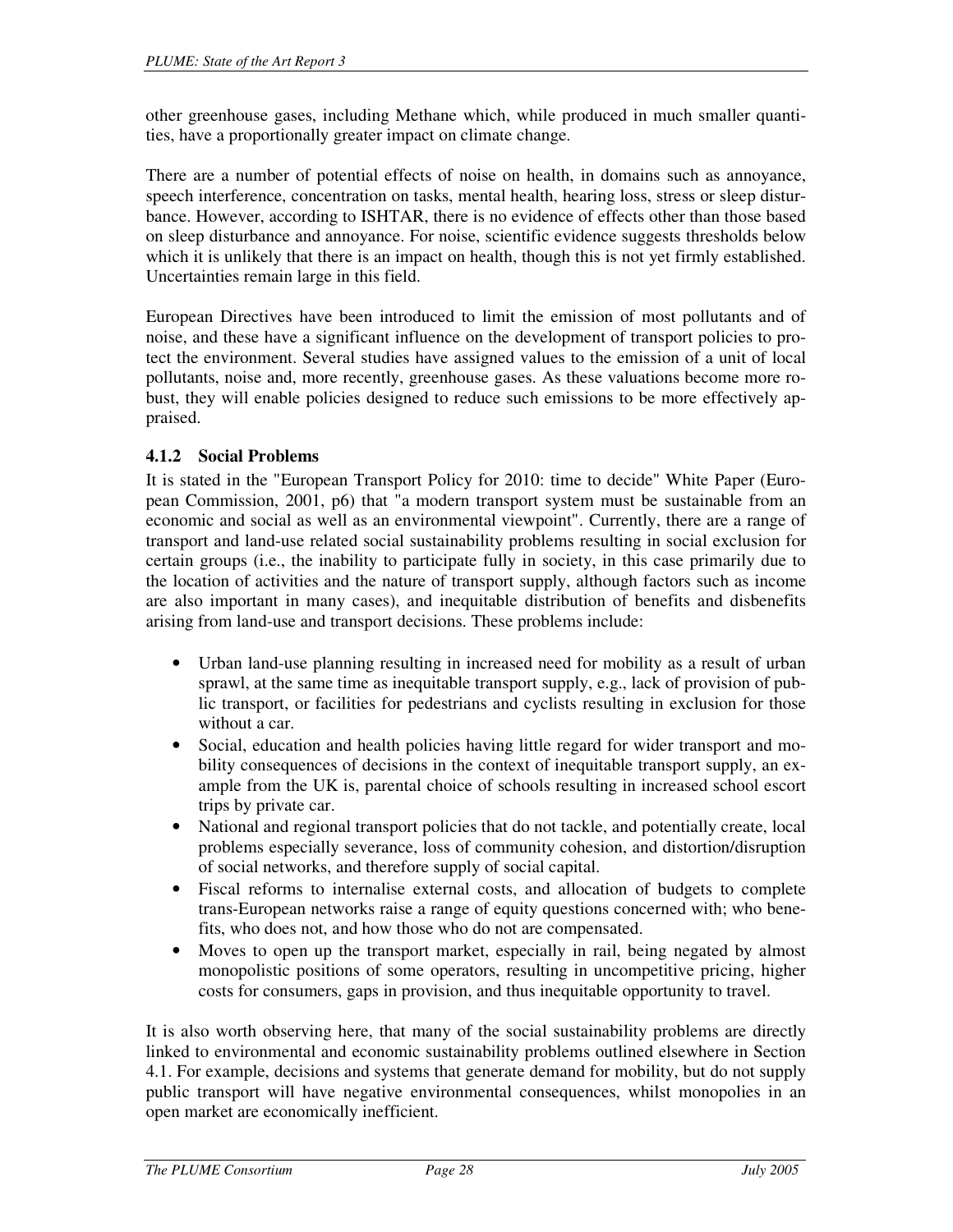Given the range of issues identified above, it is clear that those with responsibility for decision making in land-use and transport, and other policy areas have to provide the preconditions for social sustainability. Indeed the PROSPECTS project cites equity and social inclusion as one of seven key objectives for sustainability, and describes the objective as follows:

"Under equity the principal concerns are the need for reasonably equal opportunities to travel, costs of travel and environmental and safety impacts of travel. Within social inclusion we include accessibility for those without a car and accessibility for those with impaired mobility. True equality of opportunity will never be feasible, but consideration needs to be given to compensating those with the fewest opportunities or the greatest costs" (May et al, 2003).

Thus, location decisions, and transport supply decisions need to be considered in terms of equity and distribution impacts for different sectors of society to ensure accessibility and usability for all. By accessibility we mean ensuring that everybody can access jobs, education, health, leisure facilities, and a healthy diet. This means more than building a link road between a new business development site and the urban ring road, to provide access to the road network for example, it means ensuring public transport services (that are usable by those with disabilities, the elderly, those travelling with children, or luggage, and those traveling after dark, as well as your average commuter) link residential areas to the new development, and that services operate when employees need to travel, not when convention or the operator decides they should.

Further, land-use and transport policy instruments that are traditionally associated with environmental sustainability, can also have positive social sustainability impacts. For example, measures to reduce negative environmental impacts such as noise and pollution, and measures to reduce car use through increased walking and cycling, or public transport use can all have positive quality of life benefits in terms of reduced anxiety and respiratory diseases, increased fitness, less stress arising from driving in congested conditions, and helping to sustain social networks. These all have positive health consequences that contribute to social sustainability. However, measures to promote environmental sustainability are often only communicated to the general public in those terms, if they are communicated at all, quality of life, health and wider social sustainability issues are often neglected. To achieve the necessary public acceptability to implement the more challenging policy instruments, such as pricing to internalise external costs and create a more level playing field between modes, communication of the full range of benefits is needed. Social marketing could be one way to achieve this.

## **4.1.3 Economic Problems**

The following economic challenges in the transport field have been identified:

- Real and perceived connections between economic growth and transport growth;
- Internal costs and resulting financial barriers to transport strategy implementation;
- External costs (those not inherently borne by the user), including environmental  $\&$ noise impacts (see Section 4.1.1), accident impacts, loss of time and land consumption.

In the EU, economic growth is currently coupled with an increase in demand for both freight and personal transport: between 1990 and 2000, the EU's GDP increased by 22%, goods transport (in tonne kilometres) increased by 32% and passenger travel (in person kilometres) by 20%. The negative side-effects of these trends create considerable costs to society and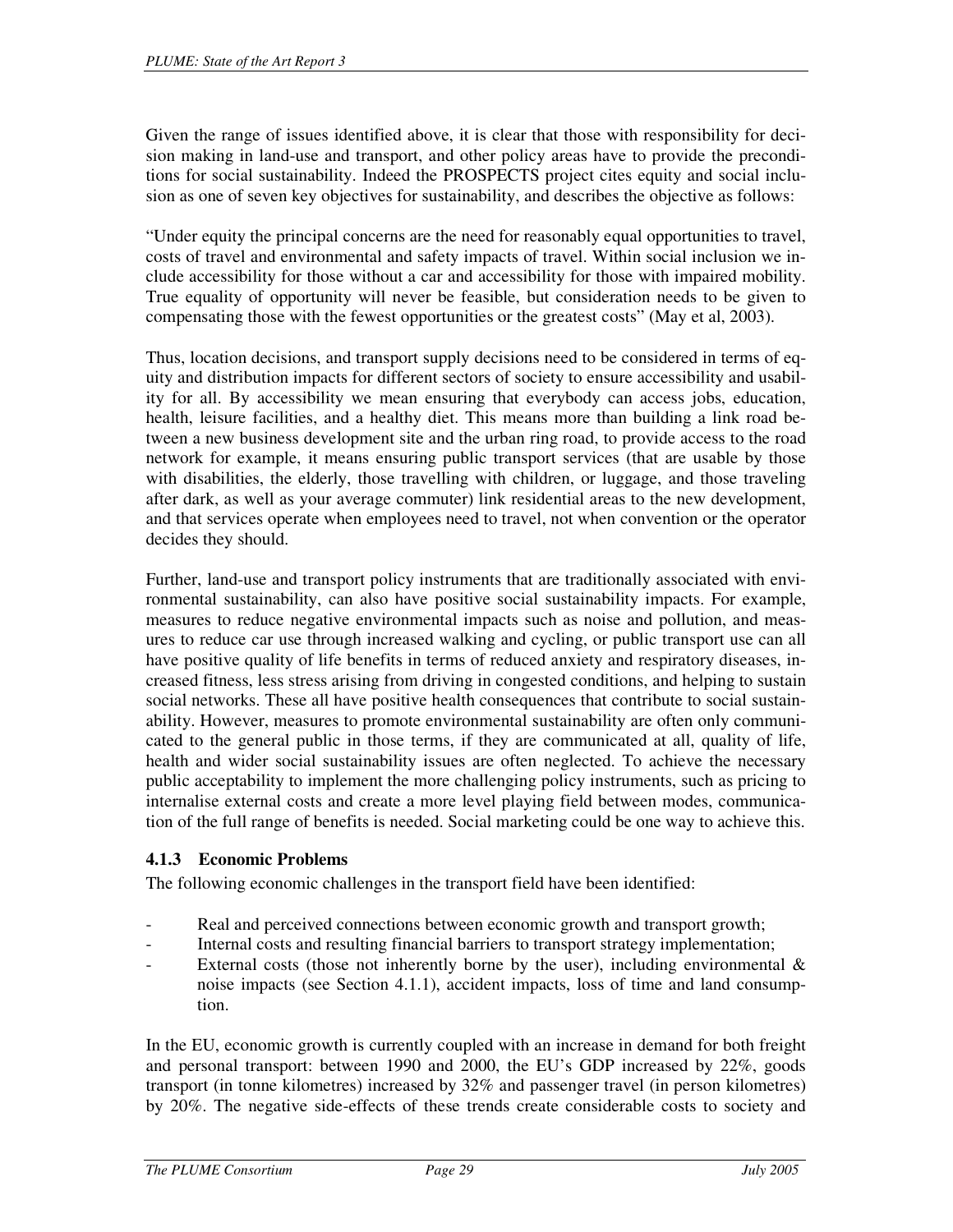have negative effects on people's quality of life, especially in urban areas and it is increasingly important to work towards a decoupling of mobility and economic growth.

Planning, implementing, maintaining and monitoring transport infrastructure and services gives rise to significant costs but the people travelling often do not bear the costs of the infrastructure they use. Other than in some cities with road user charging schemes and on toll motorways, car users pay no direct costs for using the roads and people travelling by rail or air only cover some of the infrastructure costs through the ticket price. People in Germany, for example, underpay for use of the roads by about  $\epsilon$ 1.80 per 100 person km (pkm) and for use of rail infrastructure by €0.20 per 100 pkm (Vestner, 2004). This can lead to significant difficulties in financing (see the Financing Synthesis Report), and a survey for PROSPECTS (Deliverable 15; May et al, 2003) indeed found that road building and public transport infrastructure are the two transport policy areas most commonly subject to financial constraints (in 80 % of cities surveyed) with bus and rail operation following in third place.

Increasing – though still insufficient - consideration is being given to the external costs of transport: those costs that are caused by satisfying the mobility needs of goods and people but which are not actually paid for within the transport system, including environmental pollution, noise, accident and other health costs, land-use and loss of time through congestion. Questions exist concerning how best to calculate their true value and how to predict the effect different policy instruments will have on these costs in the short, medium and long term. A recent study in Germany puts external costs of personal travel at €11.00 per 100 pkm travelled by car and  $\epsilon$ 2.50 per 100 pkm of rail travel (Vestner, 2004).

Tackling these challenges through measures that increase the direct costs of the undesired modes (such as road tolls or fuel prices) is politically difficult. An alternative is to decrease the relative (financial or time) costs of other modes by increasing their speed or frequency, and to focus on access rather than mobility through integrating land-use and transport policies. Achieving better air quality, noise reduction, time savings, and new uses of urban open space can positively influence economic development, so extending the notion of quality in the management of urban systems to include transport and all its effects is the best strategy to sustain economic development in the future.

It is clear that if current trends continue, both internal and external costs of transport will rise even further in absolute terms and people will be faced with spending increasing proportions of their income on satisfying their mobility needs. However, projects within the PLUME network are showing (through both case studies and the development and application of models), that the problems of financial barriers and of external costs can both be tackled with some success if the right combination of instruments is chosen.

## **4.2 Policies**

## **4.2.1 Land-Use Planning Measures**

Land-use and transport are interlinked. To have an efficient and effective transport system implies getting the land-use planning right, and planning urban development implies getting the transport access right. In other words, the different policy spheres and disciplines have to work together to deliver the best results for the functioning of a town or city.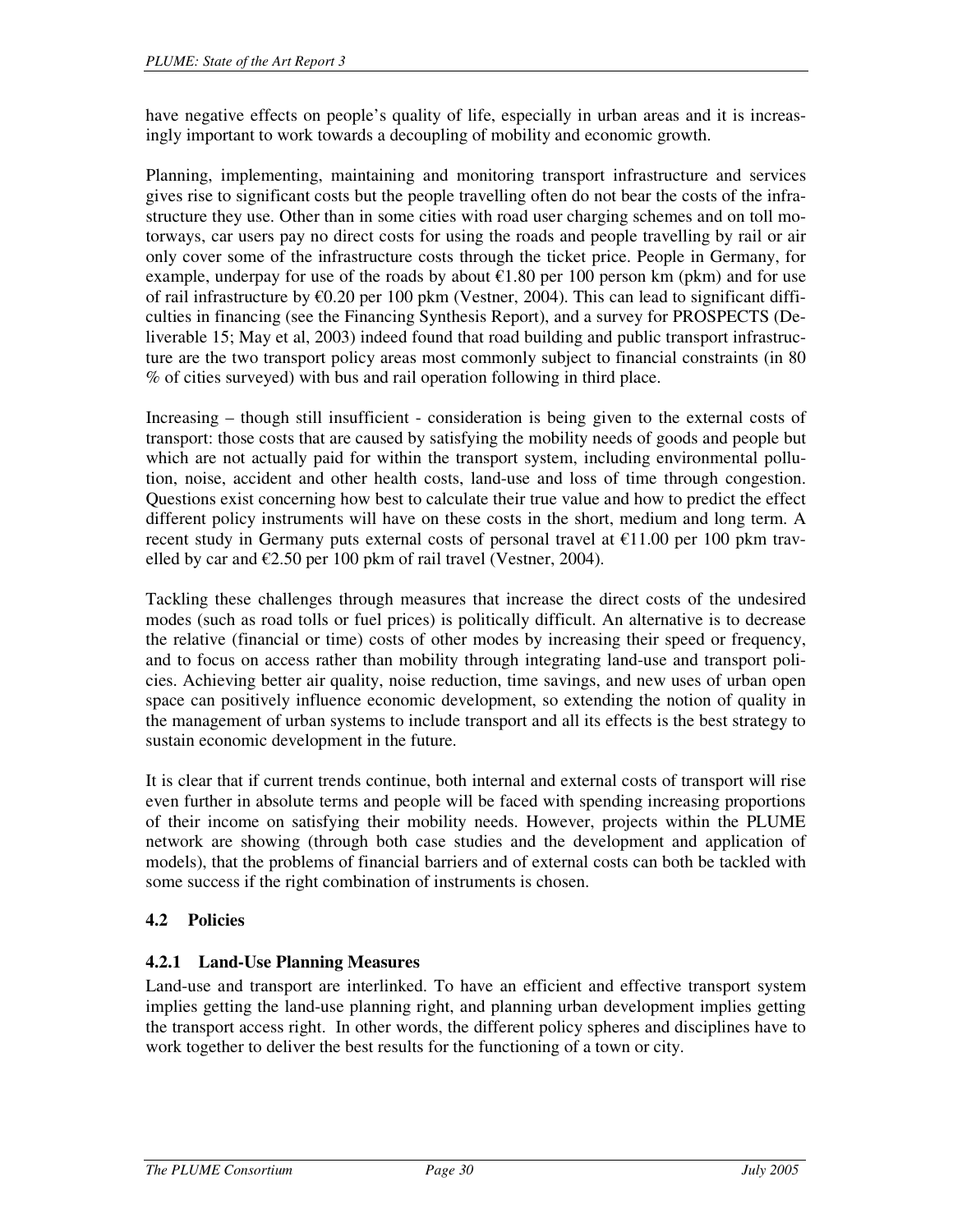A range of policy measures is available to influence travel demand. Of these, land-use planning measures can contribute, but these may take a long time to take effect. The conversion of existing building stock and neighbourhoods takes place at a slow rate of change – a typical figure for the rate of turnover of the urban fabric is 1% per year. Therefore, the switch from, say, a policy of minimum housing density and maximum parking standards to a policy of maximum housing density and minimum parking standards will take some years to have an effect, since a large proportion of the existing urban development will already be laid out to previous standards.

On the other hand, this long-term nature means that land-use planning measures can set the physical pattern upon which mobility patterns are based for generations. Put another way, once good practice has been invested in, it is less easily undone. The suburbs of the early 20th century – built to low density but before mass car ownership – have meant that carorientation has been 'built in' to those localities for decades. This also implies that if we can 'build in' sustainability-oriented (e.g. travel-minimising) features to new development, we could expect these to be a worthwhile investment prevailing over decades to come.

There is a variety of land-use planning measures available for influencing mobility. These range from the large scale planning of whole settlements down to the detailed design of urban design features such as buildings and 'streetscape' features. The Synthesis Report has considered these under the following nine themes:

- 1. Settlement Planning
- 2. Settlement Size and Containment
- 3. Urban Concentration / Densification
- 4. Urban Structure
- 5. Location Policy linked to Accessibility
- 6. Transit Oriented Development
- 7. Car Free Developments
- 8. Development Control
- 9. Urban Design

There have been a great variety of studies into the effect of land-use planning measures on travel. The general themes are well known, but the robustness of results is not necessarily consistent, and the exact extent of cause and effect is not conclusive. Even where results appear to show clear correspondence between indicators, this clarity does not necessarily prove a straightforward underlying relationship. Often there is a complexity of factors relating to particular people and localities involved. Nevertheless, the general impression of the planning policy contribution – that denser, more compact, mixed use settlements, and medium-large settlements tend to exhibit a greater propensity for travel by public transport and on foot, and to generate shorter journeys – is one often supported by evidence, and rarely if ever contradicted (Hall and Marshall, 2002).

While land-use distribution and the design of development do not necessarily themselves cause shifts towards more sustainable travel behaviour, they can provide a supportive context for those transport polices which are able to stimulate such responses. Moreover, a combination of complementary land-use planning measures can provide an integrated package where each element reinforces the others towards a more sustainable outcome.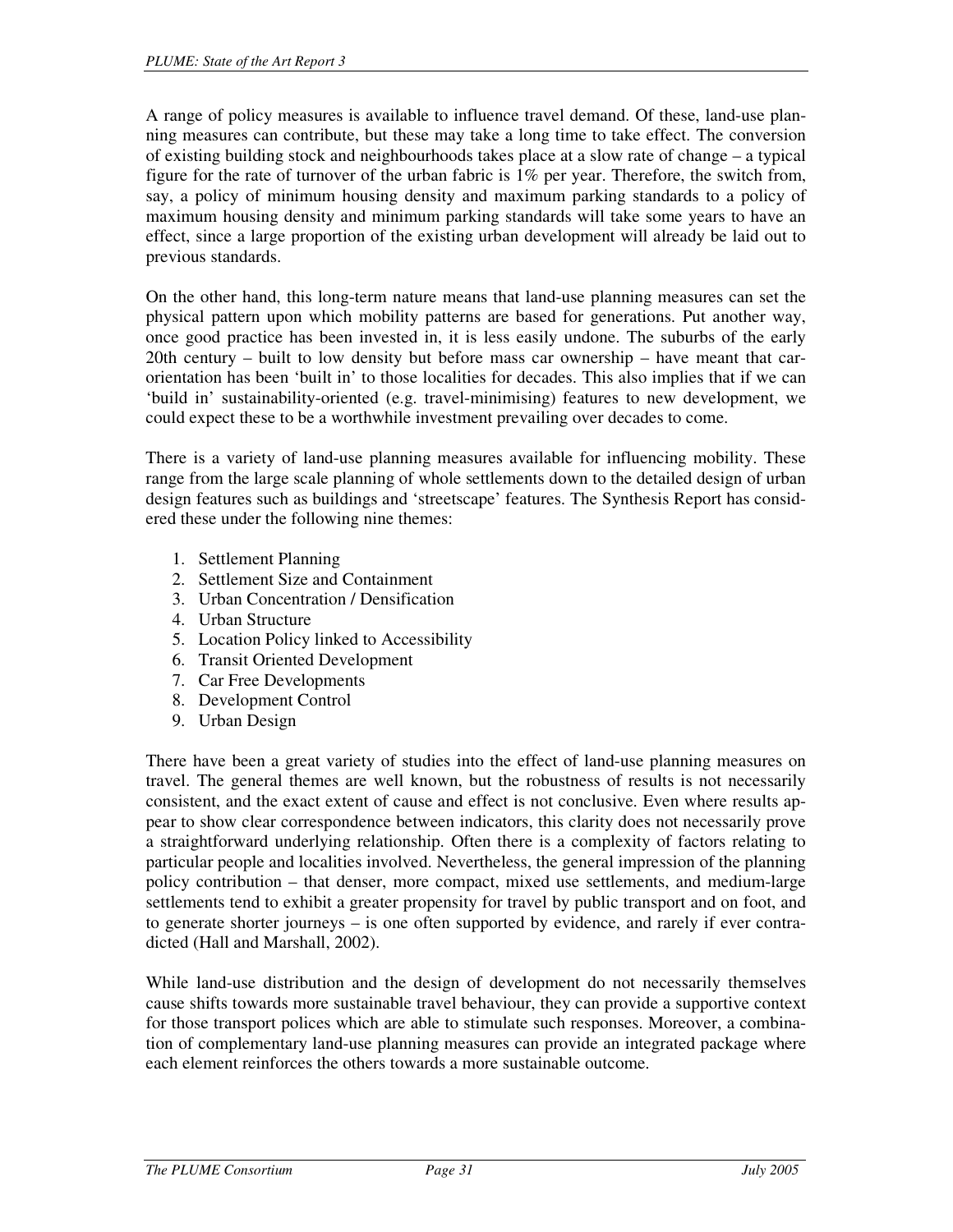## **4.2.2 Infrastructure Provision**

Major works of engineering are among the most high profile elements of any city. Bridges, metro systems, street systems, highway interchanges, and multi-storey car parks are particularly visible investments that can significantly influence the form and function of cities. Underground rail systems also significantly affect the function of cities, but these were not a focus of any of the Land-Use and Transport Research projects considered in this report. Infrastructure is one of the major costs that any public authority may have to invest in, so getting it right is important. In particular, infrastructure can be a very long-term investment, and care has to be taken to balance short-terms needs and long-term needs. Ways of phasing infrastructure provision to optimise operational performance must take account of the need for a system to be viable and efficient at any particular time, and not forever building for the future. Yet, decisions taken now will affect the long-term viability and efficiency, and getting it right to start with will pay dividends, i.e., avoiding the need for retrofitting.

Infrastructure represents supply side investment in transport. Supply is directed towards meeting demand – or it may be used to deliberately constrain, or generate demand. It is therefore an important influence. In any particular circumstance, infrastructure is likely to be a necessary prerequisite for an effective transport system, even if it is not always sufficient, without provision of accompanying measures. Tailoring infrastructure to demand and other transport and public policy packages is an important task for any city decision-maker.

Infrastructure provision can affect demand for the different modes of transport, the origins and destinations and hence the accessibility of different locations, and the distribution and volume of flows on different parts of the network. Major transport networks can be a powerful influence on the dispersal of both residential and employment development. The proximity to major transport networks may lead to travel patterns characterised by long travel distances and high transport energy consumption. Overall, infrastructure provision is a significant influence in directing locations for growth, for favouring certain modes, toward objectives of spatial equity, economic performance and sustainability.

The provision of infrastructure is likely to increase demand for travel, and therefore should be considered alongside other policy measures, such as those acting to restrain demand or encourage the use of more sustainable modes. The provision of high speed infrastructure, whether road or rail, may encourage more decentralised patterns of land-use and longer distance travel, e.g., long distance commuting.

The relative investment in infrastructure for different modes should be considered. For example, dedicated public transport infrastructure can significantly boost the attractiveness of using public transport. However, if users of a new service are drawn from existing public transport services (e.g., existing bus users switch to use a new light rail service) then the benefits in terms of policy objectives such as equity and sustainability may be minimal. Alternatively, where public transport systems are able to encourage some car users to switch, there may be second order effects where any reduction in car use frees up more road space for new car users, unless traffic restraint measures are applied. Good interchange can encourage efficient use of the transport system as a whole, and especially can promote trips comprising use of both public transport and access modes such as walking and cycling. Need for provision of space for these modes is covered under Walking and Cycling Measures.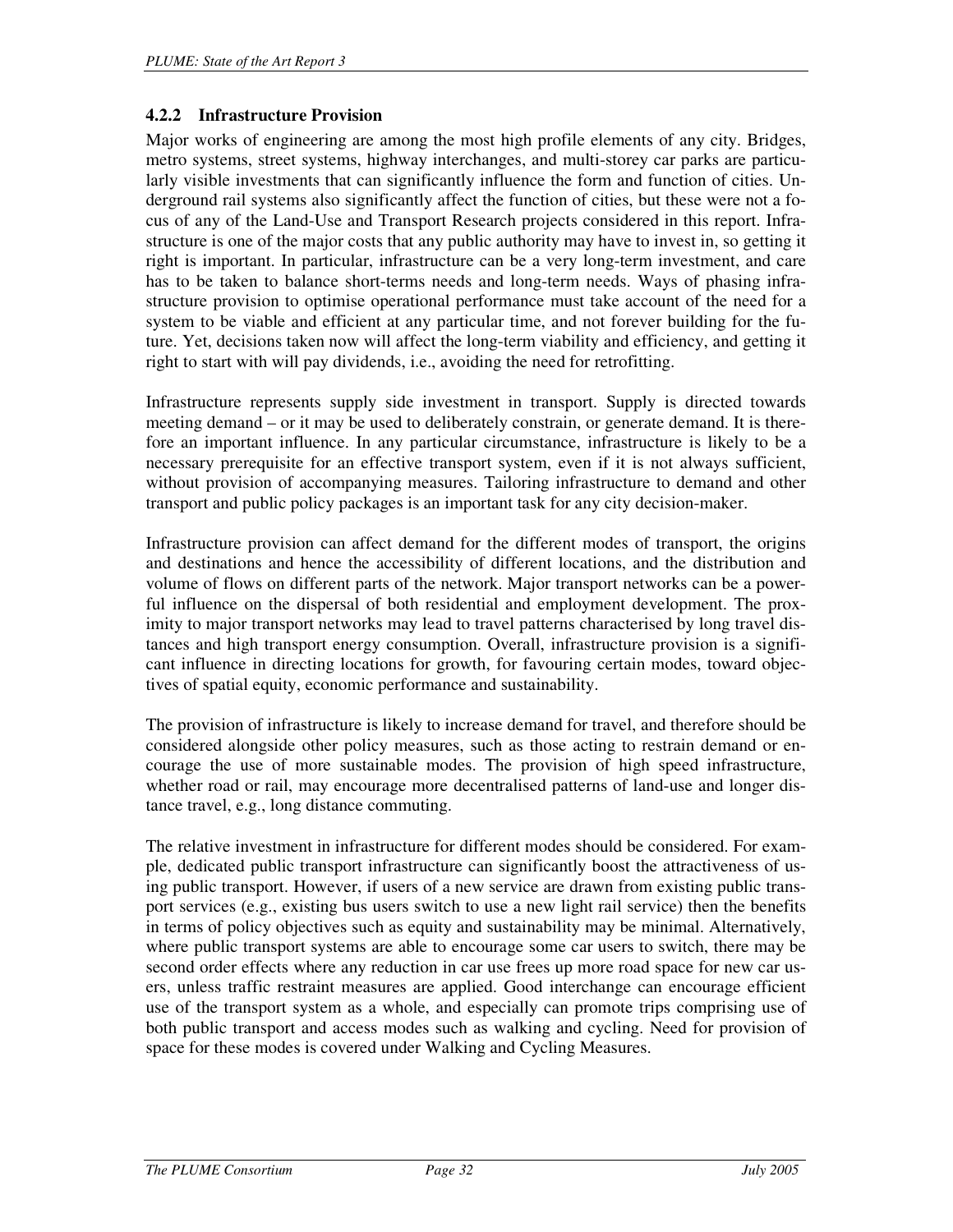### **4.2.3 Infrastructure Management: reallocation and design of road space**

Once constructed, transport infrastructure can be managed in a range of ways to enable it to contribute more effectively to transport policy. Among these, the principal elements are the management of road space and its allocation among competing users; the management of parking space; the management of public transport; and the maintenance of all transport facilities. The Synthesis Report on Infrastructure Management focuses specifically on the management of road space, and draws heavily on the Land-Use and Transport Research project ARTISTS. Public transport management is covered in the Synthesis Report on Public Transport (Section 4.2.4 below). Land-Use and Transport Research projects gave little consideration to the management of off-street parking or to maintenance.

To enable the effective design and management of street-space, the function of the street has to be determined. Conventional street classification systems have a tendency to focus only on motorised traffic and the main function of motorised traffic i.e., efficient and safe movement along the street. Very seldom are other activities in the street that are so vital to the city considered, such as the street being a public place for people to meet and for other road users like pedestrians and cyclists.

The multifunctional street must be recognised. It must be accepted and included in the planning process that most urban streets have several types of road users who have different interests in, and demands of the street. It is suggested that a street should be described in two dimensions: link status and place status. Link status describes the significance of the street as a link in the overall road network, and place status describes the significance of the same street as an urban place relative to the overall urban system. When determining the function and thereby the design of the specific street-space the significance of link status is balanced with place status and local attributes are balanced with the wider city context.

Empirical studies and predictive models indicate that measures like priority for buses at signals and in bus lanes can enhance public transport speed and reliability and thereby increase patronage. This may result in a shift of travellers from car traffic to public transport, but it is more likely to attract patronage from walking and cycling. Similarly, improved provision for walking and cycling can increase their use, but the impacts on choice of mode are less clear. Other models indicate that it is generally worth using low cost measures like traffic management, signal control and information to increase capacity of the road network, and hence increase the efficiency with which it is used, provided that cordon charging is in place to limit the resulting additional demand for road use.

The Synthesis Report presents a number of urban redesign cases where the foremost aim has been to recognise different user groups' demands and interests in the street. The case studies show how this can be tackled in different ways. However, the common denominator in these case studies is the reallocation of space and time from general traffic to walking, cycling and public transport. If the reallocation of space is combined with speed reducing measures, considerable improvements in crossing conditions for pedestrians and cyclists are achieved. For motorised traffic this type of measure seems to generally reduce efficiency of movement. As a consequence the flow of motorised traffic is reduced on the redesigned street. The migration of motorised traffic to other routes will be a side effect which needs to be managed carefully. However, empirical studies suggest that total traffic levels are typically reduced by such measures.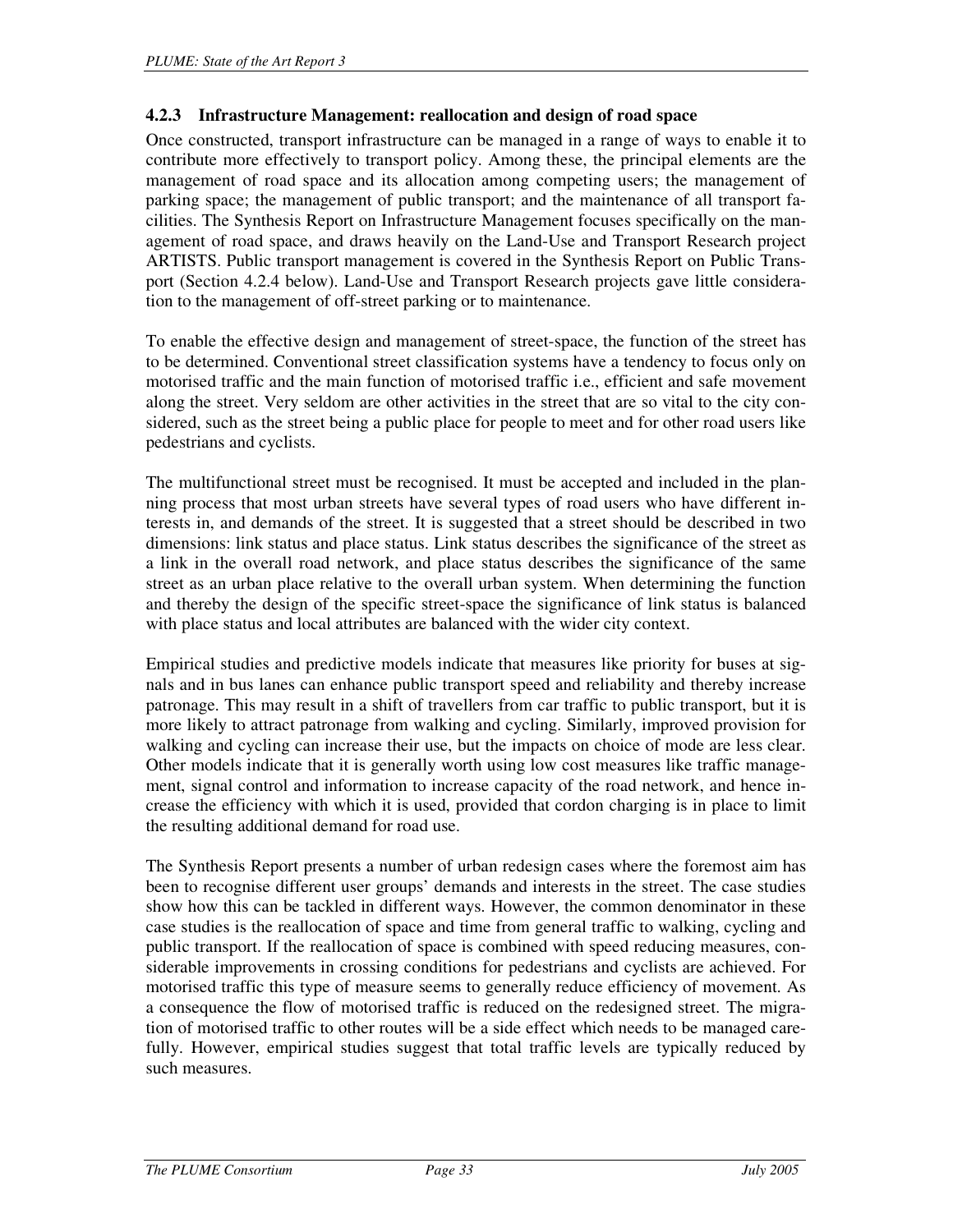## **4.2.4 Public Transport**

This Synthesis Report has set out to define, as far as is possible, the nature of public transport and the roles that it plays. Conventional public transport modes include heavy rail, buses and light rail. In the past, water based transport also had a greater role, and in the light of modern policy objectives relating to sustainability there is a renewed interest in such modes. In London, for example, river services have been re-introduced in recent years. However, published evidence is thin on the ground. Similarly, internal flights also compete with rail and in that respect parts of the air market at least should be considered a form of public transport, but again explicit evidence is scarce, and as noted previously, air transport was not a focus of the Land-Use and Transport Research cluster projects.

Public transport has a number of roles within the transport arena. At the simplest level it is a means of getting from A to B. However, the context within which public transport operates makes its roles more complex. Public transport is often perceived as a second class option after car use, and only to be used when travelling by car is impossible. Within this, bus travel is often perceived as inferior to rail. However, pricing, marketing and travellers' needs and wants combine to ensure that public transport retains a share of the total travel market. Further, public transport, especially bus services with their ability to operate over selected routes, rather than routes pre-defined by fixed infrastructure, has an important role in ensuring equity of accessibility to goods and services. Over recent decades, public transport has also acquired a role as an alternative to car use to be promoted in attempts to achieve voluntary reductions in car use, and help achieve environmental sustainability objectives.

Evidence provided by public transport investment case studies suggests that the contribution to achieving transport policy objectives can be minimal when considered from a city wide perspective. However, one has to ask whether this is the right perspective to be taking. It seems reasonably obvious that the impacts public transport investment has will be concentrated in the corridors directly affected, and the areas at either end of said corridors. Thus, one should be looking at the sum of impacts from all public transport investments across a city when considering contribution to objectives on a city wide basis.

A further issue is the time scale over which evidence is collated and reported. Long-term monitoring is undertaken by many transport authorities in the form of annual surveys, but results often go unpublished. Instead, published reports are often monitoring studies carried out shortly after implementation of new infrastructure or services. Thus, long-term impacts of investment can easily be overlooked when interpreting the evidence available. For example, investment in transport infrastructure is known to attract economic development in an area, but it can take decades to come to fruition.

The evidence presented here suggests that the right public transport investment can achieve modal switch from cars, potentially as much as 20% of new patronage, and generate new trips, again as much as 20% of new patronage, contributing positively to the economy. Thus, notable benefits can be achieved in the areas directly affected by public transport investment. However, other new patronage is often extractions from other modes that may not be desirable. This may be inevitable, and in transport terms can be mitigated through accessibility studies to identify any negative equity of supply impacts, and devise appropriate measures to ensure accessibility is maintained. However, this would not mitigate against the negative health impacts of extraction from walking and cycling. Health benefits will be achieved through reductions in atmospheric and noise pollution arising from lower levels of car use though. Again though, mitigating measures are needed to guard against induced traffic, or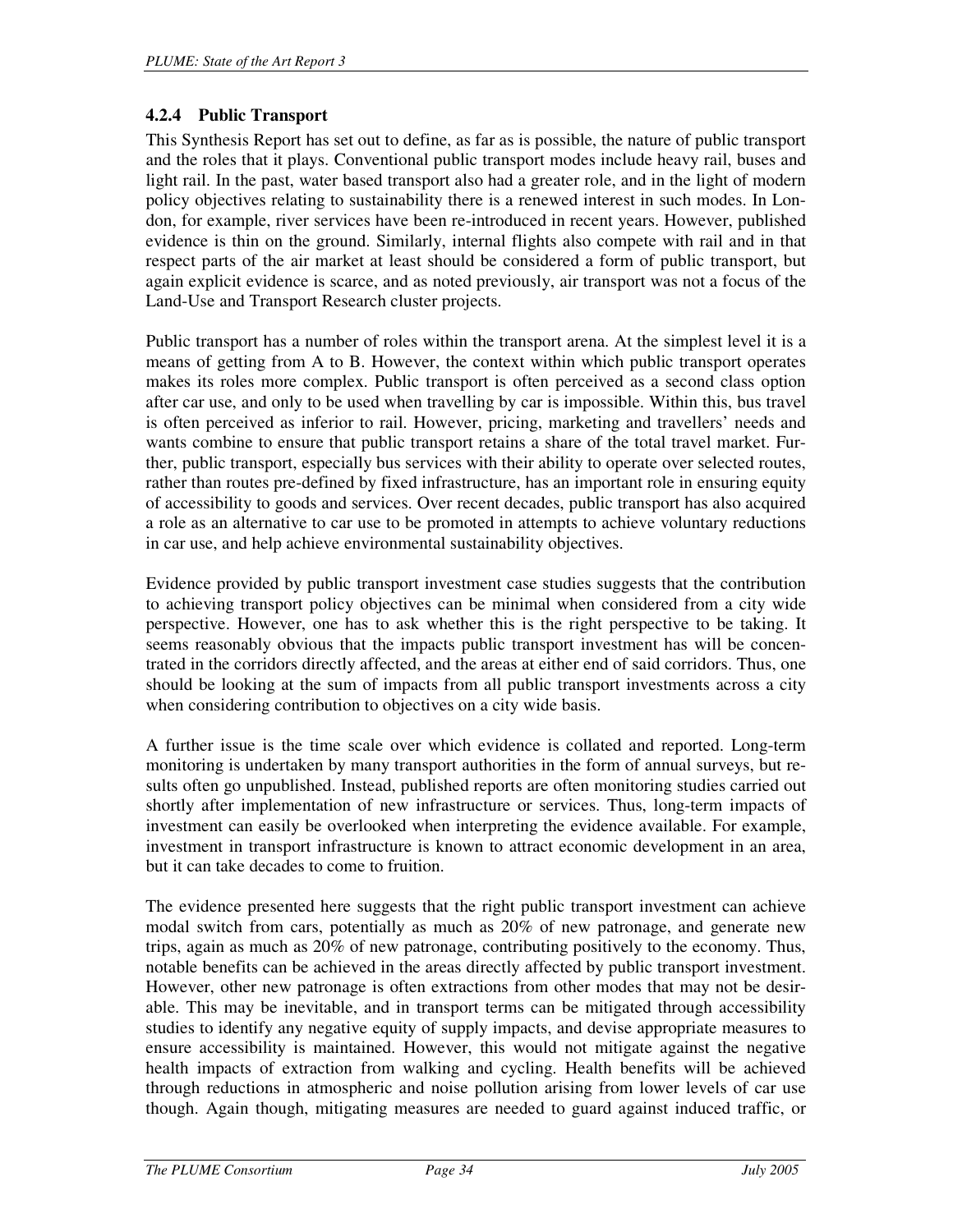existing drivers merely changing route eroding such benefits. A variety of traffic restraint measures can be implemented in conjunction with public transport improvements to guard against induced traffic.

#### **4.2.5 Travel Demand Management: Attitudinal and Behavioural Measures**

In the past, solutions to transport problems were usually considered in terms of conventional measures, such as building new infrastructure, providing new services, or regulating traffic flows. However, such measures are not always appropriate for solving the problems of increasing car use, which require reductions in car use. This is because car use has become the cultural norm, and continues despite policy measures to change travel habits for a variety of reasons, including our individual perceptions of mobility, environment and way of living, our social status, our level of knowledge and information about transport, wider public opinion and social norms, and the history of transport policies and plans in the area.

Car use is considered prestigious, as a symbol of richness and power, while other modes are stigmatised; more and more people prefer living far from the urban centres, which increases the use of the car; many people are not well informed of the alternative choices that they could make; in some areas, some alternative modes like cycling have not been integrated in the community culture; public opinion often assumes, incorrectly, that automobile dependency contributes to economic development. All these examples show us that attitudes and behaviour are a key component to be considered in transport policies. However, traditional transport planning measures do not, by themselves, tackle the political, social or psychological influences on travel habits, or challenge the cultural values and attitudes that favour the car. In response to this, a new field of travel demand management instruments – attitudinal and behavioural measures – has developed over the past decade. Some measures are not traditional land-use and transport instruments, and have been in existence for many years, e.g., flexitime for employees, but have now been adopted to tackle excess car use problems.

Attitudinal and behavioural measures aim to change users'understanding of transport problems, or provide alternatives outside the transport sector, and hence induce changes in travel patterns. As these measures directly tackle people's attitudes and behaviour, they are more concerned with demand than supply. This means that they aim to manage and influence transport demand without explicitly changing the existing infrastructure facilities or supply of public transport services. This concept and the associated attitudinal and behavioural measures are often referred to as Mobility Management.

The objectives of attitudinal and behavioural measures include:

- Raising people's awareness, to make them change their values, their perceptions, their attitudes, and their travel habits,
- Improving transport information and publicity to influence people's travel behaviour,
- Helping people change their behaviour by offering them tailor-made solutions, which take into account their needs, their expectations and their habits,
- Influencing people's habits (their way of living, their rhythm of working, the 'relation' they have with their cars…) to reduce their need to travel.

The principal attitudinal and behavioural measures are:

Communication campaigns, e.g., advertising campaigns designed to increase peoples' awareness of the need to reduce car use, and personalised travel planning to provide targeted information on alternative modes;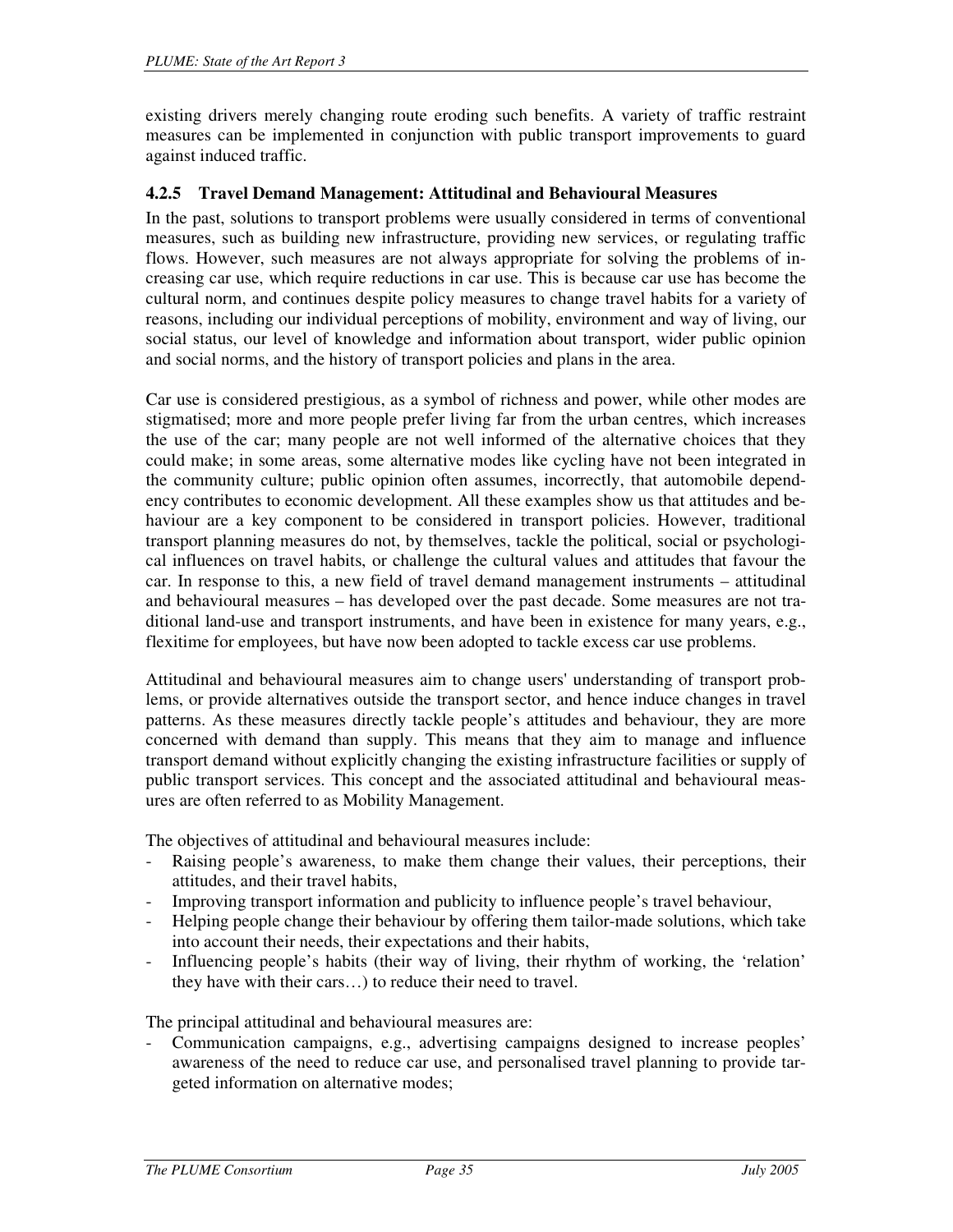- Company and school travel plans in which organisations set out ways in which they can reduce their demand for car based transport, often focusing on employee (or pupil) commuter travel, but also include business travel, freight etc;
- Ridesharing that offers alternative solutions to solo car use;
- Car clubs that offer alternative solutions to car ownership, and therefore reduces car use;
- Flexible working hours to influence when people travel to and from work;
- Telecommunications as an alternative to travel.

#### **4.2.6 Information Provision**

This Synthesis Report has set out to review the discussion of information provision within the Land-Use and Transport Research cluster projects, outline the nature of information provision, and the roles that it plays. All the project outputs available were reviewed, however the majority of relevant information was contained within the ARTISTS, CITYFREIGHT and PROSPECTS reports.

Information provided by transport system managers may come from a number of sources and can be of great use to travellers if they are able to gain access to it, understand it and to trust it. Even when only a small, and/or imperfect amount of information is provided, it is likely that travellers will use this information as the basis of their decisions (E. Van Berkum, P. Van der Mede, 1990)*.*

Travellers base their predictions of transport system conditions on various sources of information including personal experience, second-hand experience received from friends or colleagues, or the media and information provided by transport system operators. Their interpretation of the information will depend on their understanding of how the transport system works, and this in turn is likely to depend on the amount of experience they have with the transport system, as well as the amount of information at their disposal, and their intellectual curiosity/ability.

Information provision is likely to increase efficiency, by enabling individuals and operators to make journeys at lower cost. Information measures which assist public transport users, pedestrians and cyclists are likely to have positive equity implications. Route guidance systems may have an adverse impact if those without guidance suffer greater congestion. Safety benefits appear to be most likely to arise with variable message signs, but other guidance to road users may assist. With the possible exception of parking guidance and fleet management systems, there is likely to be little impact on economic activity (PROSPECTS).

The PROSPECTS project is designed to provide cities with the guidance needed in order to generate optimal land-use and transport strategies. In Deliverable 1, the results of surveys suggest that few legal, financial or political barriers arise with the implementation of any of the proposed information systems.

An exception may exist where the private sector is involved in implementation and operation, as with freight management systems, public transport information systems and route and parking guidance. All involve implementation and operation costs, but these are only high in the case of ITS-based information.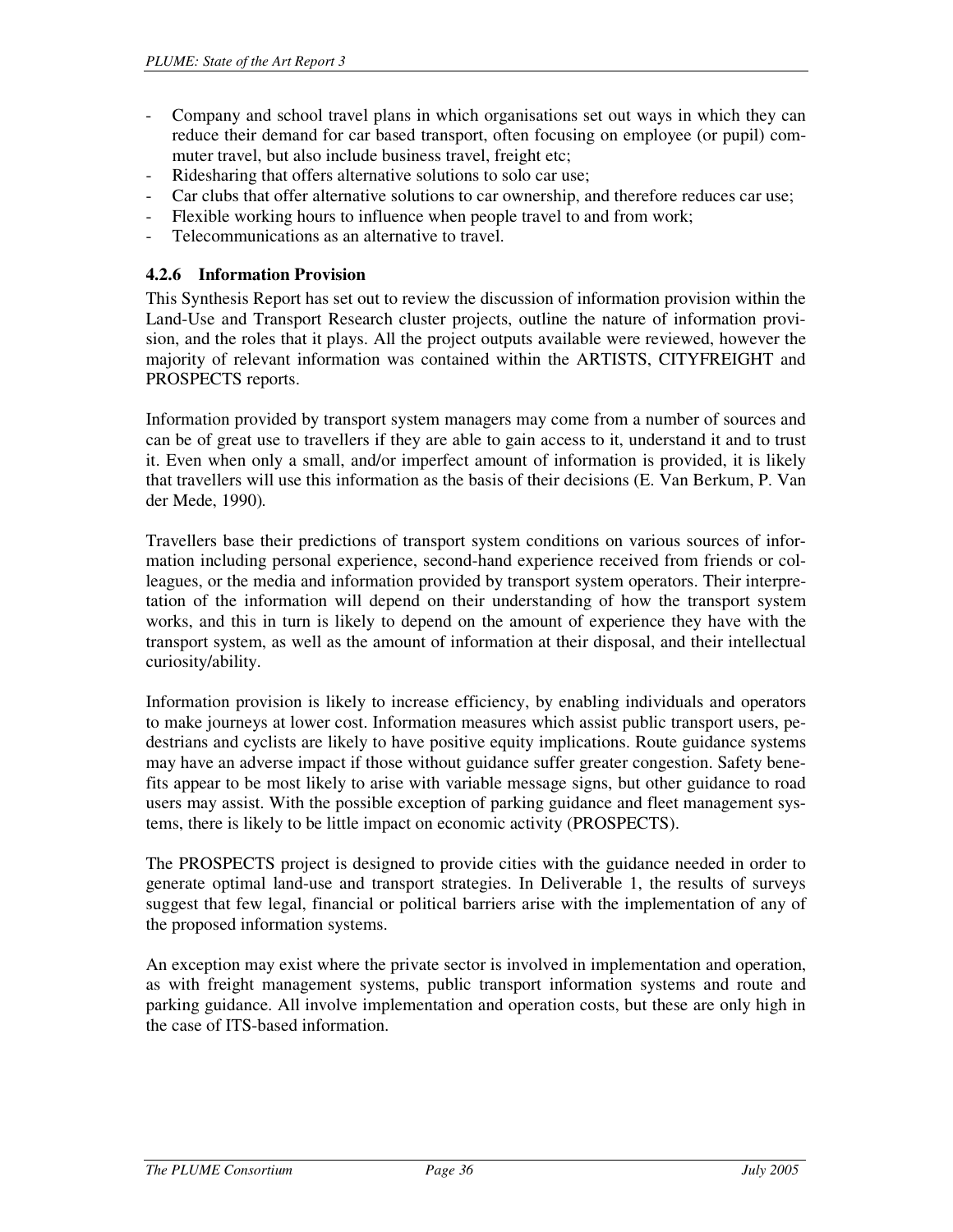## **4.2.7 Pricing**

Among the various policies assessed in the 12 research projects of the Land-Use and Transport Research cluster, pricing policies look to be the most efficient ones, in particular where transport is concerned. These policies may imply significant price increases and impact for some users in some places (such as +50% of travelling costs in the case of road pricing in London) and lower prices (and impact) for other users and/or in other cities. Although the same principle applies to pricing policies applied to land-use, examples of such policies are rarer and effects on mobility much more long-term, but it should be noted that altering transport prices will impact on land values. It is thus more difficult to draw conclusions on the effectiveness of pricing policies applied in the field of land-use than on the effectiveness of transport pricing measures.

The Synthesis Report focuses mainly on pricing policies in an urban environment. However, given the close relationship between urban transport and inter-urban travel, it was also pertinent to comment on this area (for example, the heavy vehicle fee in Switzerland, and the LKW Maut in Germany).

Economic theory shows that pricing policies can lead to the economic optimum (first best solutions), when each user has to pay the marginal social cost. This can be implemented through road pricing or land taxes for example. In practice, it is usually not possible to implement perfectly, for various reasons: technical, political, equity, complexity. Alternative solutions (second best solutions such as cordon or zone pricing, or a parking charge) can often bring about a significant share of the benefit a first best system would provide. Different congestion charging schemes with different areas affected, and different pricing strategies can have different effects. Experiences from Singapore, Oslo, and London show that responsiveness to price will depend critically on the context.

Long-term impacts of pricing are the results of the combined changes in behaviour of a large number of actors on a market. These impacts can range from a change in land-use or transport consumption behaviour (people moving to the suburbs and generating urban sprawl, modal choice) to raising revenues for tax collectors, or minimising pollution thanks to a decrease in private car use.

Packages of policies must in general be used, to improve the impacts of the better performing policies, reduce their negative side effect and improve acceptability. Pricing policies can for example be combined with measures to reduce the losses experienced by groups that have no possibility to adapt to the new schemes.

When road pricing at marginal cost is applied, the reactions are first a change in the timing of the trips or a change in route, and therefore a less significant impact than expected on modal split shift.

One key issue is acceptability of pricing. Policies must be transparent, have clear long-term objectives and address equity concerns. Hypothecation of revenues helps acceptability, as does consistent participation of the public at all stages. There are also experiences of road pricing that show that public acceptance tends to increase once the system is implemented.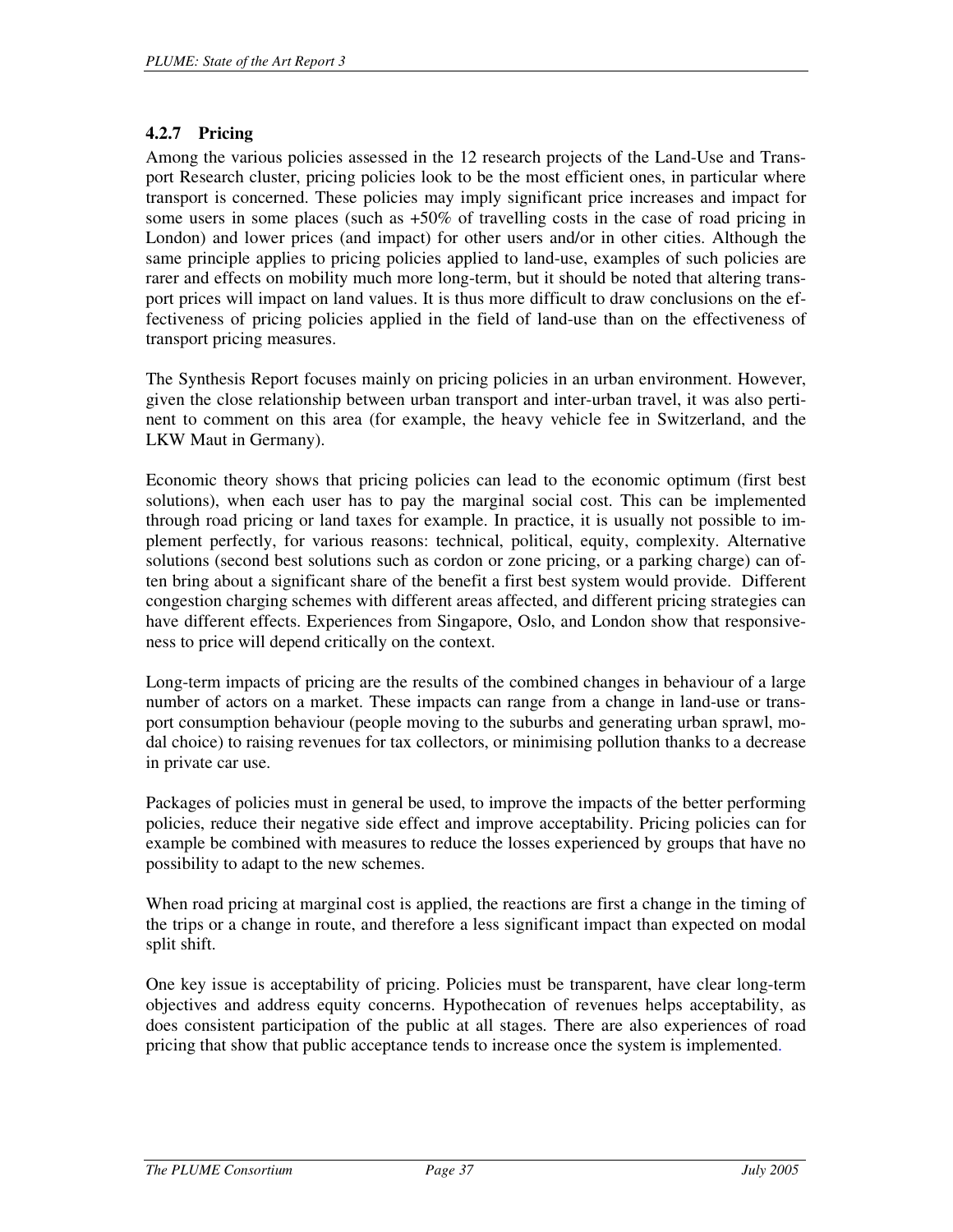## **4.2.8 Walking and Cycling**

Walking can significantly contribute to improving quality of life and promoting sustainable development, since nearly all EU cities and their structures have evolved according to this mode of transport. Cycling represents a quick, efficient, healthy and sustainable mode of transport that can improve accessibility, especially in urban areas. Both modes are nonpolluting, space-efficient and can help to counter congestion and increase air quality. In addition walking, and to a lesser extent cycling, are available to almost everyone and therefore can help to promote social inclusion as well.

Short walking and cycling trips are not always considered in the statistical data of travel surveys, which has severe consequences in nearly all related aspects, but most fundamentally in our perception and approaches. In spite of this shortcoming, most trips are short, especially in urban areas with for example some 69% of all trips in the UK being less than 8 km, and 43% of all trips being under 3.2 km. The figures also confirm that some 24% of car trips were under 3.2 km in 2001 (DTLR, 2001), showing a clear potential to replace a proportion of these by walking and cycling. The city context in Europe is very important with some 80.1% of the EU15 countries' populations living in urban areas (European Commission, 2002). This proportion has been increasing, and while providing safe and accessible mobility for 303 million people, this represents a challenge. It is also a real opportunity to redefine transport options in a positive way that will also ensure lasting quality of life.

City administrations across Europe are not only increasingly understanding the positive role that both modes can offer in providing alternatives to motorised trips, but are also putting in place policies, programmes and funding to increase their use. There still exist disincentives to walking and cycling, including the perceived danger, inadequate pavement and road space and cultural perceptions, but people, especially children, would like to walk and cycle more if the conditions for doing so were improved.

In order to support current levels, let alone increase the amount of walking and cycling in cities, it will be necessary for city administrations to actively provide the space and invest in these modes. This investment can be very cost-effective when compared to the costs of investment in public transport. In seeking to make cities sustainable and increase quality of life, it will be necessary to support all alternatives to motorised vehicle use. In this respect it is important to recognise that both walking and cycling are an ally and a useful adjunct to public transport rather than the competitors that they are sometimes perceived as. Indeed, walking and cycling can help to make a public transport system much more effective and efficient. Many walking and cycling trips are short, and if use of these modes is increased, it can help to relieve pressure on public transport systems. Walking and cycling trips can help to provide accessibility on non-radial routes where public transport systems are often poorly provided. In addition, providing good intermodality with easy access for pedestrians and parking for cyclists, especially in suburban areas, can help to provide a more efficient use of the public transport system. But one key element will be the exchange of on-street car parking space for walking and cycling space, which would make a significant impact on the many problems that exist.

However, in order for both modes to fulfil their potential, there have to be a number of conditions in place. These include having a coordinated set of policies and targets from the national, through to the city and local level that support their use. These will include transport, environmental, land-use and other policies. In addition there need to be the right structures and trained staff in place to ensure that the planning and support can take place. Funding also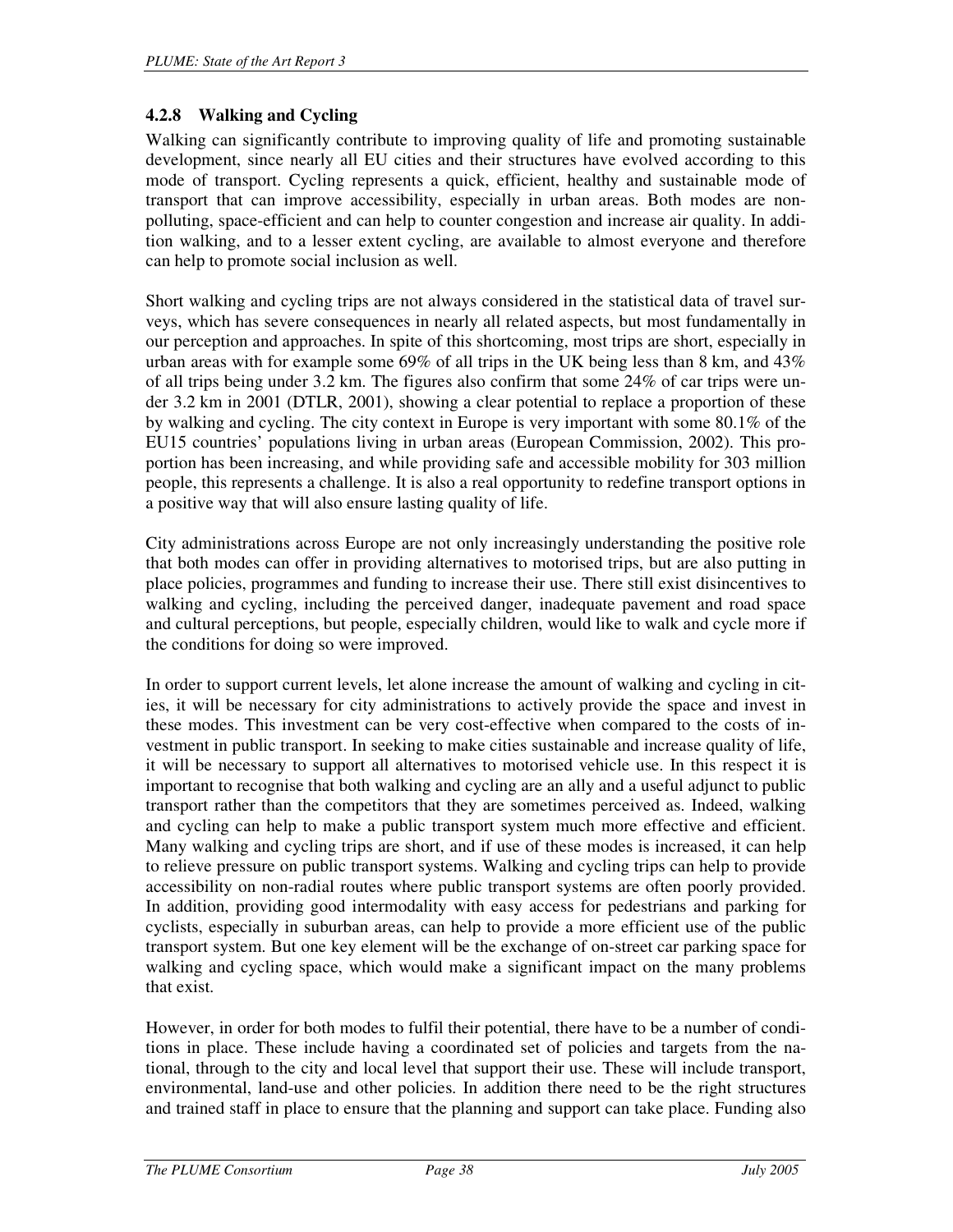has to be made available on an ongoing basis for any sustained progress to be achieved. Lastly, in order to ensure that levels of walking and cycling can increase; a wide range of complementary measures on the physical side as well as attitudinal and promotional measures will be required. This wide range of measures can be more successful than one large landmark project.

## **4.2.9 Urban Freight Transport**

The aim of a sustainable distribution strategy must be to ensure that future development of the distribution industry does not compromise future needs of our society, economy and environment. A sustainable distribution strategy has therefore to consider more than just the transport of goods from A to B. Therefore strategies have to encompass supply chain management or "logistics" as well as all modes of transport (DfT, 1998).

Road freight transport has increased dramatically in the past decades within urban conglomerations, and prognoses for the future indicate that growth has not come to an end. For example the White Paper (European Commission, 2001) estimates a growth of 50% for long distance road freight over the period 1998 to 2010 if nothing is done. By pushing intermodal transport and non road modes this growth can be reduced to 38%.

The negative aspects of urban freight growth are most visible in all European urban areas: congestion to which lorries and small delivery vehicles contribute; noise emissions, emission of pollutants and accidents are problems that decrease the quality of the urban environment substantially.

Driving factors for freight growth are the liberalisation of the transport market and the progressive harmonisation of the regulatory framework created by the European Union; the internationalisation and globalisation of manufacturing, trade and logistics; and the consumers' increasing demand for customised products. The resulting economy of scale effects in production and retail (e.g., shopping centres) increase on one hand the demand for freight transport and on the other hand the number of commuting and shopping trips by private car, hence reinforcing the urban and suburban transport problems.

To mitigate the negative impacts of urban freight transport a series of instruments are suggested: time windows and weight restrictions for deliveries; urban freight distribution centres; congestion charging; environmentally friendly vehicles; improvement of information and communication technologies, etc. Although most of these developments have started in the last decade, first results can already be identified. Moreover, some first results seem very counterintuitive: instead of reducing congestion, some Urban Distribution Centres generate more freight vehicle movements than before. Therefore a successful implementation of instruments to deliver the desired effects has to be accompanied by appropriate adaptations of regulatory frameworks. For example, when local authorities impose time frames and weight restrictions they must also prevent the relocation of retail shops to the outskirts.

A major obstacle which hinders developing strategies to reduce negative impacts of freight transport is the lack of data. EU-wide there exists no common scheme to collect data on urban freight transport (BESTUFS, 2001). And without adequate monitoring it is not possible to assess the impacts of freight related policies. There exist some local attempts to collect data (ECMT, 1997) but these data collection exercises are not sufficient and are therefore only of limited use for EU and nation wide decision making processes. This lack of informa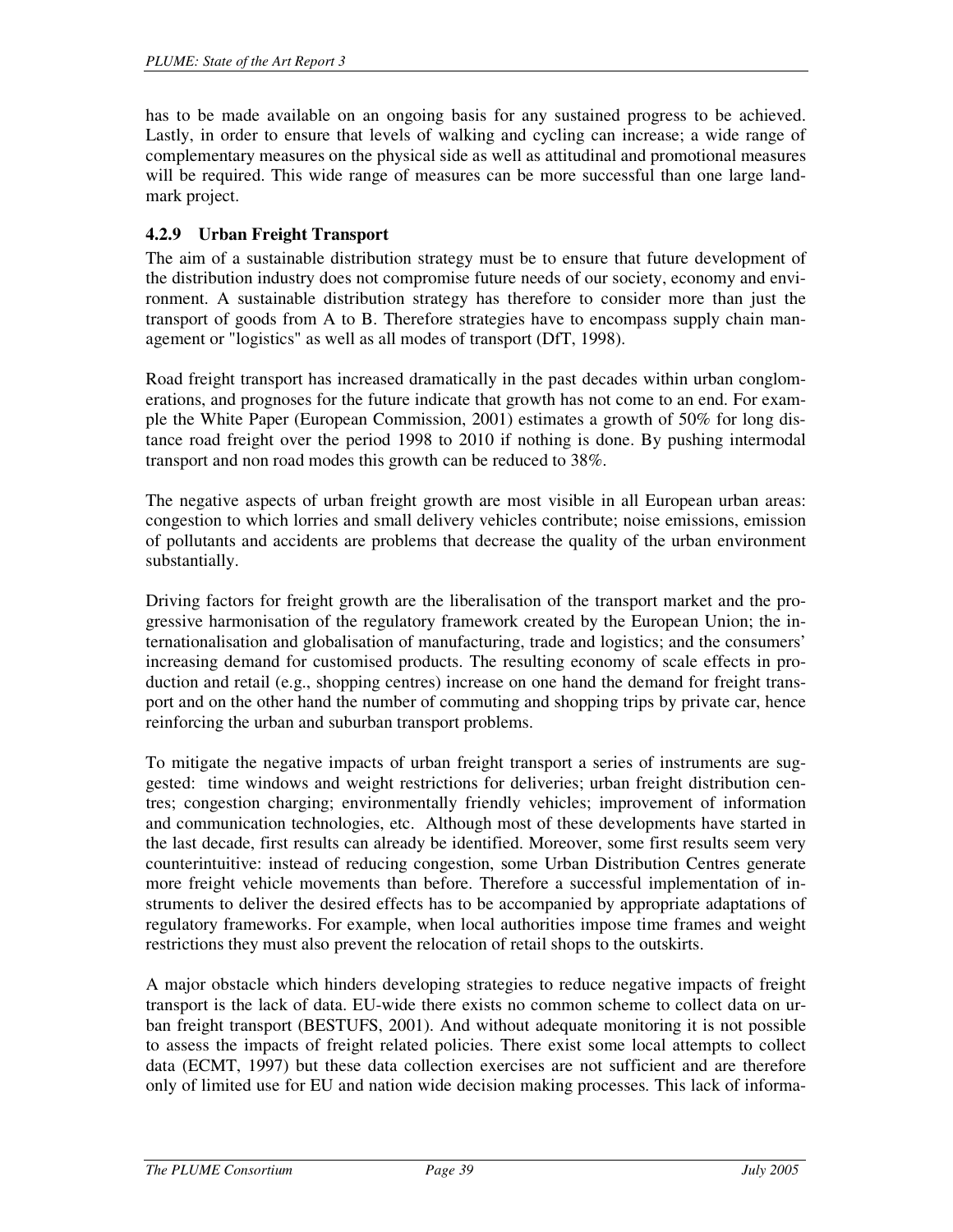tion is also reflected in the lack of common policy and strategy documents at the regional, national and EU level (LT Consultants LTD and Buck Consultants International BV, 2002).

Finally it must be noted that today the overall purpose of logistics and freight transport seems to be the satisfaction of the global transport demand. The question of how much freight transport is necessary for a sustainable quality of life and how to reduce the global freight transport demand is not asked at all.

## **4.2.10 Vehicle Technology**

The effectiveness of transport systems is a vital element in economic and social development. Nevertheless transportation activities are responsible for a number of negative social and environmental effects. In this report, conventional and innovative transport systems are proposed as solutions to three major problems: air pollution, noise and accidents.

All transportation modes consume energy and at present this is mostly derived from the combustion of oil-derived fuels. Combustion produces carbon dioxide and a range of other harmful substances. Most noxious emissions stay close to the source. Some such as Carbon Dioxide, Nitrous Oxides and Sulphur Dioxide, spread further, with effects at regional or even global level. Exhaust emissions for regulated pollutants are, however, decreasing due to EC legislation. Successes obtained are mostly due to technological improvements in the road sector, such as reductions in Sulphur levels in fuel, or Nitrous Oxide reduction using catalysts. New technologies like hybrid electric and fuel cell powered vehicles mean it will in the future be possible to achieve urban vehicles with zero-emissions (at point of use). Rail transport is more energy efficient due to the low friction of steel wheels running on steel rails; higher loading factors and the reduced levels of stop-start motion complemented by regenerative breaking to recoup energy lost.

Vehicles are also responsible for acoustic emissions. Although these have a negative impact on quality of life, they occur at a very local level so that effective mitigation devices can be adopted. Nevertheless, measures can be taken to reduce acoustic emissions at source, particularly from road traffic in urban areas. The EC has regulated noise produced from road vehicles but noise from urban traffic is very often higher than acceptable thresholds. Electrical traction (battery vehicles, fuel cell vehicles and hybrid-electric vehicles) and a better consciousness of noise, vibration and harshness design for vehicle bodies and mechanical parts will hopefully contribute to reducing these harmful effects.

Currently, more than 40,000 persons are killed every year on EU roads and less than 1,000 from using other modes of transport. The short-term strategic objective of the Community is to halve the number of fatalities by 2010. The medium-term objective is to cut by around 75% the number of persons killed or severely injured by 2025, while the long-term vision is to render road transport as safe as all other modes. The European Road Safety Action Programme identifies three areas for action: the behaviour of road users, vehicle safety, and improvement of road infrastructure. Improvements in vehicle and infrastructure safety require greater lead times, whereas measures on enforcement aimed at improving road user behaviour are most appropriate to achieve a rapid reduction in road deaths and injuries. Artificial aids based on electronic and information and communication technologies (warning, semiactive or active systems) that interact with human controllers to reduce or avoid consequences from mistakes, will become more important. Studies on their interaction with human factors will also represent a critical path for safety.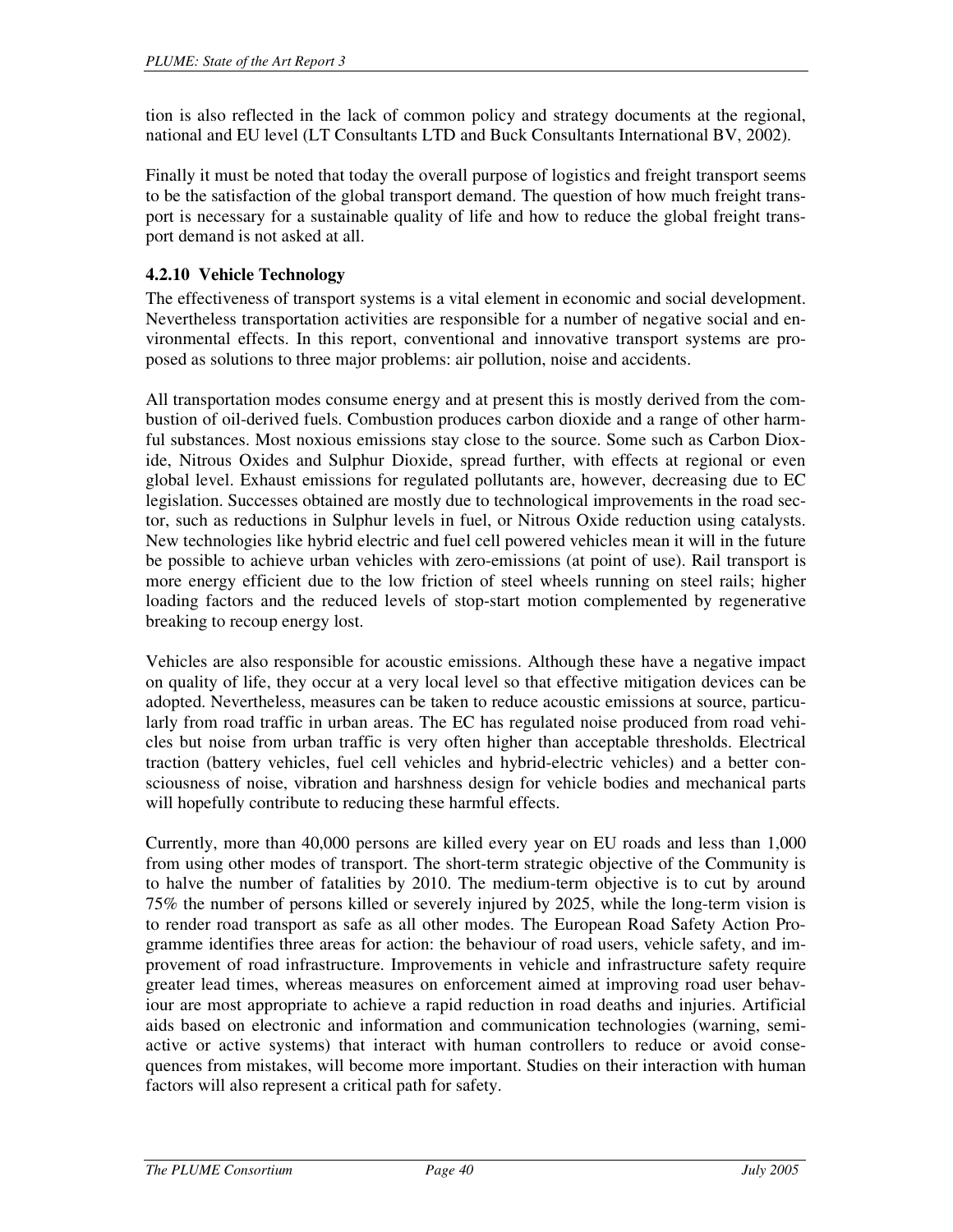## **4.2.11 Innovative Modes**

A range of innovative urban transport systems and concepts are reviewed in this report. They include personal rapid transit, advanced driver assistance and automated vehicle guidance systems. The theoretical points and conclusions made about these systems are taken from the evaluation and demonstration work carried out in the following European projects;

- EDICT (Evaluation and Demonstration of Innovative City Transport): assessment and demonstration of the concept of Personal rapid transit; work has been undertaken in 4 European cities: Cardiff, Eindhoven, Huddinge, and Ciampino.
- CYBERCARS: project experiments and demonstrations carried out in two test sites, a public and a private site, to test technology, impacts on mobility and user satisfaction.
- CYBERMOVE: feasibility studies and field trials of cybernetic transport systems at 16 European (and one Israeli) sites. The field trials are in Rivium near Rotterdam and Antibes. The feasibility studies are in Werfenweng, at the EPFL university campus in Lausanne, in Nancy and in Lausanne-Crissier.
- STARDUST: a series of site-specific case studies in Brussels, Oslo, Paris and Southampton. These cities differ by the size, the urban pattern, the supply of public transport services, the average congestion level, and Advanced Driver Assistance Systems and Automated Vehicle Guidance systems already in operation.

The ability to undertake personal travel is regarded as an important indicator of the quality of life. However, rapid growth of personal car travel and associated costs to our health, society, environment and economy, have put transport high on both public and political agendas. There is an urgent need across Europe for sustainable forms of transport that address the problems of congestion, poor air quality and social exclusion in cities. The ideal solution will offer an alternative to the car and complement existing forms of public transport. The kind of solutions identified at the EU level includes a range of innovative urban transport systems: automated driving systems with on-demand and door-to-door capabilities, personal rapid transit, advanced driver assistance systems and automated vehicle guidance systems. These technologies offer the potential for both better and safer transport and an improved environment, providing the opportunity to improve the quality of life for the whole urban community (as discussed in further detail below). High quality public transport services also offer benefits in terms of increasing accessibility and reducing social exclusion.

Personal rapid transit is a new class of urban transport. Personal rapid transit is a type of innovative public transport which takes advantage of current technology initially developed for the automobile industry. Research shows personal rapid transit to offer:

- a new, sustainable, alternative to the car;
- a popular choice for car drivers and public transport users;
- benefits to existing public transport networks;
- a low capital cost compared to other options; and
- A system matched to transport needs of cities today (in terms of sustainability, accessibility and social inclusion).

Personal rapid transit vehicles provide the benefits of a private car, capacity of mass transport, little or no waiting time, and no pollution or noise. A personal rapid transit guideway is small in scale, modular for low cost quick construction, and flexible which allows for extension, and it is readily integrated. The potential risks of having an elevated track include visual intrusion, safety concerns and disabled access.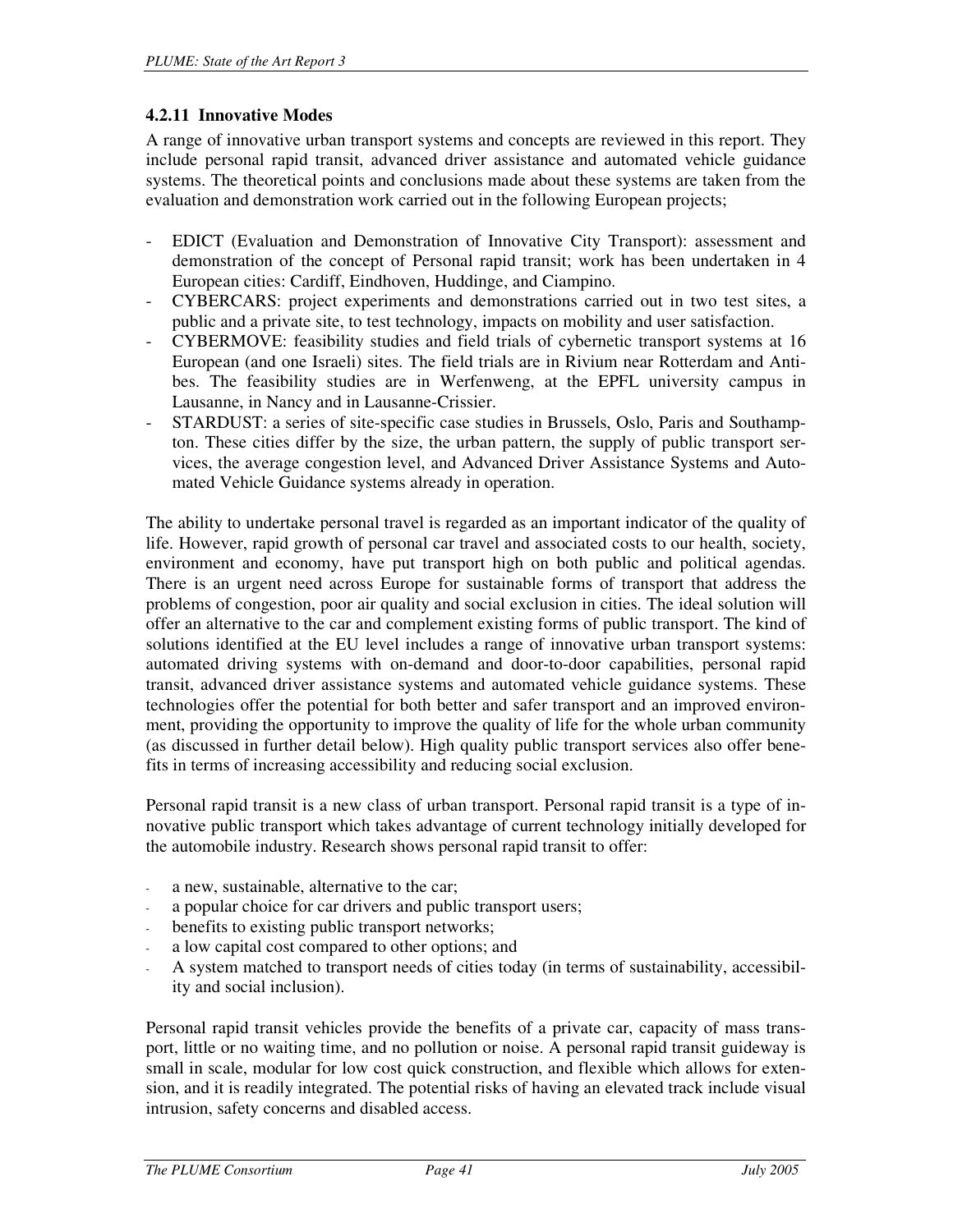Advanced driver assistance systems and automated vehicle guidance systems can be used to improve the efficiency and safety of buses and private vehicles. The two systems were first designed to be used in an inter-urban context, i.e., on motorways. Now, progressively, they are considered for urban contexts and systems manufacturers are designing new prototypes adapted to urban contexts. For example, first adaptive cruise control systems were designed to be used on motorways, at speeds higher than 50km/h. Meanwhile, other systems aiming at adaptive longitudinal control of the vehicle have been developed (to a prototype stage) for use on urban networks. Other systems include intelligent speed adaptation, which can play an advisory or active role i.e., warn the driver if the speed limit is exceeded, or allow the driver to maintain the maximum allowed speed without looking at the speedometer with the possibility for drivers to go above the speed limit by pressing the accelerator above the threshold given by the system. There is also the lane keeping system, which allows a driver to maintain the vehicle within the driving lane. This may be particularly valuable when lanes are narrower than usual.

## **4.2.12 Integrated Land-Use and Transport Strategies**

Integrated strategies are combinations of individual policies for achieving cumulative positive effects, or mitigating the negative side effects of individual policies. Examples of integrated strategies are combinations of land-use and transport policies.

One reason for applying integrated strategies is to achieve synergies between policies. Synergies exist if the total benefit is more than the sum of its parts. There are significant synergies between individual urban land-use and transport policies if they are combined in policy packages. A second reason is to overcome the barriers to strategy implementation. One policy instrument can help make another more acceptable to the public, or can provide financial support for another policy instrument. The combination of public transport improvements and road pricing illustrate both of these principles.

Integration is only successful if it is applied to policies, planning methodologies and planning processes and structures – it is a multidimensional task. Most cities in Europe have initiated integrated policies like public transport oriented development. However, integration of the supporting models, monitoring indicators and institutional structures is much less developed.

Integrated land-use transport models are the only method to identify synergies between individual land-use and transport policies. However, only few cities apply and regularly update integrated land-use transport models. Extra effort is needed to make current advances in modelling techniques applicable by local practitioners. Besides better dissemination, there is also a need for technical improvement. Efforts should be concentrated on making integrated land-use transport models more disaggregate, simpler to use and more flexible in the range of issues addressed.

The projects in the Land-Use and Transport Research cluster produced rich evidence that integrated strategies combining land-use and transport policies have stronger effects on urban sustainability than individual policies implemented alone. The results of the different projects are in many cases congruent with each other.

Several Land-Use and Transport Research projects have demonstrated that a combination of transport pricing policies, involving making car transport more expensive while enhancing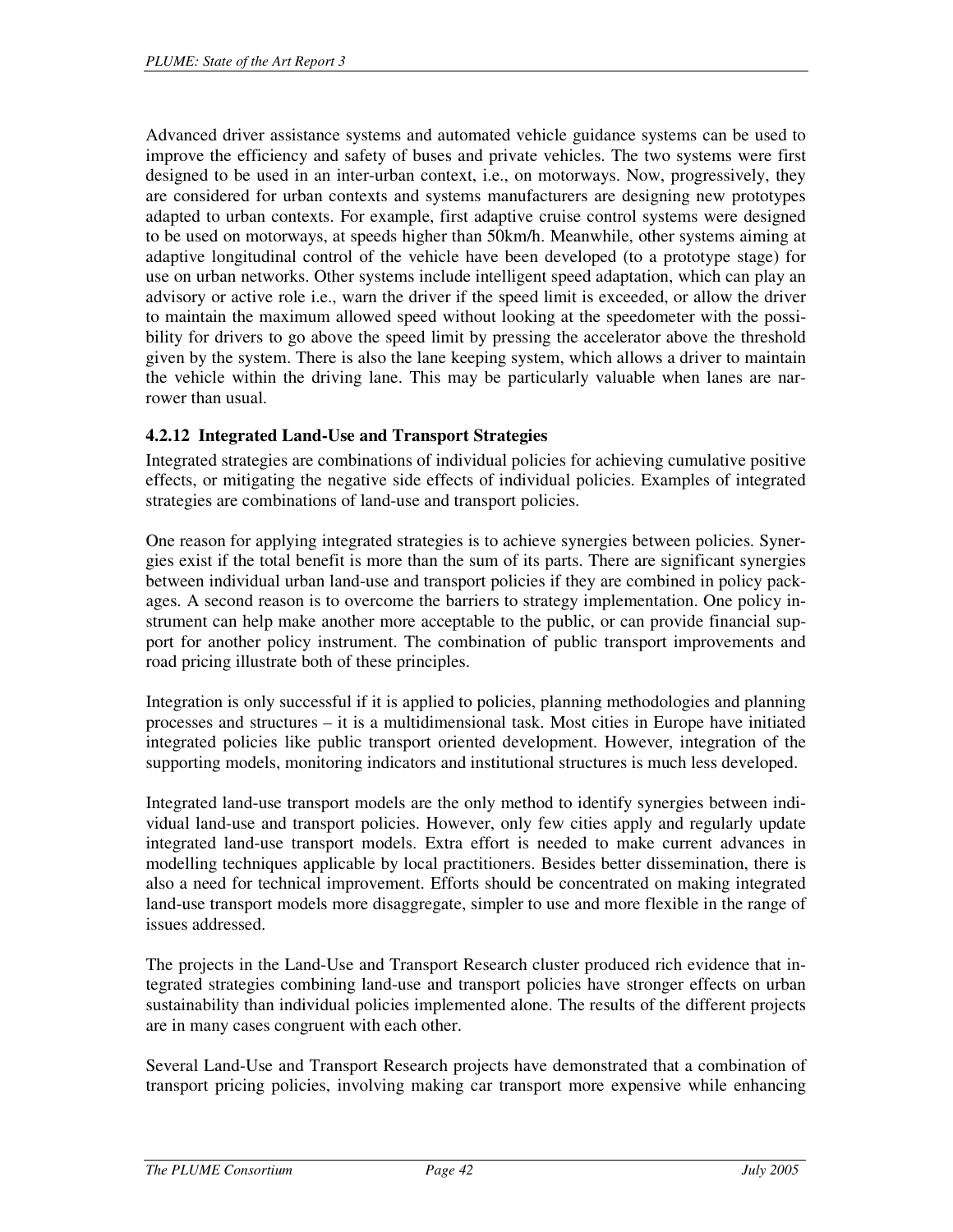public transport and implementing supportive land-use policies, can contribute significantly to achieving a better urban environment.

Land-use policies alone do not produce significant positive effects on travel behaviour because land-use adapts to the transport system and vice versa. However, such policies can be used to support changes in travel demand caused by the car pricing and public transport policies and may have significant local effects.

Optimisation techniques taking account of financial and other constraints can be used to identify optimal policy combinations meeting city-specific requirements. Good results can be achieved even under financial constraints by careful planning of integrated strategies.

A good urban strategy consists of co-ordinated policies that work together to produce cumulative long-term effects that attain a balance of environmental, social and economic goals.

## **4.3 Processes**

## **4.3.1 Setting Targets**

Targets are used to determine policy directions and to assess the success of selected strategies or measures. Setting targets can thus be an important part of the policy making process. Targets are specified in terms of selected quantifiable indicators, and represent a level of achievement of those indicators that is potentially achievable and which, if achieved, should reflect an acceptable strategy. Such targets can be used as part of a monitoring process to determine whether the strategy as implemented is having the desired effect, or predictively, in conjunction with forecasting models, to assess whether a proposed strategy is likely to achieve the targets set.

The underlying indicators can be specified in terms of input (the measures adopted), output (the change in overall travel or modal shares), or outcome (achievement against defined objectives). Outcome indicators and targets are the most useful basis for determining the performance of the strategy. This requires a process in which objectives, such as environmental enhancement or greater social inclusion are first specified. Indicators are then chosen to measure movement towards (or away from) these goals. Targets are then set to determine the values of these variables that are to be aimed for in implementation. Thus both indicators (with baseline values as starting points) and targets are necessary to help in evaluating the impact of any policy or policy package and determine levels of achievement.

Outcome indicators need to be defined for each of the agreed policy objectives, and targets for each need to be selected so that they are mutually consistent and compatible. It is also possible to specify indicators for modal shares, which are more readily measured, and can contribute to the achievement of the underlying objectives. However, it is important to note that a change in modal shares is not an objective in its own right, but solely a means of achieving other objectives (e.g., environmental sustainability). Targets can also be set for the measures to be implemented or the resources to be used in implementation. Such targets are usually related to budgetary objectives and are measured through resource or input indicators.

There is no single standard method of choosing indicators and setting targets - however, a number of PLUME projects have produced lists of indicators to help describe and measure aspects of urban sustainability in the land-use and transportation context and these can be a useful starting point for decision makers. Setting targets for these indicators, though, will de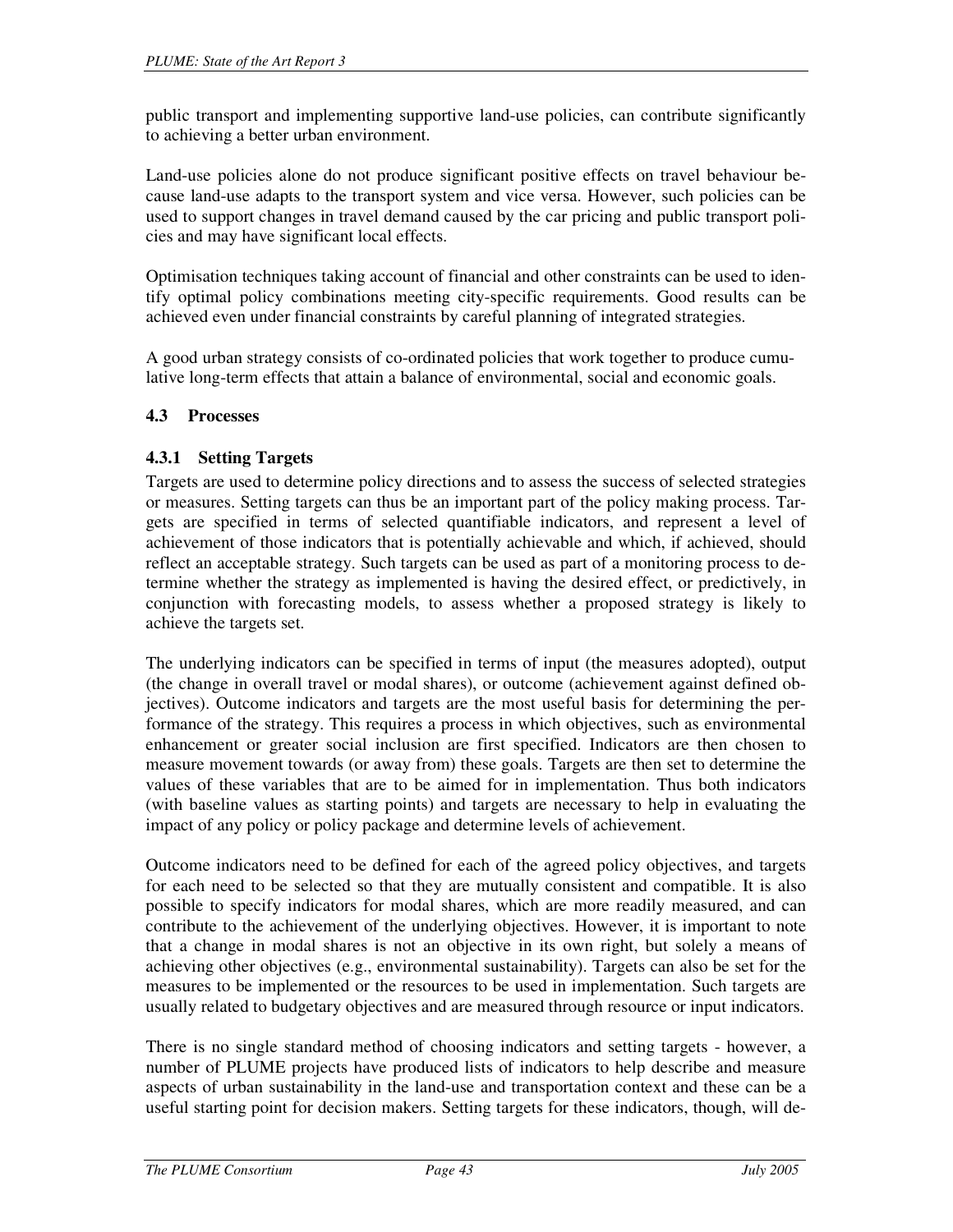pend at least as much on local circumstances as on global policy objectives. At the local level, it is best to first determine outcome indicators and associated targets, and then decide on any input or process indicators and targets to be consistent with them. Though this might lead to an initial apparent deficit in terms of resources needed versus resources available, outcome targets are a very effective means of encouraging action and monitoring performance and can help to stimulate efforts to mobilise new resources.

## **4.3.2 Strategy Development**

Traditionally, transport and land-use decisions have been made by elected politicians, advised by expert professionals. However, life is now much more complicated. On the one hand, there is an increasing demand for public participation, in particular concerning social groups who have traditionally been excluded from the policy formulation process. On the other hand, very few cities are "islands", so policies are influenced by neighbouring towns and cities. This influence may also be determined by regional policies, national government and, increasingly, European policy. Furthermore, fewer policy decisions can now be taken solely by government, even if influenced by public participation. The private sector and semi-private agencies are increasingly responsible for public transport, road construction and land-use decisions.

When considering the process of strategy development, it is useful to think in terms of three main approaches to decision-making. Vision-led approaches usually involve an individual politician having a clear view of the future form of city they want, and the policy instruments needed to achieve that vision. Plan-led approaches involve specifying objectives and problems, adopting an ordered procedure identifying possible solutions to those problems and, by using mathematical techniques, selecting those which perform best. Consensus-led approaches involve discussions between stakeholders and different social groups to try to reach agreement on each of the stages in formulating strategy.

Underpinning a plan-led approach, we can define an "ideal strategy development process". This process includes the stages of: definition of objectives, performance indicators and targets; the identification of barriers to implementation and how to overcome them; the formation of packages of measures; and the use of appraisal and modelling methods to predict the extent to which any package of measures meets the defined policy objectives.

All strategy development should take place within an ongoing context of public participation, which can be classified according to the following levels (ranging from the less active to the more active): information provision; consultation; deciding together; acting together, and supporting independent stakeholder groups. A distinction can be made between formal statutory consultation methods and informal participation methods. A large number of the latter have been implemented in various European cities and, in general, a successful public participation strategy will combine a wide range of such methods.

# **4.3.3 Strategy Impacts Forecasting**

The ability to make reliable forecasts of possible actions is one of the key preconditions for rational behaviour. This is particularly valid in the case of urban land-use and transport planning because in these fields decisions are particularly long lasting and to a large part irreversible - a land-use plan is a fundamental roadmap for the spatial development of a community or a region for several decades, and major transport infrastructure projects are likely to be in place for several hundred years or more.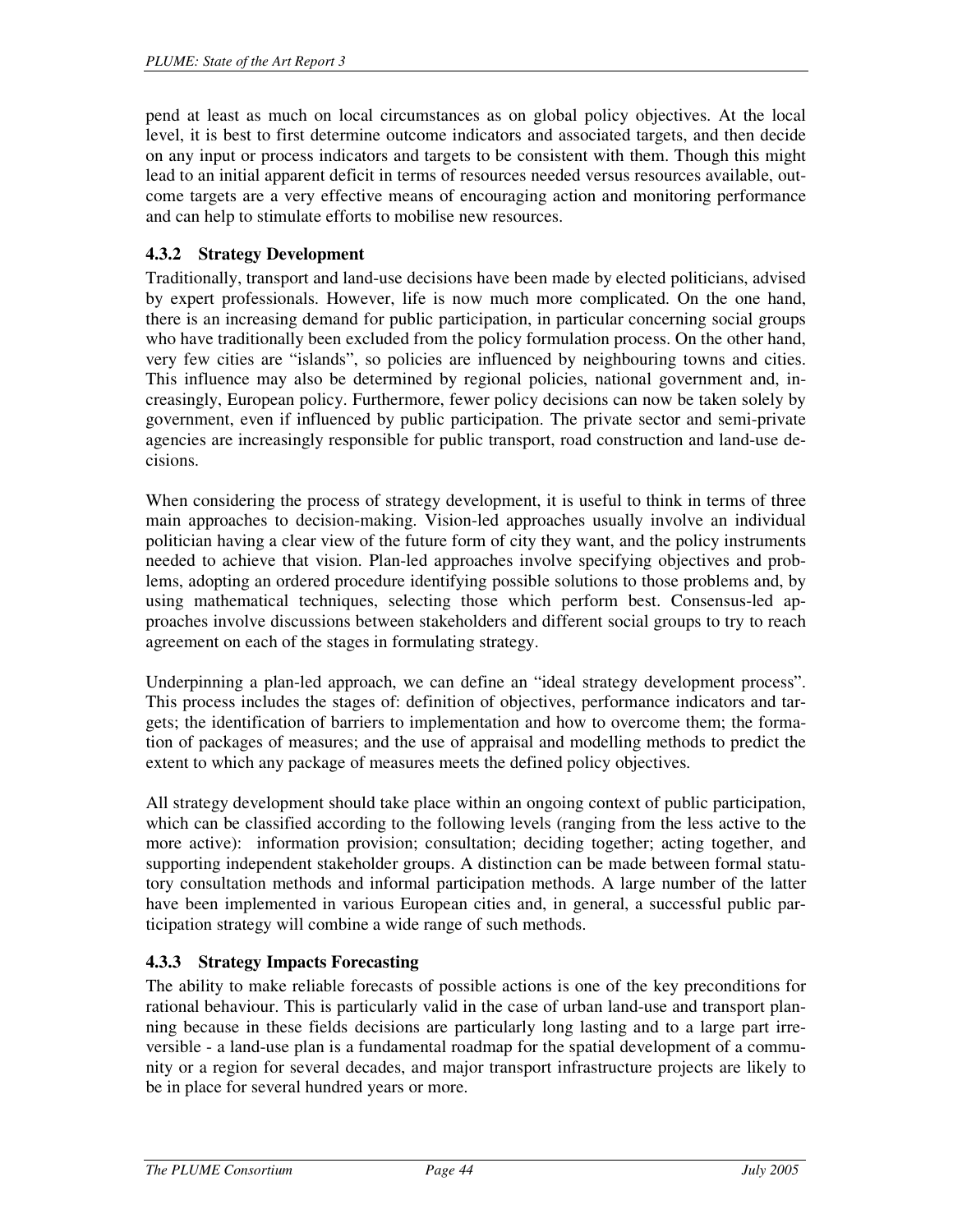There is a range of methodological approaches to forecasting the impacts of possible land-use and transport policies. They can be classified as follows:

- Stated preference methods: to ask people how they would react if a certain policy were to be implemented.
- Revealed preference methods: to derive information about the likely response to policies under consideration from observation of past behaviour.
- Best practice methods: to learn from the experience of others based on the belief that what worked in other contexts will work also in one's own city or region.
- Expert judgement methods: to exploit the experience of experts for anticipating the likely impacts of policies.
- Forecasting models: to use mathematical models as simplified representations of cities and regions for forecasting the impacts of planning policies.

Each of these forecasting methods has its advantages and limitations. Stated preference methods are good at revealing tacit knowledge about unobserved or unobservable behaviour; their limitations are that people are rarely able to imagine how they would behave in still unknown situations. Revealed preference methods, in particular if they are based on behaviourally rich data sets, can feed powerful multivariate statistical techniques, but it is unclear how far the relationships identified are valid under different circumstances. Best practice methods are easy to understand and pragmatic, but their problem is that it is rarely possible to clearly identify cause and effect in urban and regional contexts that are influenced by a multitude of concurrent socio-economic and political developments. Expert judgement techniques are powerful when it comes to imagining novel, unknown situations but are weak with respect to the necessary quantification of the envisaged effects.

Compared with these other methods, planning models have many advantages. They are the only method that allows the analysis of the impacts of one single policy, while all other developments are kept fixed. They also enable the synergies between individual policies if they are combined with policy packages or strategies to be assessed. They facilitate the experimental examination of hypotheses about changes in technology, political framework, economic trends or lifestyles. On the other hand, planning models of urban and regional systems are complex, difficult to build and expensive with respect to data and maintenance, and not easy to communicate to non-experts.

Several Land-Use and Transport Research projects have developed and applied mathematical planning models to assess the impacts of land-use transport strategies, with ISHTAR and PROPOLIS being particular examples of realisation of quantitative tools. The results of these projects have in general been more concrete, tangible and accountable than those of other more qualitative projects. The policy conclusions derived from the differing modelling projects are in general in good agreement with one another indicating a high degree of maturity and reliability of the methodology. However, given the increasing importance of long-term decisions for urban sustainability, and the acquisition of new knowledge and modelling skills in this area over time, there is a continual need for the development and application of landuse, transport and environmental planning models for sustainable cities, to be an area of high priority for future research and technology development.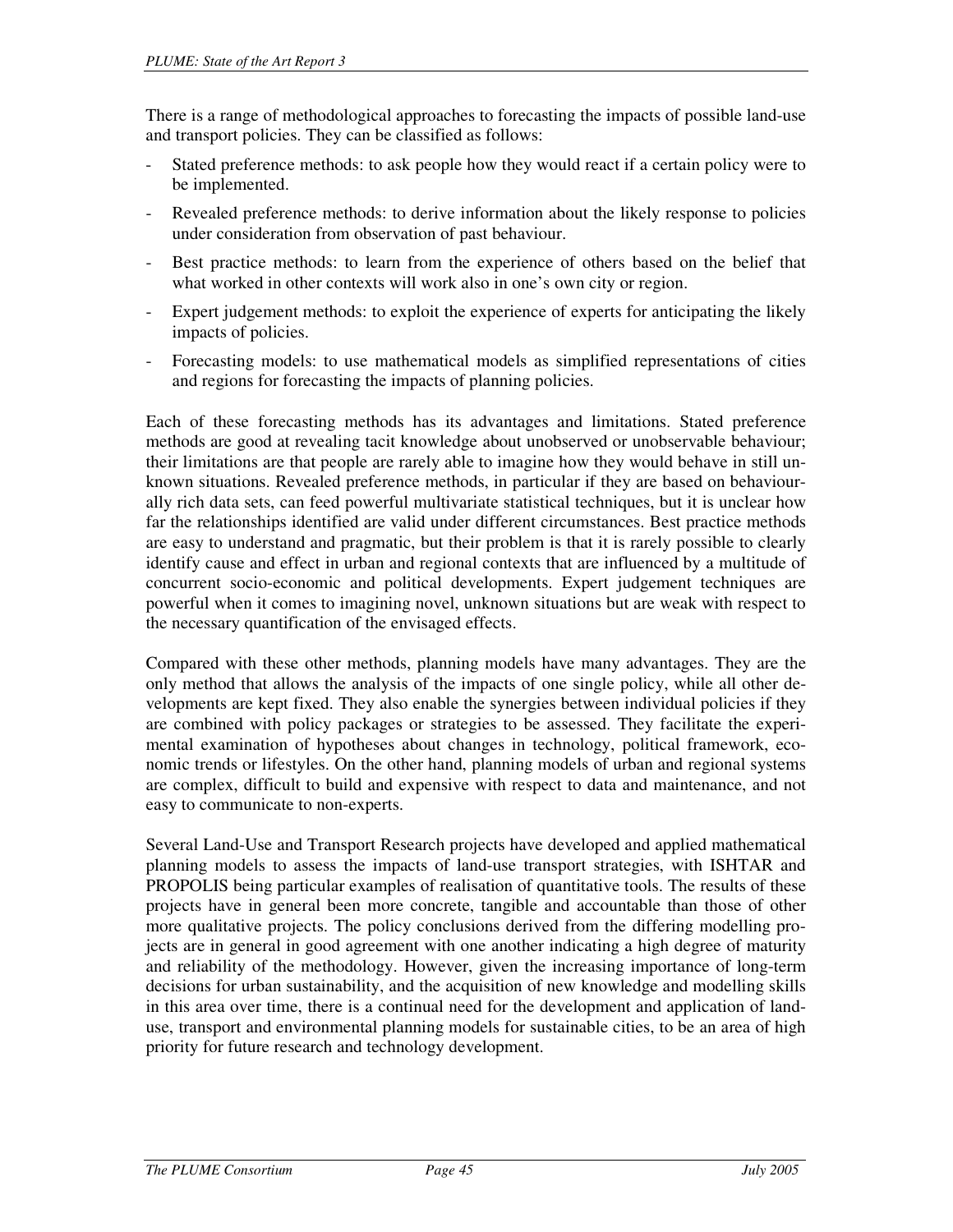## **4.3.4 Strategy Appraisal**

The notion of each generation's duty to its successors is at the heart of the concept of sustainable development and was captured by the Brundtland Commission (World Commission on Environment and Development, 1987) in its report Our Common Future. The report defined sustainable development as "development that meets the needs of the present generation without compromising the ability of future generations to meet their own needs". Since the publication of the Brundtland report, a large number of other definitions of sustainability have been devised and are currently in use. In general, definitions distinguish between three different aspects of sustainability: environmental (or ecological); economic and social.

Appraisal is the ex-ante process of deciding how well a scheme or strategy will perform and is a means of assisting the decision-maker with the following tasks:

- Deciding how serious the current or future problems (environmental, social, economic) are,
- Helping to identify possible strategies to solve these problems,
- Identifying gainers and losers from any proposed strategy,
- Determining whether the design for a proposed strategy could be improved,
- Choosing between alternative strategies and schemes.

In the appraisal process, the likely impacts of a scheme or strategy are considered against a set of policy objectives. For a sustainable transport and land-use system, these objectives will be based upon the type of sustainability concepts mentioned above. Two widely used techniques are available to help with this process: Cost-benefit analysis, and Multi-criteria analysis.

Cost-benefit analysis uses money as the comparator. Changes in amounts of travel, travel time, accidents and environmental factors are assigned money values, based on observation of the choices that people make. The net value of the expenditure less the benefits is calculated for each future year, and discounted to the present day to reflect the fact that expenditure in ten years' time will cost less now than the same expenditure tomorrow. These are then summed over the appraisal period to give, as a single indicator of performance, a net present value of the benefits. The main weaknesses in this approach are the assumptions required to value attributes like noise and accidents, and the difficulty of distinguishing gainers and losers.

Multi-criteria analysis overcomes some of these problems by allowing the decision-maker to assess the weights to be assigned to different indicators, objectives and impact groups. In this way, differing views on the relative importance of, say, noise and accidents can be reflected.

Social justice and equity are issues that are not currently well addressed in formal appraisal processes. An important reason for this is that there is a lack of clarity about what these concepts actually mean in practical day-to-day terms and how these often subjective concepts are measured. More research is needed on the definition of operational concepts of social justice and equity, and how these might be included in an appraisal process.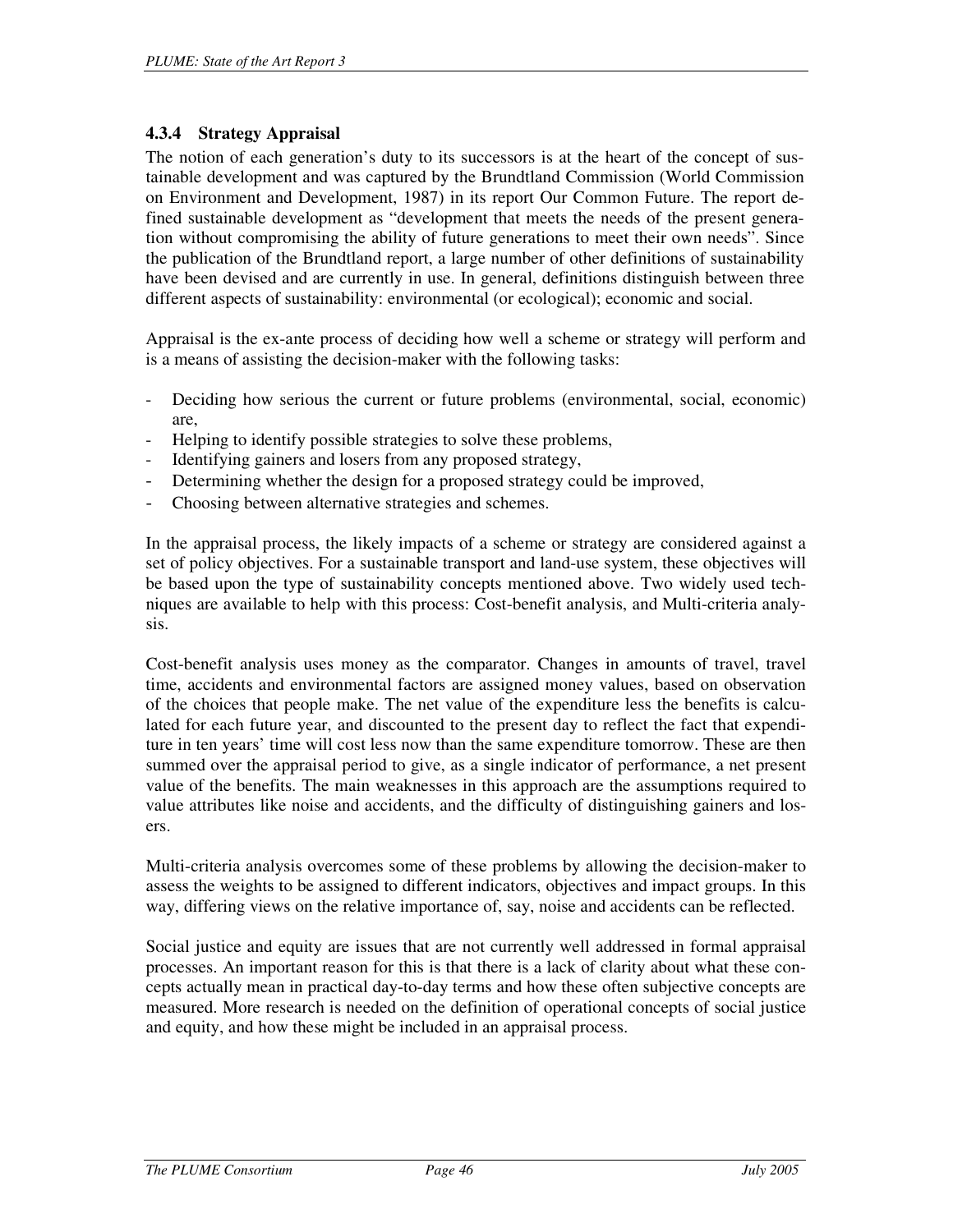## **4.3.5 Public Participation**

Participation can be defined as the involvement of stakeholders in the decision making/planning process with the purpose of influencing decisions. Stakeholders are any person, group or institution that is affected by, or can influence any decision or action. Public participation concentrates on stakeholders representing the citizens (residents/transport users/the public).

Key purposes of participation are to improve the quality and efficiency of planning, and to raise awareness and empower the actors involved. Public participation can take place at different levels and in different ways. These "stances" are:

- Information provision (a one-way process to keep those interested informed about plans, e.g., posters, leaflets and information sheets, websites, media coverage, unstaffed exhibitions),
- Consultation (where the views of stakeholders are sought and the results form inputs into the strategy formulation, e.g., public meetings, staffed exhibitions, mail back leaflets or surveys, focus groups, websites, public inquiries),
- Deciding together (where the stakeholders become decision-makers and work with decision-makers and professionals in formulating the strategy, e.g., citizen's forums),
- Acting together (where the stakeholders also become active in the implementation, e.g., the development of partnership bodies), and
- Supporting independent community interests (where the city enables community interests to develop their own strategies, e.g., advice, support, funding) (PROSPECTS D15; May et al, 2003).

The legal status of participation depends on the country and the type of the project, but the three last stances are usually not legally binding. Typically a participation process is built up of different participation methods (tools) adapted for the objectives of participation, the stakeholders and the stage of the involvement. Participation can contribute when determining objectives, assessing problems, identifying solutions, appraising alternatives, choosing a strategy and when implementing strategies etc.

Case studies show that the benefits of promoting participation mostly overcome the drawbacks. The main advantages are obtaining citizens' ideas, the greater transparency of the processes and the contribution to building ownership; disadvantages are delays, higher costs, leadership problems, fatigue in actors, decreasing credibility of authorities in case of failure and increased inequity if only some groups participate. Thus, it is very important to consider why the public should be involved and to determine what is negotiable before starting a process.

Thus, participation should aim at identifying and involving all stakeholders. Groups that risk exclusion (e.g., ethnic minorities, women, low income groups, older, younger and disabled people) need special treatment. Stakeholder analysis is valuable to identify all groups and their interests.

Today there is increasing emphasis on public participation in land-use and transport planning. There has been a shift from beneficiaries to citizens, from project to policy, from consultation to decision making, from appraisal to implementation and lastly from micro to macro. How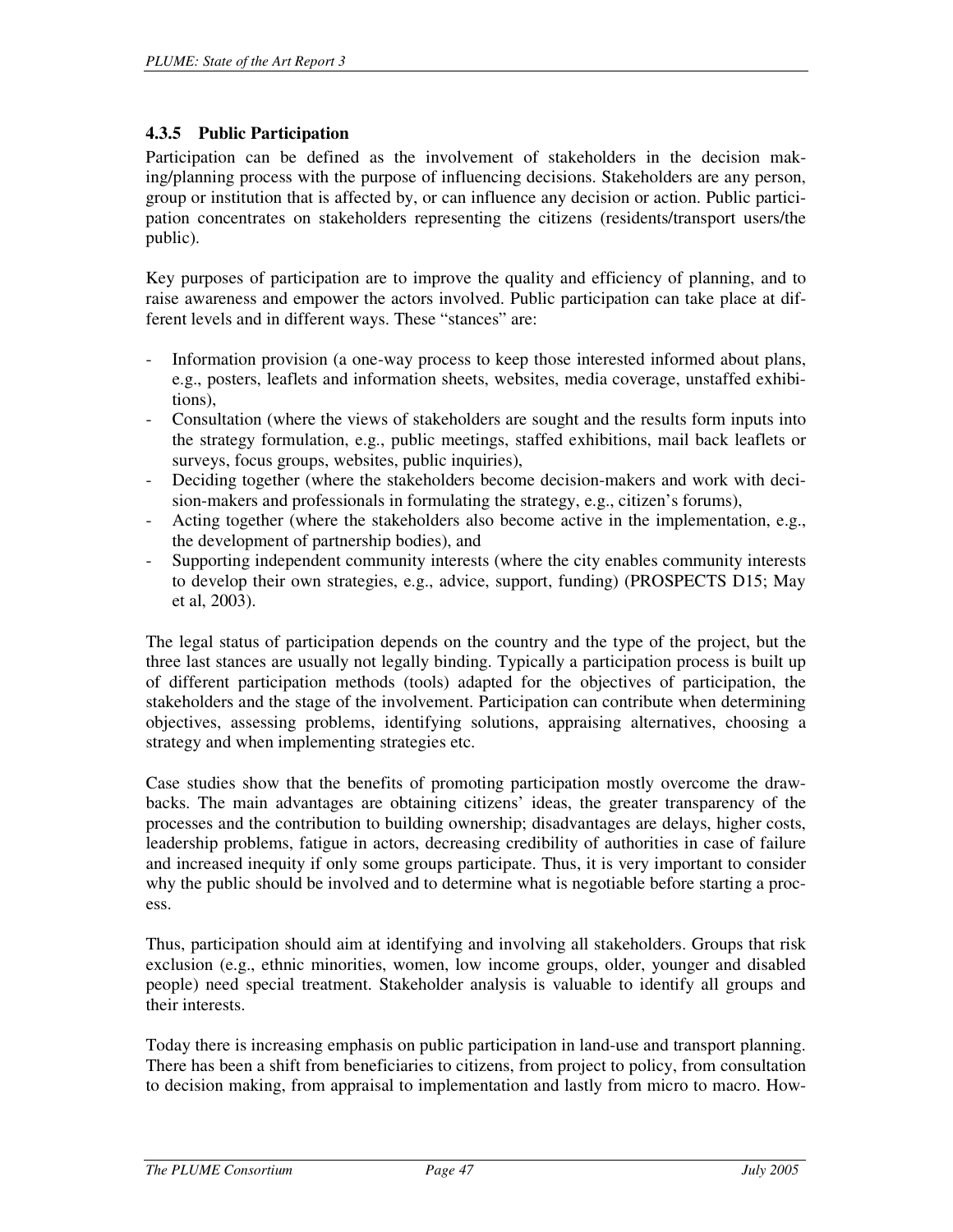ever, no method can be applied everywhere. Tradition, culture (and sub-cultures) and the legal and institutional structures have to be considered as well as the scale, and time horizons.

However, generally it is important to focus on the "right subjects", have a good comprehension of why participation is used, to communicate this inside and outside the authority, to identify what resources are needed to carry it out, to build capacity (i.e., prepare those who are less skilled and equipped for involvement), and strengthening the connection between participation and decisions and implementation, i.e., to see to it that the output is used.

## **4.3.6 Strategy Implementation**

An essential step in achieving the aims of land-use and transport policies and strategies is their implementation. The PLUME projects have between them analysed the implementation experiences in a large number of different cities from all over Europe relating to a wide variety of land-use and transportation policies and measures.

With regard to implementation, these investigations aimed at answering the following four questions:

- What are potential barriers to implementation?
- How can such barriers be overcome?
- How can implementation results be monitored?
- What has worked elsewhere?

Barriers were identified and classified at various different levels, the key practical distinction being that between barriers which are:

- Legal (e.g., competencies, problematic legislation),
- Financial (mainly availability and distribution of funding),
- Institutional (e.g., territorial conflicts, conflicts between or within organisations, operational organisation),
- Political & cultural (e.g., problems with perception, acceptability, awareness or professional traditions),
- Practical & technological (including physical barriers or lack of the right technology).

The projects identified a variety of strategies for overcoming such barriers, which were also illustrated with practical examples in the relevant deliverables. The main strategies for overcoming implementation barriers can be summarised as follows:

- 1. Integrated strategic concepts (such as an urban transport plan for all modes and types of transport but also overall visions for a city's future),
- 2. Integrated sectoral policies (to co-ordinate e.g., public transport measures with land-use developments),
- 3. Innovative forms of interdisciplinary collaboration (e.g., interdisciplinary working groups from different administrative departments),
- 4. Regional co-operation (e.g., through regional planning bodies),
- 5. Step-by-step implementation processes (can be useful in some cases, if fully synchronised implementation is not possible),
- 6. Participation, communication, information (involving the citizens as early as possible),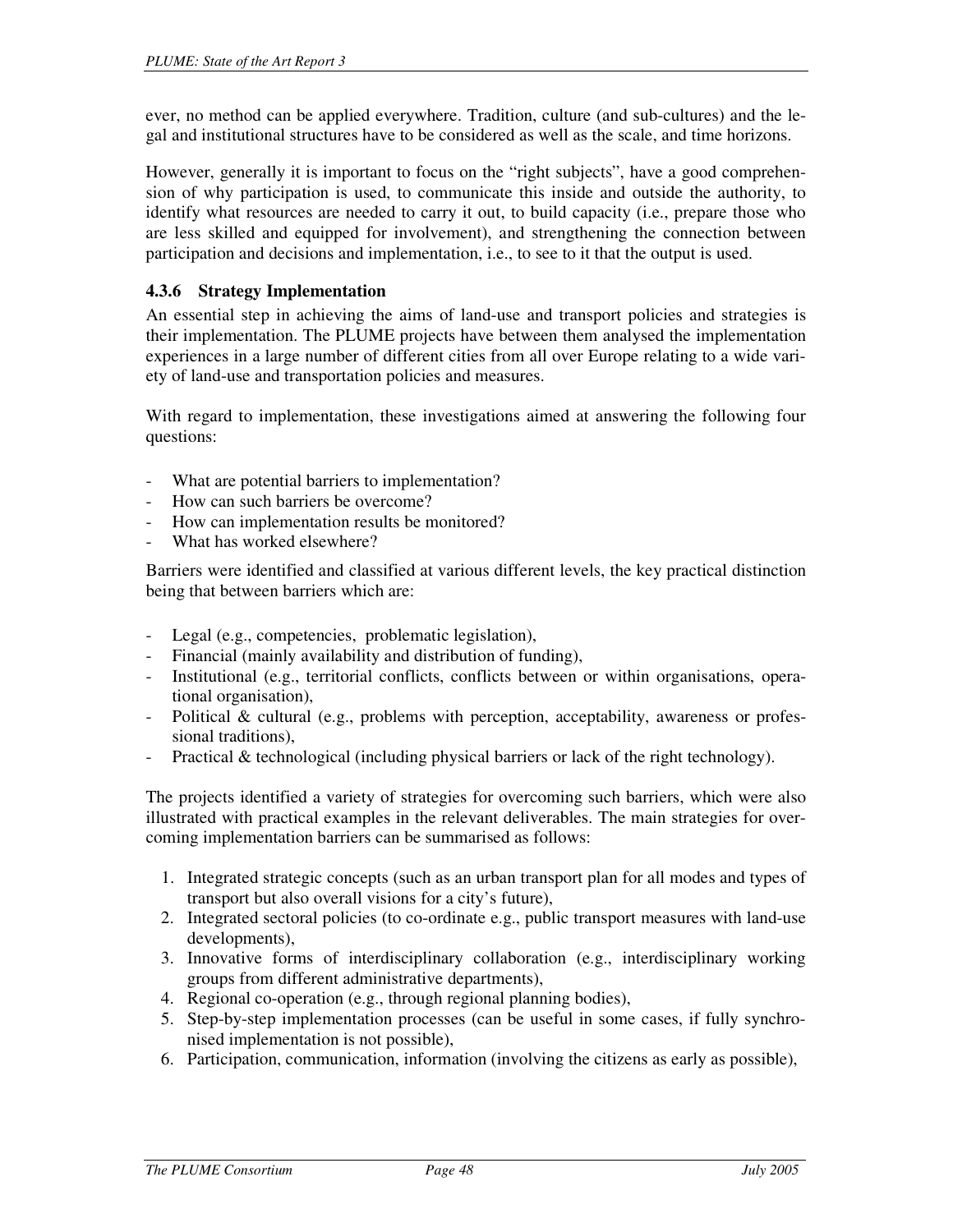- 7. Combining infrastructure (management and provision), pricing and public transport, and attitudinal and behavioural policies (e.g., combining infrastructure with awareness campaigns), and;
- 8. Innovative and early efforts to secure resources.

One important issue in the context of implementation is monitoring and evaluation – both of which need the selection of appropriate indicators, which do not require an unrealistic investment of time and money for data collection and analysis. Particularly the TRANSPLUS project dealt with these in some detail and developed sets of such indicators at different levels in the areas of public transport oriented development, short distance structure development and car space restriction (TRANSPLUS, 2002).

## **4.3.7 Financing Land-Use and Transport Projects**

Current transport pricing mechanisms mean that urban transport systems are often subject to on-going financial deficits and that it is often difficult to generate sufficient capital funds to finance investment needs. The traditional, and in many places the prevailing, means of financing these on-going deficits and investment needs is through public budgets. However, this is increasingly subject to criticism as other sectors of public concern place competing demands on public budgets. These criticisms have created a pressure to identify alternative means of generating project finance, both to cover capital investment needs and to cover current costs, including the costs of servicing the capital.

Private finance is often advocated as a way of relieving pressure on public budgets and increasing available funding, as well as introducing private sector enterprise and incentives for efficiency. But there is a conflict between private profitability and allocative efficiency, not only because unprofitable projects may be socially worthwhile or vice versa, but also because members of private consortia may stand to gain for instance from over specifying (or 'goldplating') the project. Key factors are the extent of competition and the sharing of risk.

Whilst capital may be provided by either the public or the private sector, private finance is not in general an option for covering current costs. For this the options are user charges, public budgets (be it in the form of transfers from central government, local borrowing or local taxation), and cross subsidy. This immediately illustrates the importance of looking at funding packages rather than individual instruments, as private finance always needs to be associated with other sources of funding to service the capital.

Two broad approaches to the introduction of private capital into urban public transport may be identified, each with its problems. Outright privatisation will lead to key decisions being taken on a commercial rather than a social basis. Therefore some form of public-private partnership, in which the public authority specifies the outputs and invites bids from the private sector to provide it, for instance under a franchising arrangement, looks the most promising approach. Within this approach a complicated range of options is available.

The reform of transport prices, in order that a greater share of costs can be collected through direct user charges, is a vital component of a more effective and efficient transport financing regime for the future. The failure to charge users for the costs they impose at the times and places where they impose those costs is probably the most significant single factor underlying current transport financing problems in urban areas. Studies have shown that for several urban areas, setting charges for road use and public transport use based on short run marginal cost principles would be likely to turn existing deficits into 'an embarrassment of riches' (Roy, 2002).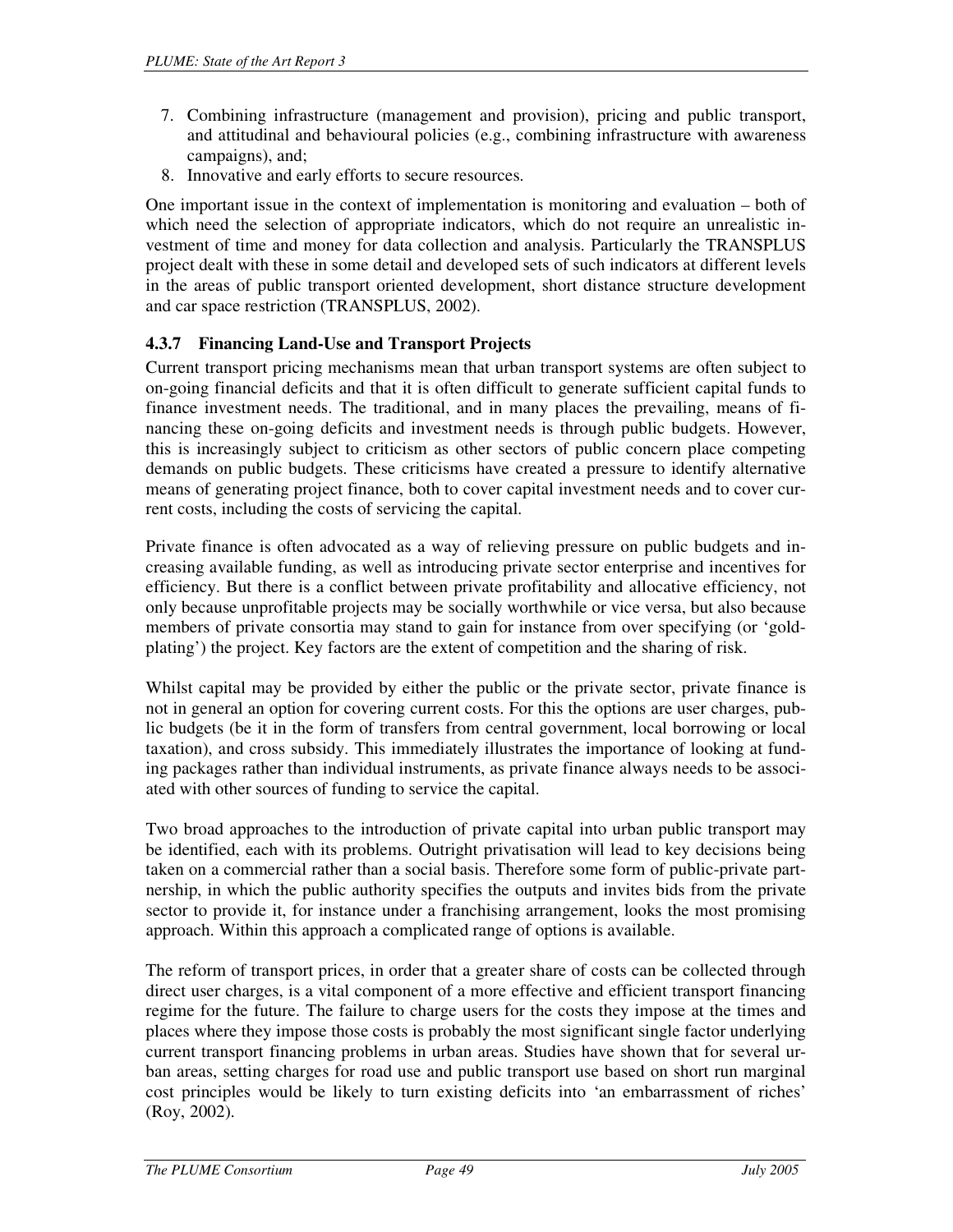The separation of roads infrastructure from operations and the multiple objectives generally being pursued by urban transport authorities help to make the financing of urban transport complex and difficult. Furthermore, whilst finances for urban transport can come from a number of different public and private sources (which may serve to provide some flexibility in the availability of funds), the multiplicity of agencies involved can also add to complexity and create problems. Common frameworks for appraising transport spending and institutional arrangements that facilitate integrated decision-making are key factors in minimising such problems. With these, and with reform of transport prices, there is a real prospect of greater availability and better use of finance in transport.

## **4.3.8 Institutional Issues**

Institutional analysis in transport has arisen out of a recognition of the apparently increasing number of 'actors' influencing, or seeking to influence, transport policy. For some time now there has been a division of responsibilities between local, regional, national and multinational authorities in relation to transport policy in urban areas, with different levels of authorities having different responsibilities in different countries. Furthermore, industry reforms have sought to increase competition and promote greater involvement of the private sector in service delivery, often combined with industrial restructuring, the introduction or enhancement of regulation and a continued role for government agencies in overall planning. At the same time, the way in which transport affects and is affected by other spheres of public policy – economy, environment, community planning etc – is ever more apparent, leading different areas of government to recognise the need to work more closely with one another and leading interest groups from those related spheres of public policy to seek a greater input to transport policy. Somewhat separately, there has in a number of places been a trend towards greater involvement of the public in transport policy through public consultation and participation mechanisms.

The web of responsibilities for and influences on transport policy can, therefore, become quite complex and the organisational relationships which emerge have come to be viewed as important issues for investigation. This is, in large part, due to their impact on the capacity to implement effective policy. The ECMT highlighted institutional and organisational barriers defined as inefficient co-ordination and co-operation among different branches and levels of government, and inefficient consultation and communication between government and the public - as "one of the biggest challenges to implementing sustainable urban travel strategies" (ECMT, 2001). The PROSPECTS project identified legal and institutional barriers, including lack of legal powers to implement a particular instrument, and legal responsibilities that are split between agencies, limiting the ability of the city authority to implement the affected instrument, as one of four types of barrier to the implementation of integrated urban transport policy (May et al, 2003). In particular, legal and institutional barriers were a major constraint for land-use, road building, pricing and public transport measures.

Concepts from game theory and economics, which set out to understand incentives, pay-offs and the costs of particular institutional arrangements, have been proposed as useful theoretical frameworks for institutional analysis. However, the most interesting work in relation to transport institutions has tended to be more applied in nature, for example, that undertaken within the PROSPECTS, TRANSPLUS and TIPP projects.

It is clear that institutional structures need to be designed to provide appropriate devolution of powers, finance and skills to regional and local government, with an integrated approach to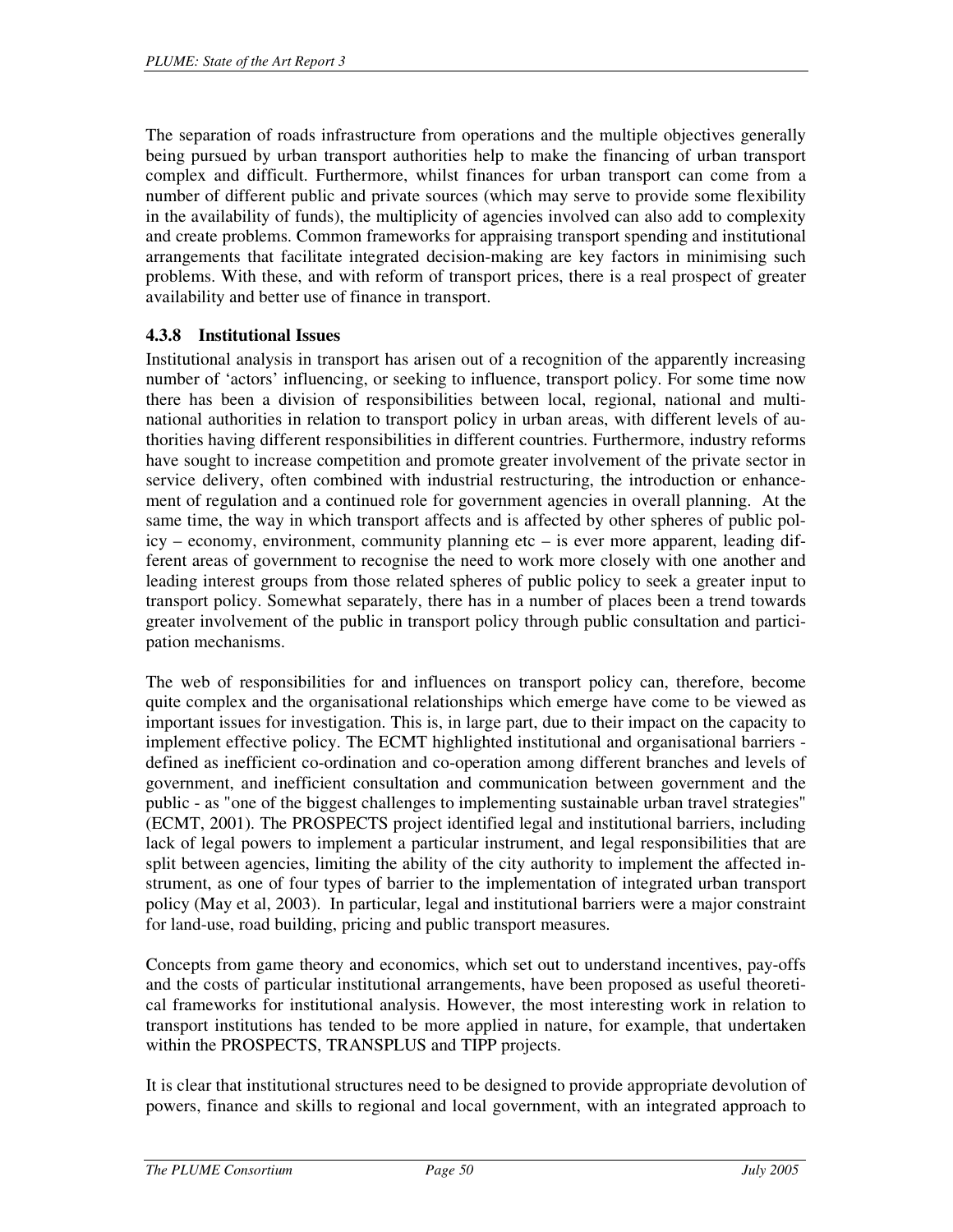the management of transport and land-use within local authorities and between authorities within a given travel to work area. National governments have a key role in providing these effective institutional structures, in facilitating an integrated approach to transport and landuse policy, and in providing an appropriate legislative and regulatory framework. Private sector involvement in public transport operation, to achieve greater efficiency of operation and more innovative services, should be based on a franchising model in which fare and service levels remain the remit of the transport planning authority. Finally, while there may be a case for changing institutional structures in order to improve them, it is important to bear in mind that such changes can cause disruption and lack of focus, and such costs need to be assessed carefully, against the benefits of change.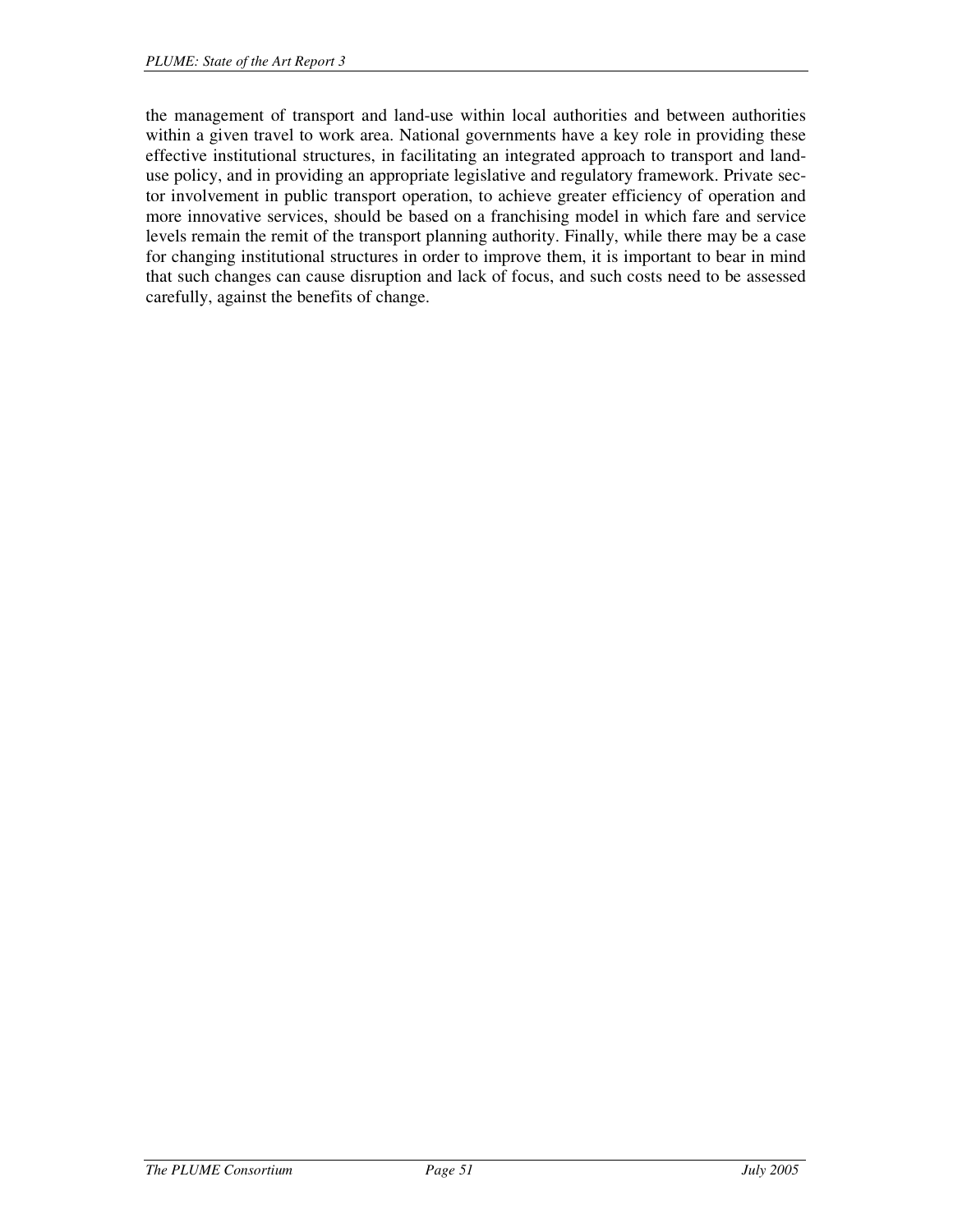# **5 Policy Conclusions from Land-Use and Transport Research Projects**

Policy makers are interested in knowing which policies or measures are most effective for achieving the objectives of land-use and transport planning, i.e., to provide attractive living conditions and high accessibility to all groups of society, to enhance the competitiveness of urban economies and to protect the natural environment.

In this section the results of the Land-Use and Transport Research projects set out in the Synthesis Reports are further synthesised to draw policy conclusions. These policy conclusions are derived by looking into two kinds of interdependencies: the interactions between urban processes and the impacts of policies on problems.

## **5.1 Interactions between urban processes**

First the results of the Land-Use and Transport Research projects are summarised to establish some common understanding about the manifold interactions and feedbacks occurring within urban systems. Understanding these interactions and feedbacks is necessary to assess the secondary and indirect effects of policy measures, which in some cases reinforce the effect expected from a policy measure but sometimes also act as negative, undesirable side effects.

Table 5.1 is an attempt to visualise the interactions between urban processes that need to be taken into account when long-range impacts of planning policies are considered. In the table both rows and columns contain the most important change processes occurring in urban systems over time, where the rows represent causes and the columns effects – each process can be both cause and effect. The processes are ordered by speed of change:

- *Transport networks* are the most permanent element of cities; they change only very slowly and have a lifetime of decades or centuries (although policy instruments applied to influence the way networks are used can have more immediate impacts).
- *Buildings* are the second most permanent element of cities; their lifetime can be hundreds of years, but they can be adapted to changing user needs through refurbishment,
- *Agents*, such as firms, households and individuals have their life cycles counted in decades but their needs change through events such as growth or decline, or through birth, marriage or death,
- Location decisions of the firms, workers and households occur more frequently, such as every few years,
- *Transport* decisions are much faster, they are made from every few years (vehicles) to daily (trips),
- *Environmental* impacts are the most rapid, but some have long-term irreversible consequences.

Each circle in the table represents an impact (from row to column), i.e., a cause-effect relationship. To keep the table simple, only direct impacts are indicated. However, secondary and indirect impacts can be deduced by following the circular structure of the table, as every effect (column) is also a potential cause (row):

- *Transport supply* represented by the road and public transport networks affects location and travel decisions but also the environment,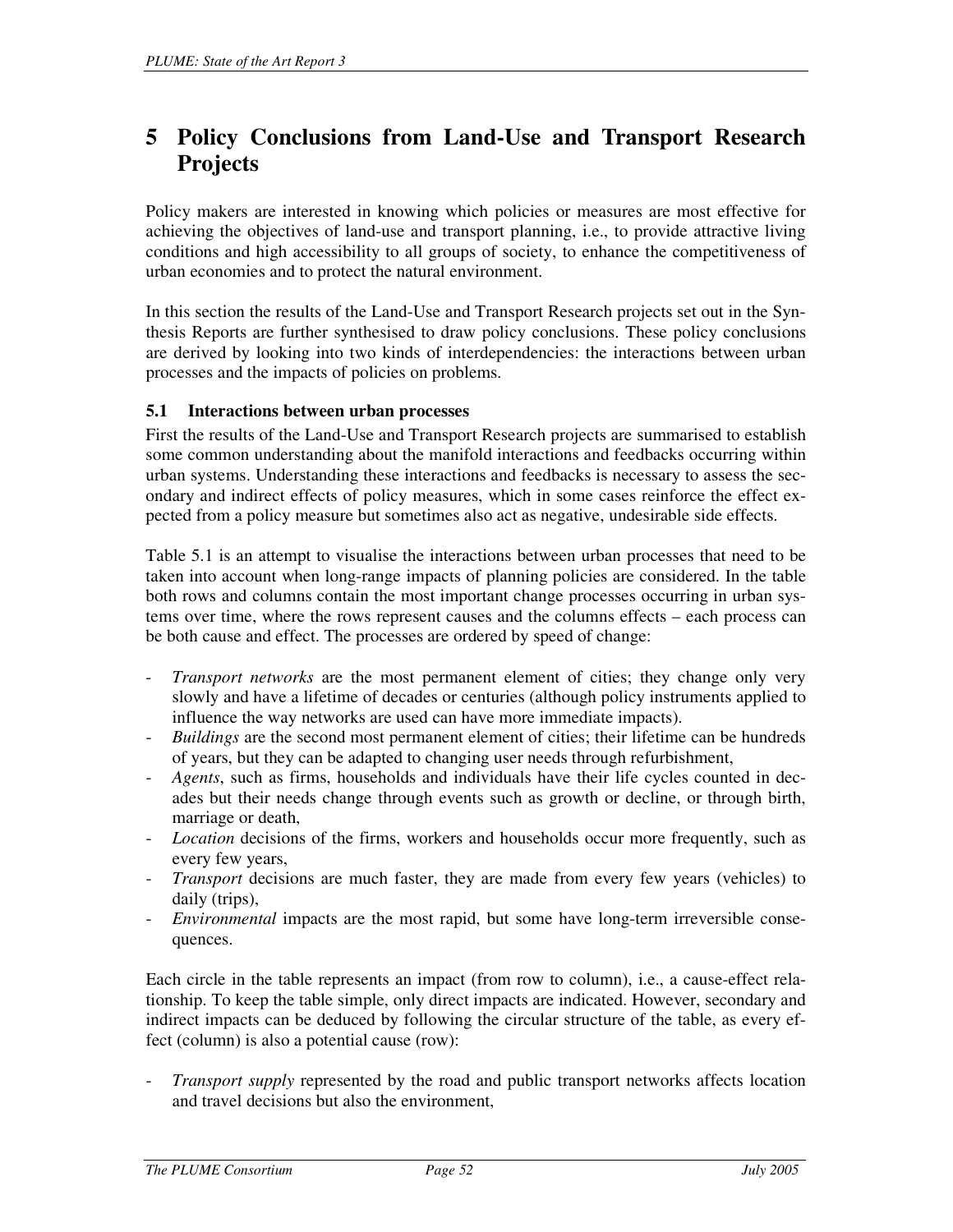- *Buildings*, i.e., the existing building stock, affect location decisions about new development and are the origins of environmental impacts,
- *Agents*, i.e., firms and households, affect each other and generate the need for vehicles, goods transport and travel,
- Location decisions affect the location of buildings, work places and households, and influence other location decisions,
- *Transport* decisions about vehicles, freight transport and travel affect each other and the environment but also have impacts on transport supply in the form of congestion,
- *Environmental* impacts affect location decisions of firms and households but have little impact on freight transport and travel decisions.

The secondary or indirect effects implied by Table 5.1 are sometimes more important than the direct effects shown. For instance, extensions of the road network permitting faster access to the countryside may initially lead only to more car trips into the city from rural locations at the expense of rail or bus. In the medium and long term, however, they will make the countryside more accessible and attractive for households as a place to live and so accelerate suburban housing development and urban sprawl, and lead to more energy consumption, greenhouse gas emissions and loss of open space. This will attract new retail developments on suburban Greenfield sites at the expense of inner-city locations, which will in turn generate more traffic, mostly by car.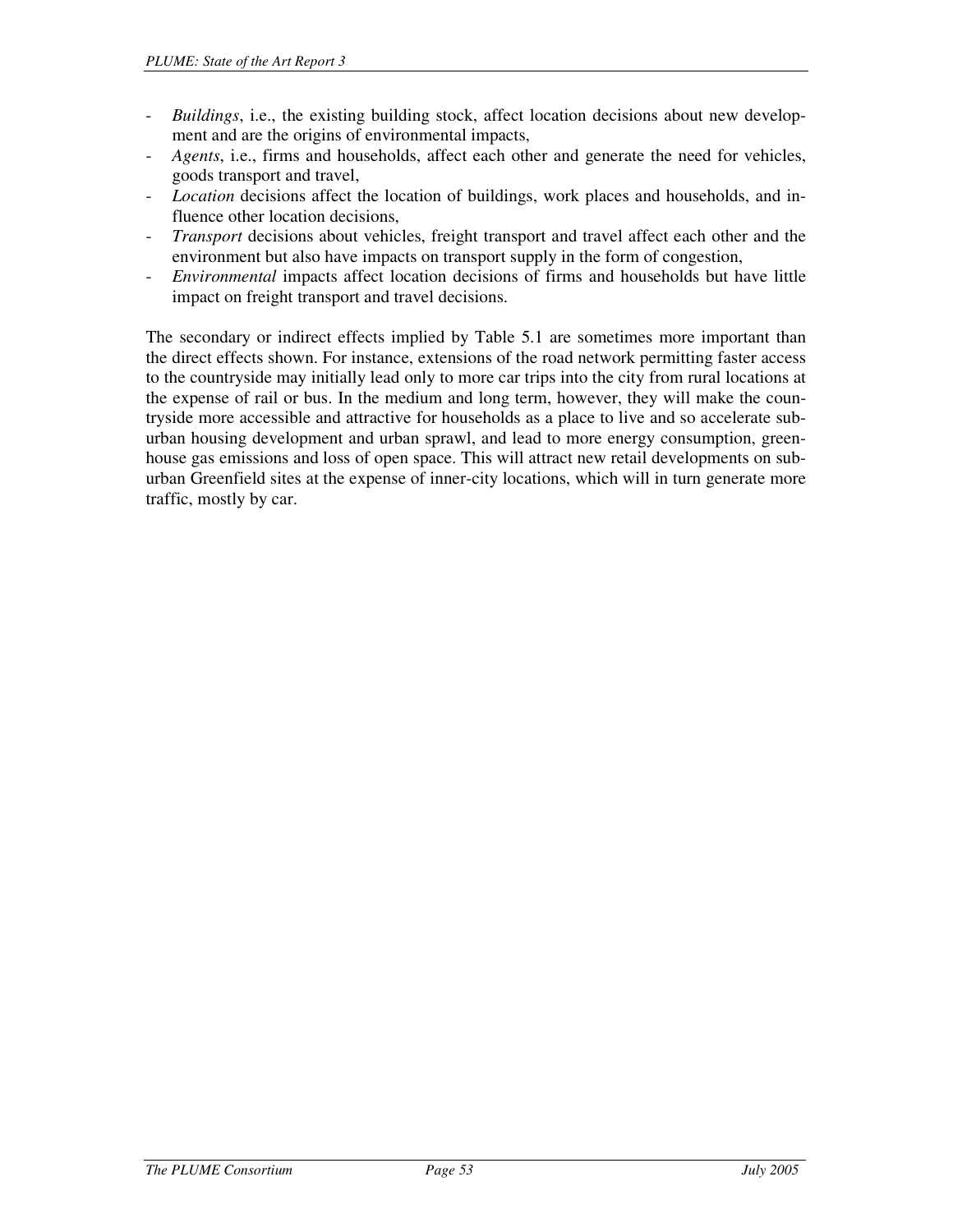|                  |                             | Net-<br>work |                  |                      |                  |                  |         |                 |                      | causes change of  |                     |                 |                 |                 |                  |                |                   |        |                  |             |           |      |
|------------------|-----------------------------|--------------|------------------|----------------------|------------------|------------------|---------|-----------------|----------------------|-------------------|---------------------|-----------------|-----------------|-----------------|------------------|----------------|-------------------|--------|------------------|-------------|-----------|------|
|                  |                             |              |                  | <b>Buildings</b>     |                  |                  |         | Agents          |                      |                   |                     |                 | Location        |                 |                  | Transport      |                   |        | Environ-<br>ment |             |           |      |
|                  | Change of                   | Road network | Public transport | Industrial buildings | Retail buildings | Office buildings | Housing | Firm lifecycles | Household lifecycles | Person lifecycles | Industrial location | Retail location | Office location | Labour mobility | Housing mobility | Vehicles       | Freight transport | Travel | Energy, $CO2$    | Air quality | Noise     | Land |
| Net-<br>work     | Road network                |              |                  |                      |                  |                  |         |                 |                      |                   | $\overline{O}$      | $\overline{O}$  | $\bigcirc$      |                 |                  |                | $\bullet$         |        | $\bullet$        | $\bullet$   | $\bullet$ |      |
|                  | Public transport            |              |                  |                      |                  |                  |         |                 |                      |                   |                     |                 |                 |                 |                  |                |                   |        |                  |             |           |      |
|                  | <b>Industrial buildings</b> |              |                  |                      |                  |                  |         |                 |                      |                   | $\bigcirc$          |                 |                 |                 |                  |                |                   |        |                  | $\bullet$   |           |      |
|                  | Retail buildings            |              |                  |                      |                  |                  |         |                 |                      |                   |                     | O               |                 |                 |                  |                |                   |        |                  | O           |           |      |
| <b>Buildings</b> | Office buildings            |              |                  |                      |                  |                  |         |                 |                      |                   |                     |                 | O               |                 |                  |                |                   |        |                  | $\bullet$   |           |      |
|                  | Housing                     |              |                  |                      |                  |                  |         |                 |                      |                   |                     | Ο               | $\mathcal{O}$   |                 | О                |                |                   |        |                  |             |           |      |
|                  | Firm lifecycles             |              |                  |                      |                  |                  |         |                 | Ω                    | О                 | O                   | O               | $\circ$         | Ο               |                  | О              | Ο                 |        |                  |             |           |      |
| Agents           | Household lifecycles        |              |                  |                      |                  |                  | О       |                 |                      | $\overline{O}$    |                     |                 |                 |                 | Ω                | $\overline{O}$ |                   | Ō      |                  |             |           |      |
|                  | Person lifecycles           |              |                  |                      |                  |                  | Ο       |                 | Ο                    |                   |                     |                 |                 |                 | Ο                | Ο              |                   | Ο      |                  |             |           |      |
|                  | <b>Industrial location</b>  |              |                  |                      |                  |                  |         |                 |                      |                   |                     |                 | С               | О               | О                |                |                   |        |                  |             |           |      |
|                  | Retail location             |              |                  |                      | 0                |                  |         |                 |                      |                   |                     |                 | C               | О               | O                |                |                   |        |                  |             |           |      |
| Location         | Office location             |              |                  |                      |                  |                  |         |                 |                      |                   |                     |                 |                 |                 | $\overline{O}$   |                |                   |        |                  |             |           |      |
|                  | Labour mobility             |              |                  |                      |                  |                  |         |                 |                      |                   |                     |                 |                 |                 |                  | О              |                   | О      |                  |             |           |      |
|                  | Housing mobility            |              |                  |                      |                  |                  |         |                 |                      |                   |                     |                 |                 |                 |                  | Ō              |                   | Ó      |                  |             |           |      |
|                  | Vehicles                    |              |                  |                      |                  |                  |         |                 |                      |                   |                     |                 |                 |                 |                  |                | O                 |        |                  |             |           |      |
| Transport        | Freight transport           |              |                  |                      |                  |                  |         |                 |                      |                   |                     |                 |                 |                 |                  |                |                   |        |                  |             |           |      |
|                  | Travel                      |              |                  |                      |                  |                  |         |                 |                      |                   |                     |                 |                 |                 |                  |                |                   |        |                  |             |           |      |
|                  | Energy, CO <sub>2</sub>     |              |                  |                      |                  |                  |         |                 |                      |                   |                     |                 |                 |                 |                  |                |                   |        |                  |             |           |      |
|                  | Air quality                 |              |                  |                      |                  |                  |         |                 |                      |                   |                     |                 |                 |                 |                  |                |                   |        |                  |             |           |      |
| Environ<br>ment  | Noise                       |              |                  |                      |                  |                  |         |                 |                      |                   |                     |                 |                 |                 |                  |                |                   |        |                  |             |           |      |
|                  | Land                        |              |                  |                      |                  |                  |         |                 |                      |                   |                     |                 |                 |                 |                  |                |                   |        |                  |             |           |      |

**Table 5.1 Interactions between Urban Processes**

# **5.2 Impacts of Policies**

Finally, Table 5.2 shows the relevance of particular policies for particular problems. In Table 5.2 both problems and policies are subdivided as in Table 3.2. Table 5.2 is as much as possible based on information in the Synthesis Reports; however if no material was available, other relevant sources of information were used.

The symbols used in the table indicate a strong or weak impact of a policy on a problem. It would have been desirable to indicate also the direction of impact, i.e., whether the impact is positive or negative with respect to urban sustainability. That would have required an even finer differentiation of policies. For instance building new roads relieves congestion but also induces more traffic and so in the long run increases congestion. However, because of the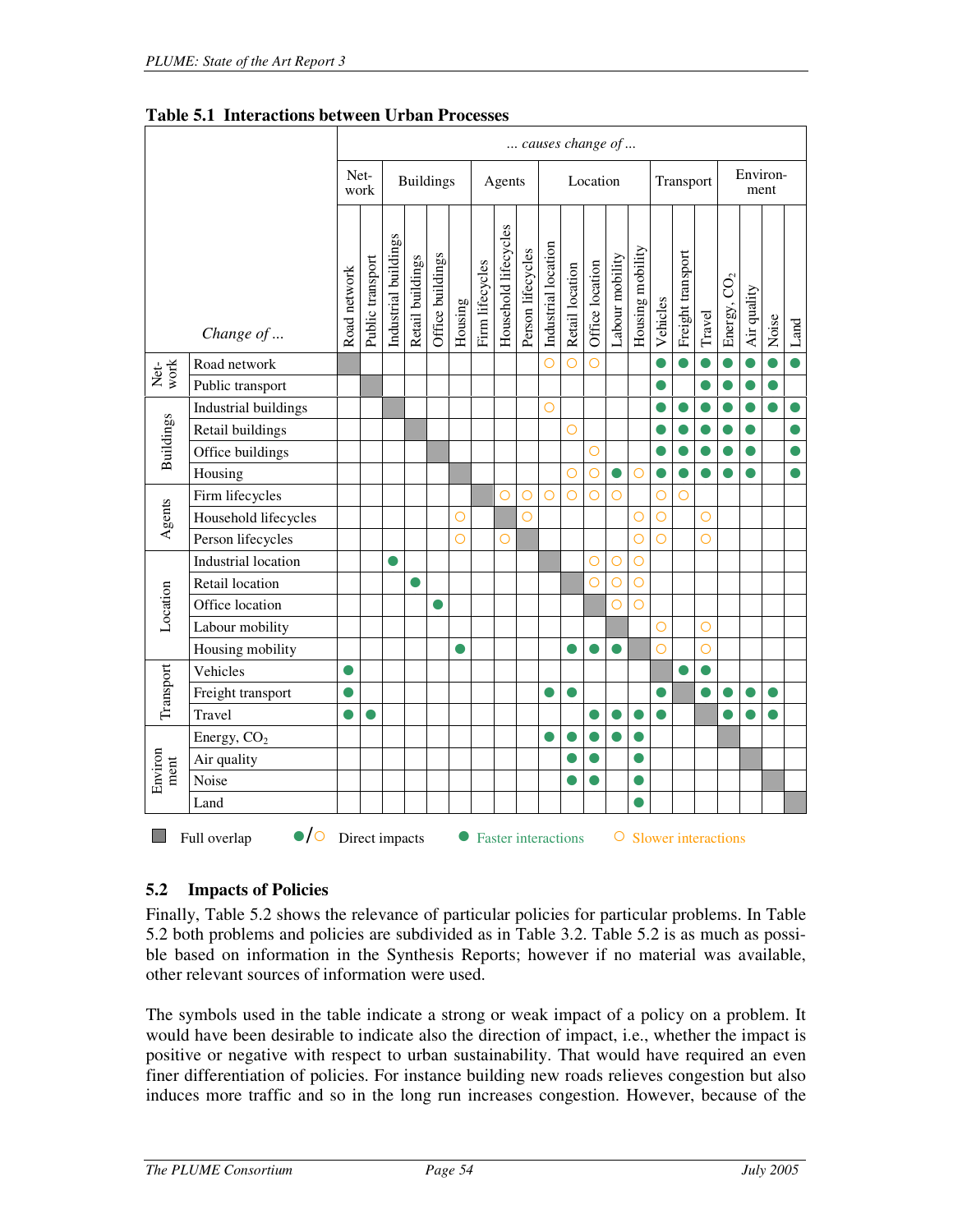selection of policies in the list, it can be assumed that in most cases the impact is positive with respect to urban sustainability.

It is important to note that only direct impacts are indicated in Table 5.2. To also include indirect impacts would imply impacts in almost all cells of the matrix, as in a sense all elements of the urban system are connected. However, this would be of little value. Therefore, when using Table 5.2 the interactions between urban processes shown in Table 5.1 should be considered. If a policy has an impact on one problem in Table 5.2, it can be expected that it will produce indirect desirable or undesirable side effects as indicated in Table 5.1.

The first impression from looking at Table 5.2 is that land-use planning, infrastructure provision and management, pricing, vehicle technology and integrated strategies stand out as the most efficient measures to improve urban sustainability.

- *Land-use planning*: land-use planning in general affects all three dimensions of urban sustainability, i.e., addresses environmental, social and economic problems, such as atmospheric pollution, noise, land capture, greenhouse gas emissions, equal access to all groups of society and congestion. Specific land-use policies, such as allocating development at locations with high accessibility, at commuter rail stations, or car-free residential areas, have much lesser impact but are efficient with respect to noise protection and providing equal access. Neighbourhood-scale urban design can be important for a pleasant and safe urban environment as well as for the mobility of physically impaired people.
- *Infrastructure provision*: infrastructure provision has in many cases ambiguous effects. To build new roads may relieve congestion but may also induce more traffic and so in the long run increases congestion, pollution and noise. Building new public transport lines may attract riders, but many of these may be former pedestrians and cyclists. Also new radial public transport lines tend to accelerate decentralisation of residences and jobs, and so promote urban sprawl. Building walkways and cycling lanes has no negative side effects but will do only little to reduce car traffic unless supporting push measures make car driving less attractive (see Integrated Strategies).
- *Infrastructure management*: better public transport, park-and-ride schemes, inner-city parking management and efficient traffic control systems reduce inner-city and motorway congestion. Better road-space management serves other objectives by making inner-city streets usable by pedestrians.
- *Public transport*: the policies addressed in the Public Transport Synthesis Report have close links with those covered in the Infrastructure Provision and Infrastructure Management Synthesis Reports. Like the policies mentioned there, public transport policies in general have positive effects on environmental indicators, accessibility, equity and accidents. However, public transport infrastructure, in particular rail infrastructure, reduces and fragments open space and can contribute to further suburbanisation.
- *Travel demand management*: travel demand management measures have become more popular in recent years as a way to make urban transport more sustainable. Marketing efforts, company travel plans, ride sharing (also known as car pools or car sharing in some countries) and car clubs (confusingly referred to as car sharing in some countries) have been shown to contribute to at least slowing the increase of car travel. Flexible work hours contribute to decreasing peak-hour congestion but not to vehicle-km travelled over-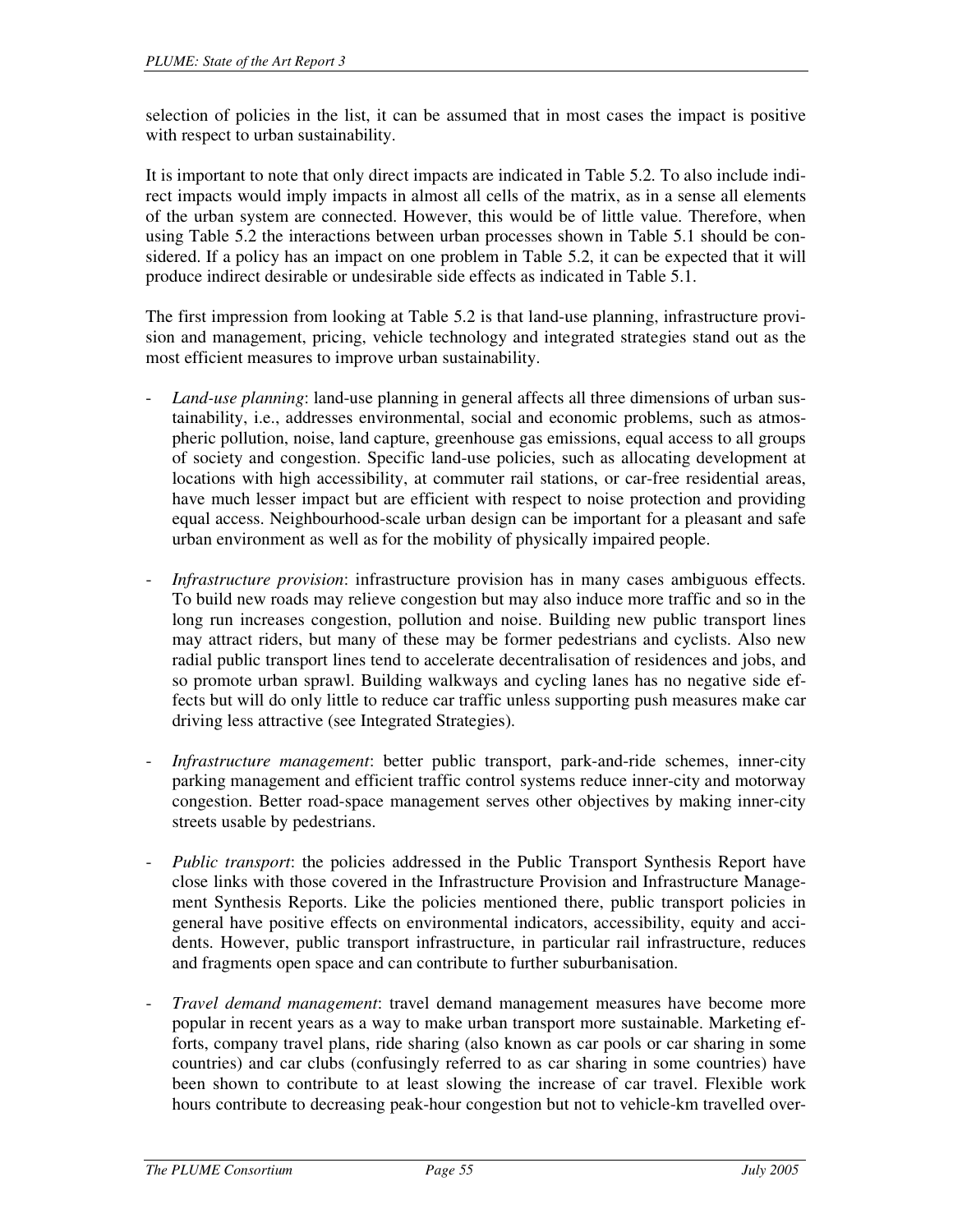all. There is recent evidence that teleworking, due to its interaction with residential location choice and other trip purposes, contributes only little to reducing vehicle-km travelled per person per day, but on a weekly basis teleworkers do travel less than nonteleworkers. The effects of teleshopping (e-commerce) on urban sustainability are as yet less certain.

- *Information*: radio, TV or Internet-based traffic information systems or on-board navigation systems enable drivers to avoid congested areas, however it has yet to be ascertained whether the high expectations put into these technologies are justified. Public transport passenger information systems and mobility centres serve a different goal, to improve access to public transport also for people without local knowledge or mobility handicaps.
- *Pricing*: making car travel more expensive, either by fuel taxes or taxes on car purchases, is the most effective way of reducing car travel and so congestion, road accidents, pollution, noise and greenhouse gas emissions. Road pricing on all or selected roads is equally effective but suffers from the risk of displacing rather than suppressing car trips if applied selectively. Parking charges in inner city areas are very effective in increasing pedestrian access and in no case have been found to endanger the vitality of city centre retailing. Reducing the cost of public transport through subsidies attracts more travellers to public transport but only a few of the new passengers are former car users. Only where there are simultaneous measures to make driving more expensive is there notable modal switch from driving to public transport use.
- *Walking/cycling*: these policies have already been treated under the headings of Infrastructure Provision and Travel Demand Management. The importance of slow modes regarding their contribution to reduce pollution, noise and greenhouse gas emissions seems to be underestimated. Reasons for that are methodological issues (unclear definition of trips made by slow modes, inadequate travel survey designs, etc) and the lack of consideration of slow modes in existing transport models and transport strategies.
- *Urban freight transport*: access constraints for heavy goods vehicles have positive effects on pollution and noise and pedestrian access in city centres. More comprehensive efforts to make urban freight transport more sustainable in the past have been less successful because of fragmentation and competition of both shippers and carriers.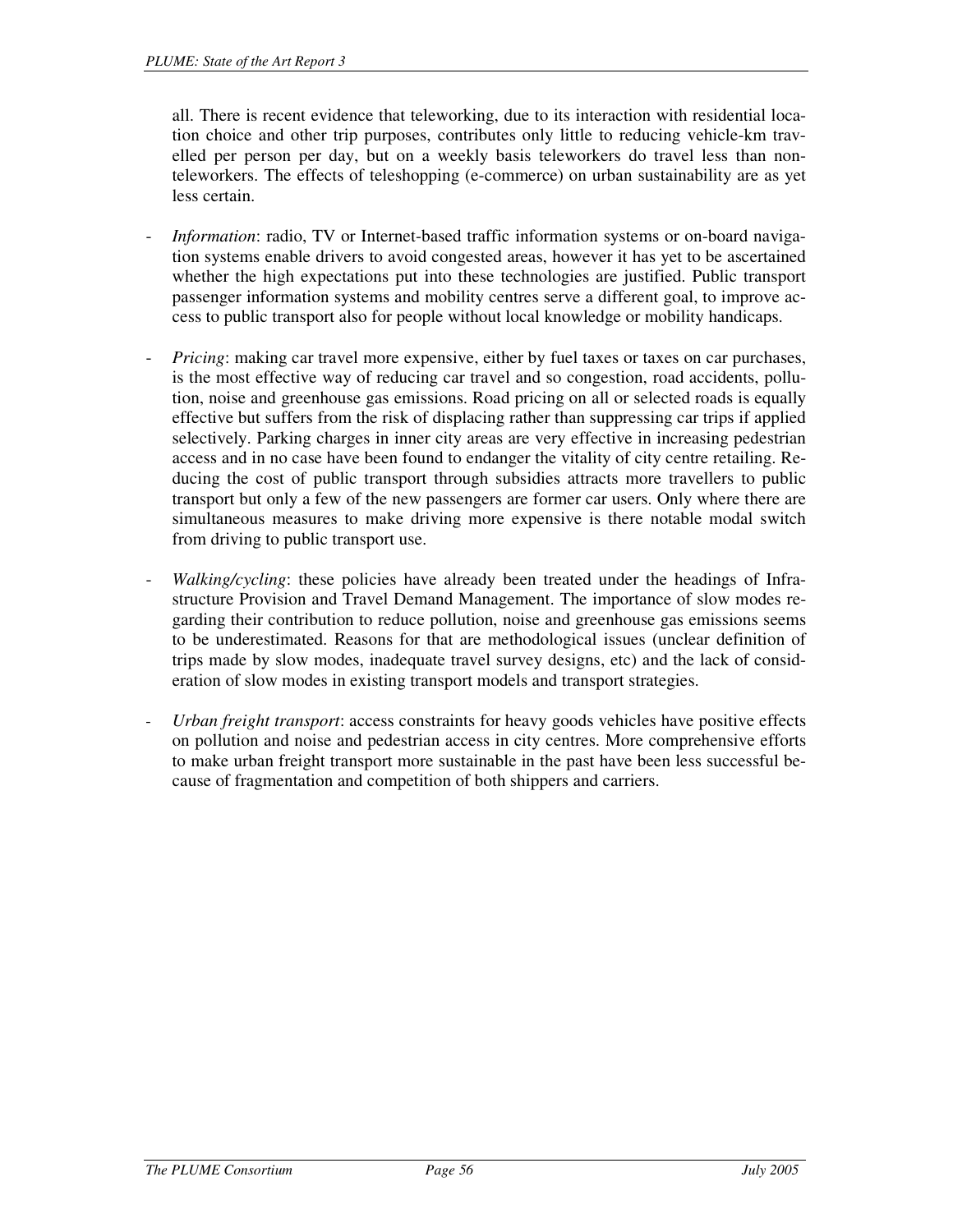# **Table 5.2 Impacts of Policies on Problems**

|                              |                             | have impacts on problems |            |            |                  |               |                   |         |            |                  |                    |            |                |            |           |                    |                   |                |           |                |
|------------------------------|-----------------------------|--------------------------|------------|------------|------------------|---------------|-------------------|---------|------------|------------------|--------------------|------------|----------------|------------|-----------|--------------------|-------------------|----------------|-----------|----------------|
|                              |                             |                          |            |            | Environmental    |               |                   |         | Social     |                  |                    |            |                | Economic   |           |                    |                   |                |           |                |
|                              | Policies/measures           | Air pollution            | Noise      | Land       | Greenhouse gases | Visual impact | Cultural heritage | Health  | Access     | Social exclusion | Mobility handicaps | Equity     | Health impacts | Congestion | Accidents | Financial barriers | Economic activity | External costs | Equity    | Health impacts |
|                              | Settlement planning         | $\circ$                  |            |            | $\circ$          | $\circ$       | $\circ$           |         | $\circ$    | $\circ$          |                    |            |                | $\circ$    |           |                    |                   |                | 0         |                |
|                              | Settlement size/containment | $\circ$                  |            |            | $\circ$          |               | $\circ$           |         | $\circ$    | $\circ$          |                    |            |                | $\circ$    |           |                    |                   |                | $\bullet$ |                |
| Land-use planning            | Concentration/densification | О                        |            |            | $\circ$          | $\circ$       |                   |         | О          |                  |                    |            |                | $\circ$    |           |                    |                   |                | 0         |                |
|                              | Urban structure             | $\circ$                  |            |            | $\circ$          | $\circ$       | $\circ$           |         |            | O                |                    |            |                | $\circ$    |           |                    | $\circ$           |                |           |                |
|                              | Location by accessibility   | $\circ$                  |            | $\bigcirc$ | $\circ$          |               |                   |         | $\bigcirc$ | $\circ$          |                    | $\circ$    |                | $\circ$    |           |                    | $\circ$           | О              | $\circ$   |                |
|                              | PT-oriented development     | $\circ$                  | $\bullet$  | $\bigcirc$ | $\circ$          |               |                   | $\circ$ | $\bigcirc$ | $\bullet$        |                    | $\circ$    | $\circ$        |            |           |                    | $\circ$           | $\circ$        | $\circ$   | $\circ$        |
|                              | Car-free development        | $\circ$                  | $\bullet$  | $\bigcirc$ | $\circ$          | $\circ$       | $\circ$           | $\circ$ |            |                  |                    |            |                | $\circ$    | $\circ$   |                    |                   |                | $\circ$   |                |
|                              | Urban design                | $\circ$                  | $\circ$    | $\circ$    | $\circ$          | $\bullet$     | $\bullet$         |         |            |                  | $\bullet$          |            |                | $\circ$    | $\bullet$ |                    |                   |                |           |                |
|                              | Motorways                   |                          |            |            |                  | $\circ$       |                   |         |            |                  |                    |            | $\circ$        |            | $\circ$   |                    |                   |                |           | $\circ$        |
| Infrastructure provision     | Local roads                 |                          |            |            |                  |               |                   |         |            |                  |                    |            | $\circ$        |            | $\circ$   |                    |                   |                |           |                |
|                              | Walkways                    | $\circ$                  | $\circ$    |            | $\circ$          | $\circ$       | $\circ$           | $\circ$ | О          | O                | $\circ$            | $\circ$    | $\circ$        | $\circ$    | $\circ$   |                    |                   |                |           |                |
|                              | Cycling lanes               | $\circ$                  | $\bigcirc$ |            | $\bigcirc$       |               |                   | $\circ$ | $\circ$    | $\circ$          |                    |            | $\circ$        | $\circ$    | $\circ$   |                    |                   |                |           |                |
|                              | Public transport            |                          | $\circ$    |            | $\bullet$        |               |                   |         | 0          | $\circ$          | $\circ$            | $\circ$    |                | $\circ$    | $\circ$   |                    |                   | $\circ$        | $\circ$   |                |
|                              | Freight infrastructure      |                          |            |            |                  |               |                   |         | $\circ$    |                  |                    |            |                |            | $\circ$   |                    | О                 |                |           |                |
|                              | Parking                     | О                        | О          | $\bigcirc$ |                  |               |                   |         | $\bigcirc$ |                  |                    |            |                | $\circ$    |           |                    |                   |                |           |                |
|                              | Better public transport     |                          | $\circ$    |            | ●                | О             | $\circ$           | $\circ$ | $\bullet$  |                  | $\circ$            | $\circ$    | $\circ$        | ●          | $\circ$   |                    | О                 |                | $\circ$   | О              |
| Infrastructure<br>management | Park and ride               |                          | $\bigcirc$ |            | $\bullet$        |               | $\circ$           | $\circ$ | $\circ$    | $\circ$          | $\circ$            | $\circ$    | $\circ$        | $\circ$    | $\circ$   |                    |                   | $\circ$        | $\circ$   | $\bigcirc$     |
|                              | Parking management          | $\circ$                  | $\circ$    |            | $\circ$          |               | $\circ$           | $\circ$ |            | $\circ$          | $\circ$            | $\circ$    | $\circ$        | $\circ$    | $\circ$   |                    |                   | $\circ$        | $\circ$   | O              |
|                              | Road space management       |                          |            |            |                  |               |                   | О       |            | $\circ$          | $\circ$            |            | $\circ$        |            | $\bullet$ |                    |                   | $\circ$        |           | $\circ$        |
|                              | Traffic control systems     | $\circ$                  | O          |            | O                |               |                   |         | O          |                  |                    |            |                |            | $\circ$   |                    |                   |                |           |                |
|                              | New infrastructure          | $\circ$                  | $\circ$    |            | $\circ$          |               |                   | О       | $\bullet$  | O                | $\circ$            | $\circ$    | $\circ$        | О          | $\bullet$ | O                  |                   | О              | О         | O              |
|                              | Better service              | $\circ$                  | $\circ$    |            | $\circ$          |               |                   | $\circ$ |            | $\circ$          | $\circ$            | $\bigcirc$ | $\circ$        | $\bigcirc$ | 0         | $\circ$            |                   | $\circ$        | $\circ$   | $\circ$        |
| transport<br>Public          | Fares                       |                          |            |            |                  |               |                   |         |            |                  |                    | $\circ$    |                |            |           | $\overline{O}$     |                   |                | $\circ$   |                |
|                              | Travel information          |                          |            |            |                  |               |                   |         | $\bigcirc$ |                  |                    |            |                |            |           |                    |                   |                |           |                |
|                              | Mixed-mode travel           |                          |            |            | О                |               |                   |         | $\circ$    |                  |                    |            |                | O          |           |                    |                   |                |           |                |
|                              | Marketing                   | $\circ$                  | $\bigcirc$ |            | $\circ$          |               |                   |         | O          |                  | $\circ$            | $\circ$    |                |            | $\circ$   |                    |                   |                |           |                |
|                              | Company travel plans        | $\circ$                  | $\circ$    |            | $\circ$          |               |                   |         |            |                  |                    |            |                | $\circ$    | $\circ$   |                    |                   |                |           |                |
|                              | Ride sharing                | $\circ$                  | $\circ$    |            | $\circ$          |               |                   |         |            |                  |                    |            |                | $\circ$    | $\circ$   |                    |                   |                |           |                |
| Travel demand<br>management  | Car sharing                 | $\circ$                  | $\circ$    |            |                  | О             |                   |         |            |                  |                    |            |                |            |           |                    |                   |                |           |                |
|                              | Flexible work hours         | $\circ$                  | $\circ$    |            | $\bigcirc$       |               |                   |         |            |                  |                    |            |                | $\circ$    | $\circ$   |                    |                   |                |           |                |
|                              | Teleworking                 | $\circ$                  | $\circ$    |            | $\circ$          |               |                   |         |            |                  |                    |            |                | $\bigcirc$ | $\circ$   |                    |                   |                |           |                |
|                              | Teleshopping                | $\circ$                  | $\circ$    |            | $\circ$          |               |                   |         |            |                  |                    |            |                | $\circ$    | $\circ$   |                    |                   |                |           |                |
|                              | Radio/TV-based services     |                          |            |            |                  |               |                   |         |            |                  |                    |            |                | $\circ$    |           |                    |                   |                |           |                |
|                              | Internet-based services     |                          |            |            |                  |               |                   |         |            |                  |                    |            |                | $\circ$    |           |                    |                   |                |           |                |
|                              | PT passenger information    |                          |            |            |                  |               |                   |         |            | O                |                    |            |                |            |           |                    |                   |                |           |                |
| Information                  |                             |                          |            |            |                  |               |                   |         | O          |                  |                    |            |                | $\circ$    | $\circ$   |                    |                   |                |           |                |
|                              | Navigation systems          |                          |            |            |                  |               |                   |         | $\bullet$  | $\circ$          | $\circ$            | $\circ$    |                |            | $\bullet$ | $\circ$            | $\circ$           |                |           |                |
|                              | Mobility centres            |                          |            |            |                  |               |                   |         |            |                  |                    |            |                |            |           |                    |                   |                |           |                |

 $\bullet$ Strong impact  $\qquad \qquad \circ \qquad$  Weak impact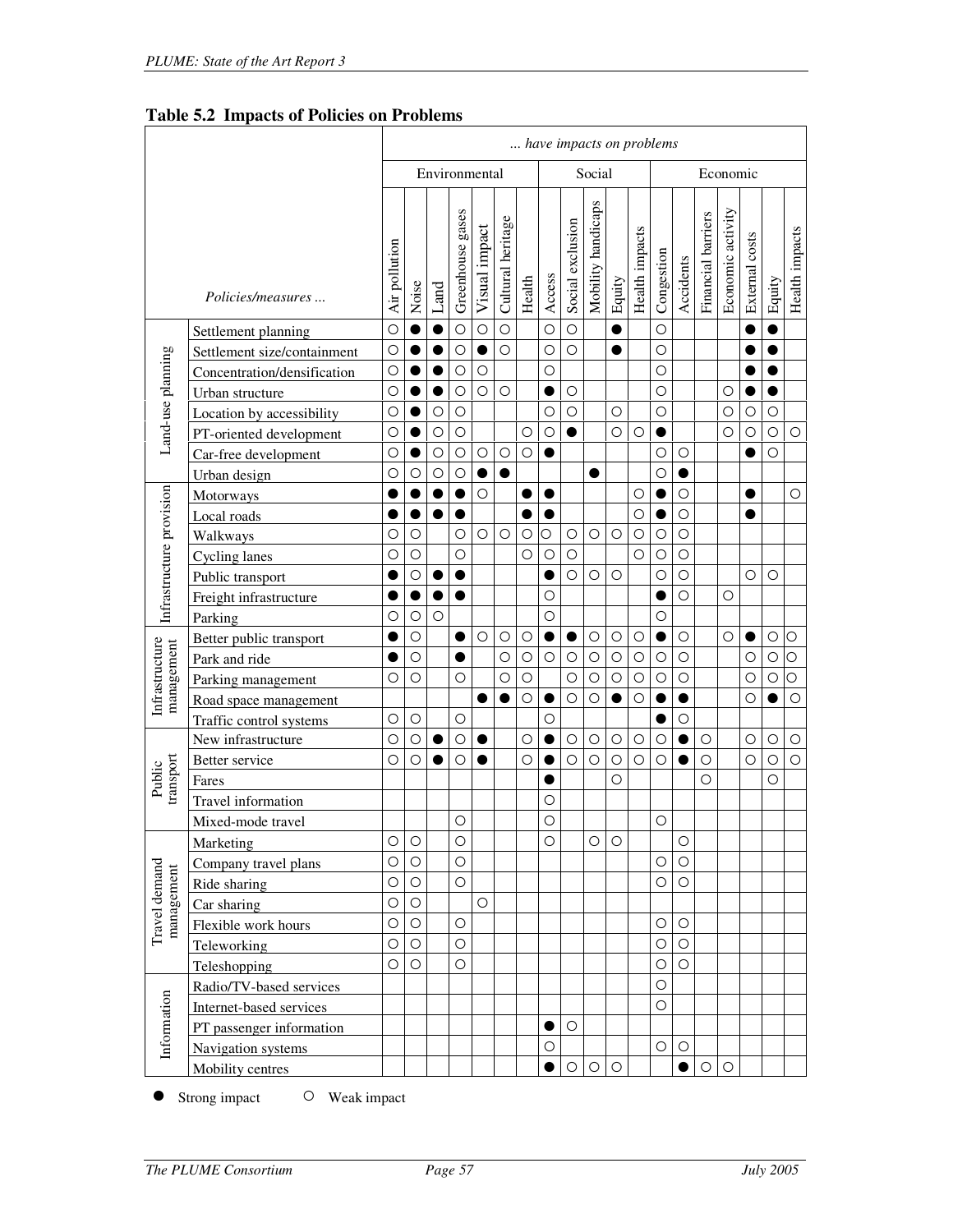# **Table 5.2 Impacts of Policies on Problems (continued)**

|                            |                             |               |            |            |                  |                |                   |            |           |                  | have impacts on problems |            |            |            |            |                    |                   |                |            |            |  |
|----------------------------|-----------------------------|---------------|------------|------------|------------------|----------------|-------------------|------------|-----------|------------------|--------------------------|------------|------------|------------|------------|--------------------|-------------------|----------------|------------|------------|--|
|                            |                             | Environmental |            |            |                  |                |                   |            |           |                  | Social                   |            |            | Economic   |            |                    |                   |                |            |            |  |
|                            | Policies/measures           | Air pollution | Noise      | Land       | Greenhouse gases | Visual impact  | Cultural heritage | Health     | Access    | Social exclusion | Mobility handicaps       | Equity     | Health     | Congestion | Accidents  | Financial barriers | Economic activity | External costs | Equity     | Health     |  |
|                            | Fuel taxes                  |               |            |            |                  |                |                   | $\circ$    | $\circ$   | $\bigcirc$       |                          | $\circ$    | $\bigcirc$ |            |            |                    |                   | $\bullet$      |            | $\circ$    |  |
|                            | Car taxes                   |               |            |            |                  |                |                   | $\circ$    | $\circ$   | $\circ$          |                          | $\bigcirc$ | $\circ$    |            |            |                    |                   |                |            | $\circ$    |  |
|                            | Road pricing, motorways     | $\circ$       | $\circ$    | $\circ$    | $\circ$          |                |                   |            |           |                  |                          |            |            | $\bigcirc$ | $\circ$    |                    |                   |                |            |            |  |
| Pricing                    | Road pricing, all roads     | 0             | $\bullet$  |            | $\bullet$        |                |                   | $\circ$    | $\circ$   | $\circ$          |                          | О          | О          | e          |            |                    |                   | 0              |            | $\circ$    |  |
|                            | Parking charges             | $\circ$       | $\circ$    | $\circ$    | $\circ$          | $\circ$        | $\circ$           |            |           | $\circ$          |                          |            |            | $\circ$    | $\circ$    |                    |                   |                |            |            |  |
|                            | Rail network charges        |               |            |            | $\circ$          |                |                   |            |           |                  |                          |            |            | $\circ$    |            |                    |                   | $\circ$        |            |            |  |
|                            | Public transport fares      |               |            |            | $\circ$          |                |                   |            | $\circ$   | $\circ$          |                          |            |            | $\circ$    |            |                    |                   |                |            |            |  |
|                            | Walkways                    | $\circ$       | $\circ$    |            | $\circ$          | $\circ$        | $\circ$           | $\circ$    | $\circ$   | $\bigcirc$       | $\circ$                  | O          | O          | $\circ$    | О          |                    |                   |                |            | $\circ$    |  |
| Walking<br>cycling         | Pedestrianisation           |               |            |            |                  | $\circ$        |                   |            | $\circ$   | $\circ$          | $\circ$                  |            |            |            | $\circ$    |                    | O                 |                |            |            |  |
|                            | Safe crossings              |               |            |            |                  |                |                   |            |           |                  | $\circ$                  |            |            |            | $\bigcirc$ |                    |                   |                |            |            |  |
|                            | <b>Cycling lanes</b>        | $\bigcirc$    | $\circ$    |            | $\circ$          |                |                   | $\circ$    | $\circ$   | $\circ$          |                          |            | O          | $\circ$    | $\circ$    |                    |                   |                |            | $\circ$    |  |
|                            | Bicycle service stations    |               |            |            |                  |                |                   |            | $\circ$   |                  |                          |            |            |            |            |                    |                   |                |            |            |  |
|                            | Access constraints          | $\circ$       | $\circ$    |            |                  | О              | $\circ$           |            | $\circ$   |                  |                          |            |            | $\circ$    | О          |                    |                   | $\circ$        |            |            |  |
| Urban freight<br>transport | Loading zones               |               |            |            |                  |                |                   |            | $\circ$   |                  |                          |            |            | 0          |            |                    |                   | О              |            |            |  |
|                            | Freight terminals           | $\circ$       | $\circ$    |            | $\circ$          | $\circ$        |                   |            | 0         |                  |                          |            |            | $\circ$    |            |                    |                   | $\circ$        |            |            |  |
|                            | City logistics              | $\circ$       | $\circ$    |            | $\overline{O}$   | $\overline{O}$ | $\circ$           |            | $\circ$   |                  |                          |            |            | $\circ$    |            |                    |                   | $\circ$        |            |            |  |
|                            | Parcel delivery points      |               |            |            |                  |                |                   |            | $\circ$   |                  |                          |            |            | $\circ$    |            |                    |                   |                |            |            |  |
|                            | Cleaner cars                |               |            |            |                  |                |                   | $\circ$    |           |                  |                          |            | О          |            |            |                    |                   |                |            | $\circ$    |  |
|                            | More energy-efficient cars  | $\bullet$     |            |            | 0                |                |                   | O          |           |                  |                          |            | O          |            |            |                    |                   |                |            | $\circ$    |  |
|                            | Safer cars                  |               |            |            |                  |                |                   |            |           |                  |                          |            |            |            |            |                    |                   |                |            |            |  |
| technology<br>Vehicle      | Hybrid cars                 |               |            |            |                  |                |                   | $\circ$    |           |                  |                          |            | О          |            |            |                    |                   | О              |            | $\circ$    |  |
|                            | Natural gas vehicles        | $\circ$       |            |            |                  |                |                   | $\circ$    |           |                  |                          |            | $\circ$    |            |            |                    |                   | $\circ$        |            | $\circ$    |  |
|                            | Alternative fuels           |               |            |            |                  |                |                   |            |           |                  |                          |            |            |            |            |                    |                   | $\circ$        |            |            |  |
|                            | Personal Rapid Transit      | $\bullet$     |            | $\bullet$  | $\bullet$        | $\bullet$      | $\bullet$         | $\bullet$  | $\bullet$ | $\bullet$        | $\bullet$                |            |            |            |            |                    |                   | $\bullet$      |            |            |  |
|                            | Ultra-light rapid transit   | ●             | $\bullet$  | $\bullet$  | $\bullet$        | $\bullet$      | $\bullet$         | $\bullet$  | $\bullet$ | $\bullet$        | $\bullet$                |            | $\bullet$  | $\bullet$  |            |                    |                   |                |            |            |  |
|                            | Cybercars                   | $\circ$       | $\circ$    |            | $\circ$          |                |                   |            |           | $\bigcirc$       |                          |            |            |            |            |                    |                   | O              |            |            |  |
| Innovative<br>modes        | Co-operative Highway        | $\bigcirc$    | $\bigcirc$ | $\bullet$  | $\bigcirc$       |                |                   |            |           | O                |                          |            |            |            |            |                    |                   | $\circ$        |            |            |  |
|                            |                             |               |            |            |                  |                |                   |            |           |                  |                          |            |            |            |            |                    |                   |                |            |            |  |
|                            | Infrastructure              |               |            | $\circ$    | $\bullet$        | $\circ$        | $\circ$           | $\bigcirc$ | $\bullet$ | $\circ$          | $\circ$                  | $\circ$    | $\circ$    |            | $\circ$    |                    | $\circ$           | $\circ$        | $\circ$    | $\circ$    |  |
| Integrated strategies      | Infrastructure and pricing  |               |            | $\bigcirc$ | $\bullet$        | $\circ$        | $\bigcirc$        | $\circ$    |           | $\circ$          | $\bigcirc$               | $\bigcirc$ | $\circ$    | ●          | $\circ$    |                    | $\circ$           |                | $\circ$    | $\circ$    |  |
|                            | Infrastructure and land-use |               | $\bullet$  | $\bullet$  | $\bullet$        | $\circ$        | $\circ$           | $\circ$    | $\bullet$ | $\circ$          | $\circ$                  | $\circ$    | $\circ$    |            | $\circ$    |                    | $\circ$           | $\circ$        | $\circ$    | $\circ$    |  |
|                            | Pricing and land-use        |               | $\bullet$  | $\bullet$  | $\bullet$        | $\bigcirc$     | $\circ$           | $\bigcirc$ |           | $\circ$          | $\circ$                  | $\circ$    | $\circ$    | $\bullet$  | $\circ$    |                    |                   |                |            |            |  |
|                            | Infrastructure and TDM      |               |            | $\circ$    |                  | $\circ$        | $\bigcirc$        | $\bigcirc$ |           |                  |                          |            | $\circ$    |            | $\circ$    |                    |                   |                |            |            |  |
|                            | TDM and information         | $\circ$       | $\circ$    | $\circ$    | $\circ$          | $\circ$        | $\circ$           | $\circ$    |           |                  |                          |            | $\circ$    |            |            |                    |                   |                |            |            |  |
|                            | Integrated programmes       | $\bullet$     | $\bullet$  | $\bigcirc$ | $\bullet$        | $\bigcirc$     | $\bigcirc$        | $\bigcirc$ | $\bullet$ | $\bigcirc$       | $\circ$                  | $\bigcirc$ | $\circ$    | $\bullet$  | $\bigcirc$ |                    | $\circ$           | $\bigcirc$     | $\bigcirc$ | $\bigcirc$ |  |

• Strong impact O Weak impact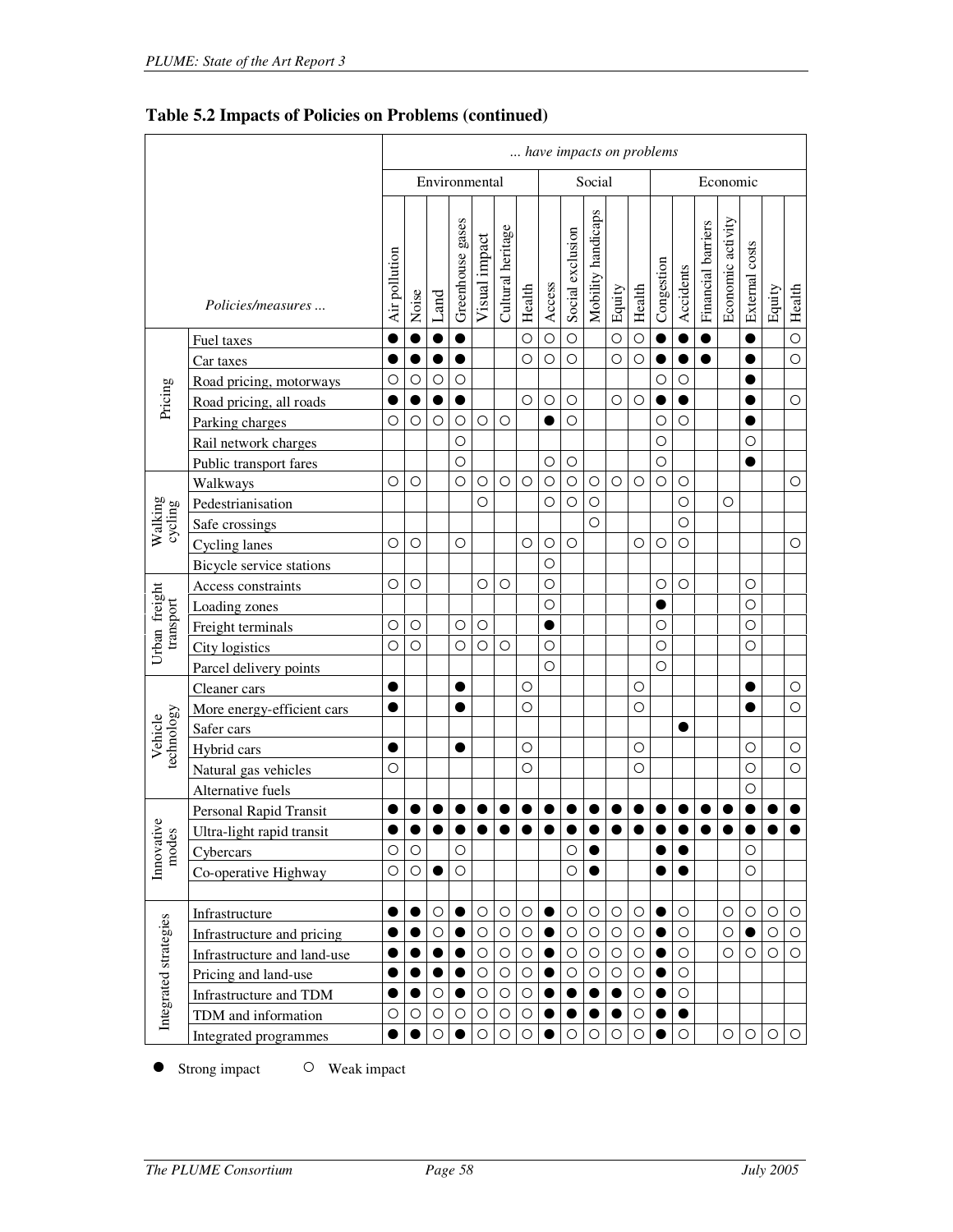- *Vehicle technology*: cleaner cars (three-way catalysts) have in the past greatly contributed to reducing atmospheric pollution in cities. More energy-efficient cars are available on the market but have a small market share because fuel is still relatively inexpensive. The role of vehicle technology may become more important as fossil fuels will become more expensive in the future. Rising oil prices will also likely facilitate the market penetration of hybrid-propulsion cars, natural-gas cars or alternative renewable-energy cars. Technological advances making cars safer have contributed to reducing the number of fatal accidents. However, they tend to benefit those inside the vehicle more.
- *Innovative modes*: personal rapid transit systems combine the advantages of public and private mobility, i.e., offer some of the advantages of the private car without its environmental costs. Advanced driver assistance systems or automated vehicle guidance systems reduce congestion and accidents and to a certain extent also reduce emissions.
- *Integrated strategies*: it has been shown that integrated land-use and transport strategies are most successful in achieving sustainable urban development. This is based on the synergies between individual policies exploited in integrated strategies. In addition, integrated strategies serve the broadest range of efficiency and sustainability goals and are best suited to make rational trade-offs between conflicting objectives.

In summary the projects of the Land-Use and Transport Research cluster have revealed a wide range of land-use and transport policies that can be applied to achieve sustainable urban development. In general, transport policies have been shown to be more effective in the short to medium term; however, land-use policies are essential for achieving a settlement structure that is not too dispersed as a prerequisite for less car-dependent cities.

# **5.3 Policy Implications**

This section attempts to synthesise the policy implications of the research in the Land-Use and Transport Research cluster even further across policy fields. It draws on a combination of theoretical analyses, empirical studies and model-based predictions, all of which provide similar indications of the impact of the principal types of policy intervention. In this final level of aggregation, land-use policies, transport policies and integrated land-use and transport policies are considered.

## **Land-use policies**

Land-use patterns affect trip length. High-density mixed-use residential neighbourhoods with a balanced labour-to-job ratio have shorter trip lengths. However, longer distances from residential locations to employment centres result in higher trip lengths. Thus, centralisation of employment results in longer trips. Attractive neighbourhood facilities and pedestrianfriendly urban design contribute to shorter trip lengths and a higher share of public transport, cycling and walk trips. The larger a city is, the shorter are mean travel distances with the exception of some of the largest metropolitan areas.

Conversely, none of the land-use policies assessed has a significant impact on the number of journeys made. This is confirmed by the theory of travel budgets, and none of the empirical or model-based studies reported a significant impact of any factor on trip frequency.

Land-use policies can affect the choice of mode. Increased residential and employment density, larger city size and more rapid access to public transport all help to increase the modal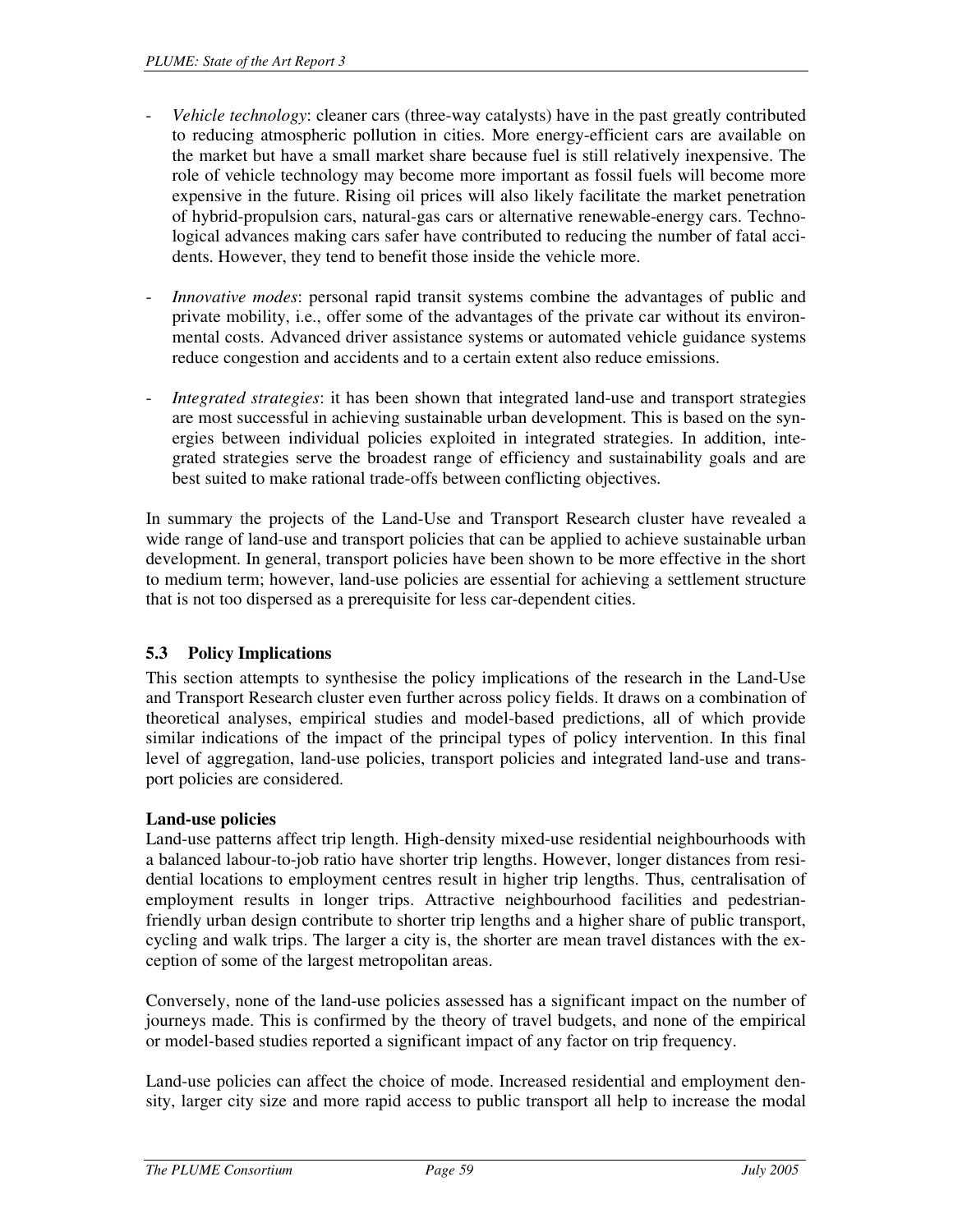share of public transport. 'Traditional'higher density mixed neighbourhoods generate a higher share of non-car modes. Neighbourhood design and a mixture of workplaces and residences with shorter work trips are likely to increase the share of cycling and walking.

Land-use planning policies that limit urban sprawl by development restrictions, e.g., a greenbelt around the city, strengthen the economy of the city centre and lead to shorter trip lengths and more trips by public transport. Policies that decentralise employment, such as peripheral industrial estates and out-of-town shopping centres, negatively affect the economy of the inner city and produce longer and more car trips.

## **Transport policies**

Impacts of transport policies on transport patterns tend to be much stronger than those of land-use. Increases in travel cost and travel time lead to reductions in both trip length and trip frequency. Conversely, reductions in travel cost and travel time have a positive impact on trip length and frequency, resulting in longer work and leisure trips. Studies on changes in trip frequency are only known for travel time improvements, where time savings were found to result in more trips being made.

Mode choice depends on the relative attractiveness of a mode compared to all other modes. While some modes, such as car and rail, are inherently more attractive, increasing the speed and reducing the cost of any mode increases its modal share. Offering more frequent or lower cost public transport is more likely to induce a significant mode switch of walkers and cyclists than of car drivers, although there are a few positive counter-examples.

Transport in turn affects land-use by changing the accessibility of a location. Higher accessibility increases the attractiveness of a location for all types of land-uses thus influencing the direction of new urban development. If, however, accessibility in an entire city is increased, it results in a more dispersed settlement structure. The impact of accessibility varies by landuse. It is an essential location factor for retail, office and residential uses. Locations with high accessibility tend to be developed faster than other areas. The value of accessibility to manufacturing industries varies considerably, depending mainly on the goods produced.

New road infrastructure, such as an outer ring road, may result in a short-term relief of congestion but also in further decentralisation of population and increasing travel distances. New public transport lines have little impact on location choices, except where new radial lines significantly improve the accessibility of suburban locations, then they strengthen the innercity economy but contribute to suburbanisation.

Introducing speed limits results in shorter trips and increased use of public transport. The effect of increased fuel taxes on the number and length of car trips is particularly strong. Significant fuel tax increases curb the further dispersal of residences and workplaces. Higher downtown parking fees and congestion charges reduce car traffic in the centre but make outof-town shopping centres more attractive and may so generate negative economic effects in the centre, although it is too early to draw conclusions from the few congestion charge experiments to date. Free public transport reinforces a pattern of centralised employment and decentralised residential locations, but has little impact on the volume and length of car trips.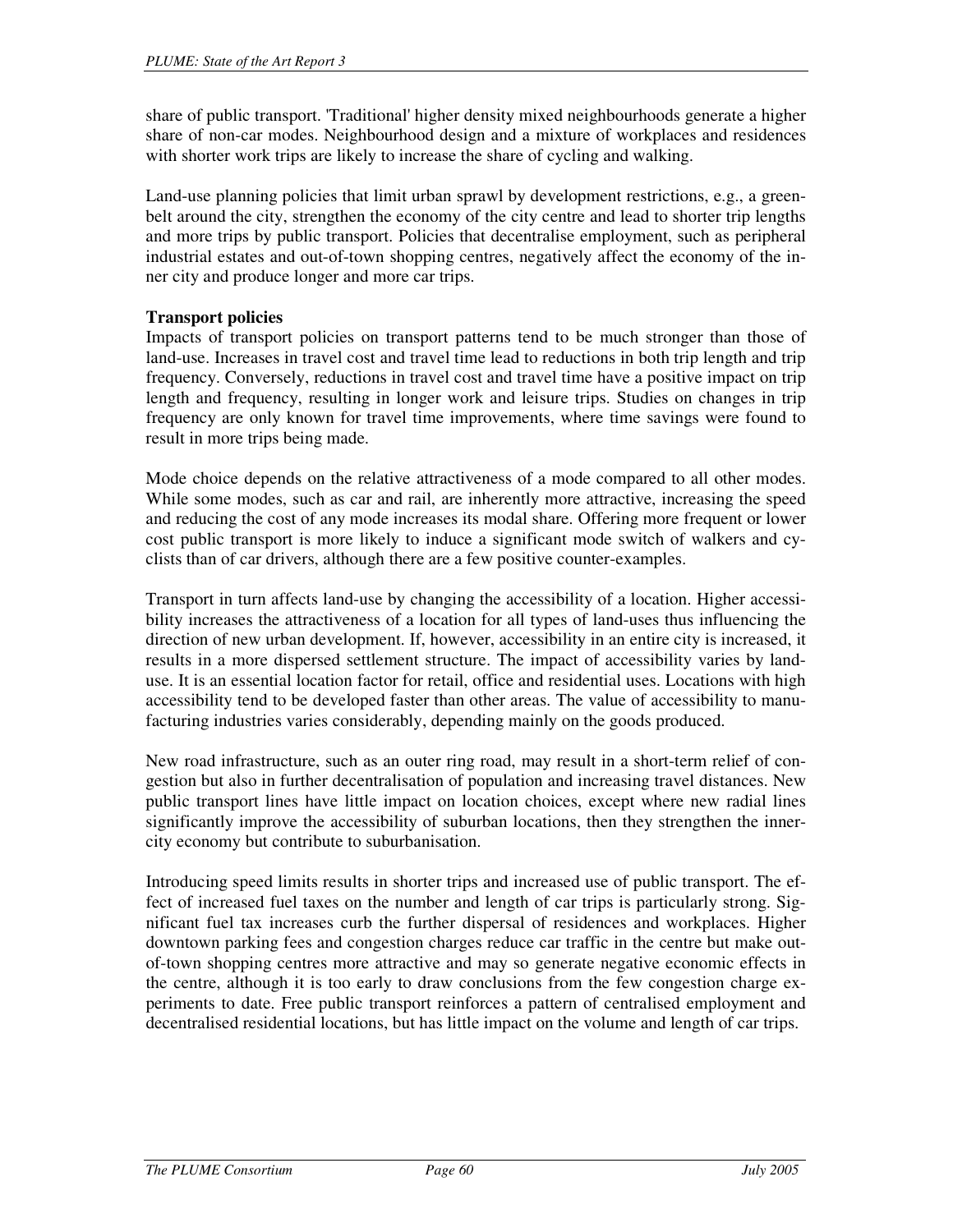## **Integrated land-use and transport strategies**

One important finding of many projects in the Land-Use and Transport Research cluster was that integrated land-use and transport strategies are more successful than isolated individual policies in either field:

- Land-use and transport policies are only successful in reducing travel distances, travel time and the share of car travel if they make car travel less attractive (i.e., more expensive or slower) and provide attractive land-use alternatives to suburban living.
- Land-use policies to increase urban density or mixed land-use without accompanying measures to make car travel more expensive or slower have little effect as people will continue to make long trips to maximise opportunities within their travel cost and travel time budgets. However, these policies are important in the long-run as they provide the preconditions for less car-dependent lifestyles in the future.
- Transport policies making car travel less attractive (more expensive or slower) are very effective in achieving the goal of reducing travel distances and the share of car travel. However, they depend on a spatial organisation that is not too dispersed. In addition, highly diversified labour markets and different work places of workers in multiple-worker households set limits to an optimum coordination of work places and residences.
- Large retail and leisure facilities that are not spatially integrated increase the distances travelled by car and the share of car travel. Land-use policies to prevent the development of such facilities ('push') are more effective than land-use policies aimed to promote high-density, mixed-use development ('pull').
- Transport policies to improve the attractiveness of public transport have in general not led to a major reduction of car travel, attracted only limited development at public transport stations, but contributed to further suburbanisation of population.

In summary, where there are integrated strategies in which land-use and transport policies are combined, land-use and transport policies reinforce each other so that positive synergies can occur. The key policy implications of the major land-use and transport strategy approaches are summarised in the box below. In general, the impacts of 'pull'measures, e.g., of land-use measures or of improvements in public transport, are much weaker than the impacts of 'push' measures, i.e., of increases in travel time or travel cost, or other constraints on mobility. If land-use and transport policies are compared, transport policies are far more direct and efficient in achieving sustainable urban transport than land-use policies. However, accompanying and supporting land-use policies are essential for creating less car-dependent cities in the long-run. Therefore only co-ordinated land-use and transport planning will lead to sustainable cities. This requires substantial changes in the institutional and financial framework of urban and regional planning.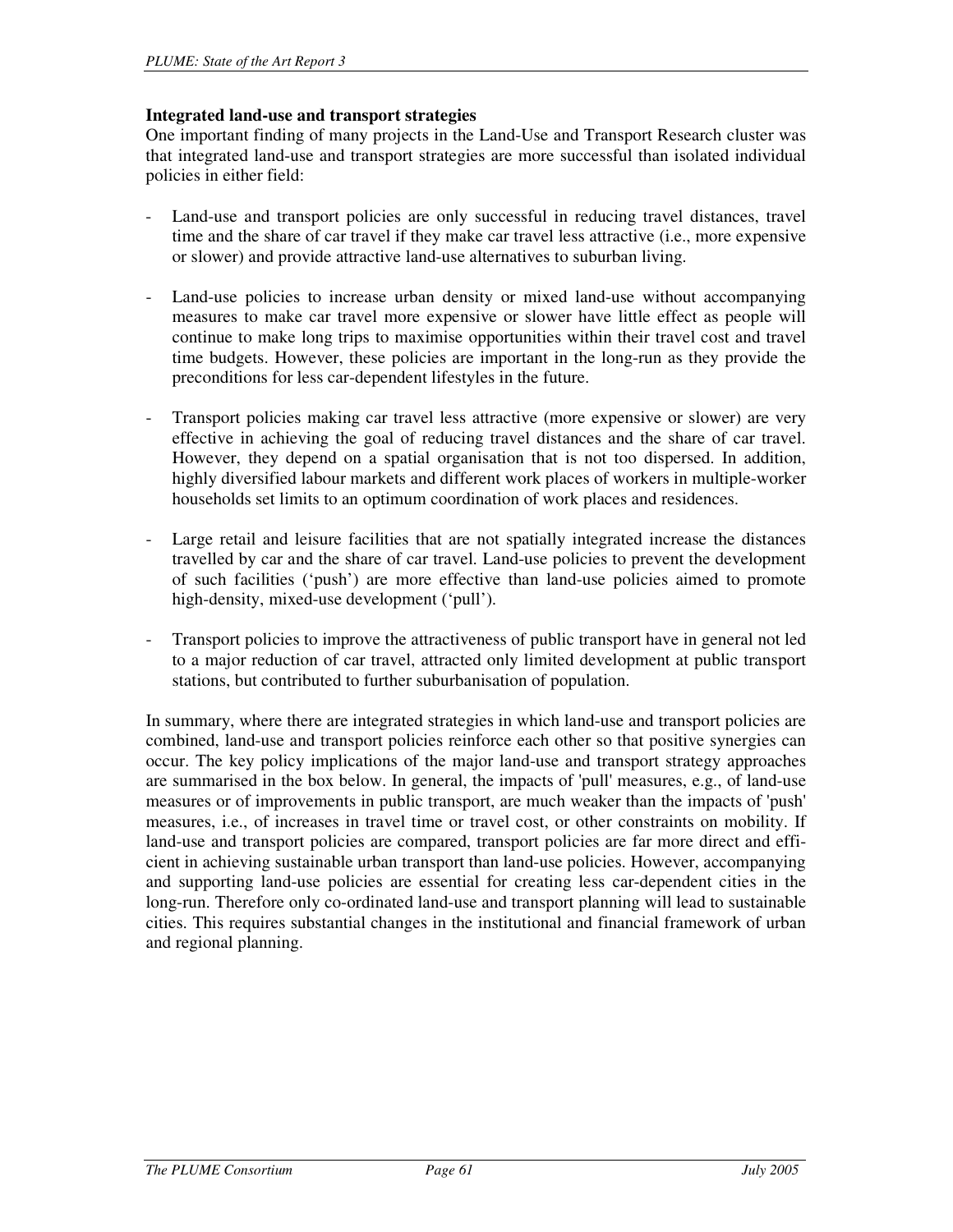# **Summary of Policy Implications**

### *Land use policies: high-density mixed land us*e

High-density mixed-use residential neighbourhoods with a balanced labour-to-job ratio have shorter trip lengths. Attractive neighbourhood facilities and pedestrian-friendly urban design contribute to shorter trip lengths and a higher share of public transport, cycling and walk trips.

### *Land use policies: land use controls*

Land-use planning policies that limit urban sprawl by development restrictions, e.g., a greenbelt around the city, strengthen the economy of the city centre and lead to shorter trip lengths and more trips by public transport. Policies that decentralise employment, such as peripheral industrial estates and out-oftown shopping centres, negatively affect the economy of the inner city and produce longer and more car trips.

#### *Transport policies: travel time and cost*

Increases in travel cost and travel time lead to a reduction in trip length and trip frequency. Reductions in travel cost and travel time result in more and longer trips. Faster, more frequent or less expensive public transport attracts walkers and cyclists but only few car drivers, although a few positive counterexamples do exist.

#### *Transport policies: accessibility*

Making transport faster (or slower) or less (or more) expensive changes the accessibility of locations. Higher accessibility increases the attractiveness of locations and so influences the direction of urban development. If accessibility in an entire city is increased, it results in a more dispersed settlement structure.

#### *Transport policies: new infrastructure*

New transport infrastructure may result in a short-term relief of congestion but contributes to long-term decentralisation of population and increasing travel distances. New public transport lines have little impact on location except where new radial lines significantly improve the accessibility of suburban locations; then they strengthen the inner-city economy and contribute to suburbanisation.

### *Transport policies: inner-city access charges*

Higher downtown parking fees or congestion charges on their own reduce car traffic in the centre but make out-of-town shopping centres more attractive and may so generate negative economic effects in the centre, although it may be too early to draw long term conclusions from the few congestion charge experiments to date.

#### *Integrated strategies*

Land-use policies to increase urban density or mixed land-use without accompanying measures to make car travel more expensive or slower have only little effect on car mobility. Transport policies which make car travel less attractive are very effective in reducing car mobility but they depend on a not too dispersed spatial organisation. In integrated strategies in which land use and transport policies are combined both types of policies reinforce each other so that synergies can occur. Integration of complementary transport policy instruments is also essential. For example, where inner-city access charges are combined with public transport to ensure continued good access to the centre, and thus avoid negative economic impacts.

#### *Summary*

Transport policies are more efficient in achieving sustainable urban transport than land-use policies. However, supporting land use policies are essential for creating less car-dependent cities. Therefore only co-ordinated land-use and transport planning will lead to sustainable cities. This requires substantial changes in the institutional and financial framework of urban and regional planning.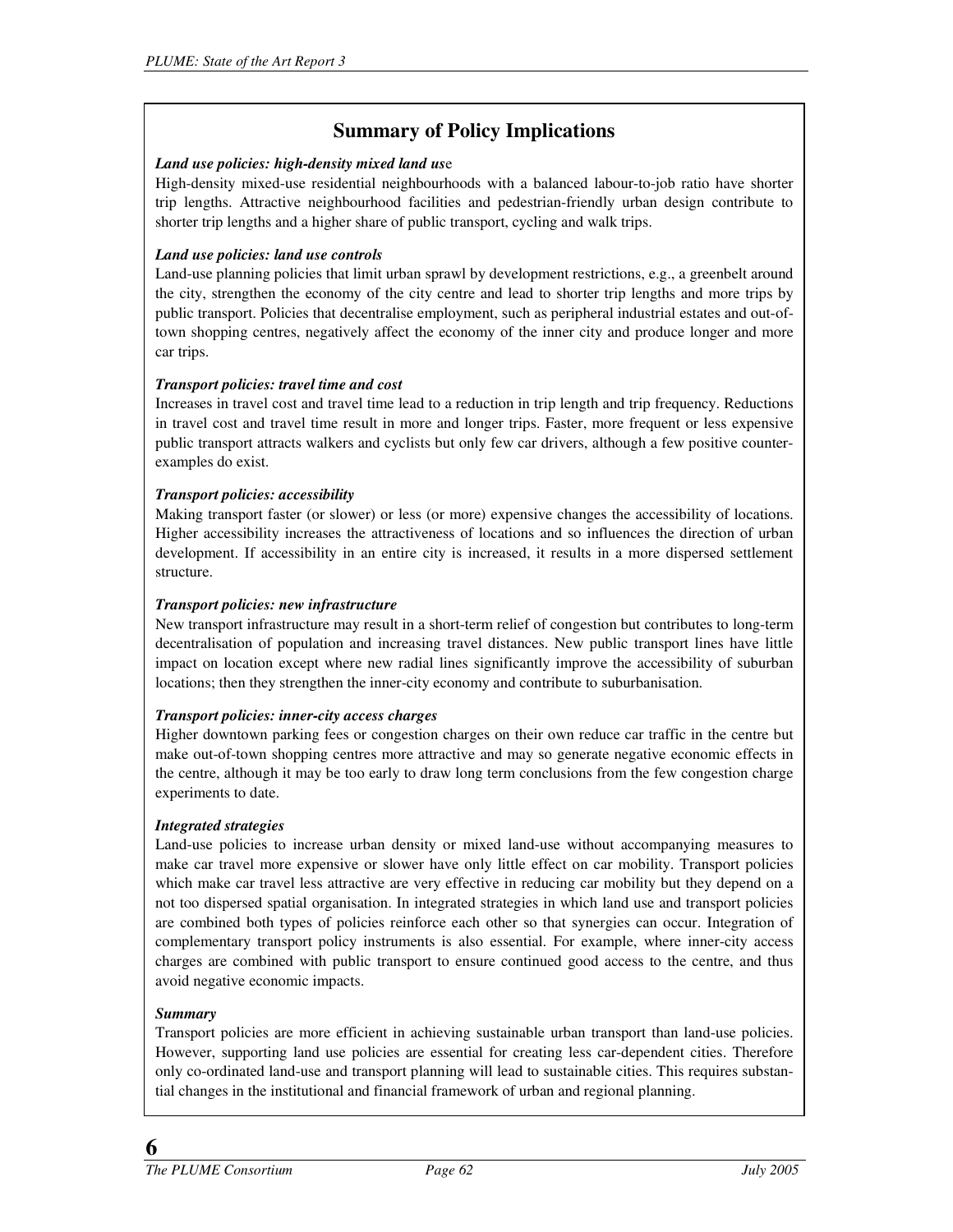# **6 Decision Support Tools**

Decision making in land-use and transport policies and actions is a very complicated process having a number of linked socio-economic, environmental (local and global), institutional and political issues. Very often the decisions are made without a clear perception of what the effects will be of the initiatives, measures and policies being undertaken.

Land-use and transport policies and measures can have significant environmental and socioeconomic effects, the estimation of which should be a key element of the appraisal process. We need, in practice, decision support tools allowing a technical comparison of alternatives and providing a quantification of impacts, necessary for ensuring sustainable land-use and transport policies.

## **6.1 PLUME Decision Support Tools**

In general terms a decision support tool can be defined as any guideline, best practice identification, assessment method, planning methodology, or software tool providing decision makers with 'support' in making the best decisions. The PLUME projects have been concerned with developing decision support tools for sustainable land-use and transport, whilst PLUME itself has drawn together the state of the art regarding the best land-use and transport policies, and practices.

The ARTISTS, ECOCITY and PROMPT projects provided guidelines for arterial street redesign, land-use and transport planning, and promotion of walking respectively. ASI and SCATTER considered assessment methods for quality of life and urban sprawl. CITY-FREIGHT and PROPOLIS defined assessment and planning methodologies for urban freight transport, and land-use and transport planning respectively. ISHTAR and PROSPECTS provides software tools for designing and assessing land-use and transport policies, whilst VELOINFO established a web based expertise centre on bicycle use. TRANSPLUS identified best practice regarding land-use and transport policy instruments.

This section of the final State of The Art Report will primarily consider the software planning tools that decision makers can use in designing and assessing land-use and transport policies. Decision support tools in general and software planning tools in particular are one of the main outcomes of the PLUME projects. A variety of conclusions regarding selection of policy strategies ('what to do'), and a rich menu of instruments to be used ('how to plan and assess it') has been put together through the state of the art reviews for the Synthesis Reports.

# **6.1.1 ISHTAR and PROSPECTS Decision Support Tools**

The ISHTAR and PROSPECTS projects developed two particularly good decision support tools. ISHTAR built an advanced software suite for the analysis of effects arising from short term actions (lasting just a few days) through to medium term strategies (i.e., those with annual horizons). Effects are analysed in terms of environmental quality, citizens' health and safety, and heritage preservation. PROSPECTS developed a sketch planning model to analyse the interactions between land-use and transport at a strategic level (with a horizon up to 30 years hence), and provide a time saving alternative to the traditional four steps transport models.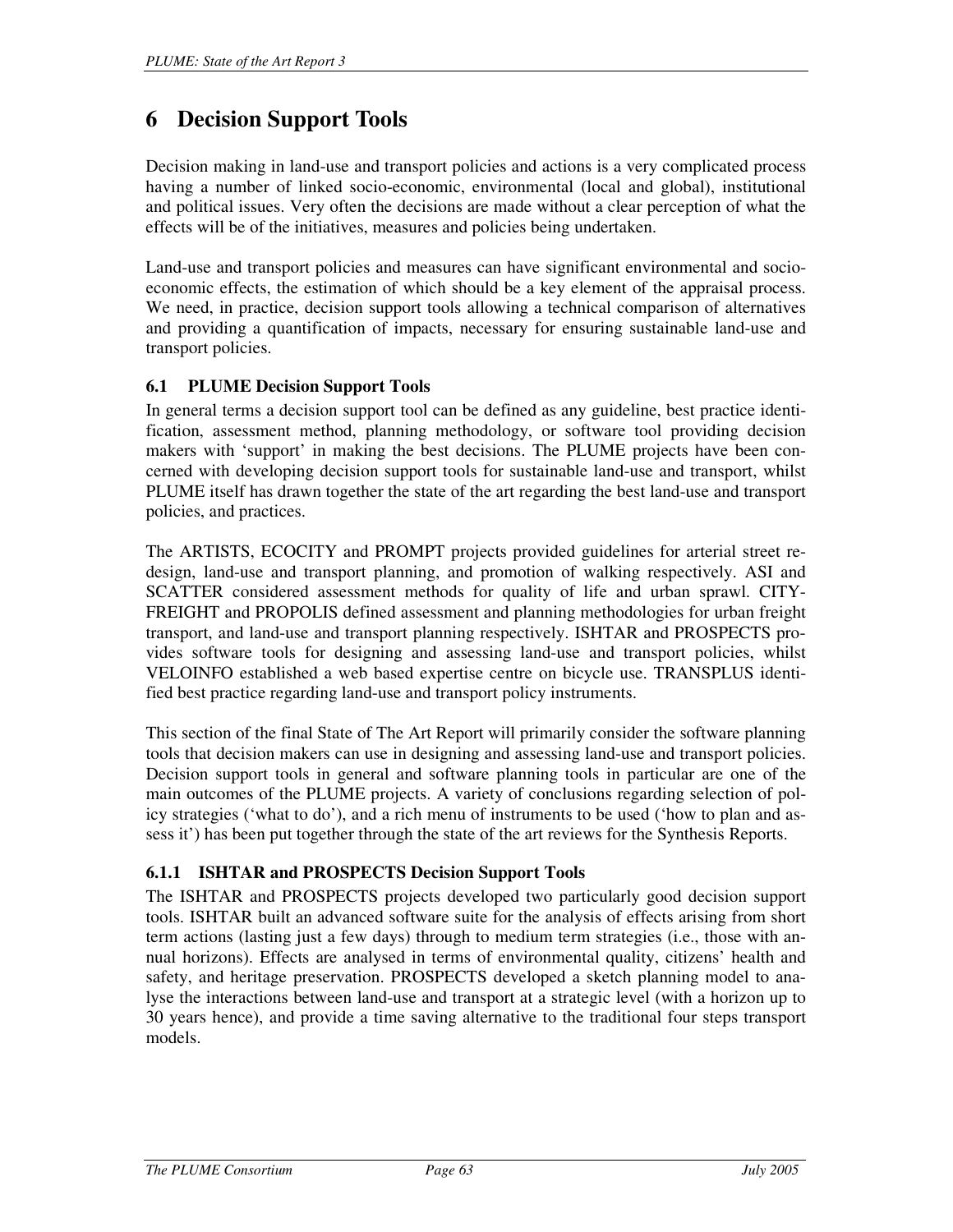In practice the two tools are complementary. Long term land-use and transport policy can be analysed with the PROSPECTS sketching planning model, whilst the associated environmental impacts could be estimated with the ISHTAR software suite.

Figure 1 illustrates the modules and data in the ISHTAR software suite. The modelling chain starts with the citizens' behaviour following the implementation of a given policy, proceeds with transport analysis and consideration of direct impacts (noise, atmospheric pollutants, accidents, etc), continues with the dispersion modelling to arrive at the effects on health and heritage and concludes with a cost-benefit analysis or multi-criteria analysis.



**Figure 1 ISHTAR Software Suite Structure**

The ISHTAR software suite has been utilised in decision making for the following projects:

- 1. ATHENS-ATTIKI: new motorway from city to airport,
- 2. BOLOGNA Province: new infrastructure at provincial level (city of Imola),
- 3. BRUSSELS: selective traffic banning from city centre,
- 4. GRAZ: new tunnel in city (focus on noise),
- 5. GRENOBLE: new public transport line replacing private car lane
- 6. PARIS: car free day
- 7. ROME: selective car bans in HEAVEN project area (north of city centre).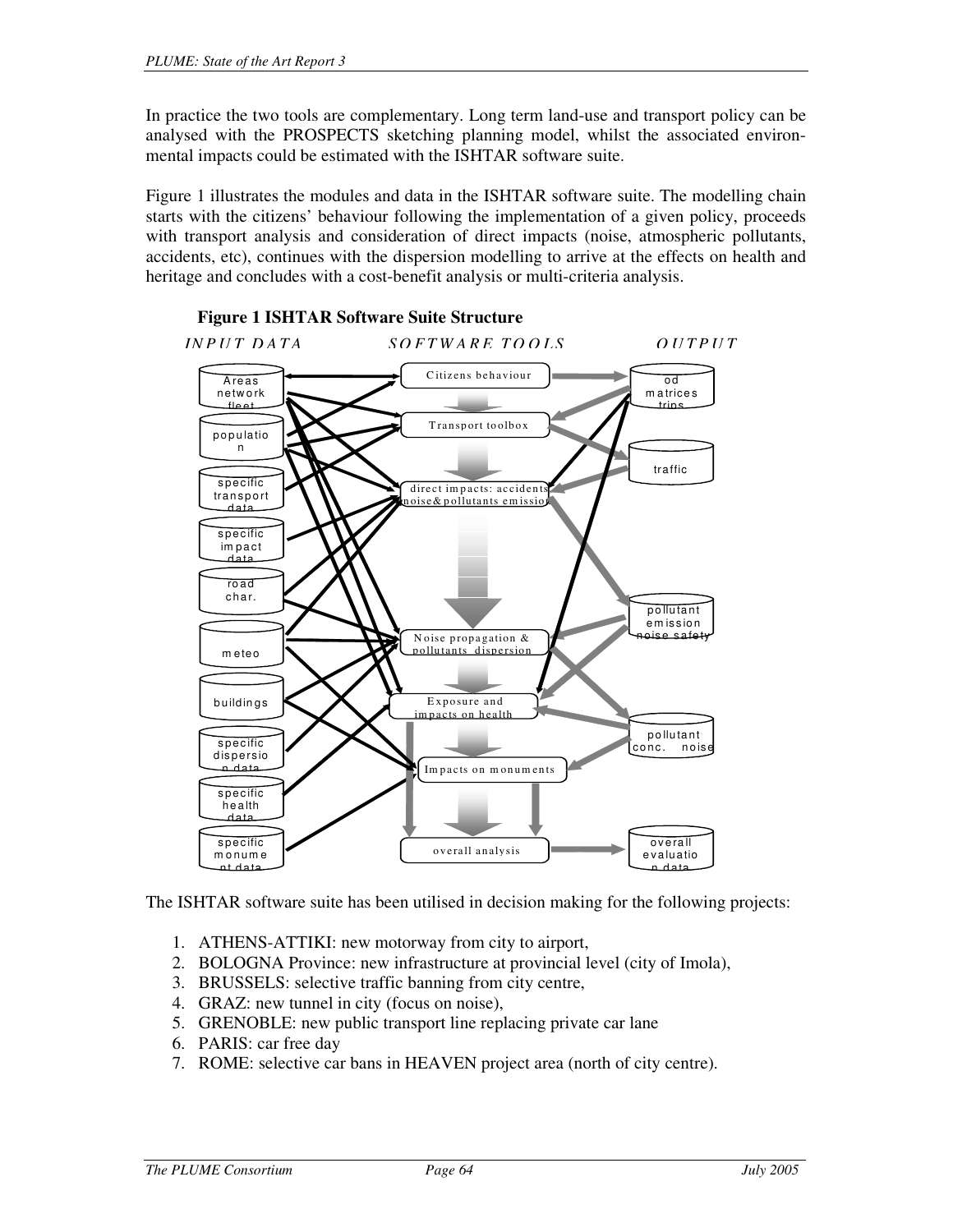The key features of the PROSPECTS decision support system include a:

- Sketch planning model,
- Land-use and transport model,
- Analysis of impacts on car owners and non-car owners,
- Analysis of commuting and non-commuting trips,
- Non-motorised modes.
- Residential and workplace location preferences,
- Impacts of policy instruments (e.g. public transport fares, parking or road pricing, etc),
- Assessment against sustainability indicators.

The PROSPECTS sketch planning model has been used to identify the optimal policy combinations in seven EU cities. The optimal strategy in most cities has proved to consist of a reduction in public transport fares accompanied by an increase in service levels, and charges for car use. The cities using the sketch planning model include:

- Edinburgh,
- Helsinki,
- Leeds,
- Madrid,
- Oslo,
- Stockholm
- Vienna

## **6.2 Conclusions Regarding Decision Support Tools**

Different categories of decision support tool have been provided by the PLUME projects, including: guidelines, best practice, assessment methods, and software tools. The involvement of end user cities across Europe in the development of PLUME's various decision support tools has allowed wide and meaningful realisation, validation, comparison and application of the tools. The harmonisation of decision support tools to be used for land-use and transport planning is an agreed target, and although reality shows that a variety of solutions can satisfy the same modelling requests, the PLUME projects have contributed to progress towards harmonisation. It is particularly important to note that such efforts towards harmonisation further co-operation amongst conflicting municipal units and objectives.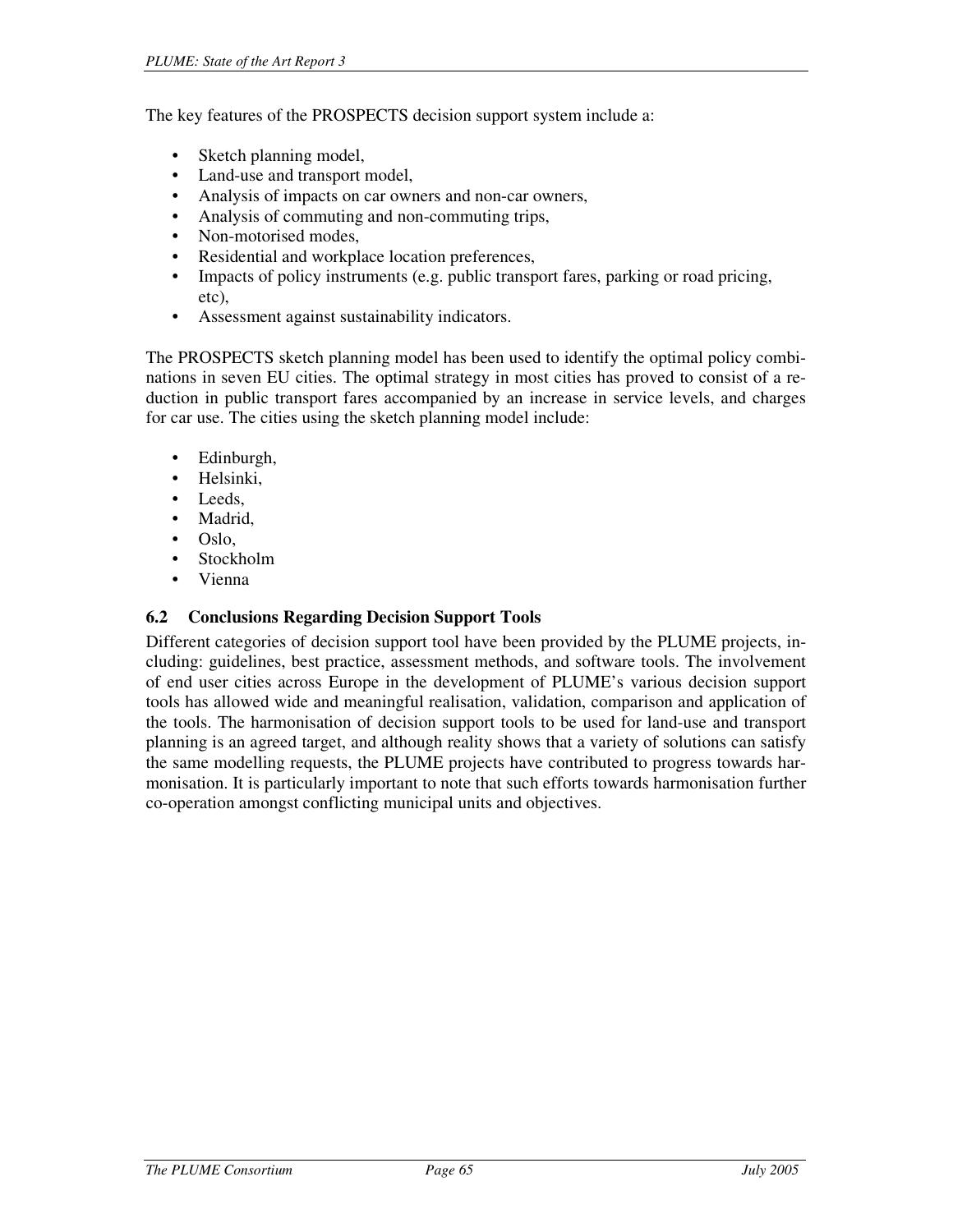# **7 Vision of Future Cities in Europe**

This statement sets out to portray an overall vision of a future city in the EU to the year 2030. It is just one vision, and inevitably developments will vary between city types, and some readers may completely disagree with the vision presented here. However, the intention here is to be thought provoking, and encourage decision makers to think creatively about where their city is going, what it might be like in 25 years time, and what they can do now to shape a sustainable future for their city. This vision is based on current, and likely future trends in urban passenger and freight transport, as well as the state of the art in land-use and transport planning as identified by PLUME. The statement is structured around an archetypical city (Futuresville), and begins by setting out the current and future trends by way of a benchmark for considering future developments. The vision is conveyed by a citizen of Futuresville who is looking forward from 2005, but at the same time, imagining what Futuresville will be like on 2030, and looking back at the changes that have taken place. Following this, future innovations are considered to allow an assessment of what land-use and policy instruments may be in place in Futuresville.

# **7.1 Futuresville 2005**

Futuresville is a traditional European city with an old medieval centre, around which various civic and economic quarters developed. Industry also became significant in the nineteenth century, but much of that land-use has now been redeveloped into modern, mixed use urban villages. The whole is surrounded by a significant ring of suburban residential neighbourhoods.

The core road network in 2005 radiates from the city centre, having developed to link the centre to the heart of each of the surrounding civic and economic quarters, and then extended into the industrial developments of the  $19<sup>th</sup>$  Century, and beyond into the suburbs in the  $20<sup>th</sup>$ Century. These radial roads are interlinked by grids of criss-crossing roads, including wide boulevards linking civic and economic quarters, and later industrial areas, but in 2005 only the boulevards are served by public transport (trams); other interlinking roads have virtually no services as heavy rail and bus routes have focused on connecting suburban and more distant residents with city centre jobs.

A further reason for poorly developed interlinking public transport is the traditionally dominant role of cycling within Futuresville. Topography, climate and infrastructure all favoured cycling. The criss-crossing grids of streets ensured that short, direct routes were available between many origins and destinations. Further, infrastructure had been developed to support cycling, through management to prioritise and guide cyclists at crossings, shared use of road space on the minor roads, which cyclists traditionally dominated (although by 2005, the increasing car use meant that cars were dominating these routes, and there was little safe, segregated space for cyclists), and cycle only river crossings across the central river.

The river running through the centre of Futuresville is also served by a river boat service. In an attempt to reduce growing congestion, passenger services on the river were re-introduced in 2005 after successful implementation elsewhere in Europe. These run between the outer suburbs of the city, and stop at key locations en-route, including several peers in the centre. The service also links into park-and-ride sites at either end of the route on both banks of the river.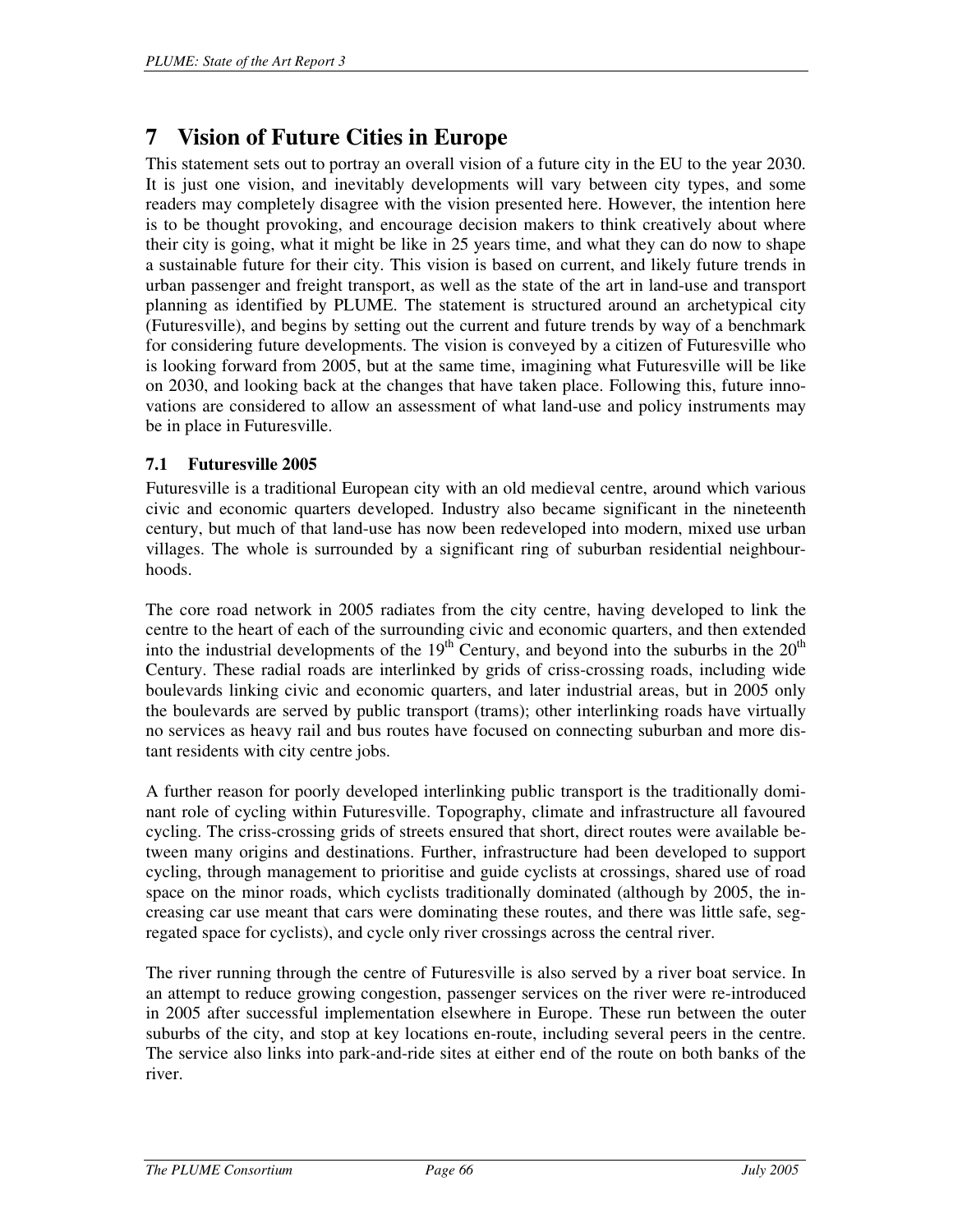Other public transport in Futuresville consists of bus, rail and tram services. Trams run along the radial routes, and the wide boulevards, but the network does not extend beyond the old industrial areas of the city into the residential suburbs. Heavy rail forms a radial network fanning out of the city with some stops in the suburbs, but mainly serving outlying towns, and more distant cities. Buses radiate from the city centre using the radial routes until they reach the suburbs, where they divert off into residential areas, but the networks are still not particularly dense. Trams are the only mode (apart from the new river boat services) that allow cross city journeys without changing in the city centre. However, since the 1960s the number of stops on tram routes has been reduced in an attempt to increase journey speeds. Additionally, segregated tram tracks have been removed over this period, and replaced by shared space for cars, trams and buses, in an attempt to increase capacity for car traffic. Not all stops, stations, rolling stock or vehicles are fully accessible to people with mobility impairments, but conditions are improving.

A ring road was built around Futuresville back in the 1980s in an attempt to remove through traffic from the centre of the city, and thus reduce congestion. However, it was not accompanied by city centre traffic restrictions, calming, or increased parking charges, thus the net effect of the ring road by 2005 was induced traffic, and no reduction in city centre congestion. The ring road is served by a bus service, but this is the only circular route in the city. Within the ring road, the wide boulevards have formed natural inner ring roads for private cars, and by 2030, many of these routes have been utilised in the introduction of personal rapid transit.

# **7.2 Passenger Transport and Freight Trends**

Like many cities in the  $EU30<sup>4</sup>$ , trends in passenger transport were for increased car use at the expense of public transport, walking and cycling in 2005. However, patterns of change up to and beyond 2005 were not simple. Reductions in walking were minimal as in relative terms the modal split of walking was fairly stable, and remains so in 2030. Cycling decreased rapidly from the later half of the 1990s, and this was of great concern to the authorities, since previously favourable conditions seemed insufficient to maintain cycling levels in the face of growing safety concerns arising from increased car traffic. Bus use on the radial routes decreased most significantly despite the introduction of luxury bus services around the city. Surprisingly, rail use was increasing in 2005 - due to growing commuter distances arising from urban sprawl. There were also increases in tram use for the same reason, once the network was extended to new park-and-ride developments at some of the old out-of-town retail centres. However, increases in rail and tram use were not sufficient to counteract the overall reduction in the public transport modal share. It is also worth observing that many of the longer commuter journeys are by rail or tram and car, as use of park-and-ride facilities at tram and rail termini, and old out-of-town retail centres is increasing. Overall, people are travelling further, faster, more often. By 2010 congestion had become severe. The result of these passenger transport trends and those relating to freight outlined below was severe congestion across the city, with speeds below 1 mile per hour. By 2030 car use within the city had decreased in favour of other modes, particularly public transport, and especially the personal rapid transit system. Nevertheless, individuals' total travel has continued to increase.

For freight, trends were also for increased volumes overall, and increased road freight in particular in 2005. There are now (2030) a number of urban freight centres on the outskirts of Futuresville, and these are fed by heavy rail and road freight deliveries utilising the largest

<sup>&</sup>lt;sup>4</sup> The EU continued to grow after its rapid expansion in 2004, but at a considerably slower rate, admitting just five more countries by 2030.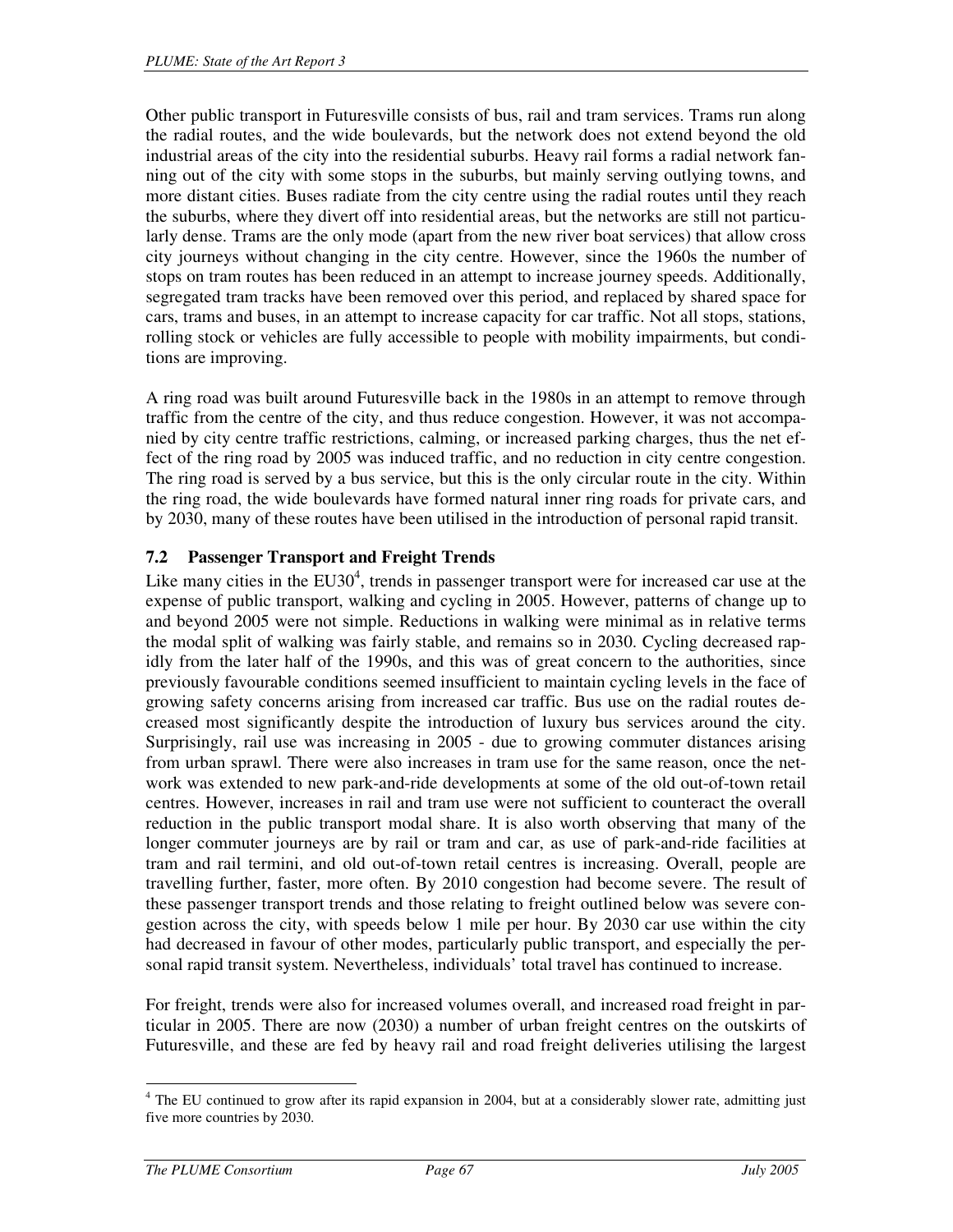lorries. As in many countries, road freight dominates, as attempts to shift freight to the railways are slow due to lack of capacity on the rail network, lack of network in some areas, and problems (largely concerned with planning permission) developing feeder stations for road freight to be transferred onto the rail system and vice versa. Within Futuresville freight is moved around using growing fleets of small delivery vehicles that complete the 'last mile' from the freight centres to the final destination. Just in time delivery has spread from industry to retail outlets as a result of the trend for more frequent changes in product ranges, increasing the demand for road freight trips. Another cause of increased freight trips is the growth in home shopping, as many citizens have their weekly groceries delivered, as well as purchasing consumer products on line.

The changes in retail also affected the nature of retail land-use across the city. In the centre there is a focus on fashion, leisure and luxury goods, with shopping promoted as a leisure activity. This trend is supported by pedestrianisation of the old quarter in the centre of Futuresville, and development of a high quality urban environment including green spaces, street cafes, seating, lighting and outdoor entertainment areas. The old quarter is now a significant tourist attraction, as well as the place to be seen at the weekend for the city's residents.

By contrast, many of the out-of-town superstores are now converting large areas of their premises to freight logistics centres for their home delivery services, with just a small area at the front of the store set aside for conventional shopping. Only the largest regional shopping malls that incorporate restaurants, cinemas, gyms, and other activities have survived. Increasingly, conventional retail areas in the old out-of-town supermarkets only sell fresh produce, as people have non-perishable goods delivered on a monthly basis. These changes mean that there is now surplus parking space at many out-of-town retail centres, and this is being converted to park-and-ride use with new tram services taking car drivers the 'last mile' to the city centre, or other employment centres in the city. These policies are supported by the reintroduction of disused tram stops to help make journeys as near to door-to-door as possible, and increase accessibility for those with mobility impairments, as well as re-segregation of the tracks to increase journey times, and restrict capacity for car traffic, making car journeys longer, and less attractive. People using the park-and-ride services are also purchasing perishable goods from the supermarkets on a daily basis in some cases, representing a return to buying fresh produce daily. This trend is also helping neighbourhood grocery stores increase their trade, with new outlets selling the full range of fresh produce opening in residential areas. This is facilitating short walking trips, which is helping to maintain the modal share of this mode, as well as having positive effects in terms of community cohesion, social networks, and health.

As a result of the excessive and increasing car use and road freight in 2005, atmospheric pollution was a significant problem in the city, with most citizens aware of the issue due to increasing prevalence of respiratory diseases such as asthma, and visible smog on many days. The city authorities consequently introduced car free Sundays every week to force reductions in car use. This solution, was quicker and simpler to introduce than rationing through pricing, but was only a short term fix as car use on other days of the week continued to increase.

# **7.3 Population and Residential Location Trends and Transport Impacts**

These developments in passenger and freight transport are grounded in changes in the population and urban development. In several EU countries the population is aging in 2030 as wealth has increased significantly since joining the EU, and birth rates are consequently dropping. In other countries that had aging populations back in 2005, and now have a signifi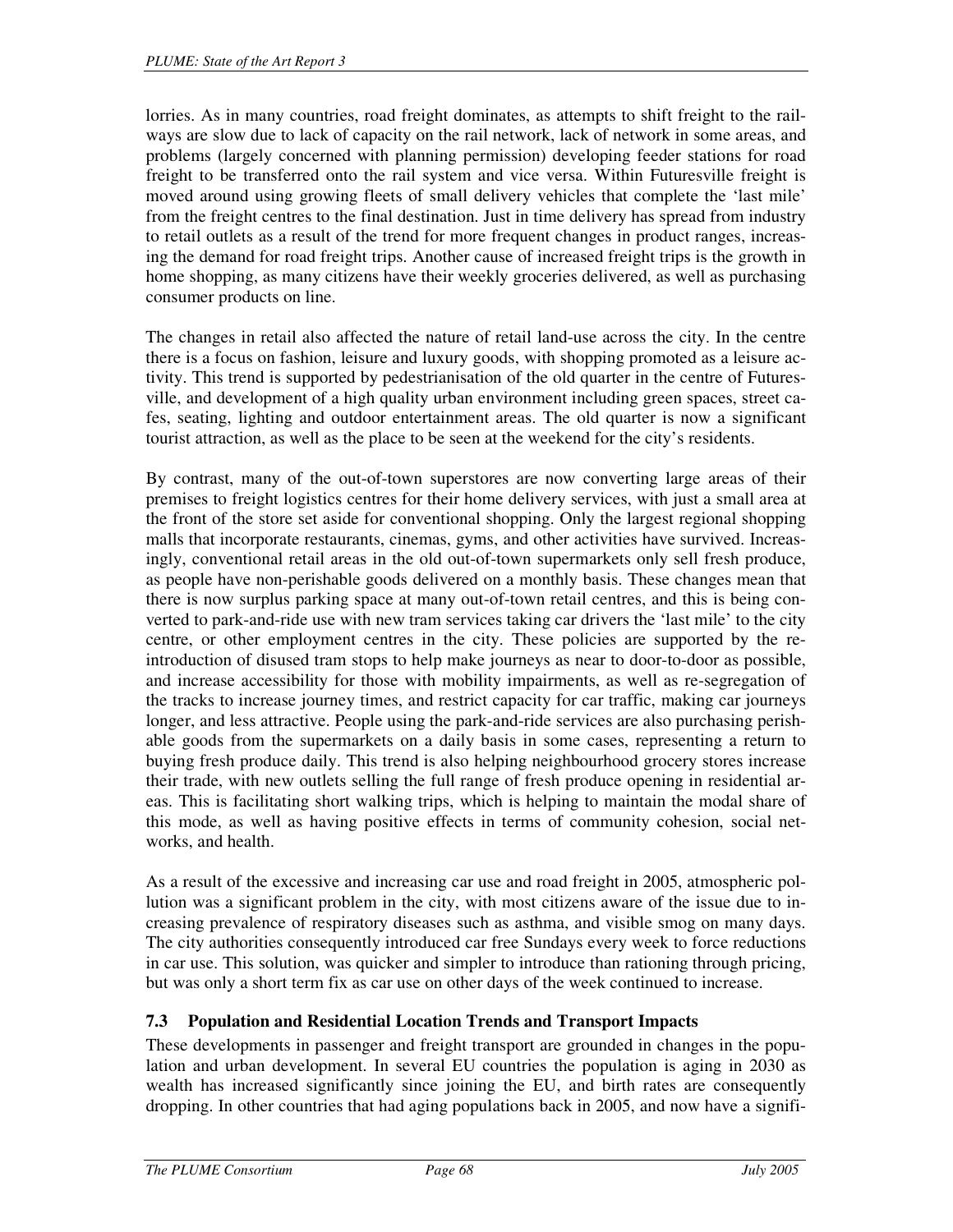cantly higher proportion of retired citizens than young people, the birth rate has been reversed through the introduction of considerably more family friendly tax regimes and working practices. However, the EU as a whole has a declining population, but again there is considerable variation, as the population of many cities are growing due to development centres, and residential trends. One cause of this is migration, as people move from poorer parts of the EU, to development centres in the more wealthy regions that have more elderly people, than citizens of working aging, meaning there are more jobs than people able to fill them. Certainly there are more households across the EU due to an increasing number of single person households as people marry later, and live longer. Until 2015 the residential trends favoured suburban and out-of-town living, which partly arose from, and partly generated urban sprawl. This has caused the longer commuting distances that are still experienced in 2030, but land-use planning to reduce car use, and internalisation of external costs in car travel, which made car use less attractive for some, prompted a trend towards densification of cities, and more urban living.

It is mainly the young who are living in our cities, with those with children still preferring the more spacious suburbs and out of town areas. Amongst older people, there is no dominant trend. Some prefer to stay in their suburban family homes, whilst others prefer to move back into the cities. Despite densification and declining populations, car ownership and use is still increasing due to more older people driving, those in cities continuing to own cars to visit friends, family and leisure destinations outside of the cities, and households living in more rural areas owning multiple vehicles, since public transport is scarce in those areas. However, in Futuresville, as in other cities, car use is growing at a considerably reduced rate as public transport experiences a revival. Trends in freight transport though have not changed significantly, although the smaller vehicles reduce the visual intrusion. Noise, air pollution, and general disruption from freight vehicles has also been reduced by performance related pay based on driving standards. Driving standards are monitored through more sophisticated tacographs.

Atmospheric and noise pollution have also been reduced through improvements to public transport (the tram and heavy rail systems are electric, as is the new personal rapid transit network), pedestrianisation of district centres, and other re-use of roads as public spaces. For example, the car free Sundays continued. Strolling around the city became the popular thing to do on a Sunday, as citizens had come to appreciate the relaxed atmosphere, and contact with friends and neighbours as they walked around. Sunday street markets had also started, bringing economic, as well as community benefits to the city. Road space has also been reduced in favour of tree lined pavements with cafes and small market stalls selling fresh produce. Introduction of an extensive one-way system has allowed this reduction in road space and the emphasis has been on urban design for people not cars to achieve a liveable streetscape that has resulted in increased walking and cycling. It is worth noting here though, that by 2030, the car free Sundays had more to do with their popularity than contributing to the reductions in pollution, as growth in car use on other days had outstripped the initial gains obtained when they were first introduced. It is the other changes in allocation of road space through pricing, regulation and design, mode choice, and vehicle technology that really contribute reductions by 2030.

Adoption of new vehicle technology has also helped. EU legislation forced the adoption of more fuel efficient vehicles, and eventually alternatively fuelled vehicles and the fuel supply infrastructure to run them. In 2030, nearly all vehicles are hybrids, using fuel cells and either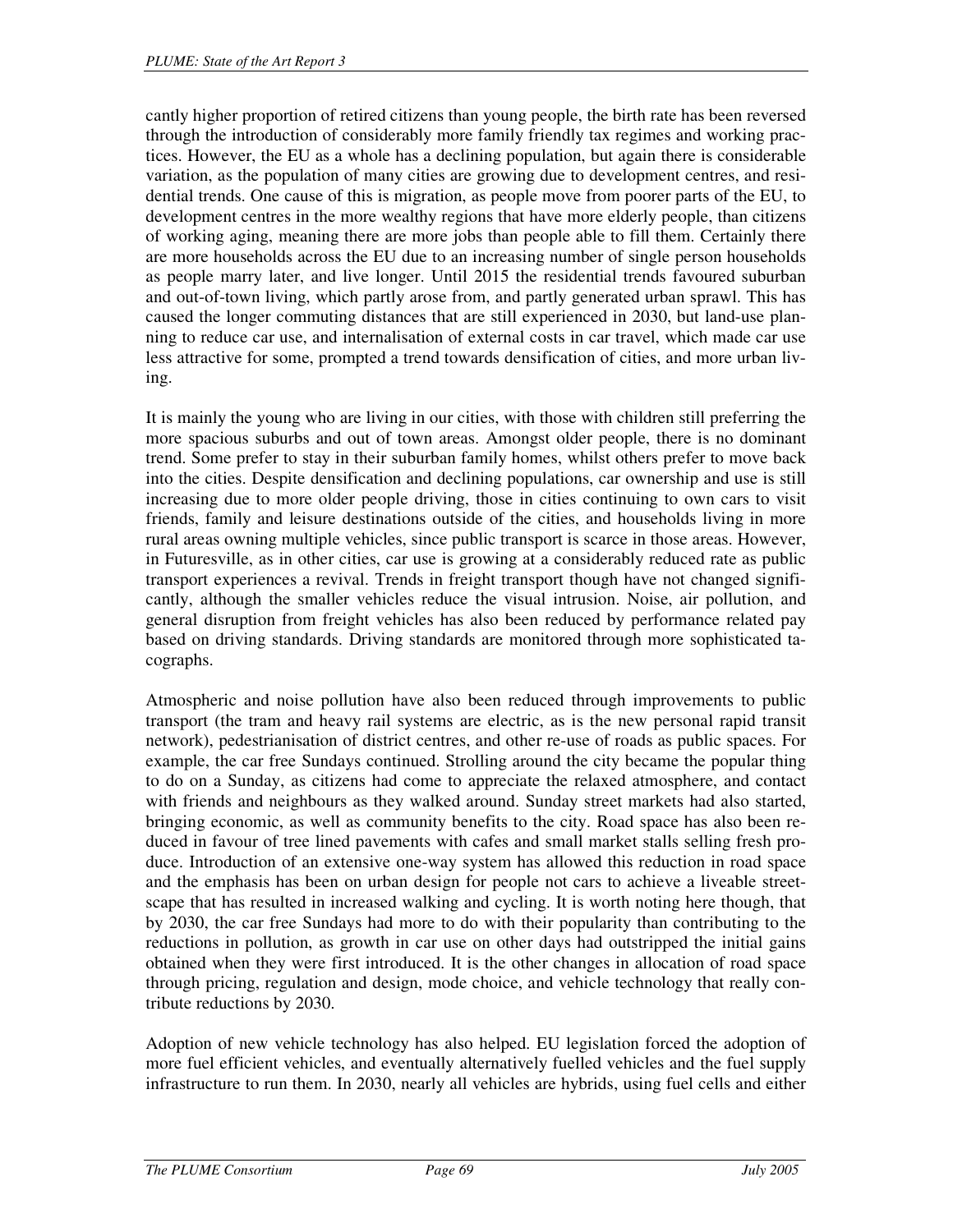natural gas, or more commonly biofuels. The market for hydrogen fuelled vehicles is also taking off.

### **7.4 Processes and Integration**

To achieve the reduction in rate of growth in car use experienced in Futuresville, and other cities, changes in many policies and processes have been necessary. Significant barriers to implementation were institutional issues, as the different players in the built environment (land-use planners, transport professionals, architects) continued to operate as separate professions. However, EU directives combined with the facilitating efforts of national governments forced the different professions to work together, and harmonise their decision making processes, and at the same time, directives forced change in financing and competition regulations that resulted in harmonisation across Europe, and fewer barriers to developments that are in the public interest. Further transport authorities across Europe were given (where they had previously lost it) the remit to specify fares and service levels provided by the private sector. The most prolific result of this was true integration. Transport developments now integrate modes and interchange facilities properly in high quality urban environments and land-use developments are always planned with accessibility for all individuals in mind. Furthermore, land-use, infrastructure, pricing, public transport, and attitudinal and behavioural elements are properly co-ordinated.

The way in which targets are set, and strategies developed has also developed considerably since 2005. Use of targets and their associated indicators is compulsory to monitor progress against objectives, and supply the local data that is disseminated through Futuresville.net, and the area-nets for other regions. Objectives, and the consequent targets, and indicators are guided by EU policy on sustainability, and by local needs. In 2003, Futuresville citizens and their representatives are always involved in decision making, such that local views can stop plans that meet planning regulations, on the basis that local people do not want the planned development. This local involvement also includes citizens in strategy development, which is now a combination of the pragmatic plan-led approach that dominated previously, vision-led, and of course, consensus-led.

The involvement of citizens, land-use planners, architects, and the multiple public and private actors involved in transport means that there are often multiple views on what strategy should be followed. This has forced improvements in strategy impacts forecasting. Advances in programming mean that land-use and transport models are now able to model all (economic, environmental and social) impacts of strategies, including unexpected and secondary impacts. Models have also been standardised so that decisions in different cities are comparable, and the human interface has been improved such that model outputs can be understood by everybody.

Decision making was also helped by state of the art appraisal processes from option generation through the impacts forecasting and strategy appraisal, as well as more extensive public participation. Extensive research was undertaken to derive realistic monetary values for appropriate indicators across all areas of sustainability in the social-cost benefit analysis, and remaining qualitative criteria have been properly defined to reflect citizens' perceptions. Thus, by 2030, appraisal processes are better able to take account of social justice, and equity. Further the indicators used in appraisal were revised to more accurately reflect society's needs, and were harmonised across Europe, with different levels of appraisal appropriate to different scales of project – small local initiatives up to trans-European schemes.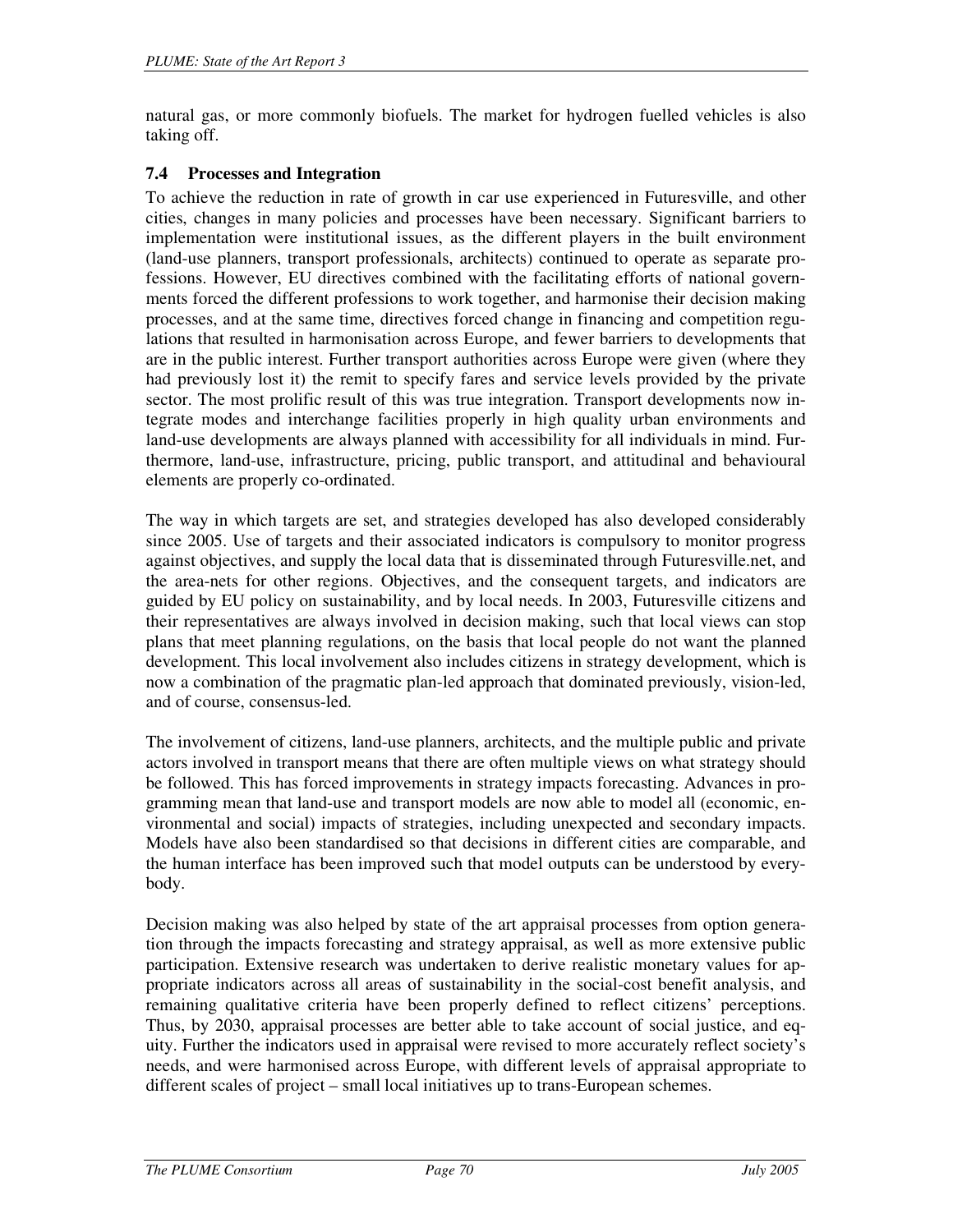As noted, decisions that affect communities are also taken with those communities who are involved through conventional discussion groups, information technology based consultation that allows visualisation of new designs, and SIM city like simulations to allow experimentation and consideration of long-term effects. The 'SIM-city' for Futuresville contains a database of all land-use and transport policy instruments available to decision-makers. Decisionmakers can find information on the performance of these instruments, and appropriate packages of for meeting a range of strategic objectives, and achieving full integration in different circumstances. Advice is also available on strategy development, and appraisal. Decisionmakers can experiment with innovative instrument developments and combinations through the development programming function, and set parameters for public consultation uses. In 2005 a range of Internet information services were available for decision-makers, such as the KonSULT knowledgebase referred to previously in this report, but no combined information, modelling and appraisal sites for specific cities had been developed. All land-use and transport professionals are also fully conversant with the appraisal and public participation processes as ex-ante procedures. Residents, businesses, interest groups, and individuals contribute to both understanding of problems, and development of solutions.

# **7.5 Land-Use Planning and Personal Rapid Transit**

In terms of land-use planning, and infrastructure provision the key characteristics are that, Brownfield development has become the norm in Futuresville, and this has contributed to densification of the city. However, demand by citizens for retention of green space, and relatively low rise human scale development, in their city means that densification has not been as greater as policy setters may have desired. One benefit of pressure to ensure that green space is preserved is that the Greenbelt around Futuresville is now strictly enforced as a result of increasingly vocal outcry from community groups in response to Greenbelt planning applications. Back in 2005 and for some years after that, it was not uncommon for the local authority to grant 'exceptional planning permission', allowing development within the Greenbelt. Many of these decisions were as a result of lobbying from development companies who could not afford the clean-up costs associated with Brownfield developments following introduction of the landfill tax. By 2030 however, cleansing technology was considerably more sophisticated and had reduced in cost sufficiently to be cost-effective. Thus, development within Futuresville was concentrated in the old industrial areas, where more and more space was becoming available as labour costs forced manufacturers and call centres to shift their operations overseas. Despite development in Futuresville being less dense than policy makers had hoped for, the utilisation of Brownfield sites means that the city has shifted towards maximum housing density and minimum parking standards (as discussed below), although there is still some way to go due to the slow rate at which land-use changes.

High rise development has been possible in the city centre, and prestigious mixed use developments have appeared, some utilising old historic buildings and areas as a focal point. Many of these new high rise buildings are also linked by an elevated personal rapid transit system. The infrastructure takes the pods directly into residential, office and retail buildings, with access/egress sites integrated with the lift areas for access to other floors of the building. Many existing buildings have also been converted to link into the personal rapid transit network, which also integrates into the conventional public transport system at interchanges.

The network started by linking new buildings and development quarters in and around the city centre, and spirals outwards to link residential neighbourhoods into the system. The infrastructure spirals out from the centre to help fill in the gaps in the pre-existing public transport network, thus public transport journeys within the city are becoming easier. As the per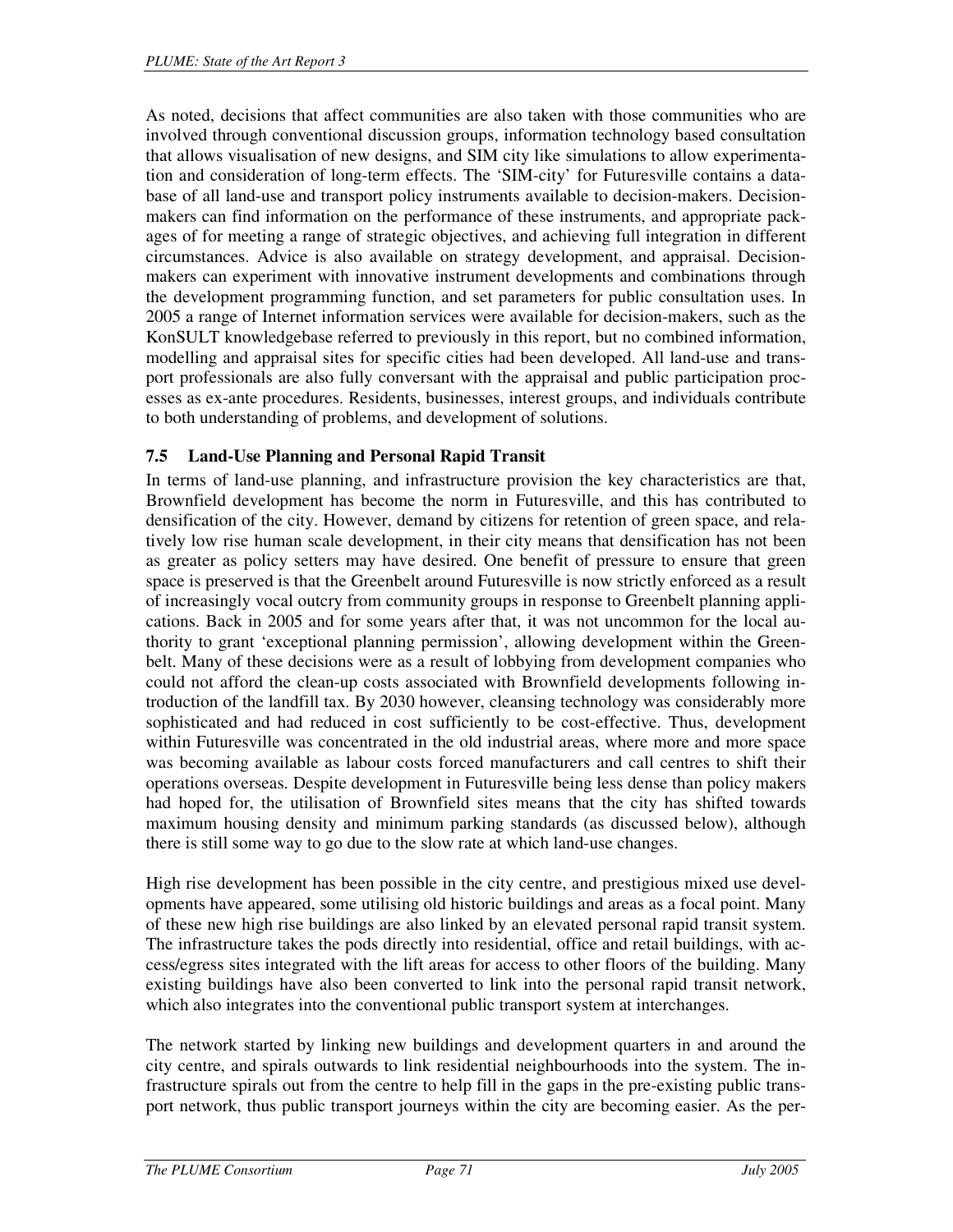sonal rapid transit system moves out of the city, it also begins to operate at lower elevations, so that it is at ground level in residential areas, usually with termini in neighbourhood centres. Often these termini, and sometimes part of the network are hidden underground in residential areas, or where valuable green space needs to be traversed. In residential areas, the access/egress lifts serving the termini provide direct access to local shops and amenities, by taking passengers straight into the buildings they wish to access. The public network and its individual pods has become very popular with young people, families travelling into the city (as some pods can take up to 6 people), and those with mobility impairments since the system provides physically accessible access to many buildings. The pods can also be called from any stop at any time, allowing 'private' transport on demand, but without the need for individual ownership of vehicles.

Car free developments envisaged at the end of the 1990s have generally not taken off due to need for car ownership to access out-of-town destinations. It was thought that car clubs based in these developments would facilitate short-term hire arrangements on demand, which could provide access to vehicles without individual ownership. However, these clubs were unpopular because demand at certain times of day (evenings and weekends, when employees were not at work) was often such that cars could not be supplied on demand without large fleets, but the overall demand was insufficient to support such fleets. The reduced cost of owning a car after taxation was transferred to the point of use when external costs were internalised around 2010 also mitigated against car clubs, as owning a vehicle but only using it for some trips became efficient as pricing at point of use created a more level playing field between modes. Further city charging was introduced so that all car drivers had to pay a charge to drive in Futuresville, with a further charge for the central area. Residents are not exempt, indeed only those with disabilities that prevent use of the now fully accessible public transport and personal rapid transit system are exempt.

# **7.6 Parking**

The densification of the city, and reduced cost of car ownership, both accelerated growth in ownership within Futuresville, and this in turn created a serious parking problem around 2015. The cost of city centre parking has been increased to deter car use for journeys into the city back at the beginning of the  $21<sup>st</sup>$  Century, and costs had continued rising as car use did, but with little impact as businesses absorbed the cost of employees and visitors parking charges, including the workplace parking levy that was introduced. No stopping/parking zones, and permit only areas were introduced in residential and business districts, but over time, parking became an unenforceable free for all as people refused to park miles from their destination. Eventually, drastic measures were needed, and funded through revenue from the road user charging system. Subterranean and stake parking systems were constructed around the city, including residential areas. In many areas of Futuresville, on street parking is now illegal to preserve the high quality environment that has been created, but charges for parking spaces are not cheap, and this has slowed the rate of growth in car ownership.

In residential areas, removal of on street parking and traffic calming to decrease traffic speeds helped residents re-claim their streets. Streets are one-way and tree-lined as described previously, and children are able to play in the streets again, making high density living more feasible. As noted, many families still prefer the suburbs, but even these are growing in density.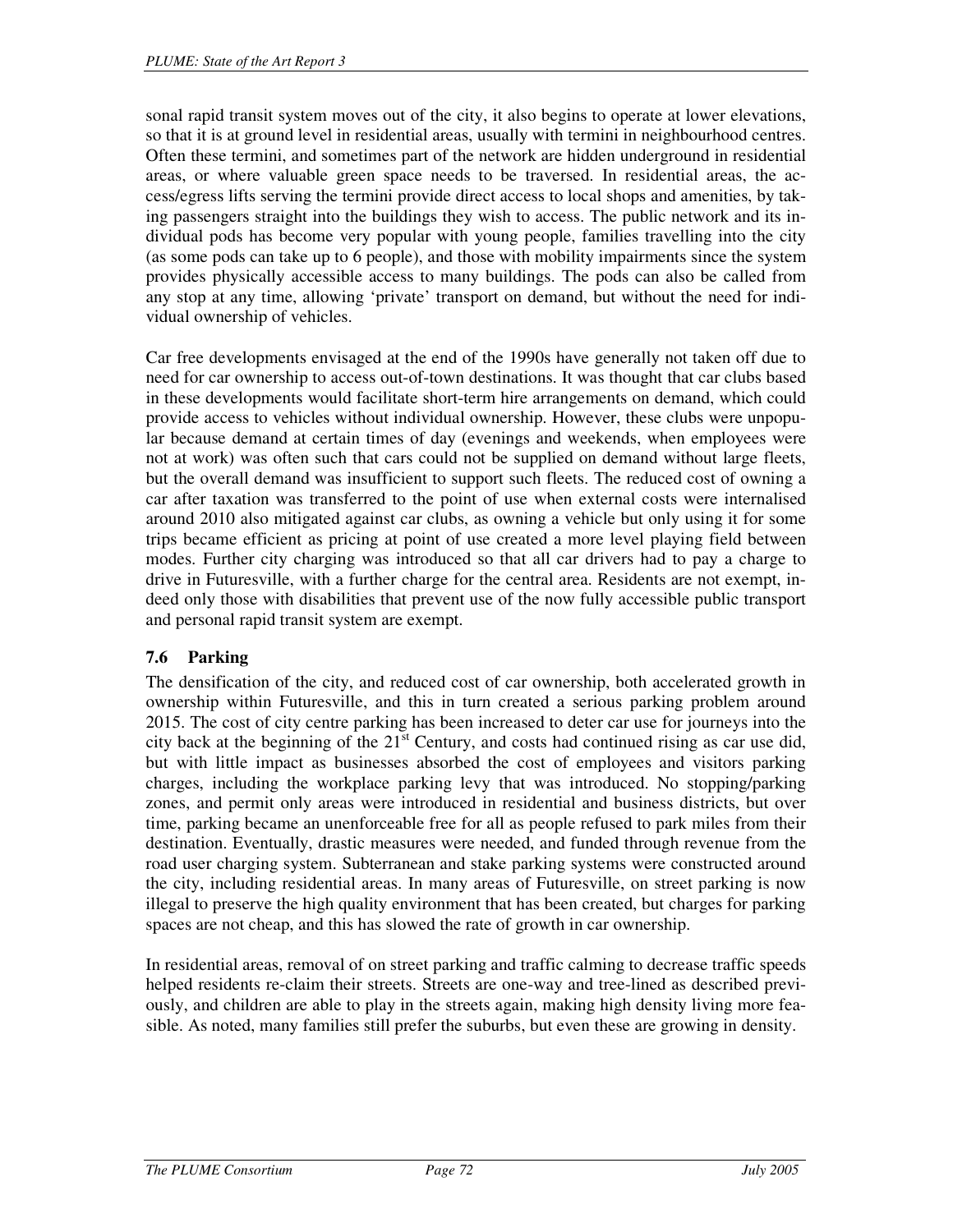## **7.7 Conventional Public Transport**

In terms of conventional public transport the tram system in Futuresville has been upgraded, as outlined previously. The heavy rail system has been slimmed down with uneconomic lines and/or services into the rural hinterland and beyond being cut. This has allowed greater investment in remaining infrastructure and services allowing more frequent and reliable services, as well as greater physical accessibility to the system, and integration with the rest of the transport network. Heavy rail is now predominantly an intercity mode. In most cases, the suburban parts of the heavy rail system that were cut have been absorbed into the tram network, with park-and-ride added at the outskirts of the city for those who need to drive in from satellite towns and villages. As with the personal rapid transit, some of the park-and-ride sites around Futuresville are hidden underground. The bus network has experienced most change. Patronage was declining rapidly at the start of the 21st Century as passengers would rather sit in their own vehicles if they were going to be forced to sit in a traffic jam almost regardless of mode choice. As a consequence, segregated lanes, which on radial corridors often have guideways to facilitate faster journeys, have been created where there is no tram, or the remaining heavy rail services suffer overcrowding. Elsewhere, bus services have been cut as the more popular personal rapid transit system that runs 24 hours a day has been phased in. Implementation of segregated bus lanes, re-segregation of the tram tracks, and introduction of the one-way system for cars has been combined with creation of car free cells. These often have new development quarters at their centre. These changes to the car network mean that driving around the centre of Futuresville has become more time consuming, and therefore unpopular, especially since the cost increases significantly near the centre. As a consequence, car use in the city centre is increasingly rare, although it is as prolific as ever elsewhere. Within Futuresville, the cities taxi fleet continues to fill any remaining gaps in the supply of other modes. However, the introduction of the personal rapid transit system means that the fleet is considerably smaller than in the past, and is mainly used by visitors, and for unique special needs journeys funded by the local authority to maintain accessibility for everybody.

The changes to the public transport system, and land-use planning decisions discussed above, means that Futuresville has shifted away from built-in car domination to be a more sustainable, public transport, walking and cycling orientated city. Investment in the city's transport system, from the public transport outlined here, to the pricing and parking infrastructure has largely been through public-private partnerships. The diversity of arrangements and degree of privatisation is extremely complex, but overall, provision is of a higher standard than could be provided solely through public funding without unacceptably high taxes.

## **7.8 Walking and Cycling**

Walking and cycling have both benefited from the changes to the public transport network. Segregated cycle lanes, and wider footpaths have been installed, and green routes for cyclists and pedestrians have been created from unofficial footpaths dotted around the city. These routes also take cycle and pedestrian routes out into the satellite towns and villages. Much use is for leisure purposes, but there is a growing group of longer distance cycle commuters. Growth in this area has been helped by provision of secure cycle storage units, with showers and other facilities around the city centre. Many of these facilities are hidden underground, often under key buildings or public transport termini so that employees only need take the lift up into their building, or to transport interchanges. Despite these changes, cycling remains a minority mode. The changes have really only brought back cyclists who stopped due to safety concerns when the city centre was congested with cars; it has not recruited significant numbers of new cyclists for non-leisure journeys.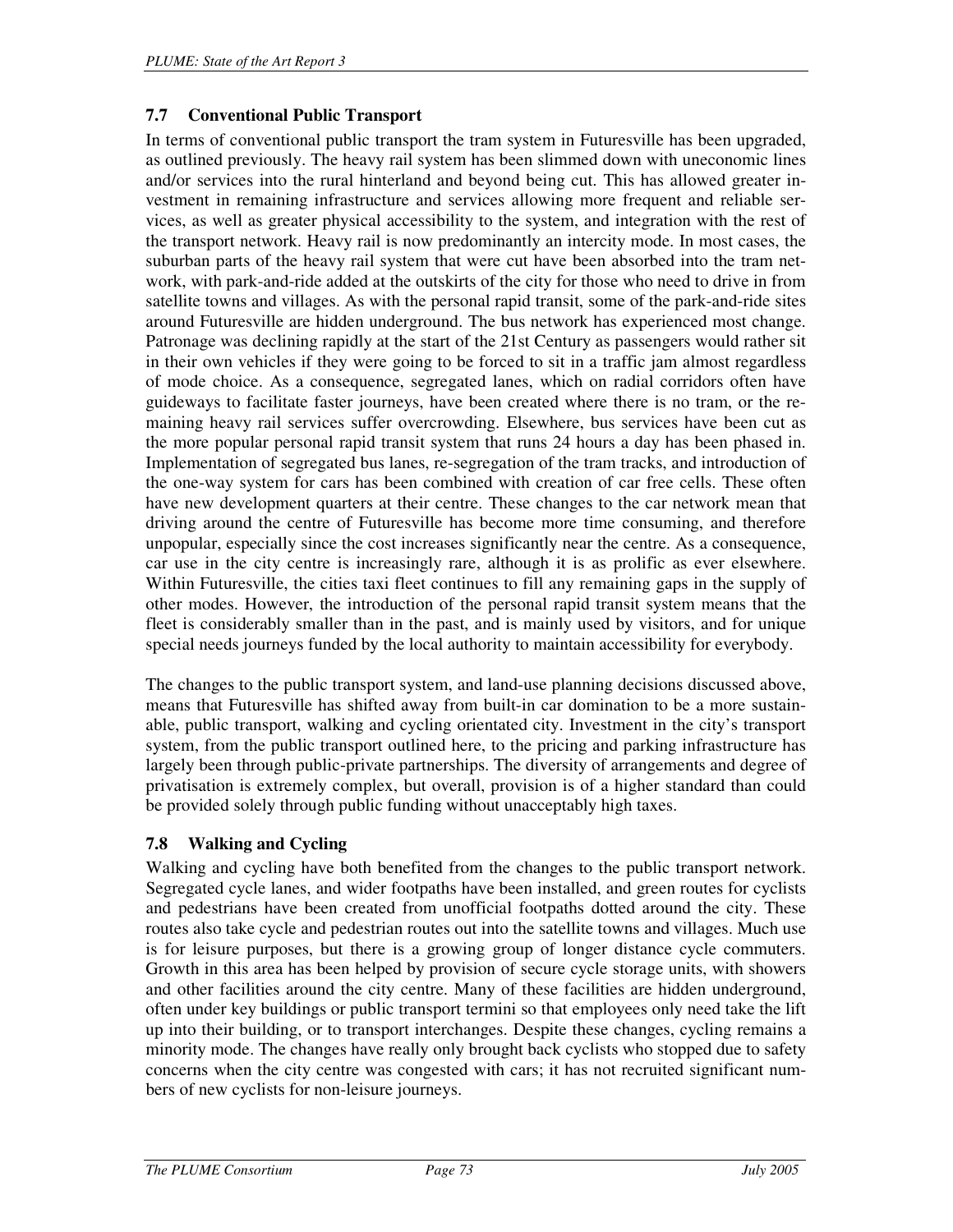## **7.9 Pricing**

Other significant policies that have been successfully implemented by 2030 include pricing (potentially, the most significant change), information measures, and travel demand management using a range of attitudinal and behavioural measures. With regard to pricing, all car use is now paid for at point of use with pricing paid for via GPS tracking systems and direct debit mandates to the collection agency. Transition to the system was not easy due to lack of public acceptability. Transferring costs from ownership to point of use, only became widely acceptable once improved public transport provision was in place, and financial regulations were changed to allow hypothecation of revenue to transport investment (it has helped to fund the personal rapid transit system), but use of GPS tracking was unpopular. However, the system was introduced early in some EU countries, particularly the new member states who were working on upgrading their road systems anyway, and success in those countries increased acceptability elsewhere.

Another group amongst whom acceptability of pricing (and the workplace parking levy) was low at the outset was the business community. Businesses were concerned that charging would make neighbouring cities more attractive to other businesses, tourists and shoppers, especially since they felt that traffic calming and restrictions had already worsened their competitive position. However, the Futuresville.net (described below), and information technology systems developed to allow participation in the decision making processes, were extended and combined to take in up to date, real world business and socio-demographic data from across the EU, so that Futuresville knows how it is performing in relation to other cities. Evidence suggests that since similar changes are occurring in many cities, no one city is at a particular competitive disadvantage. However, the data allows businesses to view developments and make changes to ensure they stay ahead. The data also allows local authorities to monitor accessibility and social inclusion indicators, to spot potential exclusion problems, and take appropriate remedial action, as well as monitoring environmental data as they have for many decades. The data collection is automatically funded by the EU, national and local government, and is freely available to all. Residents, businesses and interest groups can analyse raw data via software on Futuresville.net, or purchase analysis from the local authority.

The fair level playing field between modes is now widely accepted amongst the general public, who responded by engaging with personalised journey planning programmes and work/school travel plans to help them change their travel patterns to make more use of existing public transport they were unfamiliar with. These attitudinal and behavioural measures were also used to help the implementation of new public transport facilities, especially the personal rapid transit system, to help people learn how to use the new systems. Long term acceptability of charging within Futuresville has been the ability to make pricing responsive. Pricing of road space, parking spaces and public transport is all responsive to congestion levels, atmospheric and noise pollution levels, and the economy. Typically, road and parking space charges are raised when pollution, and congestion levels are high, or when they are expected to become high, e.g., during special events, summer time when levels of atmospheric ozone are higher, rush hour etc. Charges can also be reduced as the cities economic performance suggests a need to attract more investors, visitors, and shoppers to the city. Revenue for projects is recouped, and pollution balanced out at other times when the economy can sustain higher charges. Walking and cycling are the only completely free modes within Futuresville, with the infrastructure provision and maintenance subsidised by road user charging, and parking charging, as well as general taxation when necessary. Public transport charges are always lower than road user charges, and they are capped so that users know the maximum they will have to pay. However, changes to public transport charges are usually temporary decreases at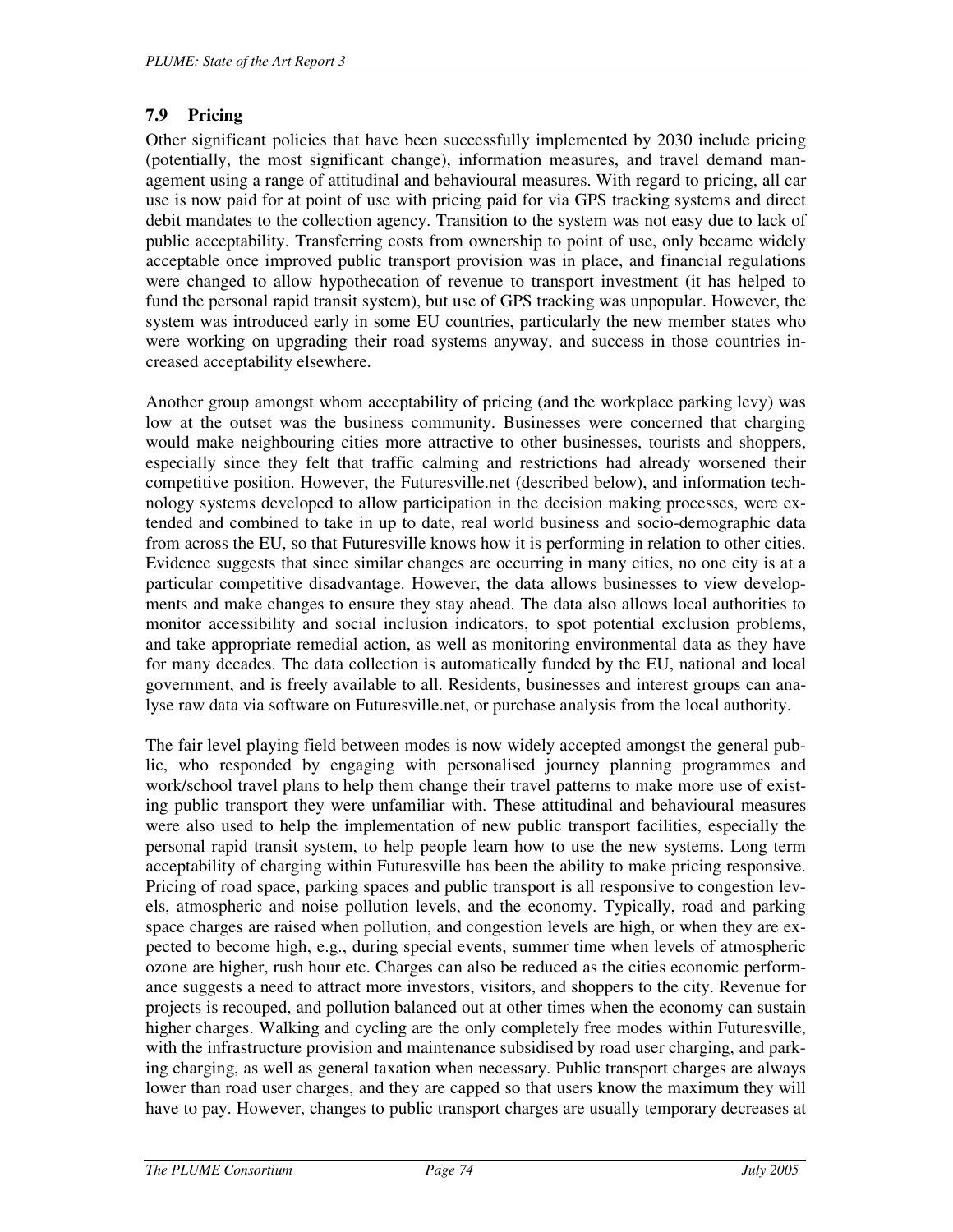times when there is a particular need to reduce car use. Those who buy season tickets are immune to price fluctuations within the period of their ticket. However, this means that season ticket holders do not benefit from price reductions, so most people buy tickets at the point of use. Since all tickets must be purchased in advance of boarding the vehicle through newsagents, market stall vendors, Futuresville.net, or ticket machines at stops and stations, purchase at time of use does not cause delays as passengers board vehicles. Negative impacts on those who may suffer social exclusion as a result of higher charges are avoided by providing citizens receiving social support with a card that caps the price they must pay for road space, parking spaces, and public transport regardless of price changes. Within this, individuals are still charged more for road and parking spaces than public transport, but they retain the choice of which most to use, and can continue to own a car for journeys when it is essential, since costs are at point of use, not annual sunk costs.

## **7.10 Information**

Information measures have also helped the transition to new travel patterns. All public transport is supported by real time information at access/egress points in the network. The information is also available via the Internet, mobile phones, and the city wide Intranet. Futuresville.net is an Intranet that residents and employees in the city can connect to, to obtain information on transport, and many other events, activities and services in the city. It is also key to the new public participation systems used by planners and decision makers. Futuresville.net also helped to reduce the need to travel in a number of ways. Health and social services can be accessed via the net allowing online diagnosis, consultation, counselling and booking of services in many cases. The education sector also provide online courses that reduce the need for travel, as do the shopping portals provided for local stores.

## **7.11 Futuresville 2030, Better or Worse?**

The combined effect of the trends and policy measure implementations outlined here has been to solve many of the environmental, social and economic sustainability problems that existed in 2005. Atmospheric and noise pollution in the city has been significantly reduced as car traffic has been removed, and replaced by the personal rapid transit system that has no point of use pollution, since the system is electrical. Electricity generation is not yet based wholly on renewable resources, so there is pollution associated with the system, but nonrenewable, imported energy consumption has been reduced, which at least increases security of energy supply. Some in Futuresville believe the visual intrusion of new high rise buildings and the elevated personal rapid transit infrastructure to be a serious problem. However, the social-cost benefit analysis indicates that the system has positive benefits, and opposition is declining. Indeed many who benefit from the increased social inclusion, and accessibility, as well as those whose green spaces and public spaces have been preserved favour the changes that have been brought about in Futuresville. Removal of the severe congestion that pervaded the city by 2010 has also been viewed favourably by the majority, and it has positive economic benefits. For businesses, goods and customers are no longer stuck in traffic jams, and employees, and customers health has improved in terms of reduced stress, and fewer illnesses caused by pollution. Indeed, there has been a net benefit in environmental, social and economic sustainability.

The changes in institutional arrangements that brought land-use and transport planners together with architects, also brought these groups together with health, education, business and leisure sector decision makers. As a consequence, solutions to many social exclusion problems (e.g., areas of multiple deprivation, exclusion of the young, old and disabled, as well as those with lower incomes) have been found, be they transport or non-transport solutions. Ex-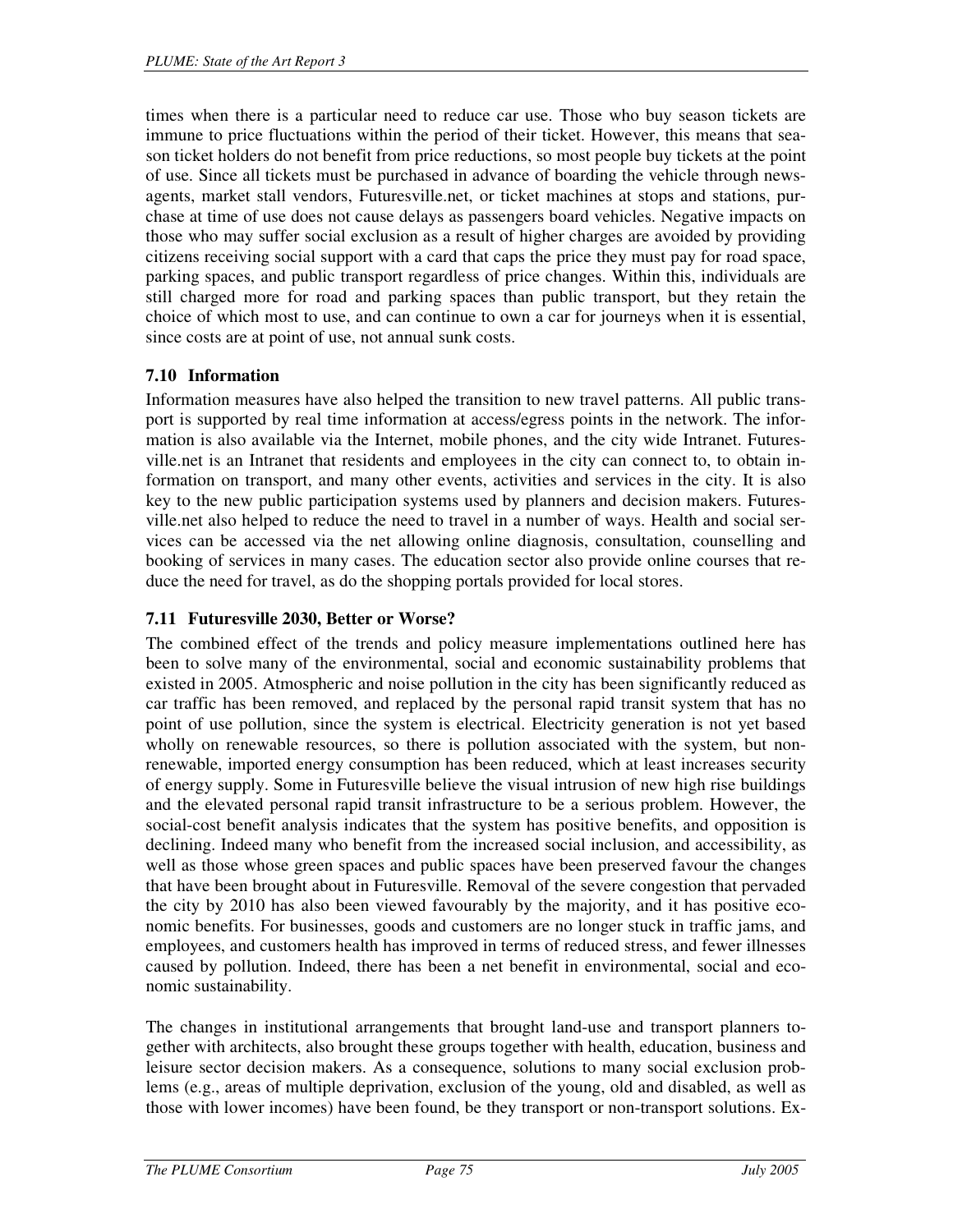amples of successes include the personal rapid transit system drawing all areas of Futuresville into the public transport network, accessible public transport and interchange, provision of key amenities in all neighbourhood centres, and removal of food deserts through changes in retail patterns as described.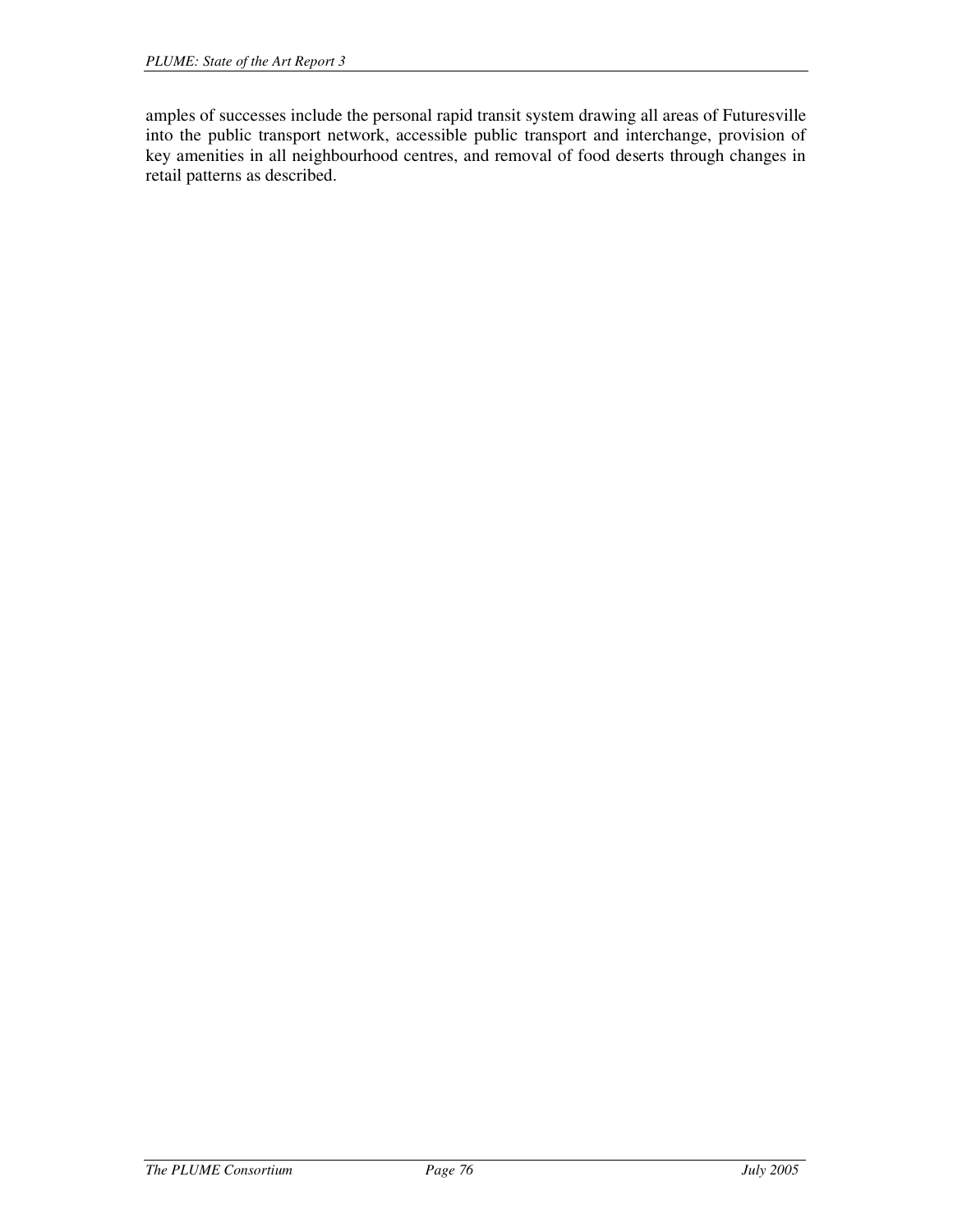## **8 Research Gaps and Future Research Needs**

#### **8.1 The identification process**

The identification of research gaps and future research needs has been an ongoing part of the PLUME project. Research gaps identified early in the project were addressed by including additional Synthesis Reports. When these were revised, they were updated to reflect the findings of the Land-Use and Transport Research projects, and of related research programmes. The remaining research gaps are summarised in this Section. They provide an outline specification for a future research programme.

#### **8.2 Future research needs**

The research needs are structured into seven research domains. The first four research domains broadly relate to the questions concerning knowledge to answer questions such as:

- What is the nature of things?
- How are things related?
- What happens in the world?
- What generally is the impact of  $x$  on  $y$ ?

These four research domains are:

- A. Human behaviour
- B. Technical performance
- C. New trends
- D. Land-use and transport relationships

The last three research domains broadly relate to questions concerning how best to gather and use knowledge to inform action:

- How to find out and transmit knowledge concerning the first four domains ,
- How to use this knowledge to formulate policy objectives for the benefit of society collectively,
- How to use this knowledge to develop policy instruments and deliver policy outputs.

The three corresponding research domains respectively are:

- E. Research methods,
- F. Political aspirations,
- G. Technical applications,

The fourth research domain, land-use and transport relationships, lies at the core of this set of research domains. In a sense it builds on the first three, and most directly feeds the last three. The seven research domains may therefore be roughly arranged graphically as follows: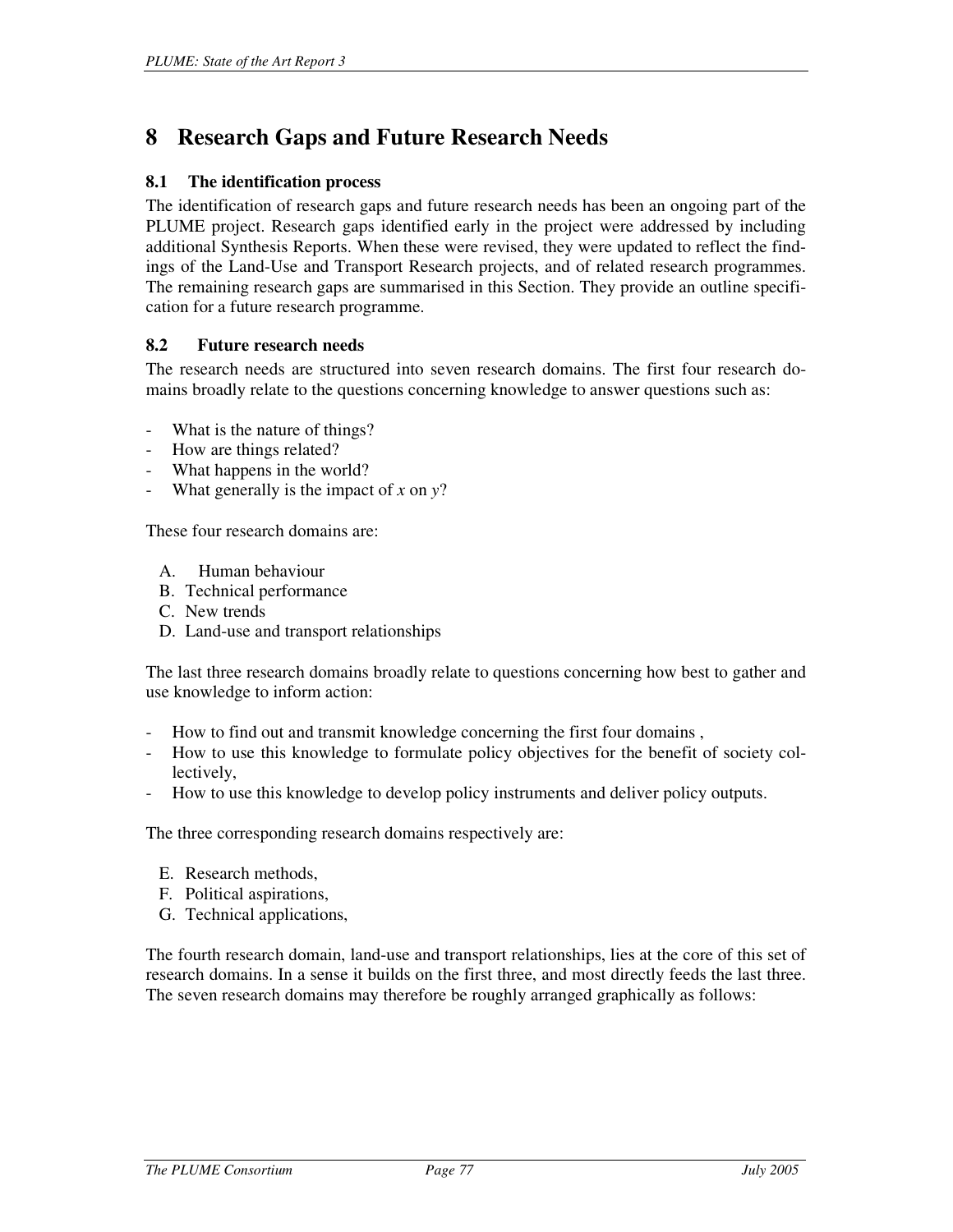

In the following sub-sections the seven research domains are explained and examples of research needs identified from the PLUME research are given.

## **A. Human behaviour**

This research domain concerns human needs and motivations, as applied to the land-use and transport sphere. It applies to what may be regarded as generally 'intrinsic' or 'invariant' behaviour, whatever the historical or technological context. Without a good understanding of human behaviour, the cause-effect mechanisms of policy output and public reaction will be uncertain. Land-use transport research should therefore keep abreast of the latest findings from disciplines such as psychology, behavioural studies, and other social sciences.

- A1 There is a need to better understand the human motivation for mobility (the psychological and physiological desire to move and travel) over and above the need for accessibility (the ability to get somewhere or access certain services).
- A2 There are two alternative theoretical paradigms identified, regarding human behaviour with respect to land-use and transport - travel cost minimisation versus activity maximisation paradigms. A possibly fruitful research pursuit would be to resolve these paradigms to offer a more effective explanation of human behaviour.
- A3 There are knowledge gaps in terms of self-selectivity the extent to which people who prefer to walk and use public transport will choose living and working locations whose infrastructure supply matches these travel demands.
- A4 There is a lack of systematic knowledge about the effects of travel demand management policies on mobility behaviour.
- A5 There is a lack of attention paid to the ways in which information provision might influence spatial issues in terms of lifestyle choices. Research into the psychological factors surrounding decisions as to where to work and live, and the ways in which information systems might influence these and assist the evolution of a more sustainable community might be valuable.
- A6 There is a need generally for systematic research into the factors that make walking, cycling and travel by motorised modes (as driver or passenger) enjoyable.
- A7 There is a need to have more sensitive ways of describing people, beyond categories such as 'residents' or 'bus passengers'. For example, to better understand users' opinions, we must ask how individuals identify themselves both in terms of users of the street but also in terms of other social terms. It is probably so that people adopt differ-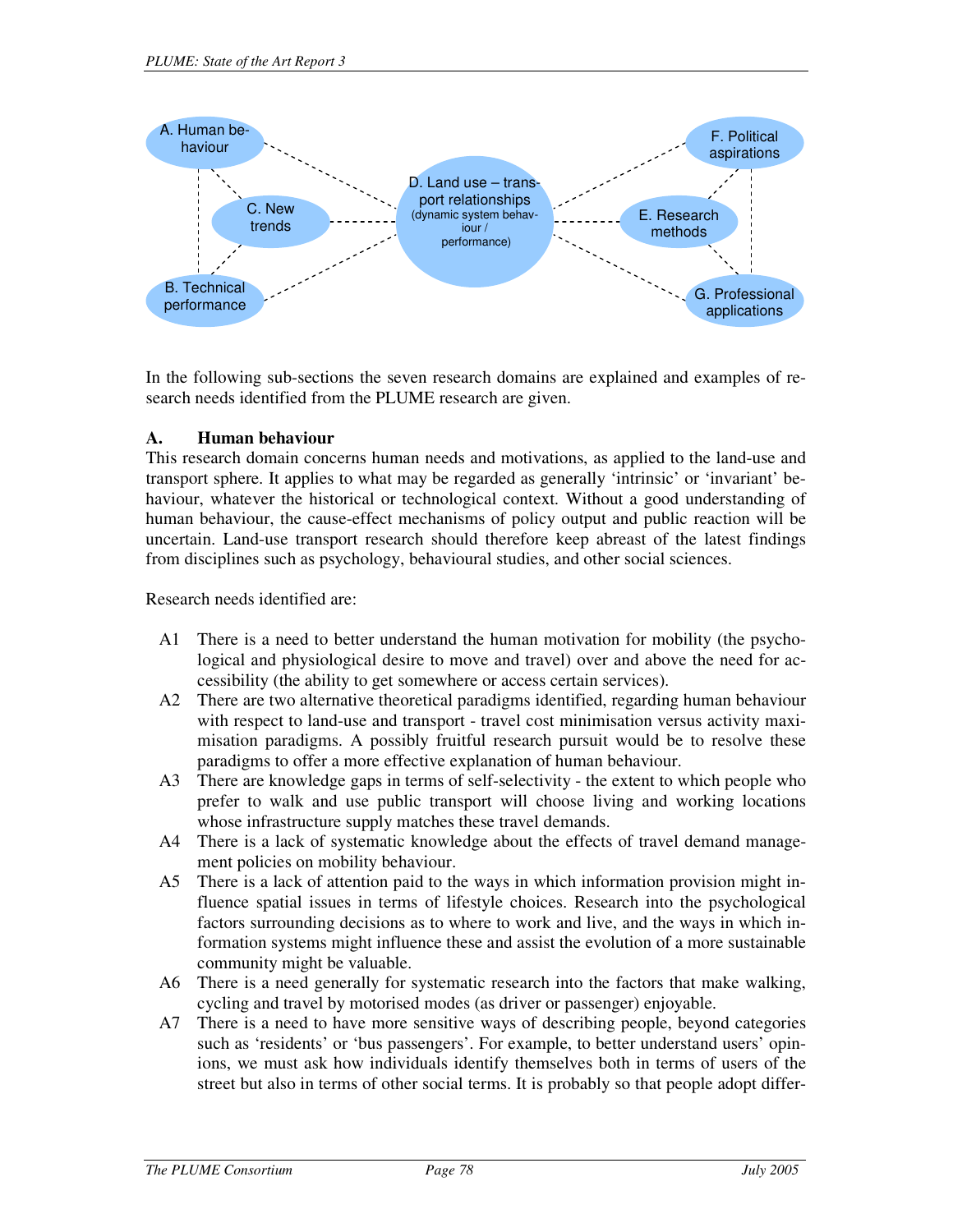ent roles that become more or less important depending on the current situation they are facing.

A8 There is need for research to address the human factors involved in influencing the desirability of owning and / or using novel modes of transport.

#### **B Technical performance**

This research domain concerns the technical operation and impacts of the transport and landuse system. This is to do with understanding how vehicles interact with infrastructure, and their benefits to and impacts on different users and non users. Land-use transport research should therefore keep abreast of the latest findings from disciplines such as mechanical engineering, traffic engineering, highway engineering, and environmental sciences.

Research needs identified are:

- B1 More research is needed to understand the generation and the impacts of some pollutants by transport, in particular fine particulates (below 2.5 µm of diameter) and ozone.
- B2 Research is needed on the ecological impacts of oil and rubber on surface water runoff.
- B3 Research is required to investigate the cumulative impacts of the simultaneous combination of all pollutants arising from transport.
- B4 There is a need for quantification and assessment of indirect or secondary effects of noise – not just impacts on hearing, but on annoyance, interference with communication, performance by school children, effects on sleep, and ischemic heart disease. Clearly, this relates to human factors, although it is assumed here that what constitutes an 'annoyance' or 'health disbenefit' is taken as given.
- B5 Following earlier EC research into innovative modes of transport, there is now a need to undertake full-scale trials of a range of concepts such as personal rapid transit and the cybercar. Perhaps of greatest significance will be the dual-mode vehicle and its development which will need further support.

#### **C. New trends**

This research domain concerns the influence of new trends, which arise externally to the land-use and transport system, or are adjustments unconsciously arising from within the landuse and transport system.

This addresses the introduction of new technologies (other than transport technology covered in research domain 2), the development of new practices, new societal and political trends and circumstantial tendencies – all arising externally to the land-use and transport system – plus new trends or tendencies regarding the way in which the existing land-use and transport system is used, or adaptation of existing behaviour to new situations (even where the same underlying human motivations or technologies continue to hold).

New trends are accorded a category of their own here, because these represent significant drivers of change, and hence create new variables, new mechanisms and new unanticipated effects. In short, these innovations almost inevitably lead to existing conceptual models and research going out of date, and hence the need for new research. Land-use transport research should therefore be aware of general trends in society and the environment.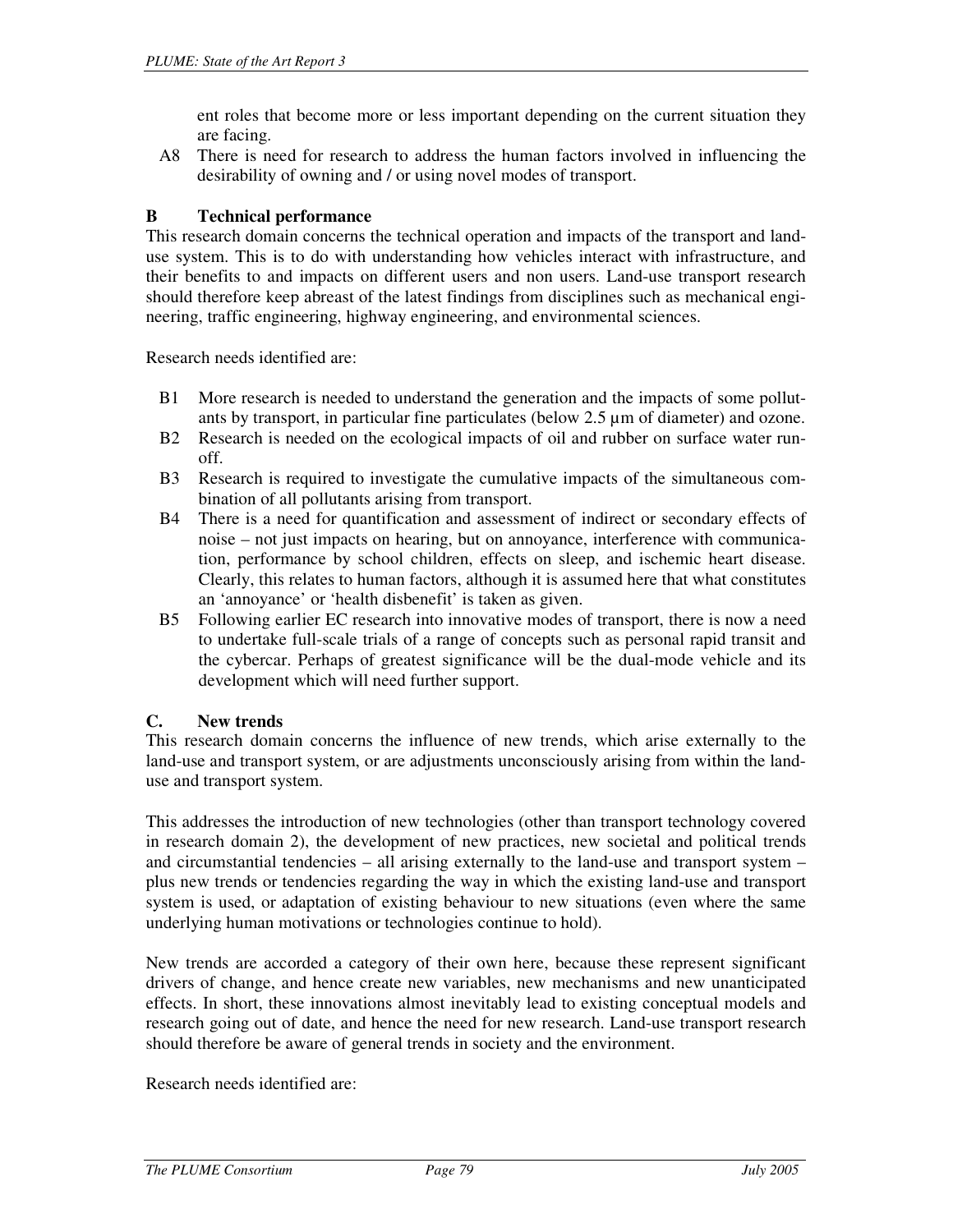- C1 There is a need for more research on the likely impacts of teleworking on urban mobility and urban land-use.
- C2 There is a need for more research on the likely impacts of e-commerce (teleshopping) on urban mobility and land-use.
- C3 There is an urgent need for studies that look into the likely future development of urban freight transport as consequences of developments in logistics, such as supply chain management, just-in-time delivery and e-commerce, and their impacts on congestion and the environment, and possible strategies to make urban freight transport more sustainable by advanced forms of city logistics.
- C4 There is a need for more research on the impacts of the ageing society on urban mobility and consequential location patterns.
- C5 There is a need for more research on how different family size and structure, and spatial distribution of social networks, affects patterns of travel.
- C6 In some parts of Europe, an understanding is needed of the implications of population decline.
- C7 There is potentially a need to address the general historic effects of democratisation, liberalisation, deregulation and accession to the EC, in Central and Eastern European Countries, on location and distribution of land-uses, and travel patterns.

#### **D. Land-use transport relationships.**

The preceding three research domains are concerned with human behaviour, technical performance and the dynamic effects of new trends. This fourth research domain concerns the dynamic behaviour and performance of the land-use and transport system as a whole and in its various parts. It concerns specifically the conceptual and practical relationships between four basic components:

- Land-use  $-$  i.e., activities taking place in particular localities,
- Physical form of buildings, public spaces and urban areas i.e., the 'containers' of the human activities that constitute land-uses,
- Travel i.e., mobile activities, for getting from an origin to destination, and
- Physical form of transport routes, networks and infrastructure.

In addition to dedicated knowledge about the land-use and transport system, an up-to-date grasp of the three preceding research domains is necessary to be able fully to understand this topic.

- D1 There is a lack of reliable empirical evidence to support the arguments made either for or against sprawl. Urban sprawl has negative impacts in general, but there are some interesting exceptions, *such* as "canalising" urban sprawl to secondary spatial concentrations along public transportation lines.
- D2 There should be more research on the economic impact of accessibility on location, e.g., the impact of high-speed rail stations on the prosperity of offices.
- D3 More research is needed fully to understand and make use of land-use pricing policies.
- D4 More research is required on the manner in which the availability and use of new modes will influence urban planning and infrastructure planning.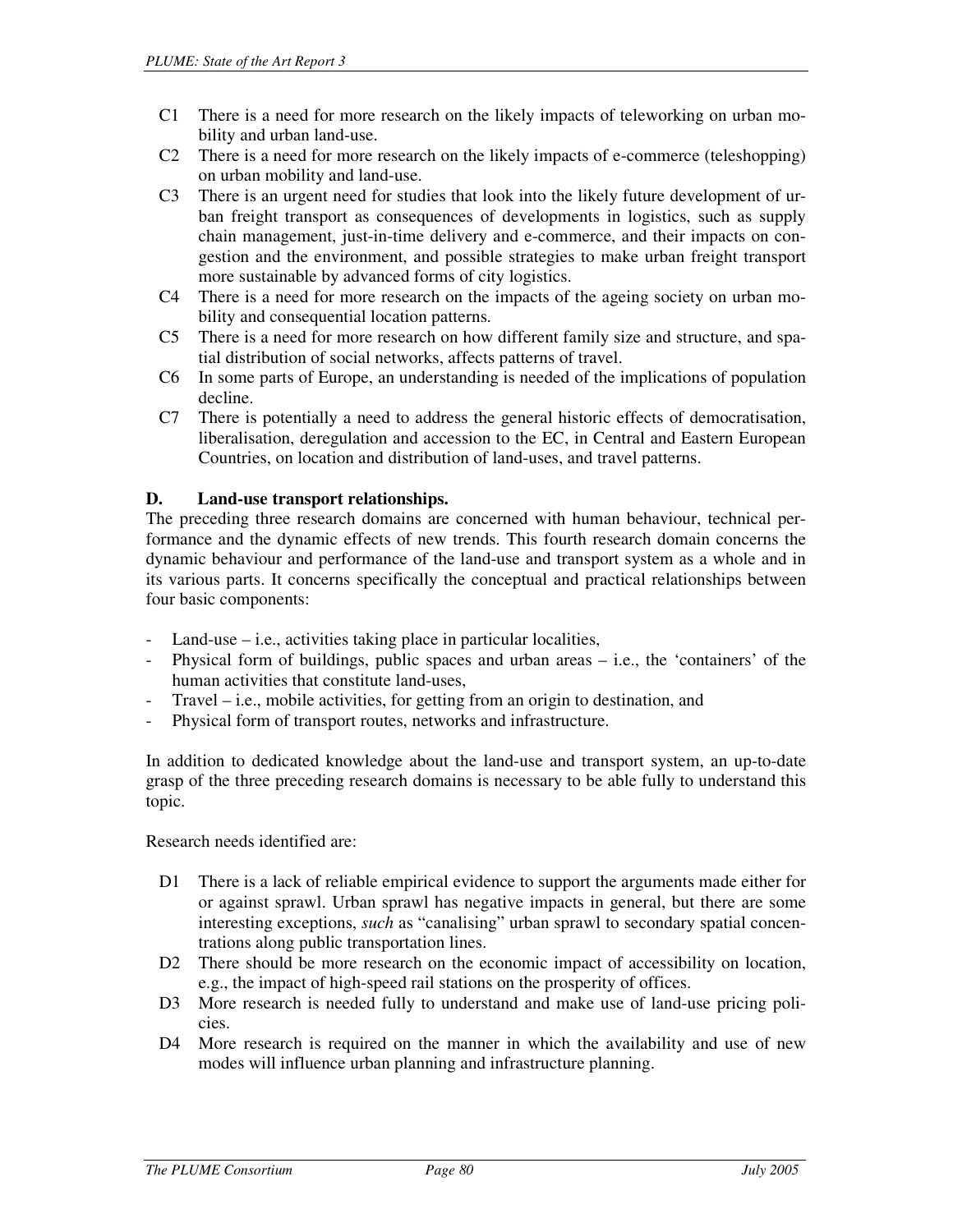- D5 More detailed understanding of micro-scale land-use and transport interactions may be useful, for example, the influence of local environmental and urban design features on travel, and influences on very short trips.
- D6 The effects of infrastructure provision on travel generation are incompletely understood. While some evidence has been collected on road travel, there is not yet a systematic understanding of the effects of provision of pedestrian and cycle infrastructure on travel; nor a systematic understanding of the effect of road infrastructure provision on public transport service provision.

#### **E. Research methods**

This research domain concerns the specific mechanisms of research design, execution and dissemination. It concerns knowledge on how to firstly find out and secondly transmit the knowledge of the first four domains in order to assist the last two. The research methods domain here relates to the kinds of research carried out by the research community in its widest sense, including academic researchers and professionals from the public, private and voluntary sectors.

Research needs identified are:

- E1 There is too little easily accessible information for decision makers on appropriate indicators with respect to approximately how much effort must be put into collecting the relevant data to make the indicator useful.
- E2 There is a need for better definition and description of different settlement or land-use patterns to assist the testing of the influence of these factors, and hence better prescription of these in planning policies. For example, there is not yet a clear (unambiguous) and consistent use of urban form / land-use pattern descriptors.
- E3 There is a need to ensure the availability and comparability of information on urban freight movement across European cities.
- E4 There are gaps concerning reporting of research on management to prioritise different uses / users groups and to assess the effects.
- E5 Methods need to be devised to help technical staff get better access to research results.
- E6 Methods need to be improved to inform politicians about the results of research.

#### **F. Political aspirations**

This research domain concerns how to use the knowledge gained from the first four research domains to formulate policy objectives for the benefit of society collectively. In other words, it seeks knowledge not so much about the world as it is, but on the world as it could or should be organised. This necessarily takes account of human needs, collectively, and in terms of long-term quality of life.

Knowledge about political aspirations here relates to the kinds of knowledge used not only by politicians, but by professional and technical staff working on their behalf, and to some extent, the public insofar as they are involved in the policy-making process.

- F1 Operational definitions are required for the general concept of social sustainability. These definitions should take into account basic theories of social justice and equity.
- F2 Methods need to be devised for including these operational definitions of social sustainability in formal appraisal methods.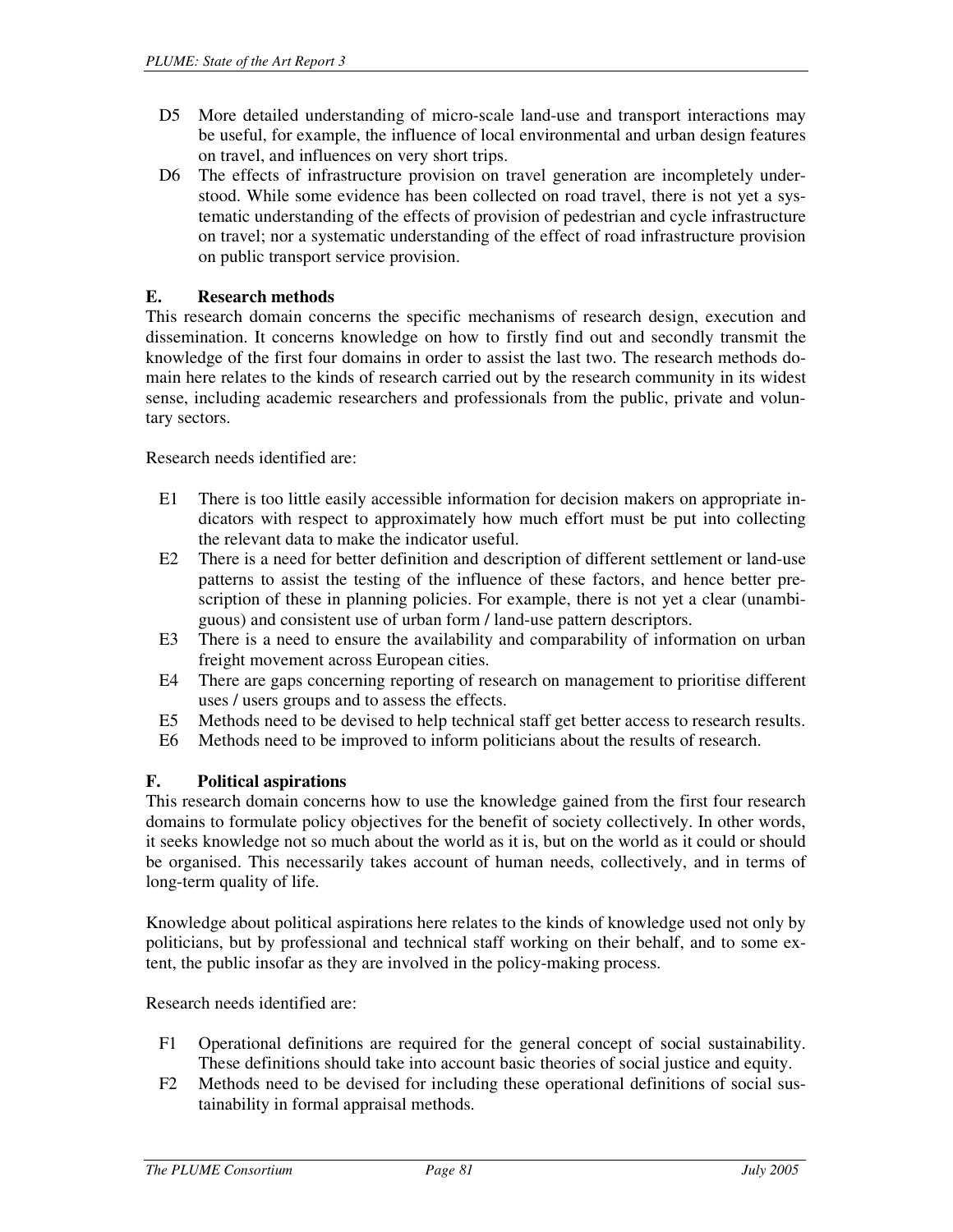- F3 The valuation of external costs of pollution is an area in which evidence is inconclusive or misleading.
- F4 There is a need to establish the long-term present cost of global warming, because economic techniques of discounting are not made for such long-term estimations (over at least a century).
- F5 Car use brings with it a range of well-known problems or disbenefits, each of which may be mitigated or eliminated by some solution. But eliminating or minimising one problem requires a readjustment of the perception of the whole problem of the car. For example, if vehicles have cleaner engines, this to some extent reduces the need to restrict vehicle use, but other reasons against unrestrained vehicle use remain. There is a need to establish how best to politically weigh up the different instruments for restraining car use.
- F6 Research is required on how to develop mechanisms for incorporating socially excluded groups into active public participation processes.
- F7 Public participation has been successful in targeting locally defined stakeholders, but it may be difficult to involve specific kinds of travellers who pass through a particular area. There is a need to improve ways of capturing knowledge about the needs of travellers passing through an area or using infrastructure in transit.
- F8 Research is required on how the techniques used in plan-led strategy development processes (e.g., modelling, appraisal, mathematical optimisation) can be used in an overall framework dedicated to encouraging participatory democracy by stakeholders.
- F9 Research is required on how to develop mechanisms to encourage the participation in long-term strategic planning of those who are mainly interested in discussing shortterm schemes.

#### **G. Technical applications**

This research domain concerns the knowledge needed to develop policy instruments and deliver policy outputs. This effectively concerns the technical and operational practices by which the political aspirations of the preceding research domain are realised. In contrast to research domain two (technical performance), this final research domain is in a sense to do with the 'performance' of the transport and land-use planning professionals.

Research needs identified are:

- G1 Some implementation tools (indicator research, land-use and transportation modelling) are often not sufficiently well known or used.
- G2 The relevance of land-use and transportation modelling outputs is still often hampered by an insufficient understanding of the underlying behavioural and structural mechanisms involved.
- G3 Further development is needed in the range of types of predictive model and the interactions between them, so that cities are better able to use appropriate tools to answer questions at different levels of detail.
- G4 Financial constraints and political considerations often hinder implementation that might otherwise proceed successfully. An important requirement in implementation research is thus, the accessible and detailed documentation of good practice case studies – as well as potential problem areas – to facilitate learning from experience.

#### **8.3 Concluding Comments**

While the first four research domains may be regarded as distinct topics – which may be pursued by researchers of different disciplinary backgrounds – they are to some extent interde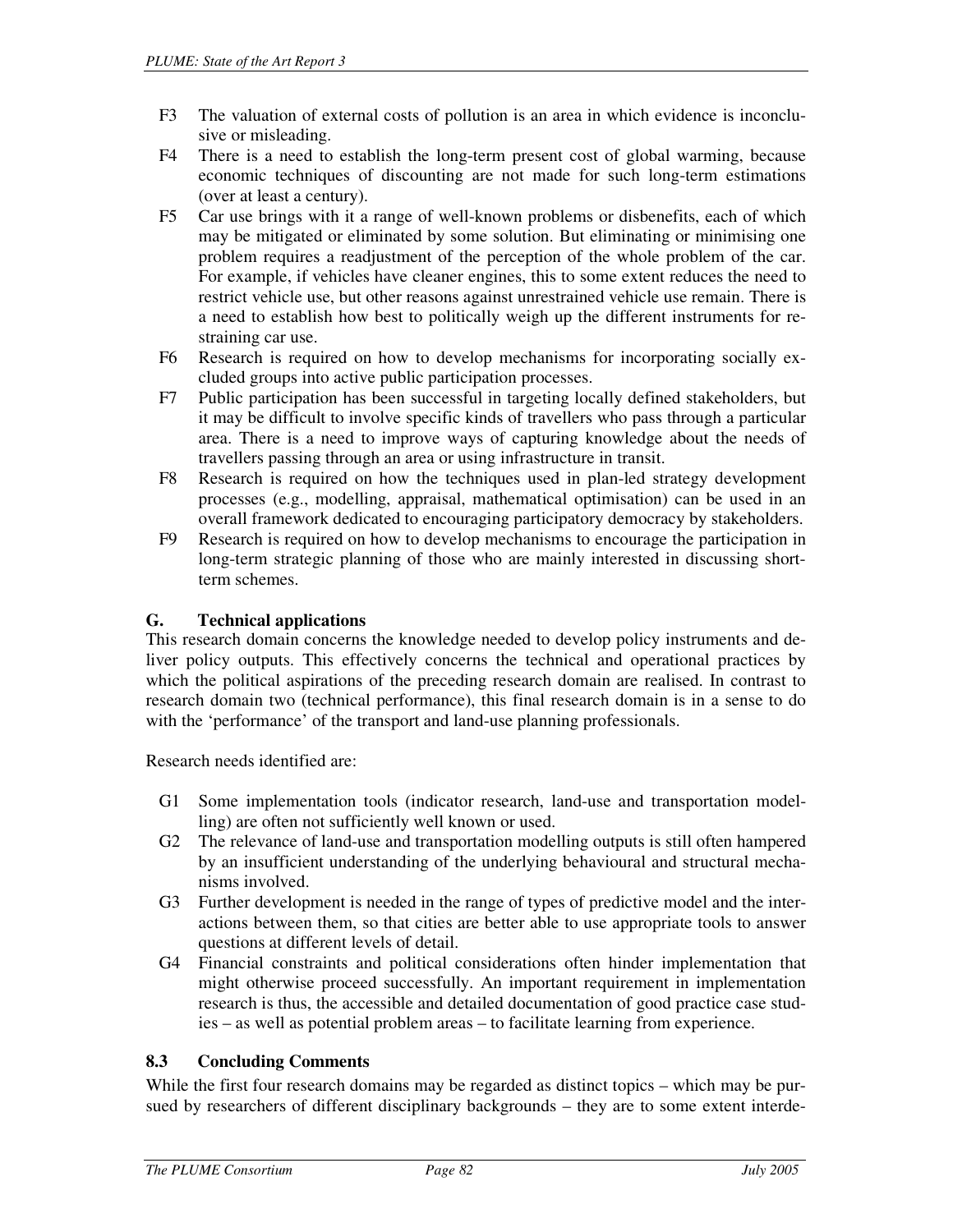pendent. Therefore, research activity should 'read across' from one to another, in order to be able to draw robust conclusions. For example, research into new modes of transport should address not just the technological aspects of vehicles and infrastructure, but should also address human factors associated with uptake of new technology. Land-use and transport research should therefore draw from the knowledge of a breadth of disciplines, including but not limited to behavioural science, economics, geography, engineering, technology and environmental science – and the significant linkages between them.

Regarding research domain 5 (on the issue of generation and transmission of knowledge), there would appear to be merit in closer communications between parallel research teams, and pooling of their research findings, allowing gaps and inconsistencies to be identified and corrected, and allowing standardisation of terms where appropriate, and a common understanding of the key results.

Research domain 6 (on the question of "how should the world ideally be organised?"), is perhaps less likely to yield universally agreed answers, since each community (whether a village community or the European Community as a whole) will have its own circumstances and priorities. That said, different communities can learn from each other regarding how best to develop and express their aspirations, considering all sections of society.

Research domain 7 (the question of development and delivery of policy instruments), is perhaps intermediate between the above cases in justifying some degree of collaboration both between researchers and between professionals in different cities.

In each case, it is clear that better communication of key findings from researchers to the ultimate decision-makers – whether these be professionals, politicians, or the public voting on some new transport or land-use policy directly or indirectly – will be advantageous. This not only means better communication of certain research findings within a city context, say from a city authority research team to the political leadership, but also better communication of any 'universally agreed' key findings from the research community as a whole.

PLUME has served these various purposes: to draw attention to commonly understood findings, as well as to identify gaps and any inconsistencies in findings from research. A further future step would be to address the particular research gaps or inconsistencies identified in PLUME by undertaking new research in the areas indicated.

Finally, it may be suggested that the sustainability paradigm may serve not only as a means of organising evaluation of possible benefits and disbenefits of policy outcomes, but also as a means of airing different facets of societal aspiration in the first place. To date, perhaps, the sustainability paradigm has been mostly a concern of the research, professional and to some extent political communities (the language of transport and planning policy often being couched in terms of sustainability). However, in order to more fully engage the public, perhaps a clearer and more tangible expression of sustainability concepts – or the key social, economic and environmental impacts that they relate to – will be required, in order to effectively generate and then resolve the necessary debates about the policy alternatives and their consequences for the city of tomorrow.